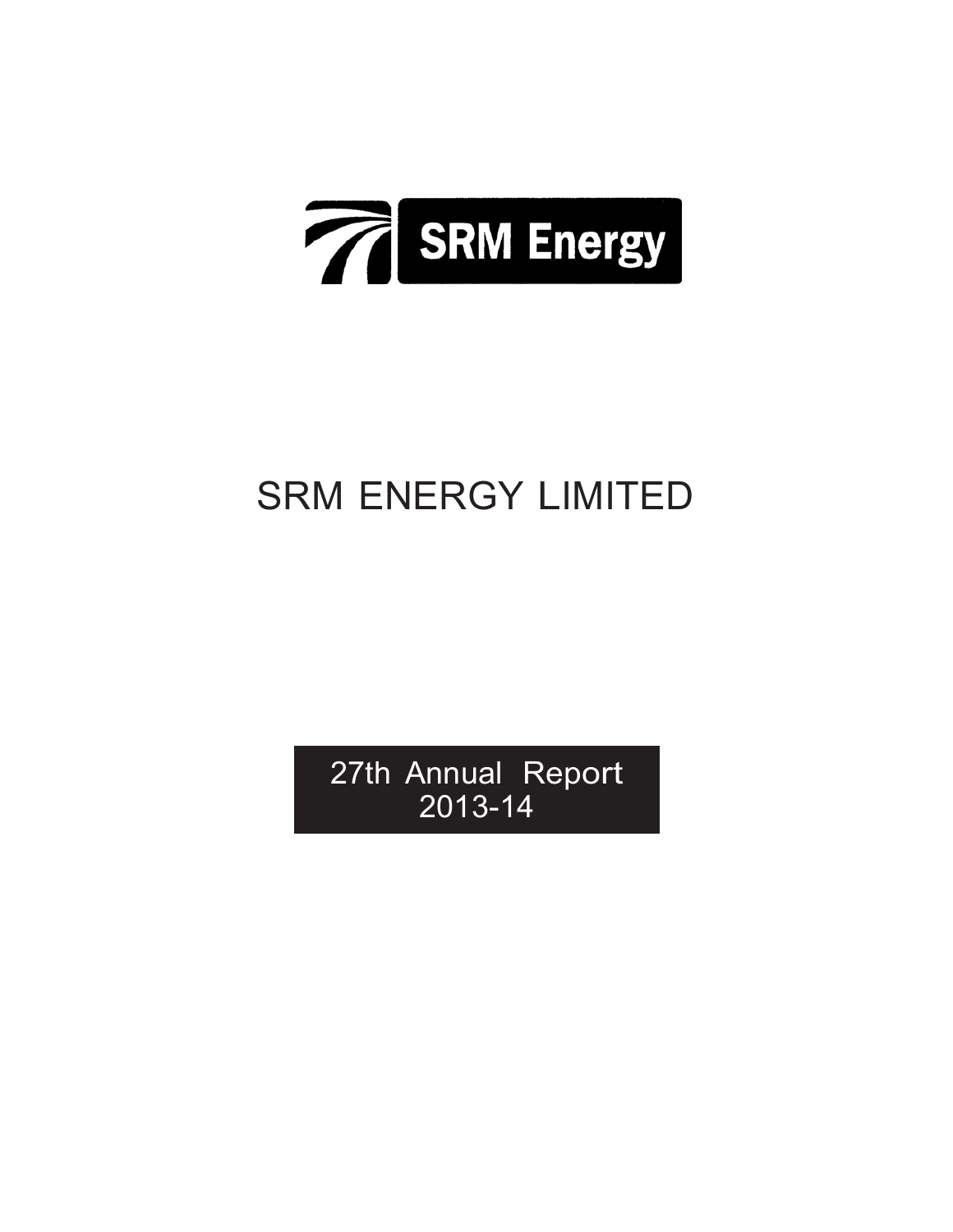# 27th Annual Report 2013-14 Corporate Information (As on August 14, 2014)

# BOARD OF DIRECTORS

| Mr. Gagan Rastogi            | Director                                                |
|------------------------------|---------------------------------------------------------|
| Mr. Vishal Rastogi           | Managing Director (Appointed w.e.f. February 21, 2014)  |
| Mr. Sameer Raipal            | Director (Appointed w.e.f. February 11, 2014)           |
| Mr. Vijay Sharma             | Director (Appointed w.e.f. February 11, 2014)           |
| Mr. Pranav Kumar             | Director (Appointed w.e.f. February 11, 2014)           |
| Mr. D. Sundararajan          | Managing Director & CEO (Resigned on February 11, 2014) |
| Mr. Sudarshan K. Parab       | Director (Resigned on January 25, 2014)                 |
| Mr. Jayaram Shetty           | Director (Resigned on January 24, 2014)                 |
| Mr. Srinivasan Parthasarathy | Director (Resigned on August 01, 2013)                  |

CHIEF FINANCIAL CONTROLLER (Appointed w.e.f. June 01, 2014) Mr. Kailashchandra M Gupta

| COMPANY SECRETARY                                                                                                                                                            | <b>CONTENTS</b>                          |           |
|------------------------------------------------------------------------------------------------------------------------------------------------------------------------------|------------------------------------------|-----------|
| Mrs. Sanjeevlata Samdani                                                                                                                                                     |                                          | Page      |
|                                                                                                                                                                              |                                          | Nos.      |
| <b>BANKERS</b><br>AXIS BANK LTD.                                                                                                                                             | <b>Notice</b>                            | $1 - 11$  |
|                                                                                                                                                                              | Directors Report                         | $12 - 17$ |
| <b>AUDITORS</b>                                                                                                                                                              | Management Discussion and Analysis       | $18-23$   |
| M/s Haribhakti & Co.,                                                                                                                                                        | Corporate Governance Report              | 24-32     |
| Chartered Accountants, Mumbai                                                                                                                                                | Auditors' Report                         | $33 - 34$ |
| REGISTERED & ADMIN OFFICE                                                                                                                                                    | Annexure to the Auditors' Report         | 34-36     |
| 54, 5th Floor, Bajaj Bhawan,                                                                                                                                                 | <b>Balance Sheet</b>                     | 37        |
| 226, Nariman Point,                                                                                                                                                          | Profit & Loss Account                    | 38        |
| Mumbai-400 021.                                                                                                                                                              | Cash Flow Statement                      | 39        |
| Tel. No.: +91-22-66151690/2009<br>$Fax: +91-22-66168900$<br>REGISTRAR & SHARE TRANSFER AGENTS<br>Datamatics Financial Services Ltd.<br>Plot No.B-5, Part B Cross Lane, MIDC, | Notes to Financial Statement Statement   | 40-49     |
|                                                                                                                                                                              | Pursuant to Section 212(3) Auditors'     | 50        |
|                                                                                                                                                                              | Report on Consolidated Accounts          | 51-52     |
|                                                                                                                                                                              | <b>Consolidated Balance Sheet</b>        | 53        |
|                                                                                                                                                                              | Consolidated Profit & Loss Account       | 54        |
| Andheri-East, Mumbai-400 093.<br>Tel. No.: +91-22-66712151 / 2156                                                                                                            | <b>Consolidated Cash Flow Statements</b> | 55        |
| $Fax: +91-22-66712161$                                                                                                                                                       | Notes to Financial Statement of          |           |
| Email: info@dfssl.com                                                                                                                                                        | <b>Consolidated Accounts</b>             | 56-68     |
| Website: www.datamaticsbpo.com                                                                                                                                               | Proxy Form                               | 69-70     |
|                                                                                                                                                                              | Attendance Form                          | 71        |
| CORPORATE IDENTITY NEMBER (CIN)<br>L17100MH1985PLC037364                                                                                                                     | Assent/Dissent Form                      | 72        |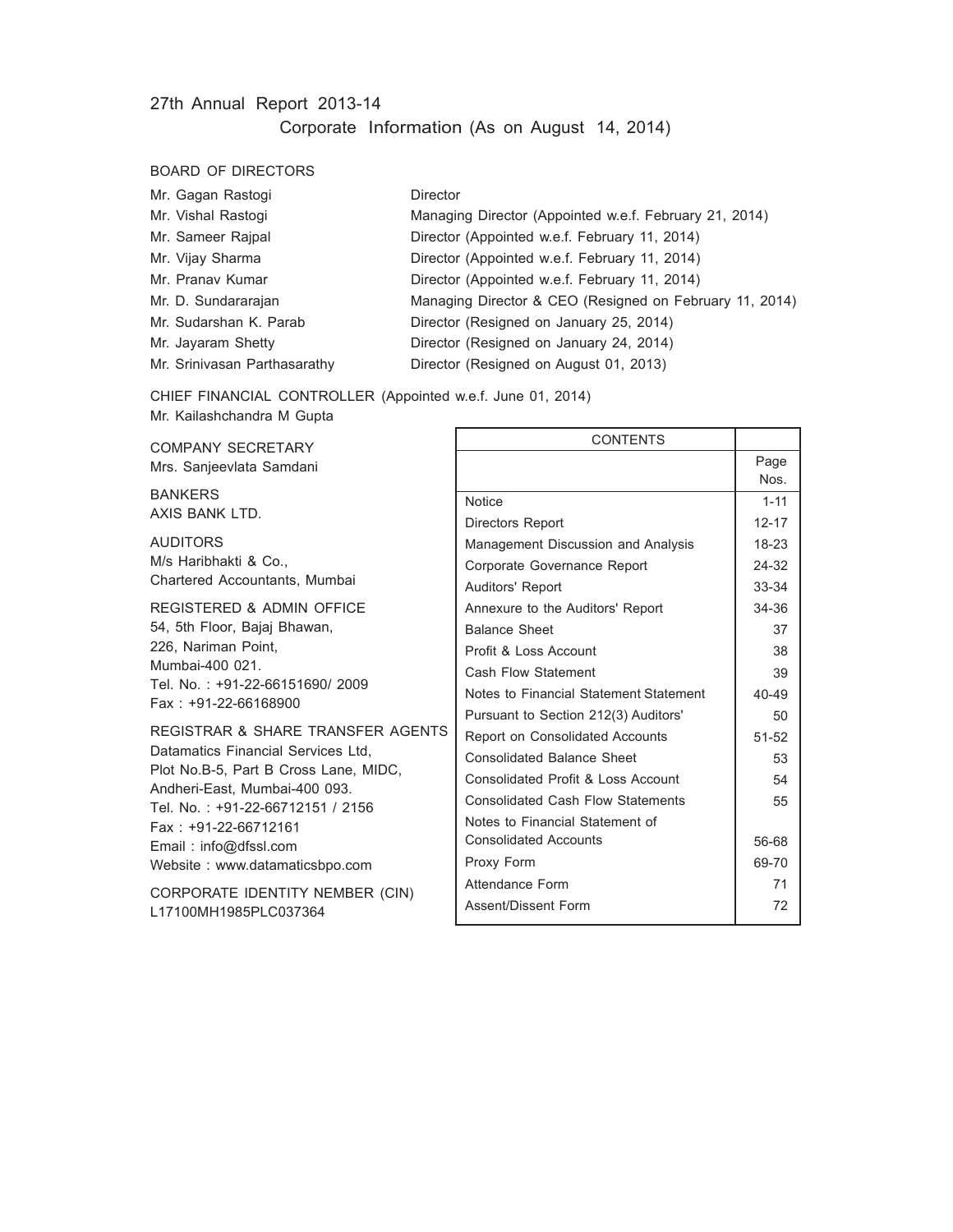NOTICE is hereby given that the Twenty Seventh Annual General Meeting of the members of SRM Energy Limited will be held on Tuesday, September 30, 2014 at 02.00 PM at Vishal Hall, Vishal Shopping Centre, Andheri Kurla Road, Near Andheri Railway Station, Andheri (East), Mumbai – 400 069 to transact the following business:

# ORDINARY BUSINESS

- 1. To receive, consider and adopt the Audited Accounts for the year ended March 31, 2014 together with Directors' Report and the Auditors' Report thereon.
- 2. To appoint a Director in place of Mr. Gagan Deep Kumar Rastogi (DIN: 03434885), who retires by rotation and being eligible, offers himself for reappointment.
- 3. Appointment of Statutory Auditors

To consider and, if thought fit, to pass with or without modification, the following resolution as an Ordinary Resolution:-

"RESOLVED that pursuant to the provisions of Section 139 and other applicable provisions, if any, of the Companies Act, 2013 and the Rules made thereunder, as amended from time to time, M/s Haribhakti & Co., Chartered Accountants, Mumbai, (Firm registration No. 103523W) the retiring Auditors of the Company, be and is hereby re-appointed as Auditors of the Company to hold office from the conclusion of this Annual General Meeting (AGM) until the conclusion of the Thirty First AGM of the Company to be held in the year 2018 (subject to ratification of their appointment at every AGM), to examine and audit the accounts of the Company at Mumbai, on such remuneration as may be mutually agreed upon between the Board of Directors of the Company and the Auditors plus reimbursement of service tax, travelling and out-of-pocket expenses."

# SPECIAL BUSINESS

4. Appointent of Mr. Vishal Rastogi as Director

To consider and, if thought fit, to pass with or without modification, the following resolution as an Ordinary Resolution:-

"RESOLVED that Mr. Vishal Rastogi (DIN: 02780975), who was appointed as an Additional Director of the Company with effect from February 21, 2014 by the Board of Directors and who holds office upto the date of this Annual General Meeting of the Company under Section 161(1) of the Companies Act, 2013 (the Act) but who is eligible for appointment and in respect of whom the Company has received a notice in writing under Section 160(1) of the Act from a Member proposing his candidature for the office of Director, be and is hereby appointed a Director of the Company."

5. Appointment of Mr. Vishal Rastogi as Managing director

To consider and, if thought fit, to pass with or without modification, the following resolution as an Ordinary Resolution:-

"RESOLVED that pursuant to the provisions of Sections 196, 197 and other applicable provisions, if any, of the Companies Act, 2013 (the Act) read with Schedule V to the Act and the Rules made thereunder, as amended from time to time, the Company hereby approves of the appointment of Mr Vishal Rastogi

 $\Xi$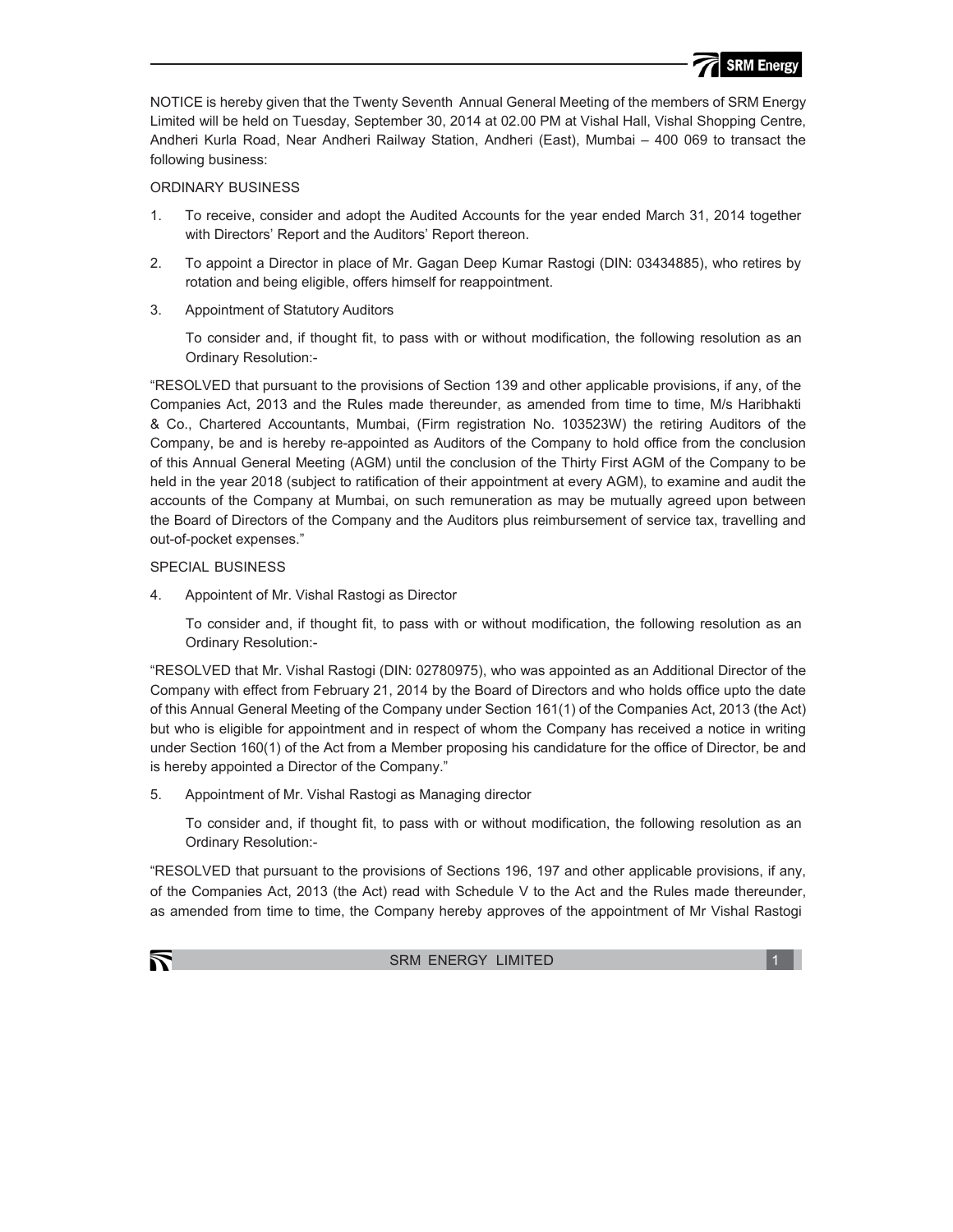(DIN: 02780975) as the Managing director of the Company without remuneration for a term of 5 years from February 21, 2014 to February 20, 2019 , and he shall be liable to retire by rotation in the ensuing annual general meeting.

RESOLVED FURTHER that the Board of Directors of the Company (which term shall be deemed to include any Committee of the Board constituted to exercise its powers, including the powers conferred by this Resolution), be and is hereby authorised to take all such steps as may be necessary, proper and expedient to give effect to this Resolution."

6. Appointment of Mr. Sameer Rajpal as an Independent Director of the Company

To consider and, if thought fit, to pass with or without modification, the following resolution as an Ordinary Resolution:-

"RESOLVED that Mr. Sameer Rajpal (DIN: 05184612) who was appointed as an Additional Director of the Company with effect from February 11, 2014 by the Board of Directors and who holds office upto the date of this Annual General Meeting of the Company under Section 161(1) of the Companies Act, 2013 (the Act) but who is eligible for appointment and in respect of whom the Company has received a notice in writing under Section 160(1) of the Act from a Member proposing his candidature for the office of Director, be and is hereby appointed as an Independent Director of the Company to hold office as such upto March 31, 2019, who shall not be liable to retire by rotation."

7. Appointment of Mr. Vijay Sharma as an Independent Director of the Company

To consider and, if thought fit, to pass with or without modification, the following resolution as an Ordinary Resolution:-

"RESOLVED that Mr. Vijay Sharma (DIN: 03272034), who was appointed as an Additional Director of the Company with effect from February 11, 2014 by the Board of Directors and who holds office upto the date of this Annual General Meeting of the Company under Section 161(1) of the Companies Act, 2013 (the Act) but who is eligible for appointment and in respect of whom the Company has received a notice in writing under Section 160(1) of the Act from a Member proposing his candidature for the office of Director, be and is hereby appointed as an Independent Director of the Company to hold office as such upto March 31, 2019, who shall not be liable to retire by rotation."

8. Appointment of Mr. Pranav Kumar as Director an Independent Director of the Company

To consider and, if thought fit, to pass with or without modification, the following resolution as an Ordinary Resolution:-

"RESOLVED that Mr. Pranav Kumar (DIN: 00045493), who was appointed as an Additional Director of the Company with effect from March 11, 2014 by the Board of Directors and who holds office upto the date of this Annual General Meeting of the Company under Section 161(1) of the Companies Act, 2013 (the Act) but who is eligible for appointment and in respect of whom the Company has received a notice in writing under Section 160(1) of the Act from a Member proposing his candidature for the office of Director, be and is hereby appointed as an Independent Director of the Company to hold office as such upto March 31, 2019, who shall not be liable to retire by rotation."

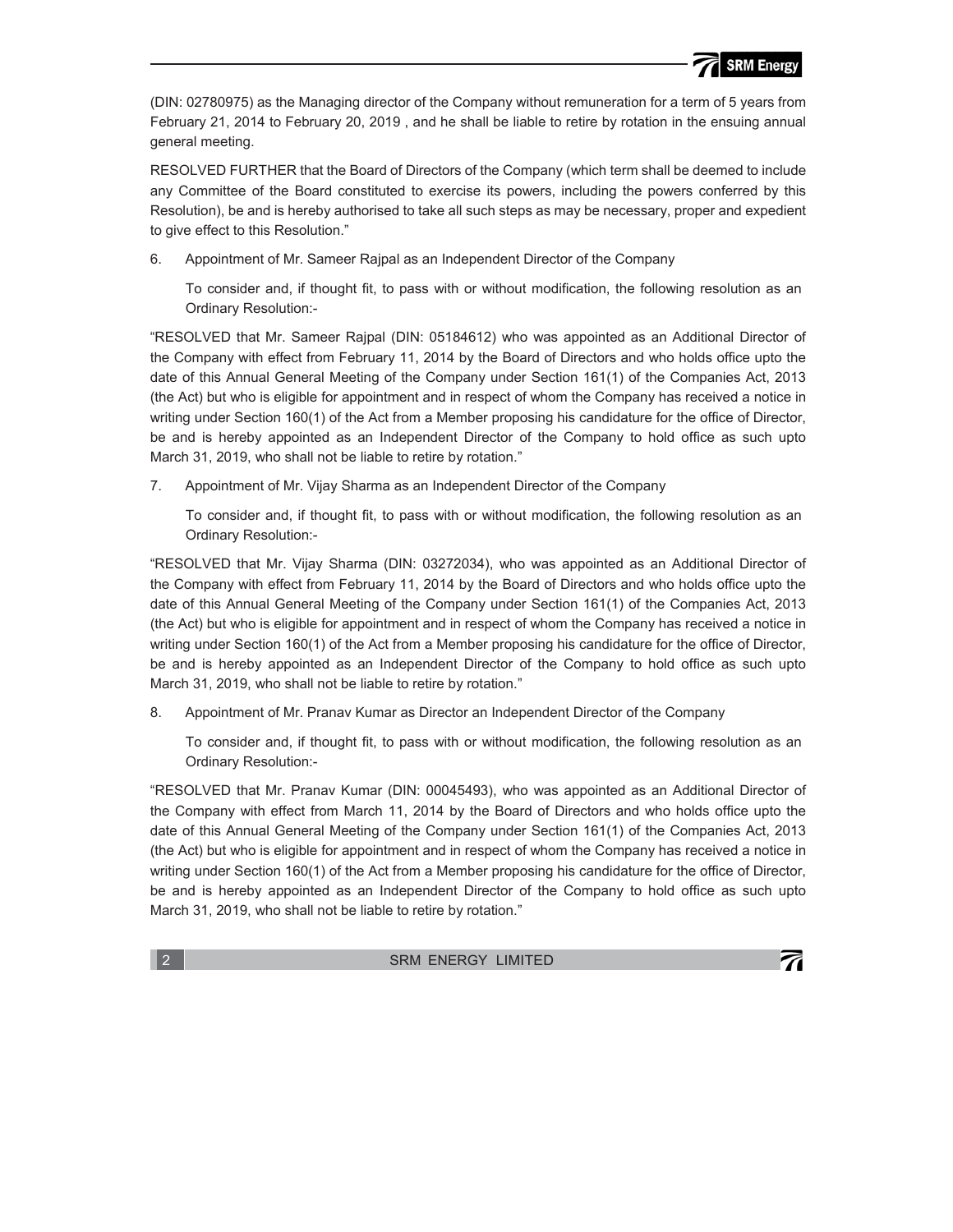

9. Modification in Article of Association

To consider and, if thought fit, to pass with or without modification, the following resolution as a Special Resolution:-

"RESOLVED THAT pursuant to the provisions of Section 14 and all other applicable provisions of the Companies Act, 2013 and the Rules made there under [including any statutory modification[s] or reenactment thereof, for the time being in force], the draft regulations contained in the Articles of Association submitted to this meeting, be and are hereby approved and adopted in substitution and to the entire exclusion of the regulations contained in the existing Articles of Association of the Company.

RESOLVED FURTHER THAT, the Board be and is hereby authorized to do all such acts, deeds and things and to take all such steps as may be necessary for the purpose of giving effect to this resolution.

> By Order of the Board For SRM Energy Limited

Place: Mumbai, Sanjeevlata Samdani Sanjeevlata Samdani Sanjeevlata Samdani Samdani Dated: August 14, 2014 **Company Secretary** 

# NOTES:

- 1. The relative Explanatory Statement pursuant to Section 102 of the Companies Act, 2013 (the Act), in regard to the business as set out in Item Nos.3 to 9 above and the relevant details of the Directors seeking re-appointment / appointment as required by Clause 49 of the Listing Agreements entered into with the Stock Exchanges, are annexed hereto.
- 2. A MEMBER ENTITLED TO ATTEND AND VOTE IS ENTITLED TO APPOINT A PROXY TO ATTEND AND VOTE INSTEAD OF HIMSELF AND THE PROXY NEED NOT BE A MEMBER.
- 3. Proxies, in order to be effective, must be received at the Company's Registered Office not less than 48 hours before the meeting. Proxies submitted on behalf of companies, societies, partnership firms, etc. must be supported by appropriate resolution / authority, as applicable, issued on behalf of the nominating organisation.

Members are requested to note that a person can act as a proxy on behalf of Members not exceeding 50 and holding in the aggregate not more than 10% of the total share capital of the Company carrying voting rights. In case a proxy is proposed to be appointed by a Member holding more than 10% of the total share capital of the Company carrying voting rights, then such proxy shall not act as a proxy for any other person or shareholder.

- 4. Corporate Members intending to send their authorised representatives to attend the Annual General Meeting (AGM) are requested to send a certified copy of the Board Resolution authorizing their representative to attend and vote in their behalf at the Meeting.
- 5. In case of joint holders attending the Meeting, only such joint holder who is higher in the order of names will be entitled to vote.



SRM ENERGY LIMITED 3 3 3 3 3 3 4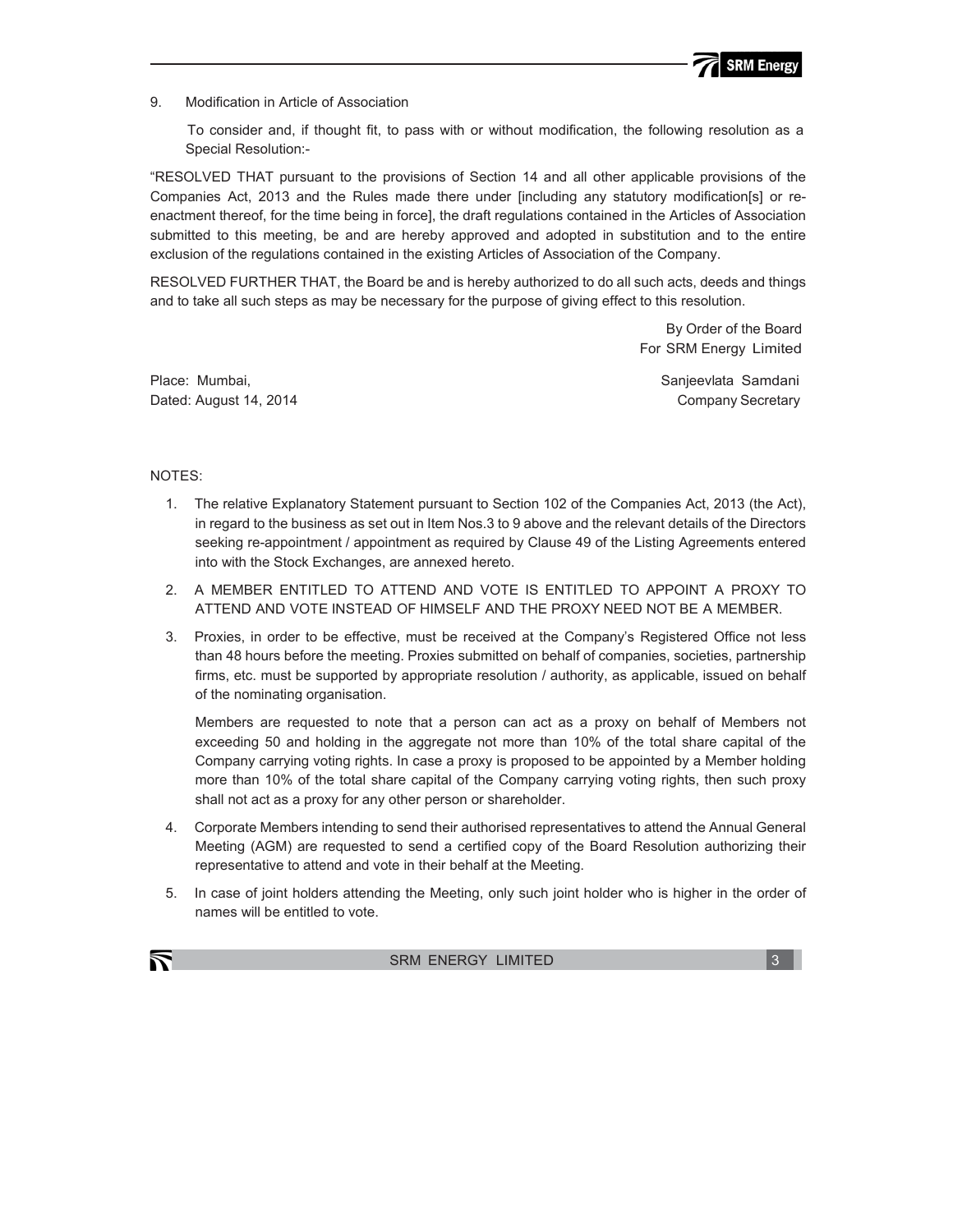- 6. The Register of Members and Share Transfer Books of the company will remain closed from Tuesday, September 23, 2014 to Tuesday, September 30, 2014 (both days inclusive).
- 7. All documents referred to in the accompanying Notice are open for inspection at the Registered Office of the Company between 10.30 a.m. to 12.30 p.m. on all working days except Saturdays and holidays upto the date of the Annual General Meeting.
- 8. Queries on accounts and operations of the Company, if any may please be sent to the Company, seven days in advance of the meeting, so that, the answers may be made available at the meeting.
- 9. Members / Proxies who attend the meeting are requested to bring the enclosed attendance slip duly filled and deliver the same at the entrance of the meeting hall.
- 10. Members are requested to bring their copies of Annual Report at the time of attending the Meeting.
- 11. Members who are holding Company's shares in dematerialised form are requested to bring details of their DP and client ID number for identification.
- 12. Members are requested to notify immediately any change in their addresses and / or the Bank Mandate details to the Company's Registrars and Share Transfer Agents, Datamatics Financial Services Ltd for shares held in physical form and to their respective Depository Participants (DP) for shares held in electronic form.
- 13. Members holding shares in physical form and who have not registered their email IDs are requested to register the same with Datamatics Financial Services Ltd.
- 14. The Notice of the AGM along with the Annual Report 2013-14 and instructions for e-voting and assent / dissent form, attendance slip, proxy form are being sent by electronic mode to those Members whose e-mail addresses are registered with the Company / Depositories, unless any Member has requested for a physical copy of the same. For Members who have not registered their e-mail addresses, physical copies are being sent by the permitted mode.
- 15. To support the 'Green Initiative', the Members who have not registered their e-mail addresses are requested to register the same with Datamatics Financial Services Ltd. / Depositories.
- 16. In compliance with the provisions of Section 108 of the Act and the Rules framed thereunder, the Members are provided with the facility to cast their vote electronically through the e-voting services provided by Central Depository Services (India) Limited (CDSL), on all resolutions set forth in this Notice.

Instructions for Members for voting electronically are as under :-

- i) Log on to the e-voting website www.evotingindia.com
- ii) Click on "Shareholders" tab.
- iii) Now enter your User ID (For CDSL: 16 digits beneficiary ID, For NSDL: 8 Character DP ID followed by 8 Digits Client ID). Members holding shares in physical form should enter Folio Number registered with the Company and then enter the Captcha Code as displayed and Click on Login.
- iv) If you are holding shares in electronic form and had logged on to www.evotingindia.com and voted on an earlier e-voting of any company, then your existing password is to be used.

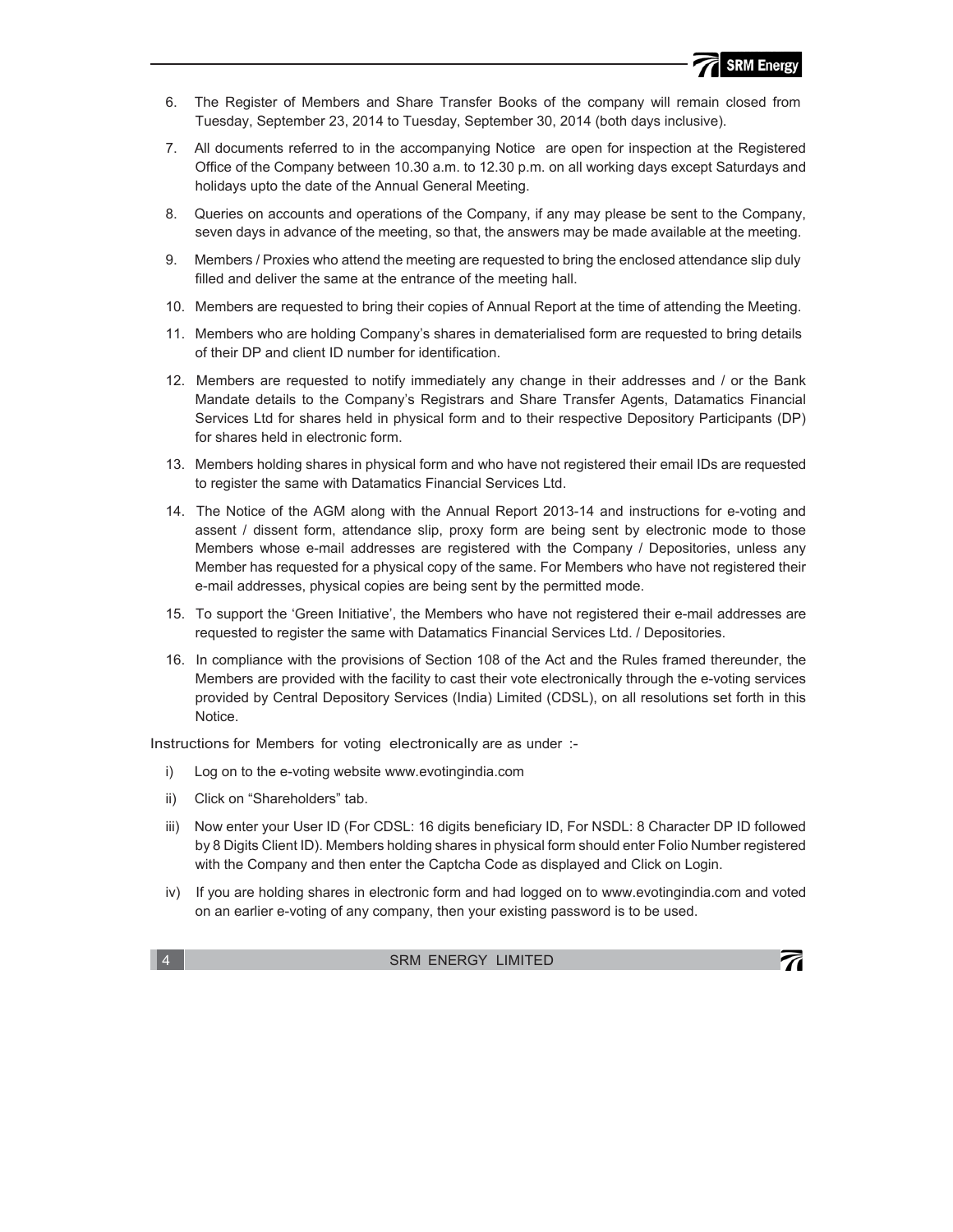

v) For Shareholders holding shares in physical form and first time users holding shares in electronic form, the steps given below are to be followed:

| <b>PAN</b>                                | Enter your 10 digit alpha-numeric PAN issued by Income Tax Department.                                                                                                                                                                                                |
|-------------------------------------------|-----------------------------------------------------------------------------------------------------------------------------------------------------------------------------------------------------------------------------------------------------------------------|
| $\ast$                                    | Members who have not updated their PAN with the Company / DP are requested<br>to use the first two letters of their name in CAPITAL followed by the last 8 digits<br>of their demat account number/Folio No., as the case may be, in the PAN field.                   |
| $\star$                                   | In case the Folio No. is less than 8 digits enter the applicable number of '0's<br>before the number after the first two characters of the name in CAPITAL letters.<br>eg. If your name is Ramesh Kumar and Folio No. is 1 then enter RA00000001<br>in the PAN field. |
| Date of Birth or Date<br>of Incorporation | Enter the Date of Birth as recorded in your demat account or in the Company's<br>records for the said demat account in dd/mm/yyyy format or enter Folio No.                                                                                                           |
| OR.                                       | OR.                                                                                                                                                                                                                                                                   |
| <b>Bank Account Number</b>                | Enter the Bank Account Number as recorded in your demat account or in the<br>Company's records for the said demat account or Folio No.                                                                                                                                |
|                                           | Please enter any one of the details in order to login. In case both the details are<br>not recorded with the Depository or the Company, please enter the number of<br>shares held in the Bank Account Number field.                                                   |

vi) After entering these details appropriately, click on "SUBMIT" tab.

- vii) For Members holding shares in physical form, the login details can be used only for e-voting on the resolutions contained in this Notice. On logging in, Members holding shares in physical form will be directed to the Company selection screen.
- viii) Members holding shares in demat form will now reach 'Password Creation' menu wherein they are required to mandatorily enter their login password in the new password field. Kindly note that this password is to be also used by the electronic holders for voting on resolutions of other companies, as well, on which they are eligible to vote, provided that company opts for e-voting through CDSL platform. It is strongly recommended not to share your password with any other person and take utmost care to keep your password confidential.
- ix) Click on the EVSN for the SRM Energy Limited.
- x) On the voting page, you will see Resolution Description and against the same the option "YES / NO" for voting. Select the option YES or NO, as desired. The option YES implies that you assent to the Resolution and option NO implies that you dissent to the Resolution.
- xi) Click on the "Resolutions File" Link if you wish to view the entire Notice.
- xii) After selecting the Resolution you have decided to vote on, click on "SUBMIT". A confirmation box will be displayed. If you wish to confirm your vote, click on "OK", else to change your vote, click on "CANCEL" and accordingly modify your vote.

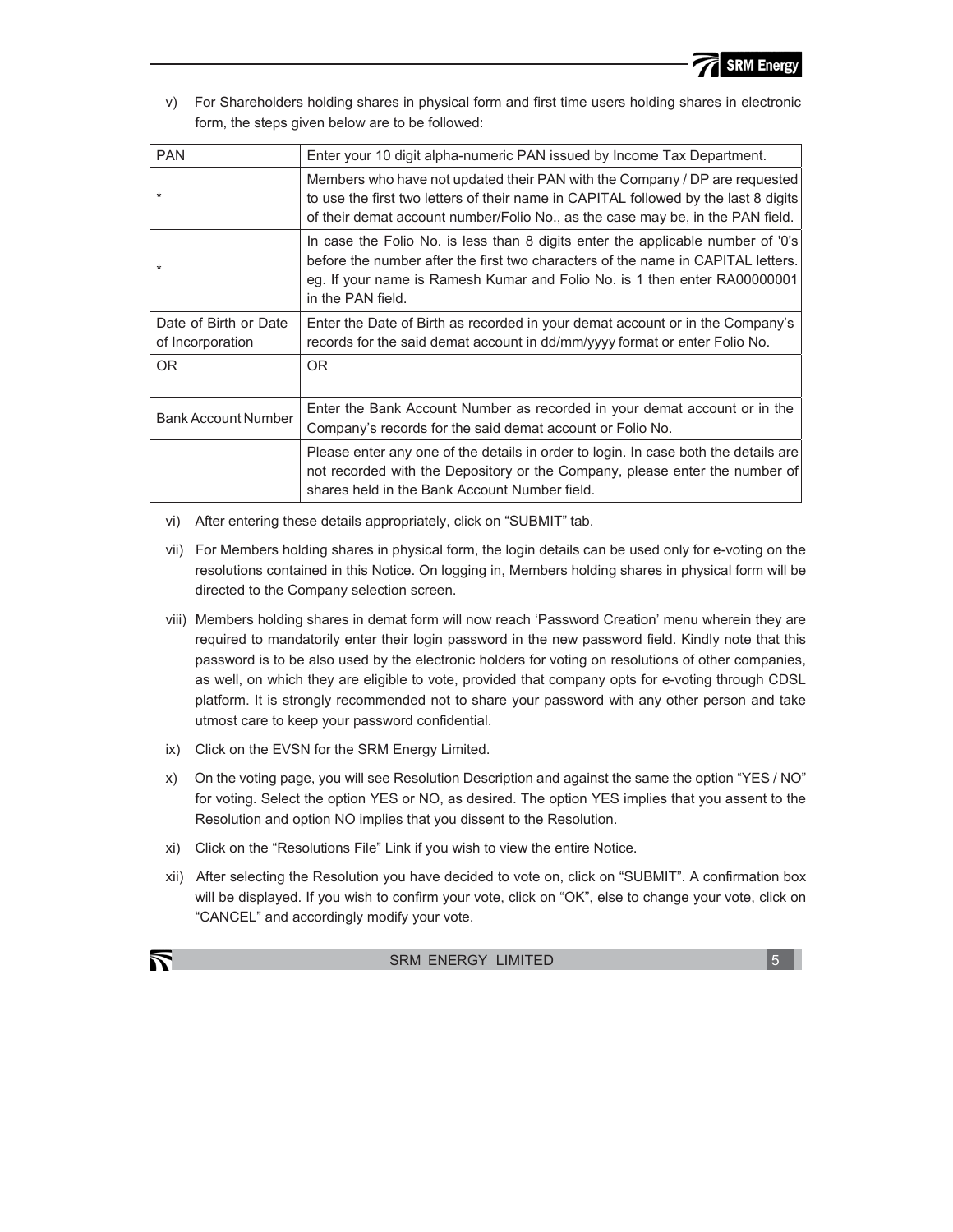- xiii) Once you "CONFIRM" your vote on the Resolution, you will not be allowed to modify your vote.
- xiv) You can also take a print of the voting done by you.
- xv) If an electronic account holder has forgotten the set password, then he has a 'Forgot password' option to reset the password.
- xvi) Note for Institutional Shareholders:
	- Institutional shareholders (i.e. other than Individuals, HUFs, and NRIs etc.) are required to log on to https://www.evotingindia.com and register themselves as Corporate.
	- A scanned copy of the Registration Form bearing the stamp and sign of the entity should be emailed to helpdesk.evoting@cdslindia.com.
	- After receiving the login details, they have to create a compliance user using the admin login and password. The Compliance user would be able to link the account(s) for which they wish to vote on.
	- The list of accounts should be mailed to helpdesk.evoting@cdslindia.com and on approval of the accounts they would be able to cast their vote.
	- A scanned copy of the Board Resolution and Power of Attorney (POA) which they have issued in favour of the Custodian, if any, should be uploaded in PDF format in the system for the Scrutinizer to verify the same.
- xvii) In case you have any queries or issues regarding e-voting, you may refer the Frequently Asked Questions ("FAQs") and e-voting manual available at www.evotingindia.com under help section or write an email to helpdesk.evoting@cdslindia.com.

# OTHER INSTRUCTIONS

- i) The e-voting period commences on Wednesday, September 24, 2014 (9.00 a.m. IST) and ends on Friday, September 26, 2014 (6.00 p.m. IST). During this period, Members of the Company, holding shares either in physical form or in electronic form, as on August 29, 2014, may cast their vote electronically. The e-voting module shall be disabled by CDSL for voting thereafter. Once the vote on a resolution is cast and confirmed by the Member, he shall not be allowed to change it subsequently.
- ii) The voting rights of Members shall be in proportion to the shares held by them in the paid up equity share capital of the Company as on August 29, 2014.
- iii) Mr. Manish L. Ghia, Partner, Manish Ghia & Associates, Company Secretaries, Mumbai has been appointed as the Scrutinizer to conduct the e-voting process (including the assent / dissent form received from the Members who do not have access to the e-voting process) in a fair and transparent manner.
- iv) The Scrutinizer shall, within a period not exceeding three working days from the conclusion of the e-voting period, unblock the votes in the presence of atleast two witnesses not in the employment of the Company and submit a Scrutinizer's Report of the votes cast in favour of or against, if any, forthwith to the Chairman of the Company.

#### **6 SRM ENERGY LIMITED**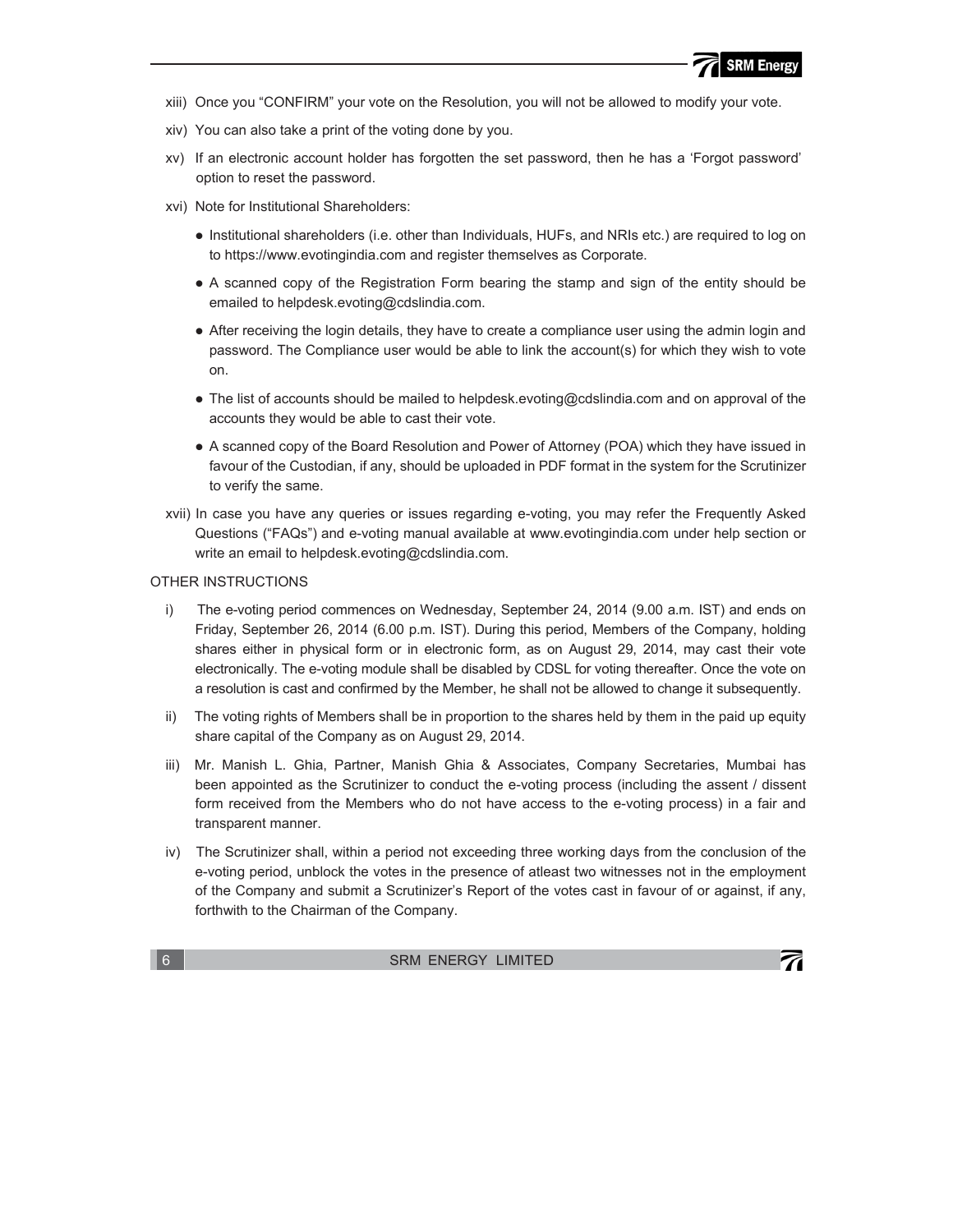17. In terms of Clause 35B of the Stock Exchange Listing Agreement, those members who do not have access to e-voting facility may return the duly completed assent / dissent form so as to reach the Scrutinizer Mr. Manish L. Ghia, at the Datamatics Financial Services Ltd. not later than Friday, September 26, 2014 (6.00 p.m. IST).

Members have the option to request for physical copy of the assent/dissent form by sending an e-mail to Datamatics Financial Services Ltd. At 'investorsqry@dfssl.com' by mentioning their Folio No./DP ID and Client ID No. However, the duly completed assent / dissent form should reach the Registered Office of the Company not later than Friday, September 26, 2014 (6.00 p.m. IST).

Assent / dissent form received after this date will be treated as invalid.

A Member can opt for only one mode of voting i.e. either through e-voting or by assent / dissent form. If a Member casts votes by both these modes, then voting done through e-voting shall prevail and the vote cast through assent / dissent form shall be treated as invalid.

v) The results declared alongwith the Scrutinizer's Report shall be placed on the Company's website www.srmenergy.in and on the website of CDSL www.evotingindia.com within two days of the passing of the resolutions at the Twenty Seventh AGM of the Company on September 30, 2014 and communicated to BSE Limited where the shares of the Company are listed.

# EXPLANATORY STATEMENT

As required by Section 102 of the Companies Act, 2013 (the Act), the following Explanatory Statement sets out all material facts relating to the business mentioned under Item Nos.3 to 9 of the accompanying Notice dated August 14, 2014:

# Item No.3

This Explanatory Statement is provided though strictly not required as per Section 102 of the Act.

M/s Haribhakti & Co., Chartered Accountants (CAs),(Firm registration No. 103523W) Mumbai, were appointed as the statutory auditors of the Company for financial year 2013-14 at the Annual General Meeting (AGM) of the Company held on December 09, 2013

M/s Haribhakti & Co., have been the Auditors of the Company since 2008-09 and have completed a term of Six years. As per the provisions of Section 139 of the Act, no listed company can appoint or re- appoint an audit firm as auditor for more than two terms of five consecutive years. Section 139 of the Act has also provided a period of three years from the date of commencement of the Act to comply with this requirement.

In view of the above M/s Haribhakti & Co., being eligible for re-appointment and based on the recommendation of the Audit Committee of Directors, the Board of Directors has, at its meeting held on August 14, 2014, proposed the appointment of M/s Haribhakti & Co. as the statutory auditors of the Company for a period of four years to hold office from the conclusion of this AGM till the conclusion of the thirty first AGM of the Company to be held in the year 2018 (subject to ratification of their appointment at every AGM).



# SRM ENERGY LIMITED **7 |** 7 |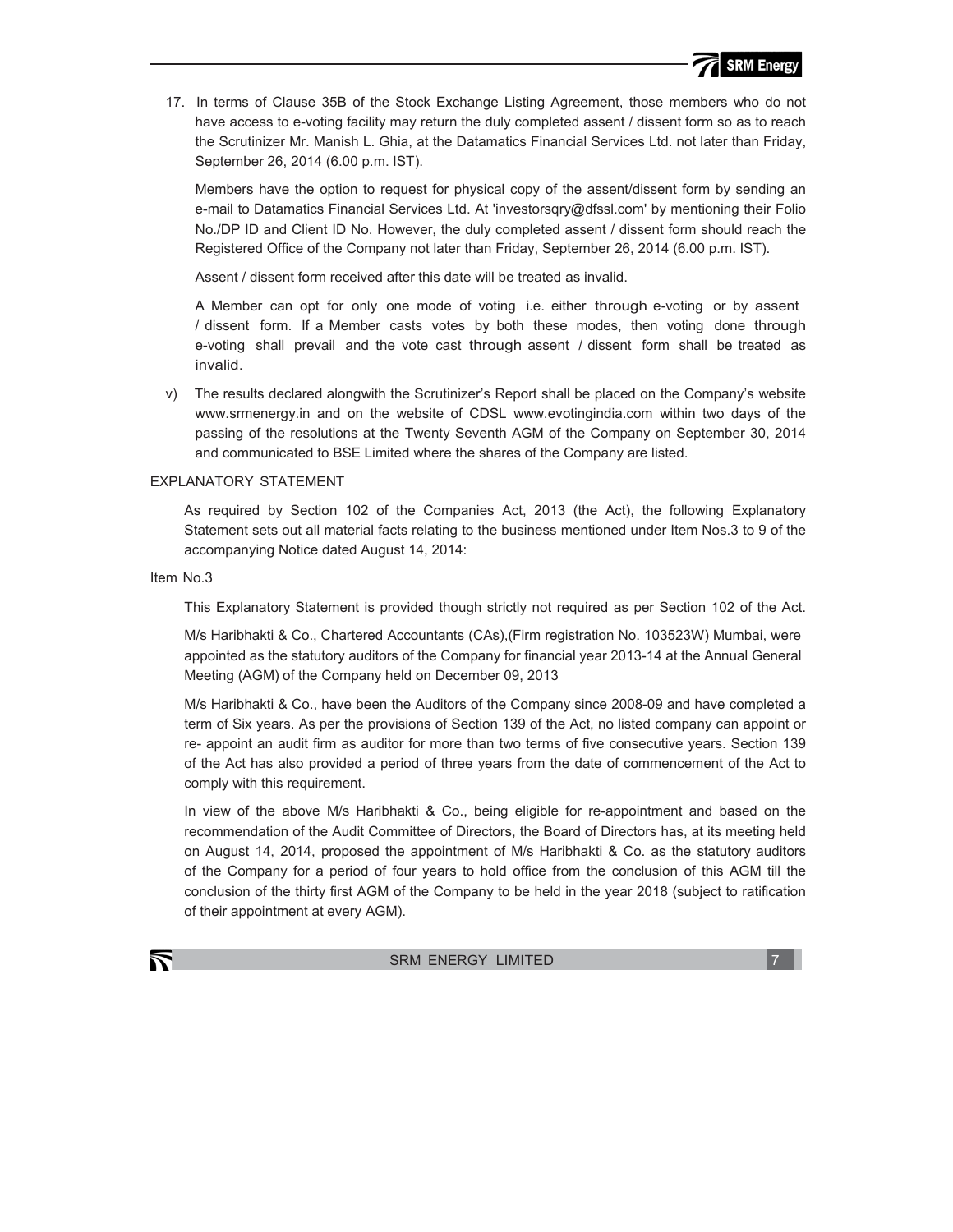The Board commends the Resolution at Item No.3 of the accompanying notice for approval by the Members of the Company.

None of the Directors and Key Managerial Personnel of the Company or their respective relatives is concerned or interested in the Resolution at Item No 3 of the accompanying Notice.

#### Item Nos.4 & 5

Mr. Vishal Rastogi was appointed as an Additional Director of the Company with effect from February 21, 2014 by the Board of Directors under Section 161 of the Act and Article 159 of the Company's Articles of Association. In terms of Section 161(1) of the Act, Mr. Vishal Rastogi holds office only upto the date of the forthcoming AGM but is eligible for appointment as a Director. A notice under Section 160(1) of the Act, has been received from a Member signifying its intention to propose the appointment of Mr. Vishal Rastogi as a Director of the Company. The Board also appointed Mr. Vishal Rastogi as the Managing Director of the Company without remuneration for the period from February 21, 2014 to February 20, 2019, subject to approval of the Members in the ensuing annual general meeting, whose office shall be liable to retire by rotation.

Mr. Vishal Rastogi has varied experience and deep understanding of the levers of business. This enables him to drive operational excellence across the breadth of responsibilities.

The Directors are of the view that the appointment of Mr. Vishal Rastogi as Managing Director will be beneficial to the operations of the Company and accordingly recommend the Resolutions at Item Nos. 4 & 5 of the accompanying Notice for approval by the Members of the Company.

Other than Mr. Vishal Rastogi and Mr. Gagan Rastogi, none of the Directors and Key Managerial Personnel of the Company or their respective relatives is concerned or interested in the Resolutions at Item Nos.4 & 5 of the accompanying Notice.

Item Nos.6 to 8

The Company had, appointed Mr. Sameer Rajpal, Mr. Vijay Sharma on February 11, 2014 and Mr. Pranav Kumar on March 11, 2014 as additional Directors of the Company pursuant to the provisions of Clause 49 of the Listing Agreements entered into with the Stock Exchanges, appointed them, as Independent Directors at the same time, in compliance with the requirements of the said Clause.

Pursuant to the provisions of Section 149 of the Act, which came into effect from April 01, 2014, every listed public company is required to have at least one-third of the total number of directors as Independent Directors. Further, an Independent Director shall hold office for a term upto five consecutive years on the Board of a company and is not liable to retire by rotation.

The matter regarding appointment of the above Directors as Independent Directors was placed before the Nomination and Remuneration Committee and the Board, which recommended their appointment as Independent Directors, as under:-

**8 SRM ENERGY LIMITED**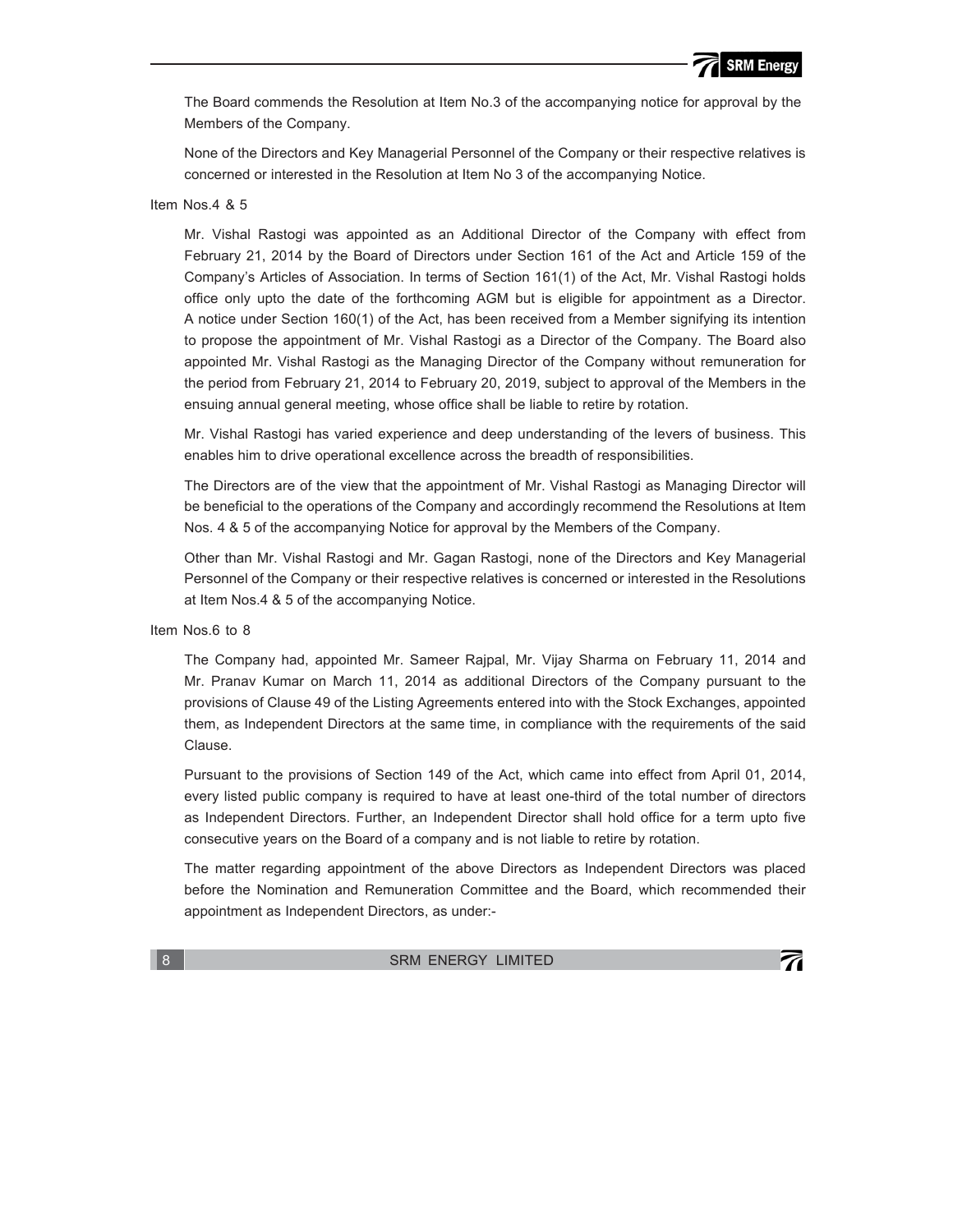

| Name of Independent Director | Appointed upto |
|------------------------------|----------------|
| Mr.Sameer Rajpal             | 31.03.2019     |
| Mr. Vijay Shama              | 31.03.2019     |
| Mr.Pranav Kumar              | 31.03.2019     |

The above named Directors have given declarations to the Board that they meet the criteria of independence as provided under Section 149(6) of the Act and Clause 49 of the Listing Agreement with the Stock Exchanges.

A brief profile of the Directors to be appointed is given below:

Mr. Gagan Rastogi

He is a Bachelor of Science in business administration from Boston University – School of Management, Boston, USA. He is a part of Rastogi Family which established Chemipex International group involved in trading, marketing, distribution and consultancy services dating back to the year 1980. He is involved in trading and marketing of mineral fibers between Russia, India and Sri Lanka and supplying raw materials for low-cost roofing products to various clients in India and Sri Lanka.

<sup>z</sup> Mr.Vishal Rastogi

He is a Master of Computer Systems from London, UK. He is Member of the Rastogi family who had established the Chemimpex International group which was involved in manufacturing, trading, marketing, distribution and consultancy services dating back to the year 1980. He has vast and rich experience of 13 years in the field of trading of Minerals and Chemical products together with experience in the field of Oil and Gas. He also manages a Company namely BND Gas Pvt. Ltd., which is involved in the business of Distribution of Auto LPG and has a number of Auto LPG Dispensing stations across India.

• Mr. Sameer Rajpal

Mr. Sameer Rajpal, a Person of Indian Origin, is a Canadian citizen. He did his Bachelor degree in Economics from San Jose State University, USA. He was instrumental in establishing the India Operations of Blue Diamond Technologies, USA and headed Healthwide.com. He was also associated with HP India in its expansion of their marketing network. He is a Non-Executive Independent Director of the Company. He is also on the board of other companies.

• Mr. Vijay Sharma

He is a Bachelor in Science from Punjab University. He has been associated with Chemimpex Group of Companies Since last 35 years. He is having vast and varied experience in the field of Accounts, and Finance. He has also handled the job relating to marketing of various products of the Company mainly in Laboratory Chemicals. He is a Non-Executive Independent Director of the Company.

• Mr. Pranav Kumar

Having more than 13 years of experience as Practicing Company Secretary and Corporate consultant. He is a fellow member of the Institute of Company Secretaries of India (ICSI), New Delhi and also holds additional degrees of Masters Diploma in Business Administration (Finance and Marketing)

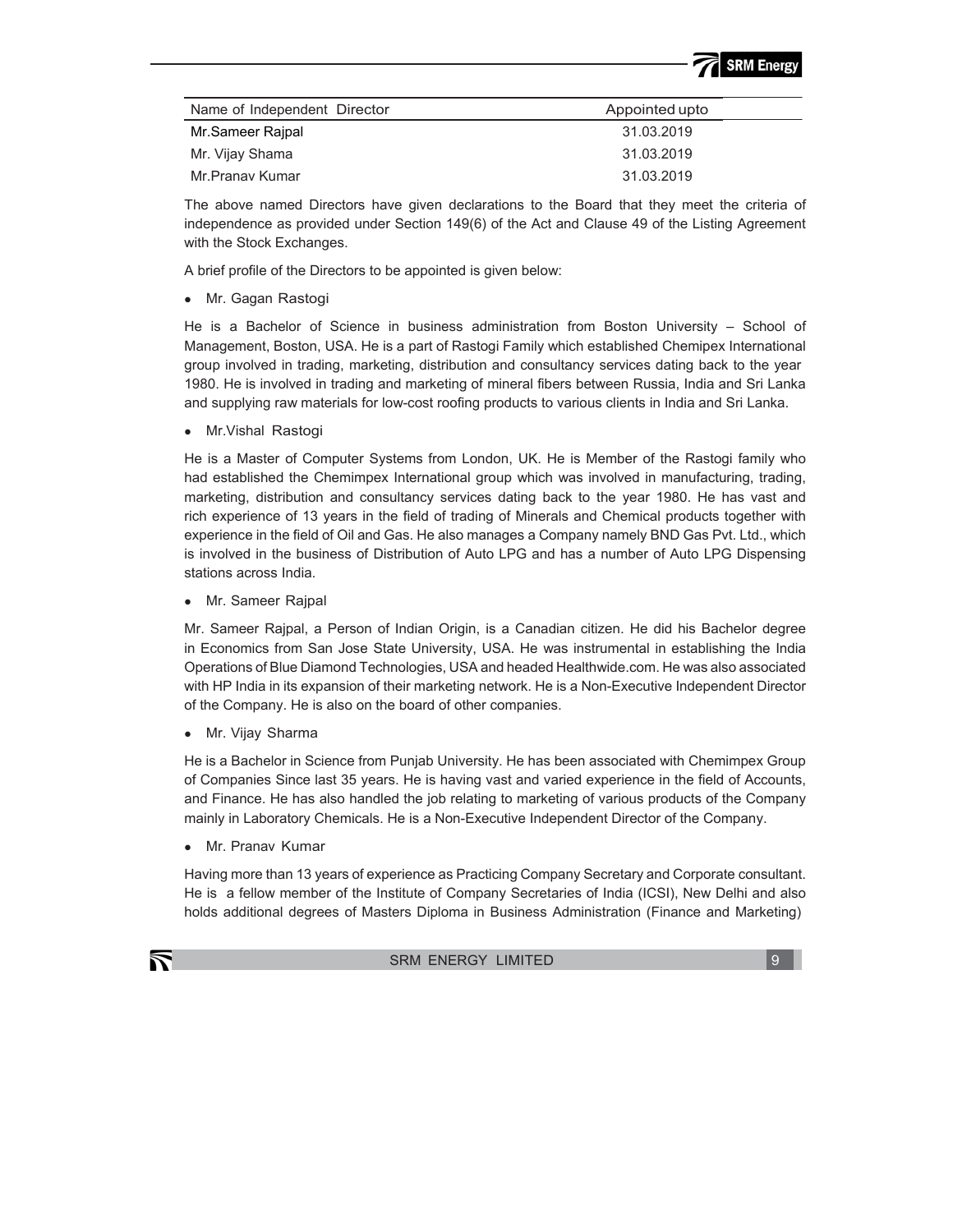from SIMS, PUNE and graduation in commerce. He is a Promoter director of Alacrity Corporate Solutions PVT. LTD and Senior partner in the firm of Company Secretaries M/s Pranav Kumar & Associates. He is avid speaker at various platforms on Corporate and Management topics. He is a Non-Executive Independent Director of the Company.

In the opinion of the Board, the above Directors fulfill the conditions specified in the Act and the Rules made thereunder for appointment as Independent Directors and they are independent of the management.

In compliance with the provisions of Section 149 read with Schedule IV to the Act, the appointment of the above Directors as Independent Directors is now being placed before the Members for their approval.

The terms and conditions of their respective appointments shall be open for inspection by the Members at the Registered Office during normal business hours on any working day of the Company. These Directors are interested or concerned in the Resolutions in the accompanying Notice relating to their own appointment. None of the other Directors and Key Managerial Personnel of the Company or their respective relatives are concerned or interested in the Resolutions at Item Nos.6 to 8 of the accompanying Notice.

#### Item No.9

The Companies Act, 2013 is now largely in force. On September 12, 2013, the Minister of Corporate Affairs ["MCA"] had notified 98 Sections for implementation. Subsequently, on March 26, 2014, MCA notified most of the remaining Sections. Importantly, the substantive sections of the Companies Act, 2013 which deal with the general working of companies stand notified.

The existing Articles of Association ["AoA"] of the Company are based on the Companies Act, 1956. Not only do several regulations in the existing AoA contain references to specific Sections of the Companies Act, 1956, but some regulations in the existing AoA are no longer in conformity with the Companies Act, 2013.

With the coming into force of the Companies Act, 2013 several regulations of the existing AoA of the Company require alteration or deletions. It is therefore considered expedient to wholly replace the existing AoA by a new set of AoA.

The substitution of the existing AoA with the new AoA is proposed to align the AoA of the Company with the provisions of the Companies Act, 2013

Shareholder's attention is invited to certain salient provisions in the new draft AoA of the Company Viz:

a] Provisions relating to e-voting, quorum, demand for poll have been brought in with the Companies Act, 2013.

b] the statutory provisions of the Companies Act, 2013, which permit a company to do some acts "if so authorized by its articles" or provisions which require a company to do acts in a prescribed manner "unless the articles otherwise provide" have been specifically included so as to allow the Company maximum flexibility in its operations.

**10 SRM ENERGY LIMITED**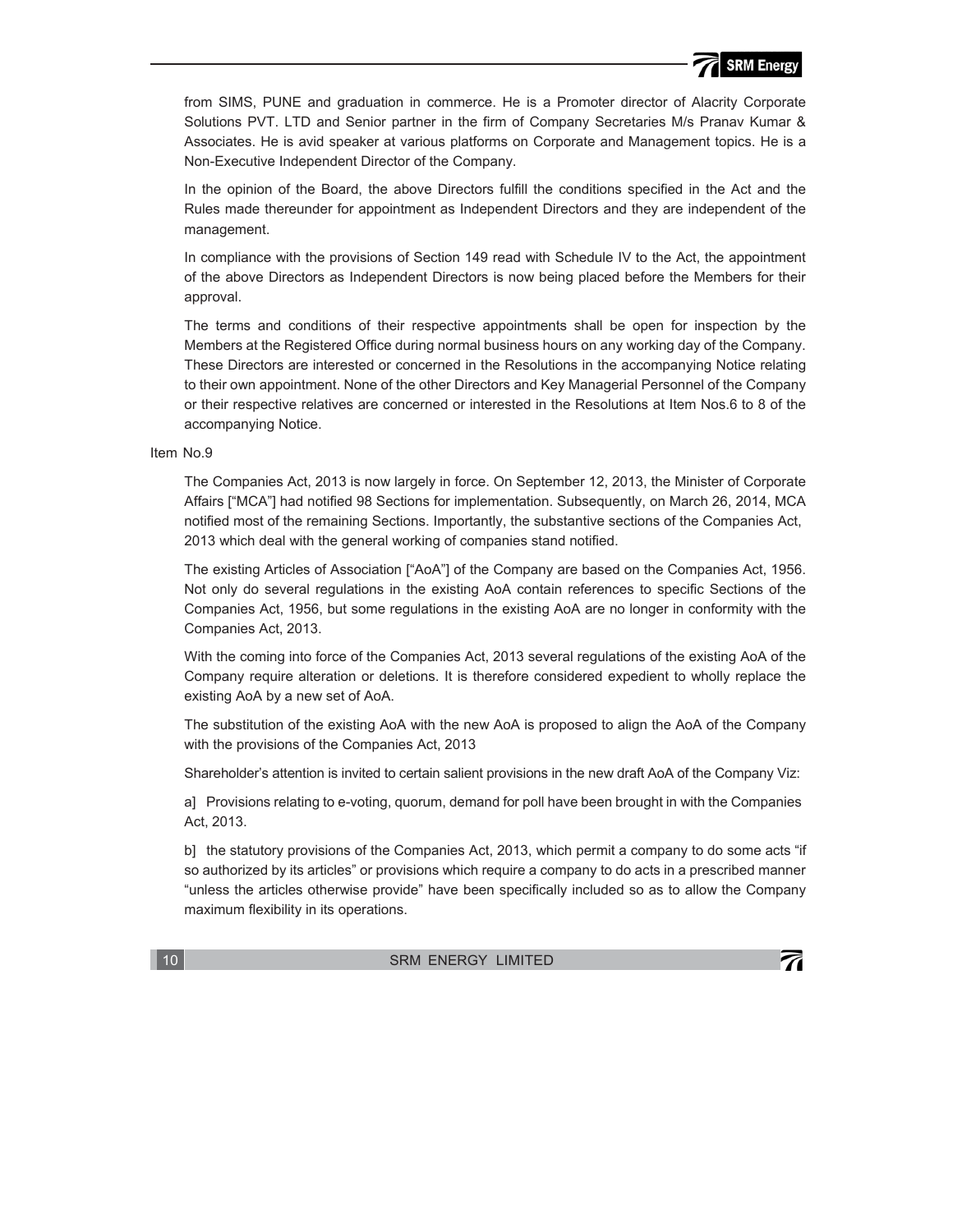C] the AoA facilitate the appointment of the same person as Chairperson as well as the Managing Director / Chief Executive Officer of the Company in terms of Section 203 of the Companies Act, 2013; and

d] Some of the provisions of the existing AoA which are already part of the rules made under the Companies Act, 2013 have not been reproduced in the new draft AoA as they would only lead to duplication and would warrant, repealed alteration as and when the rules are changed/amended.

The proposed new draft AoA is being uploaded on the Company's website for perusal by the shareholders.

None of the Directors and / or key Managerial Personnel of the Company and their relatives is concerned or interested financially or otherwise in the resolution set out at Item No.9 of the Notice.

Your Directors recommend the resolution as at Item No.9 for your approval.

By Order of the Board For SRM Energy Limited

> Sanjeevlata Samdani Company Secretary

Place: Mumbai, Dated: August 14, 2014 CIN: L17100MH1985PLC037364

ត

Registered Office: 54, 5Th Floor, Bajaj Bhawan, 226, Nariman Point, Mumbai 400 021 Tel.: 91 22 66151690 / 2009 Fax.: 91 22 6616 8900 Email.ss.maheshwari@srmenergy.in Website: www.srmenergy.in

SRM ENERGY LIMITED 11 11 11 11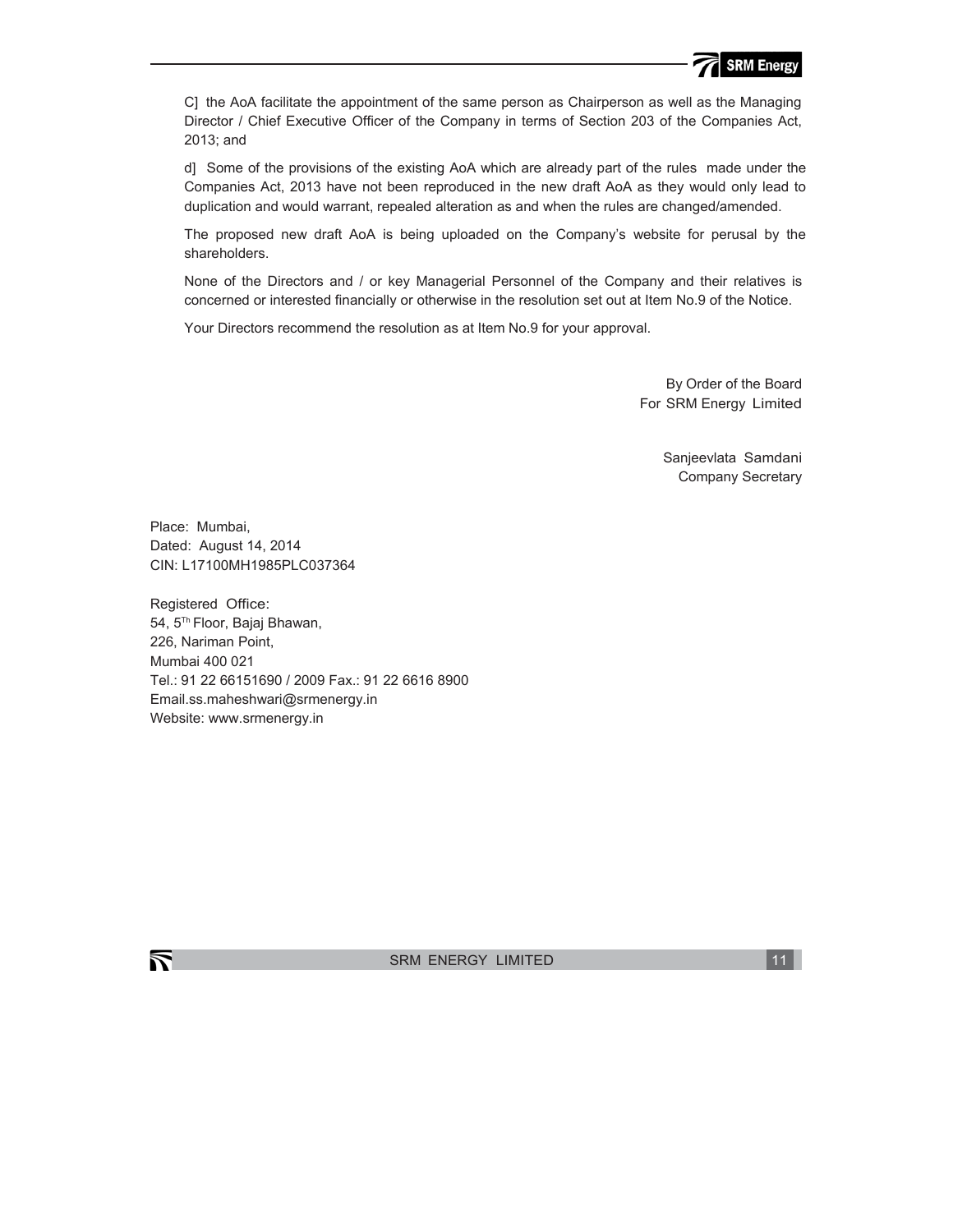

# REPORT OF THE DIRECTORS

The Directors present herewith the Twenty Seventh Annual Report together with the Audited Standalone Accounts of the Company for the year ended March 31, 2014.

# FINANCIAL RESULTS (STANDALONE)

|  | ₹ in Millions |
|--|---------------|
|  |               |

| Description                                          | Year Ended<br>31-03-2014 | Year Ended<br>31-03-2013 |
|------------------------------------------------------|--------------------------|--------------------------|
| Other Income                                         |                          |                          |
| <b>TOTAL REVENUE</b>                                 |                          |                          |
| Loss before exceptional and<br>extraordinary and tax | (4.02)                   | (3.28)                   |
| <b>Exceptional Items</b>                             |                          |                          |
| Loss before extraordinary<br>items and tax           | (4.02)                   | (3.28)                   |
| Extra-ordinary Items                                 |                          |                          |
| Loss before Tax                                      | (4.02)                   | (3.28)                   |
| <b>Tax Expense</b>                                   |                          |                          |
| Loss for the year                                    | (4.02)                   | (3.28)                   |

EFFECT OF SCHEME OF ARRANGEMENT :

For the speedy implementation of the power project of the Company, The Hon'ble Bombay High Court had approved the Scheme of Arrangement (the 'Scheme') under Section 391 to 394 of the Companies Act, 1956, for Hive off of "Cuddalore Power Division" to SRM Energy Tamilnadu Private Limited (SETPL), a wholly owned subsidiary of the Company with effect from April 01, 2012 (the "Appointed Date") vide its order dated September 03, 2013.

In accordance with the said Scheme, the Cuddalore Power Division of the Company has been transferred to its Wholly Owned Subsidiary, SRM Energy Tamilnadu Pvt. Ltd. (SETPL) with effect from April 01, 2012 (the "Appointed Date"). The orders of the High Court were filed with the Registrar of Companies, Mumbai on October 11, 2013, and (the Effective Date"). In terms of the Scheme, all the assets and liabilities of the Cuddalore Power Division of the Company at their respective Book Values as on April 01, 2012 and also all consents, approvals, sanctions, licenses, contracts pertaining to the Cuddalore Power Division of the Company have been transferred to SETPL. The transaction for the period from April 01, 2012 to March 31, 2013 of the Cuddalore Power Division are deemed to have been carried on by the Company for and in trust and are treated as transactions of SETPL.

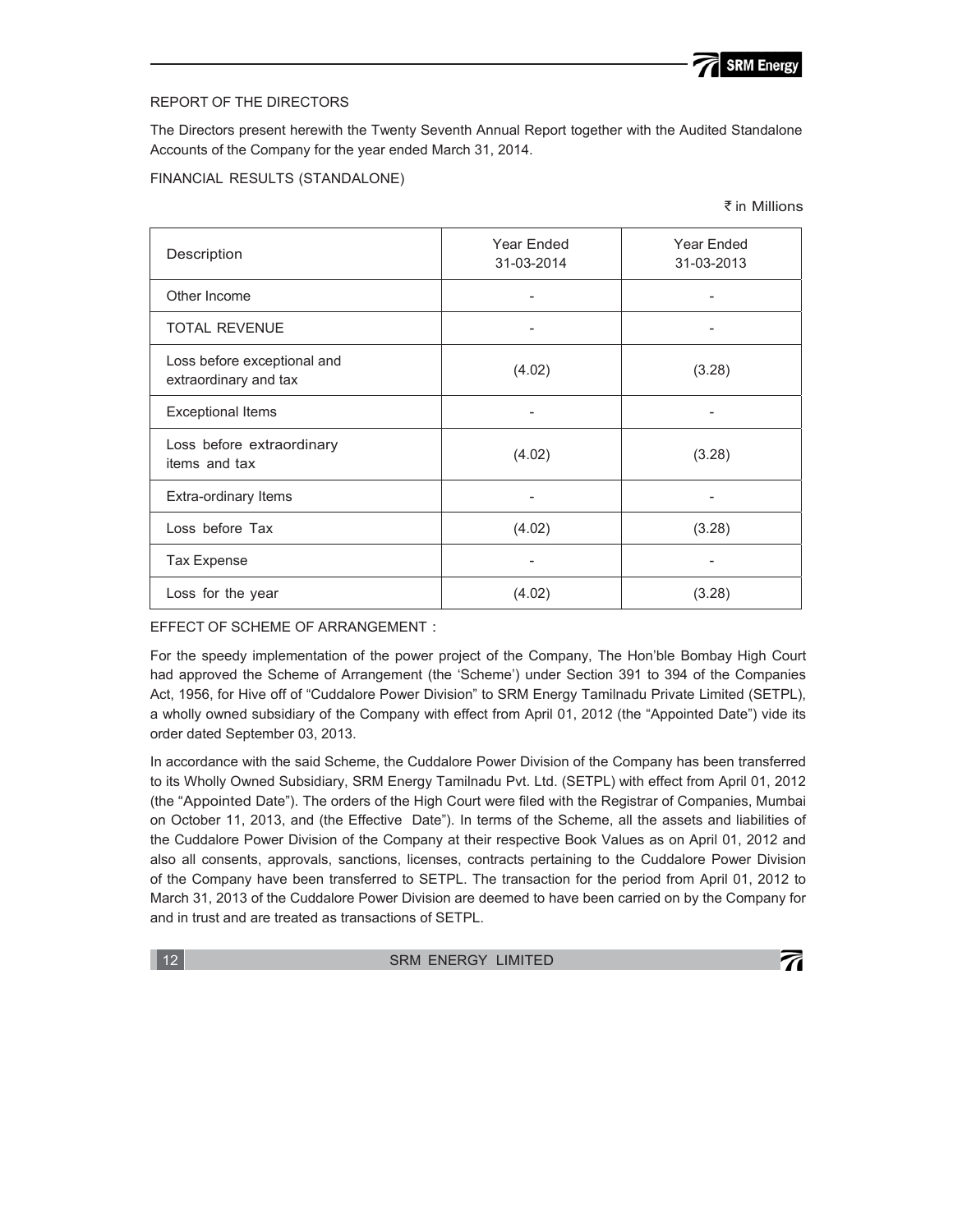

# ALLOTMENT OF EQUITY SHARES BY SRM ENERGY TAMILNADU PVT. LTD.

As per the terms of the Scheme, the net consideration was satisfied by SETPL to the Company by allotment of 13,10,000 equity shares of Rs.10 each, credited as fully paid up to the Company and payment of the balance amount of Rs. 27,151/- on October 18, 2013.

# **OPERATIONS**

The Company is in the process of setting up Thermal Power Projects at various locations more particularly in Maharashtra, Eastern India and Tamilnadu. The project at Tamilnadu is consisting of 3X660 MW i.e. 1980 MW capacity is being set up by the Wholly Owned Subsidiary SRM Energy Tamilnadu Pvt. Ltd. As such there are no other operations at present and the related expenses incurred during the current period are considered as pre operative expenses pending allocation to the power project.

The Company proposes to induct financial / strategic investor into the subsidiary to take care of the equity requirements. Subsequently, significant portion of the debt requirements is proposed to be met through loans from the Chinese Banks Consortium. For meeting the domestic debt requirements, the Company proposes to mandate one of the leading banks / financial institutions.

# DIVIDEND

As the Power project is under implementation and there is no operating income, your directors are not in a position to recommend any dividend.

# DIRECTORS

Mr. Gagan Rastogi, Director of the Company will retire by rotation at the forthcoming Annual General Meeting and being eligible has offered himself for re-appointment as Director of the Company, liable to retire by rotation, in the said meeting.

Mr. Vishal Rastogi was appointed as Managing Director on February 21, 2014 and holds office up to the ensuing Annual General Meeting. The Company has received a notice under Section 160 the Companies Act, 2013 from a member signifying the candidature of Mr. Vishal Rastogi for appointment as Managing Director of the Company without remuneration for a term of 5 years and shall be liable to retire by rotation in the ensuing annual general meeting.

Mr. Sameer Rajpal and Mr. Vijay Sharma have been appointed as the Additional Directors on the Board of your Company with effect from February 11, 2014. Mr. Pranav Kumar has appointed as the Additional Directors on the Board of your Company with effect from March 11, 2014.

Your Company has received the notice under section 160 the Companies Act, 2013 together with the requisite deposit from the shareholders, in respect of Mr. Sameer Rajpal, Mr. Vijay Sharma and Mr. Pranav Kumar, proposing their appointments as the Directors on the Board of the Company. The Resolutions seeking approval of the members for their appointment as Directors have been incorporated in the Notice Convening the Annual General Meeting.

Mr. Jayaram Shetty and Mr. Sudarshan Parab, Directors of the Company resigned from the Board on January 24, 2014 and January 25, 2014 respectively. Mr. D. Sundararajan, Managing Director & CEO of the Company resigned from the Board on February 11, 2014.

 $\Xi$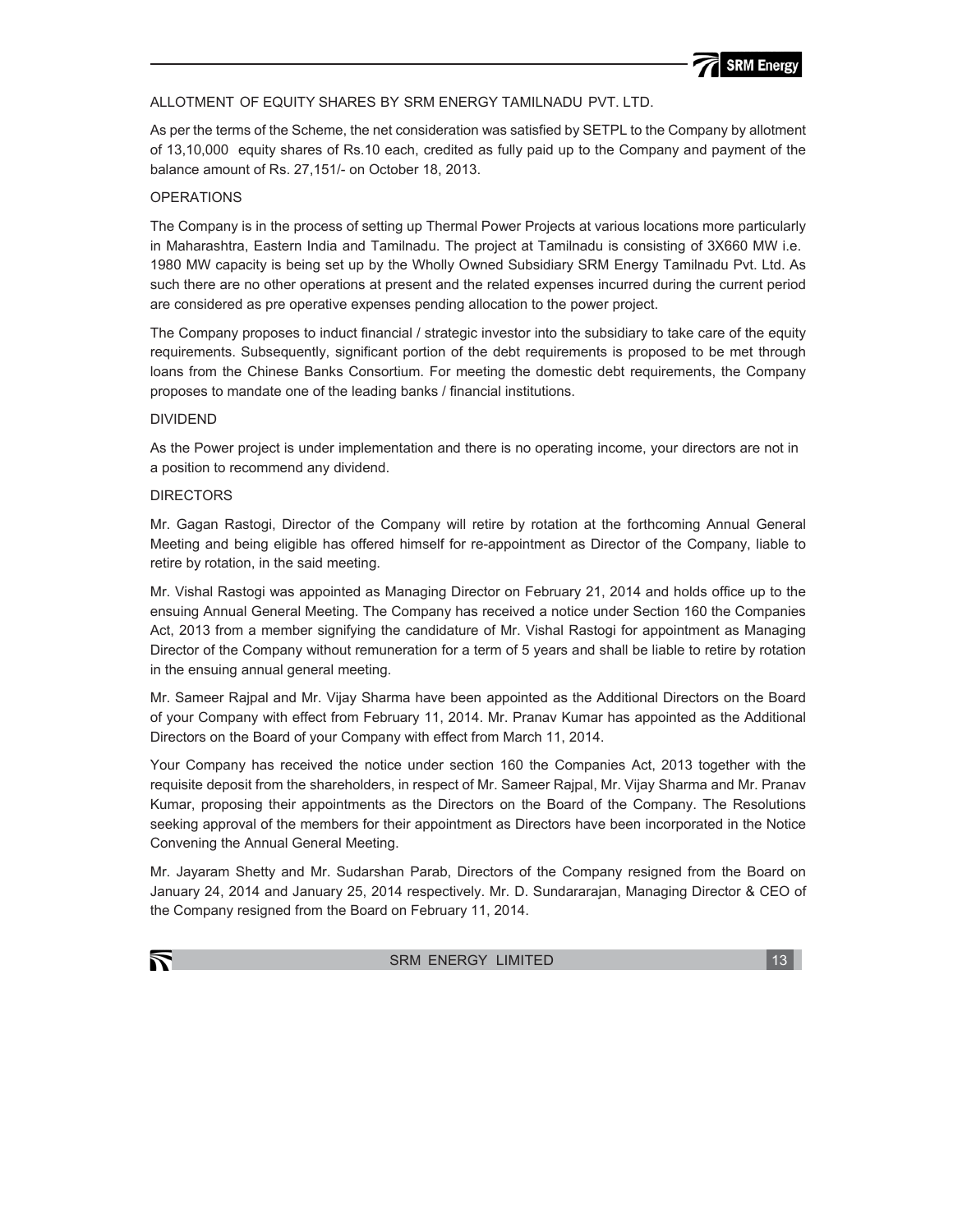Brief profile of the Director proposed to be reappointed as required under Clause 49 of the Listing Agreement are annexed to the Notice of Annual General Meeting forming part of this Annual Report.

# INDEPENDENT DIRECTORS

Pursuant to Section 149 of the Companies Act, 2013 (new Act) read with the Rules made thereunder, the Independent Directors shall hold office for a period of up to 5 consecutive years and shall not be liable to retire by rotation. They may be appointed for a maximum of two consecutive terms of up to 5 years each. In terms of revised clause 49 of the listing agreement which will be applicable from October 01, 2014, in case the Independent Director has already served for 5 or more years, he can be appointed for only one term of 5 years. As per new Act, the Nominee Director is not considered to be an Independent Director.

Presently, Mr. Pranav Kumar, Mr. Sameer Rajpal and Mr. Vijay Sharma are the Independent Directors of the Company.

As per their existing terms of appointment, all of them are liable to retire by rotation. However, under the new Act and Clause 49 of listing agreement, they may be appointed afresh with a fixed period of up to 5 years.

The Board considered the independence of each of the above mentioned Directors in terms of Section 149 and Schedule IV to the Companies Act, 2013 and Clause 49 of the listing agreement and was of the view that the proposed directors fulfill the criteria of independence as mentioned in the above provisions and can be appointed as Independent Directors. All the proposed directors possess requisite qualifications, appropriate skills, experience and knowledge in one or more fields of finance, law management, marketing, administration, technical operations and other disciplines related to Company's business.

Keeping in view, the educational / professional qualifications, working experience, expertise in line with Company's business, positive attributes, already being on the Board of the Company and benefits that the Company will derive with their appointment, the Board has recommended their appointment as Independent Directors of the Company to hold office for a term of five consecutive years commencing from the date of 27<sup>th</sup> Annual General Meeting of the Company.

# SUBSIDIARY COMPANY & RELATED COMPLIANCES

As per Section 212 (1) of the Companies Act, 1956, the Company is required to attach to its accounts, the Director's Report, Balance Sheet and Profit and Loss Account etc. of each of its subsidiaries. However a general exemption has been granted by the Ministry vide its General Circular No. 2/2011, dated - February 08, 2011 under section 212(8) of the Companies Act, 1956 for not attaching the said details.

Your Company has one wholly owned subsidiary company viz. SRM Energy Tamilnadu Private Limited, which does not have any operations at present. Hence, the Board of Directors have decided to avail the exemption.

Accordingly, a copy of the Balance Sheet, Profit and Loss Account, Report of the Board of Directors and Auditors of the aforesaid wholly owned subsidiary for the year ended March 31, 2014 have not been attached with the financial statements of your Company. However, the annual accounts of the subsidiary company and the related detailed information are available to the shareholders of the holding and subsidiary companies seeking such information at any point of time. The annual accounts of the subsidiary company are kept for inspection by any shareholder at the Registered office of the holding company and of the

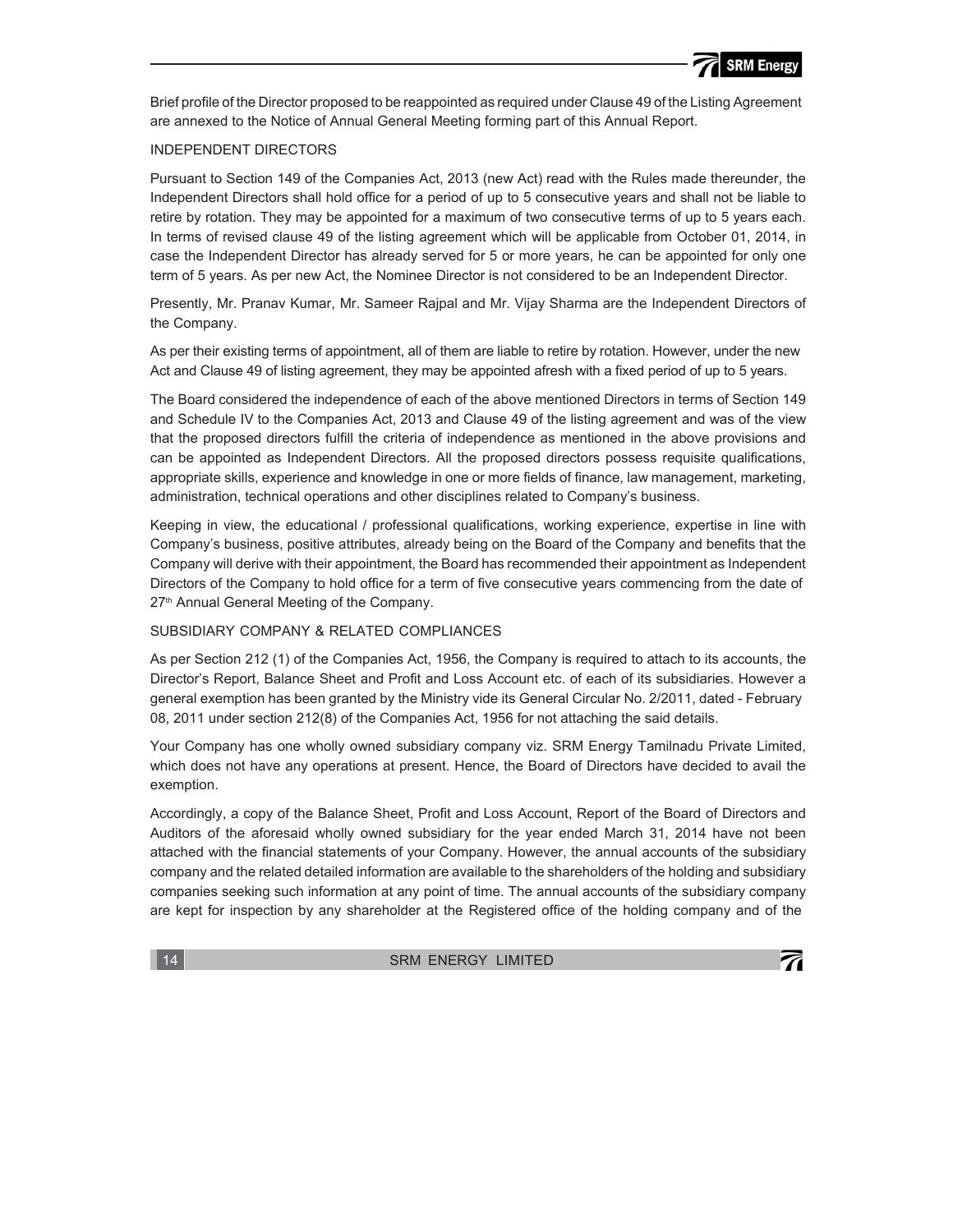subsidiary company concerned and a note to the above effect will be included in the annual report of the holding company.

# LISTING

The equity shares continue to be listed on the BSE Limited (BSE) .The BSE has nation-wide terminals and therefore, shareholders / Investors are not facing any difficulty in trading in the shares of the Company from any part of the country. The Company has paid annual listing fee for the financial year 2014-15 to BSE.

# FIXED DEPOSITS

During the year under review, the Company has not accepted any deposits from the public pursuant to Section 58-A of the Companies Act, 1956.

# CORPORATE GOVERNANCE CODE

Pursuant to Clause 49 of the Listing Agreement with the Stock Exchange, a compliance report on Corporate Governance is annexed as part of the Annual Report.

# DEMATERIALISATION OF SHARES

In terms of the notification issued by the Securities and Exchange Board of India (SEBI) the Company has dematerialized its shares with both the depositories CDSL and NSDL.

# CODE OF CONDUCT

The Code of Conduct, as adopted by the Board of Directors is applicable to all Directors, Senior Management and Employees of the Company. This code is based on fundamental principles, viz. good corporate governance and good corporate citizenship. The Code covers Company's commitment to sustainable development, concern for occupational health, safety and environment, a gender friendly work place, transparency and accountability and legal compliance.

# CORPORATE GOVERNANCE

Your Company has implemented the conditions of Corporate Governance as contained in Clause 49 of listing agreement. Separate reports on Corporate Governance and Management Discussion and Analysis along with necessary certificates are given elsewhere in this Annual Report.

# AUDITORS

M/s Haribhakti & Co., Chartered Accountants (CAs),(Firm registration No. 103523W) Mumbai, were appointed as the statutory auditors of the Company for financial year 2013-14 at the Annual General Meeting (AGM) of the Company held on December 09, 2013.

M/s Haribhakti & Co., have been the Auditors of the Company since 2008 -09 and have completed a term of Six years. As per the provisions of Section 139 of the Act, no listed company can appoint or re- appoint an audit firm as auditor for more than two terms of five consecutive years. Section 139 of the Act has also provided a period of three years from the date of commencement of the Act to comply with this requirement.

They have informed the Board that with a view to uphold the highest standards of corporate governance and changes under the Companies Act, 2013, they would like to offer themselves to be re-appointed as auditors in the forthcoming Annual General Meeting of the Company, have agreed to and given their consent for their appointment as statutory auditors of the Company.

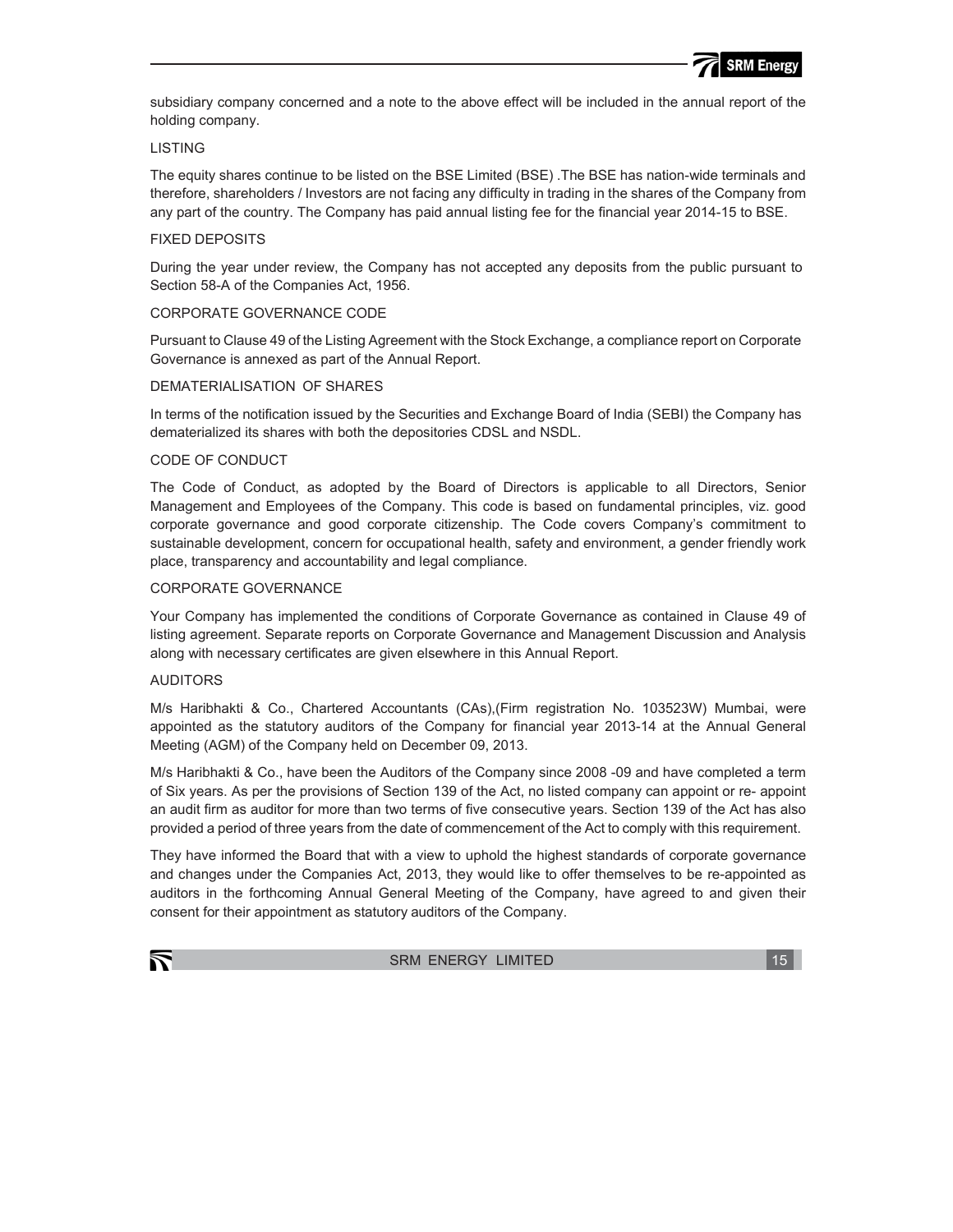M/s Haribhakti & Company, Chartered Accountants, Mumbai, the Statutory Auditors of your Company holds office upto the conclusion of the ensuing Annual General Meeting and is eligible for re-appointment. The Company has received a letter from them to the effect that they are willing to continue as Statutory Auditors and if re-appointed, their re-appointment would be within the limits prescribed under Section 139 of the Companies Act, 2013.

In terms of Section 139(2) of the Companies Act, 2013, the Board has recommended that M/s Haribhakti & Co., Chartered Accountants may be appointed as statutory auditors of the Company for a period of four consecutive years from the conclusion of the Twenty Seventh Annual General Meeting up to the 2018 of the Thirty First Annual General Meeting, subject to ratification at each Annual General Meeting, at a remuneration that may be decided by the shareholders

# DIRECTORS' RESPONSIBILITY STATEMENT

Pursuant to the requirements under sub Section 2AA of Section 217 of the Companies Act, 1956, with respect to the Directors Responsibility Statement, it is hereby confirmed:-

- i) that in preparation of the annual accounts for the financial year ended on March 31, 2014, the applicable accounting standards had been followed along with proper explanations relating to material departures.
- ii) that the Directors had selected such accounting policies and applied them consistently and made judgments and estimates that are reasonable and prudent so as to give a true and fair view of the state of affairs of the Company at the end of the financial year and of the loss of the Company for the year under report.
- iii) that the Directors had taken proper and sufficient care for the maintenance of adequate accounting records in accordance with the provisions of the Companies Act, 1956 for safeguarding the assets of the Company and by preventing and detecting fraud and other irregularities.
- iv) that the Directors had prepared the accounts for the financial year ended on March 31, 2014 on a 'going concern basis'.

# AUDITORS' OBSERVATIONS

Though the Company's networth has been substantially eroded and the Company has been incurring Cash Losses, the management is of strong view that the Company would turnaround with power project of the Wholly Owned Subsidiary getting operational. The Company also intends to start the projects in Maharashtra and Eastern India. The Company's present assets are adequate to meet the liabilities. The promoters are also committed to provide necessary funding to meet the liabilities and have provided Rs. 567.45 million as unsecured loan till March 31, 2014. Accordingly, the accounts have been prepared on going concern basis.

# PARTICULARS UNDER SECTION 217

Since no employee is receiving remuneration in excess of limit specified under the provisions of Section 217 ( 2A) of the Companies Act, 1956 ,read with the Companies (Particulars of Employees) Rules, 1975 as amended from time to time, Statement of particulars of employees do not form part of the report.

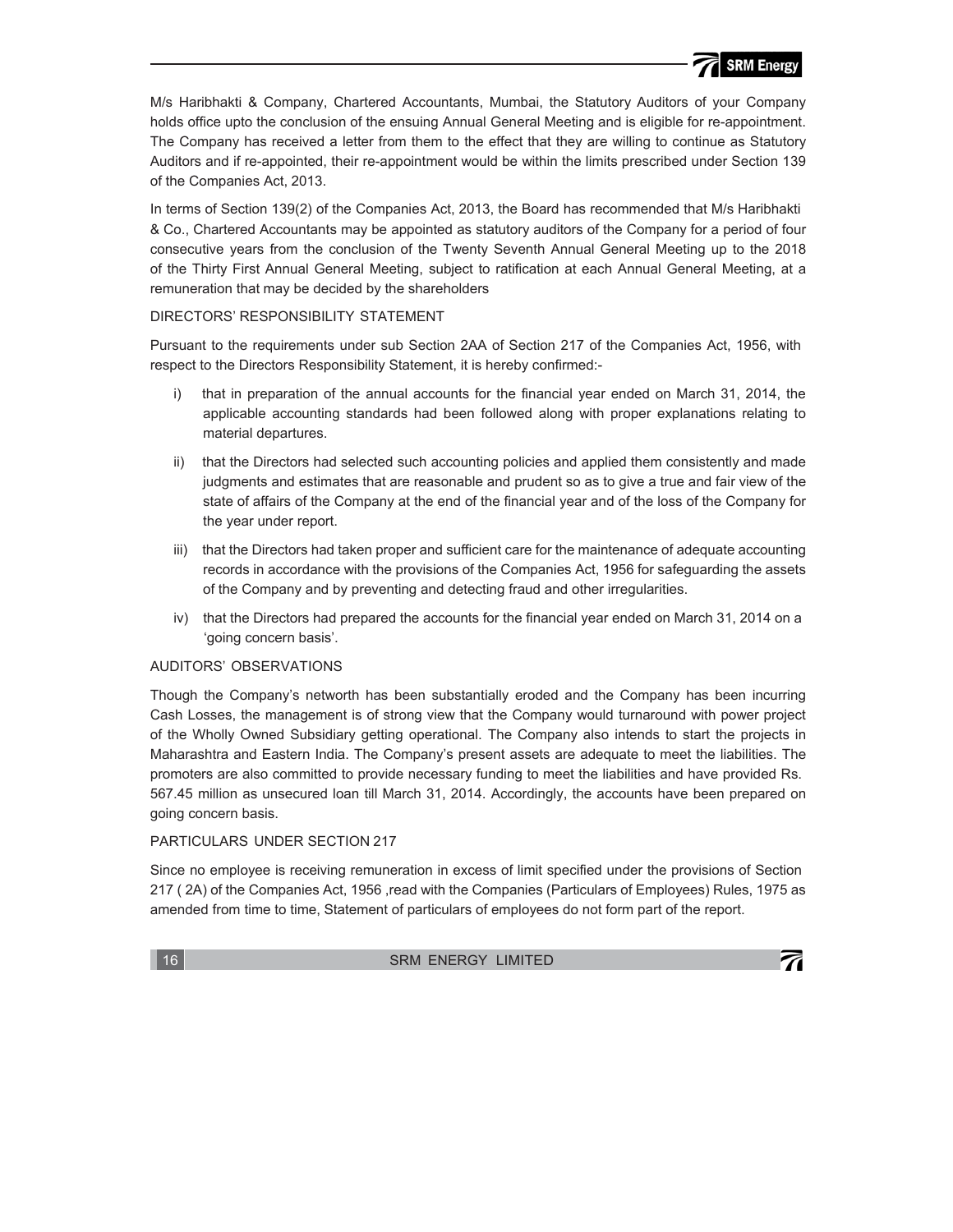

Statement of particulars under Section 217(1)(e) the Companies Act, 1956 read with Rule 2 of the Companies (Disclosure of Particulars in the Report of Board of Directors) Rules, 1988 regarding Conservation of Energy and Technology Absorption are presently not applicable to the Company.

#### APPRECIATION

Your Directors wish to express their sincere appreciation to the Central Government, the State Governments, bankers and the business associates for their excellent support and look forward to continued support in future. Your Directors wish to place on record their appreciation to the employees at all levels for their hard work, dedication and commitment.

For and on behalf of the Board of Directors

Place: Mumbai, Chairman Chairman Chairman Chairman Chairman Chairman Chairman Chairman Chairman Chairman Chairman Dated: August 14, 2014.

#### ANNEXURE - I

CERTIFICATION ON COMPLIANCE OF CONDITIONS OF CORPORATE GOVERNANCE TO THE MEMBERS OF SRM ENERGY LIMITED

Mumbai

We have examined the compliance of conditions of corporate governance by SRM ENERGY LIMITED for the year ended March 31, 2014 as stipulated in Clause 49 of the Agreements of the said Company will\ stock exchanges in India.

The Compliance of conditions of Corporate Governance is the responsibility of the management. Our examination was limited to procedures and implementation thereof adopted by the Company for ensuring the compliance of the conditions of the Corporate Governance. It is neither an audit nor an expression of opinion on the financial statements of the Company.

In our opinion and to the best of our-information and explanation given to us, we certify that the Company has complied with the conditions of Corporate Governance as stipulated in the above mentioned listing Agreements.

On the- basis of representation receive from Registrars and Share Transfer agents and as per the records maintained by the Company which are presented to the Share Transfer Committee, we state that during· the year ended March 31, 2014 no investor grievances are pending for a period exceeding one month.

We further state that such compliance is neither an assurance as to the future viability of the company nor the efficiency or effectiveness with which the management has conducted the affairs of the Company. M/s. D.C.TANNA & ASSOCIATES Company Secretaries

D.C.TANNA Proprietor

Place: Mumbai, Dated: August 14, 2014

₹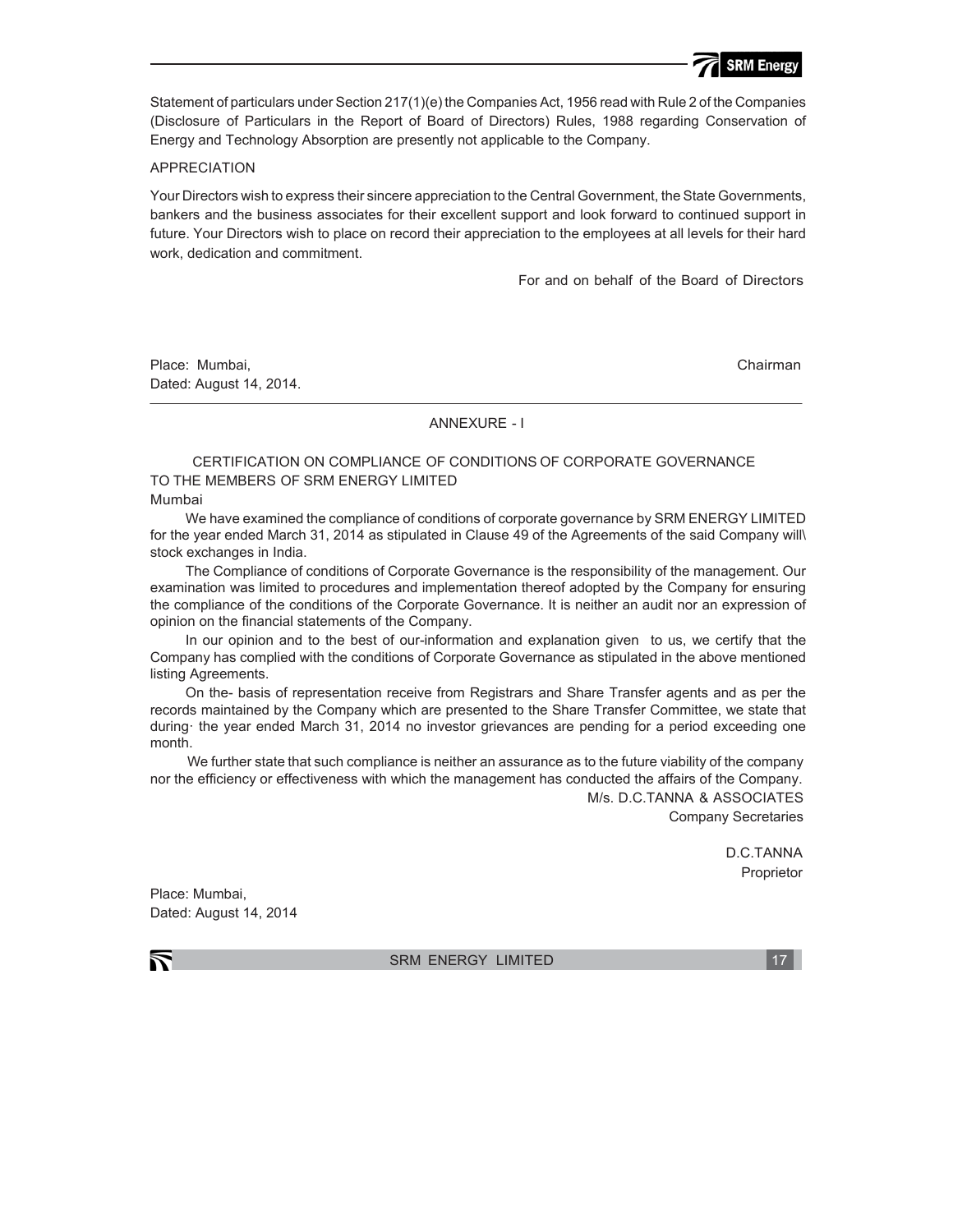

#### MANAGEMENT DISCUSSION AND ANALYSIS

The following management's discussion and analysis ("MDA") focuses on significant factors that affected SRM Energy and its subsidiary SRM Energy Tamilnadu Private Limited ("SRM" or the "Company") during the relevant period and to the date of this report. It contains a review and analysis of the financial results for the relevant period, identifies business risks that the Company faces and comments on the financial resources required for the development of its business.

#### OVERVIEW:

STATE OF THE ECONOMY

#### GLOBAL

According to the International Monetary Fund [IMF], while the global economy expanded by 3.0% in CY 2013, rate of growth was slower compared to 3.2% in CY 2012. The growth was more robust in the second half of CY 2013, but the pickup was uneven. While the recovery was more broad-based in advanced economies, it was mixed in emerging markets.

Stronger growth in advanced economies opens up greater export opportunities for manufacturers from emerging economies.

#### INDIA

A SNAPSHOT

- The Indian economy continued to slowdown in FY 2013-14 with GDP growth at 4.7%.
- Policy Logjam, elevated interest rates and tight liquidity led to an investment slowdown while high consumption demand coupled with supply side bottlenecks resulted in high inflation dampening business confidence.
- Fiscal Deficit soared to 4.6% leading to tight leash on Government expenditure further exacerbating the slowdown.
- Manufacturing recorded de-growth of 0.7% with slower growth in auto production and consumer durables.
- The silver lining was agriculture growth at 4.7% which cushioned the sluggish industrial sector growth.

FY 2013-14 saw the Indian economy recording its second successive year of sub five per cent growth the lowest it has recorded in a decade. The prolonged slowdown was a result of a confluence of factors – a policy logjam, higher spending leading to large fiscal deficit, tight monetary conditions and weak external demand. Coupled with the slowdown was persistent inflation, which raised stagflationary fears.

On the positive side, timely measures by the Reserve Bank of India and the Government helped stabilize the Rupee after a steep fall in FY 2012-13. Measures such as curbs on gold imports also helped bring down the Current Account Deficit, which towards the end FY 2012-13 had threatened to plunge the economy in a crisis from 4.7% GDP in FY 2012-13 to 1.7% FY 2013-14.

#### **OUTLOOK**

#### **GLOBAL**

World economy is projected to grow at 3.6% in CY 2014 up from 3% in CY 2013. This is forecast to be driven by the Advanced Markets with sharp recovery in Europe from -0.5% to 1.2% and US from 1.9% to 2.8%. Japan is expected to continue pushing monetary easing to stoke demand. Emerging Markets are projected to exhibit a moderate growth at 4.9%. China's increasing focus on "Quality" is expected to moderate its investment stimulated growth from 7.7% in CY 2013 to 7-7.5%

#### **18 SRM ENERGY LIMITED**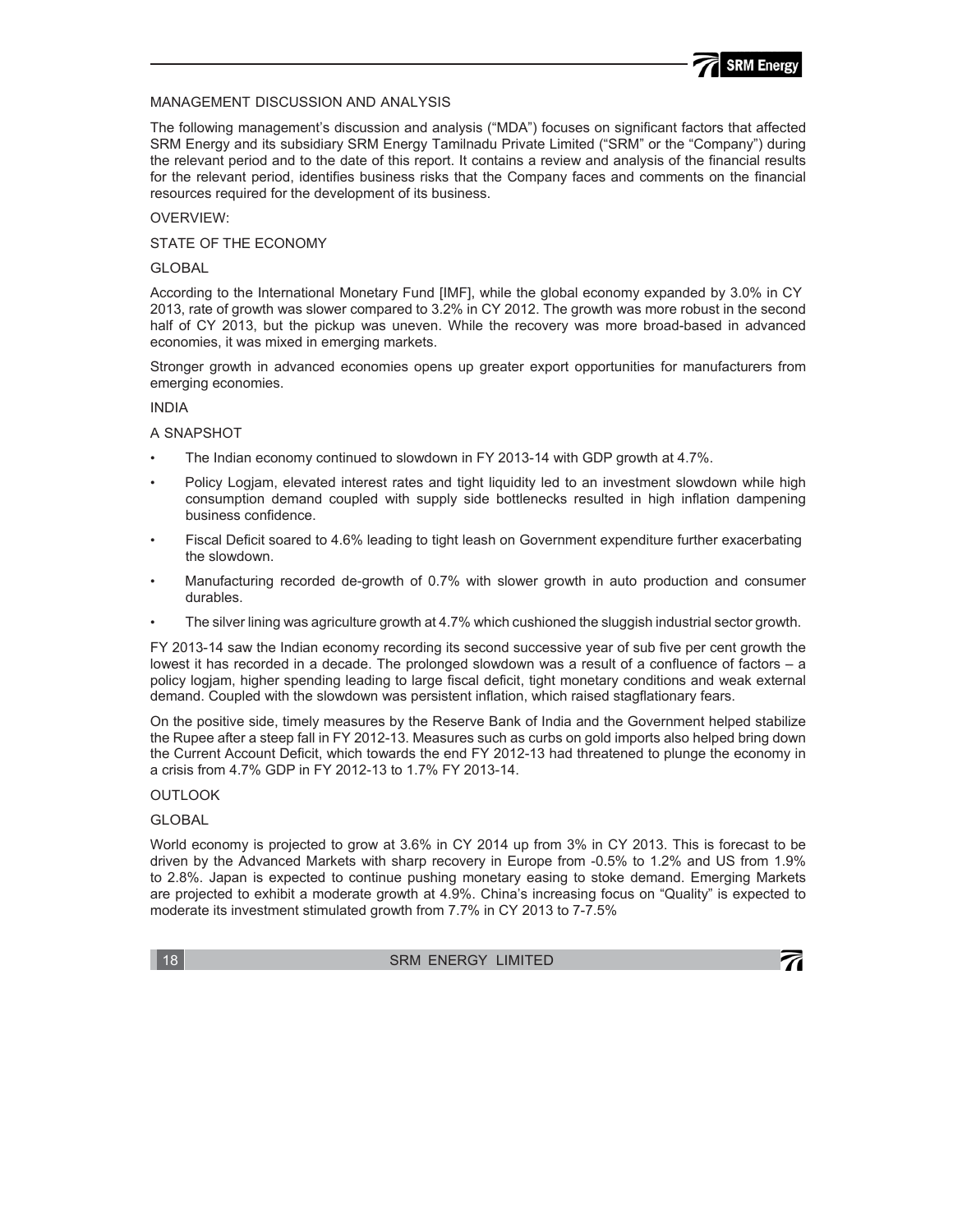However, downside risks to this growth trajectory arise from the tapering of quantitative easing in the US that poses a threat of reversing interest cycle and regression for investment flows to Emerging Markets. The diverging challenges of inflation between Advanced and Emerging Markets along with rising corporate leverage and elevated debts in the Advanced Markets could contribute to these risks.

#### INDIA

A decisive mandate in the Central Elections has re-kindled hopes of an economic revival. The new government has promised to focus on infrastructural development while de-bottlenecking the administrative and clearance procedures. This is expected to boost the investment climate in the country.

However overcoming two years of policy paralysis as well as correcting the deep structural imbalances in the economy is likely to take time. As a result Indian economy is expected to show moderate improvement with GDP growth expected to be in the region of 5-6%.

However higher food inflation as a result of a failed monsoon due to EL Nino, as well as rising fuel prices due to the political instability in West Asia could act as dampeners.

#### ENERGY SECTOR

1.1 Global Energy Demand

Global energy demand growth is now primarily being driven by the non-OECD markets. Energy demand in non-OECD markets that stood at 307 QBTU in 2013 has grown at over 4.5% per year since 2000 while OECD markets with a total demand of 240 QBTU in 2013 have witnessed a muted growth of less than 0.5% per year during the same period.

Meeting such a growth in demand, a significant part of which will be in the form of electricity, is a complex challenge, given the need to strike a balance between energy cost, energy security and sustainability.

#### 1.2 Global Energy Supply

While oil and coal are expected to remain the predominant sources of energy in the next 20-25 years, their rate of growth in the global energy mix is expected to reduce in the future. Cleaner sources of energy such as Renewables are expected to gain momentum.

As far as electricity is concerned, coal is expected to remain the largest source of fuel (over 35%) over the next 20-25 years, driven by growth in India and China. Sources such as Nuclear and Renewables are expected to be the fastest growing sources of power. Natural gas is expected to get a boost as a generation source, driven by shale gas usage in the United States and subsequently in a few other geographies.

With the global energy demand continuing to increase, energy sources will continue to evolve and diversify through technological development. The increase in demand and spiralling prices will put pressure on organisations and countries to innovate.

There is a growing move by some of the developed economies to evolve 'Carbon Tax' on CO<sub>2</sub> generating sources. This scheme is being propositioned against the CDM concept. Other potential alternatives need to be evaluated to balance the interests of developing and developed nations.

#### 1.3 India Scenario

Greater scale of electrification, increasing household incomes and a fast growing economy with a GDP growth rate of 5-8% has been pushing the demand for electricity in the upward direction. Per capita electricity consumption has increased at a CAGR of 5% over the last five years and has reached 917 kWh in 2012-13 from 717 kWh in 2007-08. Considering that this consumption is much

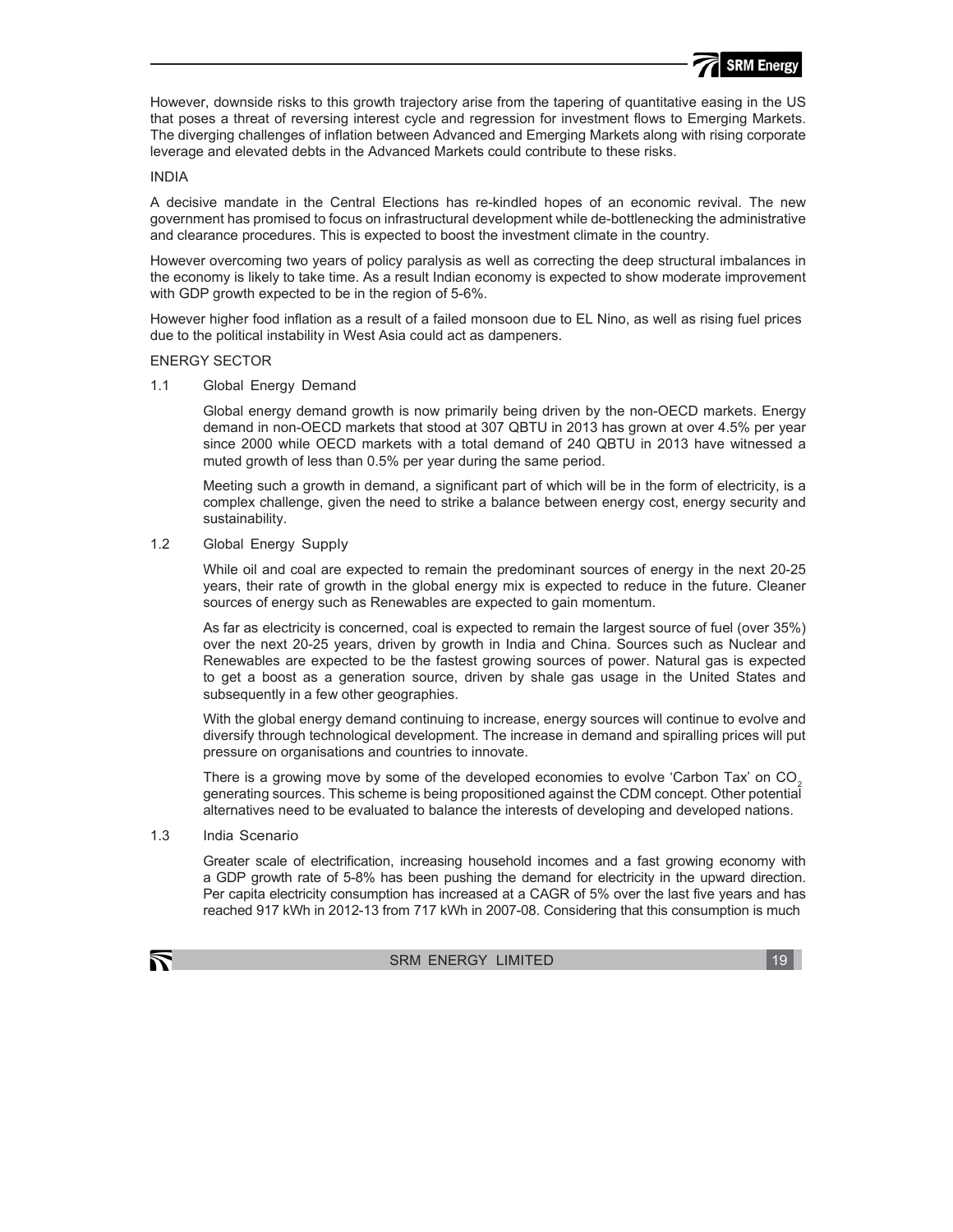lower than the global average consumption of 2,800 kWh, it is expected that India will continue to see a growth in demand as more electricity provides tremendous room to improve quality of life.

#### 1.4.1 Generation

The installed generating capacity in the country as on March 31, 2014, was 243 GW (and an additional 39 GW of captive power). Grid capacity addition during the financial year for the country was 20 GW as compared to capacity addition of 23 GW during the previous financial year.

#### 1.4.6 Regulatory Environment

Regulatory reforms in the power sector are critical given the current challenges across the value chain. The following are some of the important regulatory changes in FY14:

# CERC Tariff Regulation 2014

CERC has notified the Tariff Regulations for FY14-19 which will be enforced for a period of five years from April 01, 2014 to March 31, 2019 and applicable on all Central Generating Stations, Inter-State Generating Stations and the Inter-State Transmission Systems for whom the tariff is determined under Section 62 of EA, 2003. The key changes are with regards to tax and calculation of incentives for thermal power plants. As per the new regulations, the base rate of Return on Equity (RoE) would be grossed up with the effective tax rate of the respective financial year. The effective tax rate would be considered on the basis of actual tax paid for in respect of the financial year by the generating company. The incentive for thermal power plants would be calculated based on the Plant Load Factor (PLF) instead of Plant Availability Factor (PAF) and would be paid 50 paise/kWh for every unit generated above 85% PLF. Apart from these, the regulations have tightened the operating parameters of Station Heat Rate, Auxiliary Consumption and Secondary Fuel Oil Consumption for thermal power plants.

CERC Deviation Settlement Mechanism Regulations 2014

On February 17, 2014, CERC has put in place the new Regulations on Deviation Settlement Mechanism thereby abolishing the erstwhile Unscheduled Interchange (UI) Mechanism for settlement of deviation from declared schedule. The new regulations have introduced a volume limit for buyers and sellers depending on their approved schedule, tightened the band of frequency and increased the charges for deviation from schedule. This will help improve grid discipline and ensure better demand predictability by states and avoid usage of UI as a trading platform.

# Standard Bidding Documents for Case-1 and Case-2

Ministry of Power (MoP) issued the revised Standard Bidding Documents (SBD) for both Case-1 and Case-2 power procurement process on November 08, 2013 and September 20, 2013 respectively. Case-2 document is based on Design, Build, Finance, Operate and Transfer (DBFOT) model and Case–1 document is on Design, Build, Finance, Own and Operate (DBFOO) model. MoP has also issued the Guidelines under Section 63 of EA, 2003 to enable state utilities to use the model SBD for inviting tariff based bids under Case-1 and Case-2.

Several concern areas have been observed in the documents such as the DBFOT model that restricts the role of the project developer, issues pertaining to treatment of fuel pricing, role of independent engineer, PPA termination, operating norms and domestic procurement of key packages.

# Coal Regulatory Authority

On March 04, 2014, Ministry of Coal (MoC) has notified the establishment of Coal Regulatory Authority (CRA) under the administrative control of the MoC. The primary function of the CRA is to advise the Central Government on the formulation of the principles and methodologies for determination of price of coal (raw,

**20 SRM ENERGY LIMITED**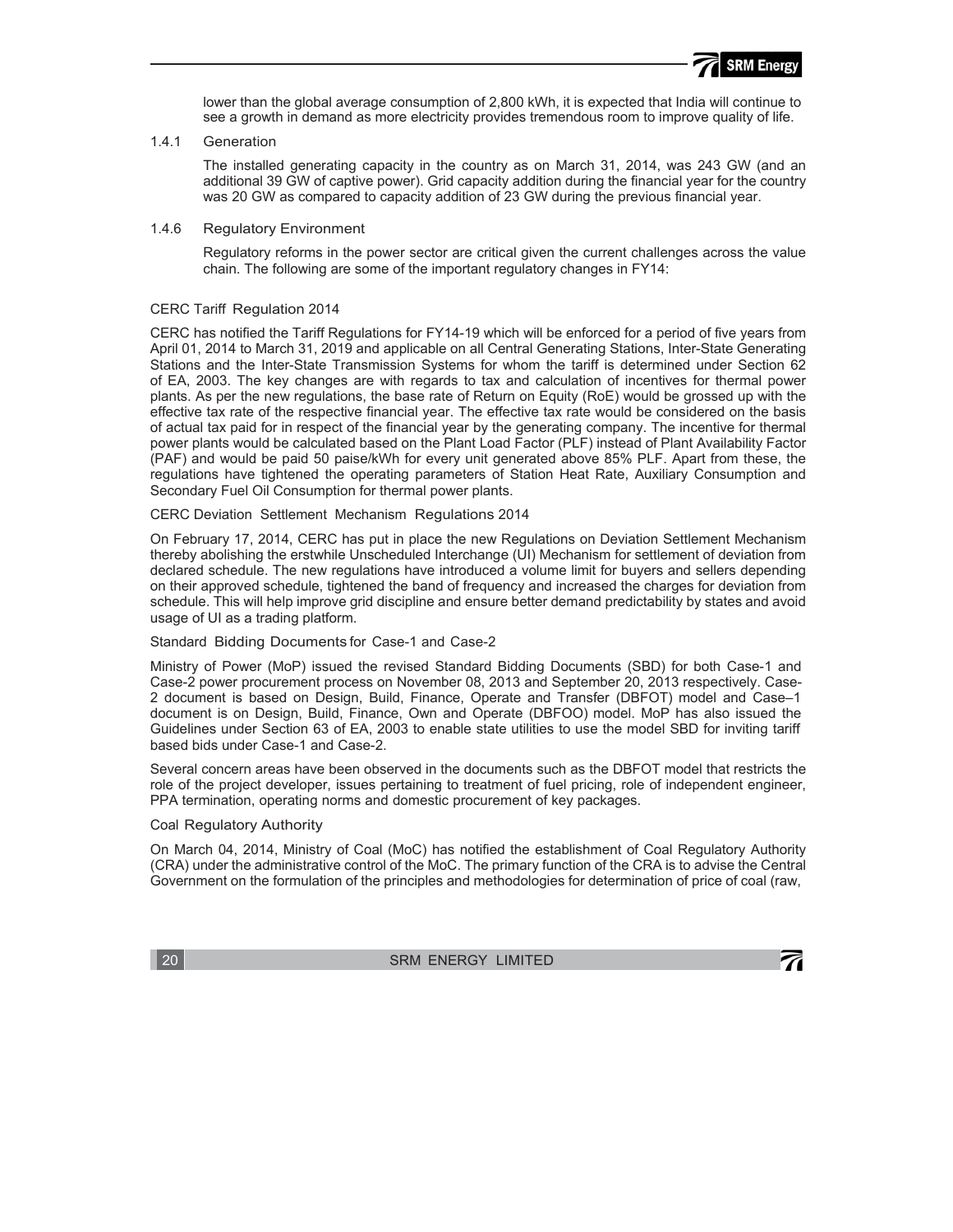washed and any other byproduct), formulation of policies in coal sector, promotion of competition, efficiency and economy in the activities of the coal industries, promotion of investment in coal industry, development of mining technology, beneficiation methods to improve mining and conservation of coal resources. The CRA shall consist of a Chairperson and four members to be appointed by the Central Government.

#### HIVE OFF

For the speedy implementation of the power project of the Company, The Hon'ble Bombay High Court had approved the Scheme of Arrangement (the said Scheme) under Section 391 to 394 of the Companies Act, 1956,vide its order dated September 3, 2013 for Hive off of "Cuddalore Power Division" to SRM Energy Tamilnadu Private Limited (SETPL), a wholly owned subsidiary of the Company with effect from April 01, 2012. In accordance with the said Scheme, the Cuddalore Power Division of the Company has been transferred to its Wholly Owned Subsidiary, SRM Energy Tamilnadu Pvt. Ltd. (SETPL) with effect from April 01, 2012 (the "Appointed Date"). The orders of the High Court were filed with the Registrar of Companies, Mumbai on October 11, 2013, which is called Effective date. In terms of the Scheme all the assets and liabilities of the Cuddalore Power Division of the Company at their respective Book Values as on April 01, 2012 and also all consents, approvals, sanctions, licenses, contracts pertaining to the Cuddalore Power Division of the Company have been transferred to SETPL. The transaction for the period from April 01, 2012 to March 31, 2013 of the Cuddalore Power Division are deemed to have been carried on by the Company for and in trust and are treated as transactions of SETPL.

The Company proposes to induct financial / strategic investor into the subsidiary to take care of the equity requirements. Subsequently, significant portion of the debt requirements is proposed to be met through loans from the Chinese Banks Consortium. For meeting the domestic debt requirements, the Company proposes to mandate one of the leading banks / financial institutions.

#### PROJECT AT CUDDALORE

As stated in the last Annual Report, the paucity of funds, resulting from the Company not being able to proceed with the Proposed Rights issue, due to reasons beyond its control, has considerably slowed down the progress of the project. Considering the prevailing power industry scenario in the country coupled with the slower pace of growth of the country as a whole, prospective investors have deferred their decisions on investments, which has further compounded the problems.

The Company's applications for allotment of Govt. land entrapped in the project site are in advanced state of process with the authorities concerned and it is expected that the necessary allotments will be received shortly.

#### HUMAN RESOURCES

The Company has a team of dedicated work force who are regarded amongst its most valuable assets. Adequate opportunities like sponsoring for training programs and seminars are provided to the professional staff to update themselves in the changing technological era.

#### INTERNAL CONTROL SYSTEMS

The Company has a well defined internal control system for operations, financial reporting and statutory compliances. Suitable internal checks have been built over the financial reporting system to ensure that transactions are properly authorised, accounted for and reported. Regular internal audits by an external Audit Firm gives more teeth to the internal control systems. In addition, review of subsidiary companies was carried out this year. The summary findings are reported to the audit committee of the Board who actively review the same and suggest ways and means for improving and strengthening the internal control systems.

#### OPPORTUNITIES AND THREATS

The growth in the domestic market is currently constrained given the uncertainties around fuel supply, financial condition of discoms, challenges of land acquisition, water linkages and environmental clearances. However, it is expected to start looking up with the implementation of reforms which are inevitable as the power sector is a key driver supporting the growth of the nation at large.

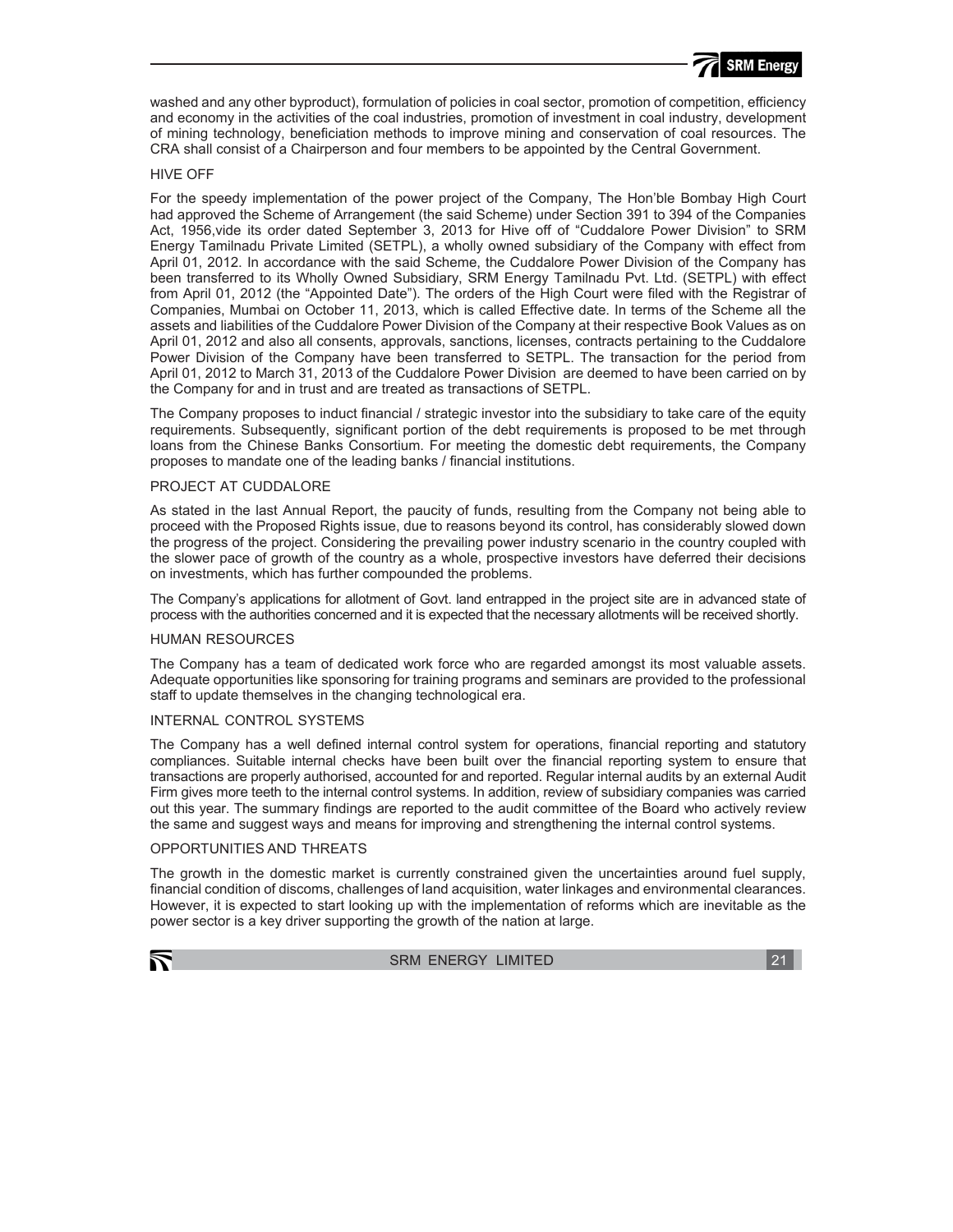

Due to the current financial stress in the power sector, there are assets which may be available for acquisition. Your Company is evaluating and will continue to evaluate opportunities to acquire projects in various stages of development across the country.

Given the increasing difficulty of acquiring land for future capacity addition, your Company is actively evaluating and pursuing opportunities to acquire land in strategic markets in the country. Your Company is in the process of acquiring suitable land parcels and power projects in the states of Maharashtra and Eastern part of India.

# RISKS AND CONCERNS

The risks and concerns facing the Power sector in India are as follows:

- The poor financial health of SEBs coupled with the rising cost of generation creates further stress due to inability of discoms to procure power at higher costs with the possible risk of generation assets getting stranded.
- The Government's efforts to control the increasing Regulatory Assets and subsidy bills of the discoms are on through measures like the Debt Restructuring scheme. However, the process of correcting the current state of financial stress of the discoms is a long term process and will continue to impact growth in the sector.
- Delays in land acquisition, environmental clearances and other approvals remain an area of concern.
- Volatility in the international prices of coal leading to increased cost of imported coal coupled with unavailability of domestic coal. Lack of water is another threat to the capacity addition plans, since about 79% of the upcoming capacity will be in areas of water scarcity. There is a need to address this through de-salination plants or developing coastal power plants.
- Power Projects face major land acquisition hassles, coupled with stringent regulatory mechanism, leading to delays in obtaining clearances required for the project.
- Shortages/ delays in supply of main and Balance of plant equipments.
- Exchange rate fluctuations the Indian Rupee has considerably depreciated against all major currencies thus increasing the project costs and funding requirements.
- The availability and cost of capital for funding of new projects could also be a cause of concern, given that power projects are capital intensive. The economic and monetary policies will need to play a key role in ensuring that these projects receive timely funds.
- Considering the huge amount of funds required and the gestation period for the projects, financing of power projects is always a constraint.
- Lack of availability of skilled manpower.

# RISK MANAGEMENT

The Company has defined Risk Policy to govern and mitigate the risks involved in its activities. The policies will be reviewed periodically and corrective actions taken wherever required, especially considering the volatility in currency movements. The Company will be exposed to Currency Risks both during the project implementation stage and operations. During the project implementation stage the Company will be exposed to currency fluctuation risks, considering that the EPC Contract has been awarded to an overseas contractor and major portion of funding for the project is expected to be in Foreign Currency. Subsequently on commencement of operations, the Company will be exposed to currency as well as

**22 SRM ENERGY LIMITED**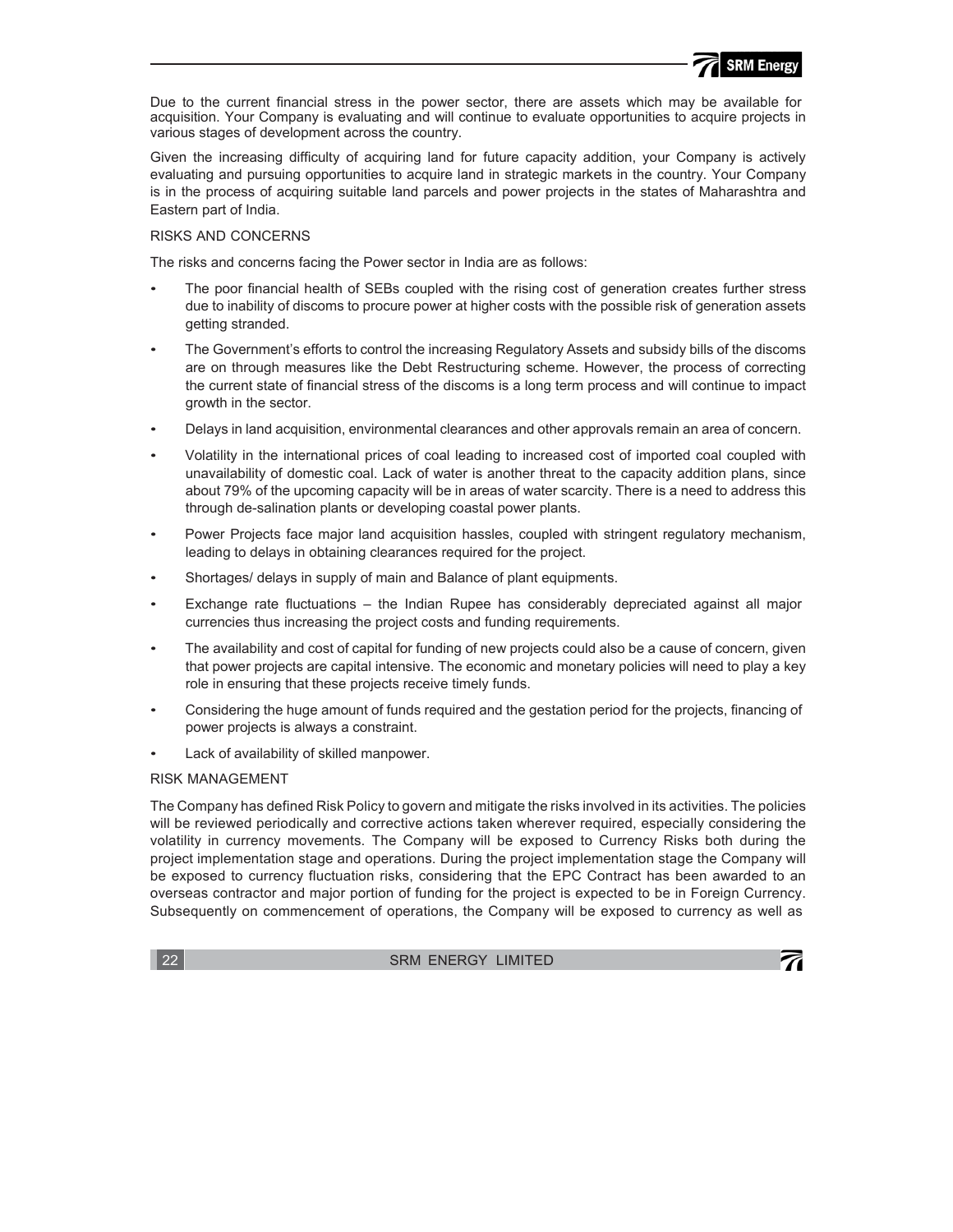

price risks since major portion of coal requirement is proposed to be met through imports.

The Risk Management framework of the Company ensures, amongst others, compliance with the requirements of Clause 49 of the Listing Agreement. The Risk Policy ensures providing and review of risks associated with the economy, statutory regulations, competition, foreign exchange, interest rate etc by the Board.

Risk Management as a formal exercise began in your Company as require in the Clause 49 mandate. Risks are evaluated based on the probability and impact of each risk. The Risk Management Committee (RMC) has been formed which comprises the Executive Directors, Chief Risk Officer and other senior managers.

The RMC meets every quarter to review the risk plans and to suggest further mitigation action points. The Audit Committee of Directors reviews the major risks at quarterly Audit Committee meetings.

#### CAUTIONARY STATEMENT

Statements in the Management Discussion and Analysis, describing the Company's objectives, projections and estimates may be forward-looking statements within the meaning of applicable securities laws and regulations. Actual results may vary from those expressed or implied, depending upon economic conditions, Government policies and other incidental/ related factors.

#### ANNEXURE - II

#### MD / CEO CERTIFICATION

This is to certify to the Board that:

- a) I have reviewed financial statements and the cash flow statement for the year ended March 2014 and that to the best of my knowledge and belief:
	- i) these statements do not contain any materially untrue statement or omit any material fact or contain statements that might be misleading;
	- ii) these statements together present a true and fair view of the Company's affairs and are in compliance with existing accounting standards, applicable laws and regulations.
- b) There are, to the best of my knowledge and belief, no transactions entered into by the Company during the year which are fraudulent, illegal or violative of the Company's code of conduct.
- c) I accept responsibility for establishing and maintaining internal controls for financial reporting and that I have evaluated the effectiveness of internal control systems of the Company pertaining to financial reporting and have disclosed to the auditors and the Audit Committee, deficiencies in the design or operation of such internal controls, if any and the steps taken or proposed to be taken to rectify these deficiencies.
- d) I have indicated to the auditors and the Audit committee:
	- I) significant changes in internal control systems during the year;
	- ii) significant changes in accounting policies during the year and that the same have been disclosed in the notes to the financial statements; and
	- iii) instances of significant fraud of which I have become aware and the involvement there in, if any, of the management or an employee having a significant role in the Company's internal control system.

Vishal Rastogi Managing Director

Place: Mumbai, Dated: August 14, 2014

₹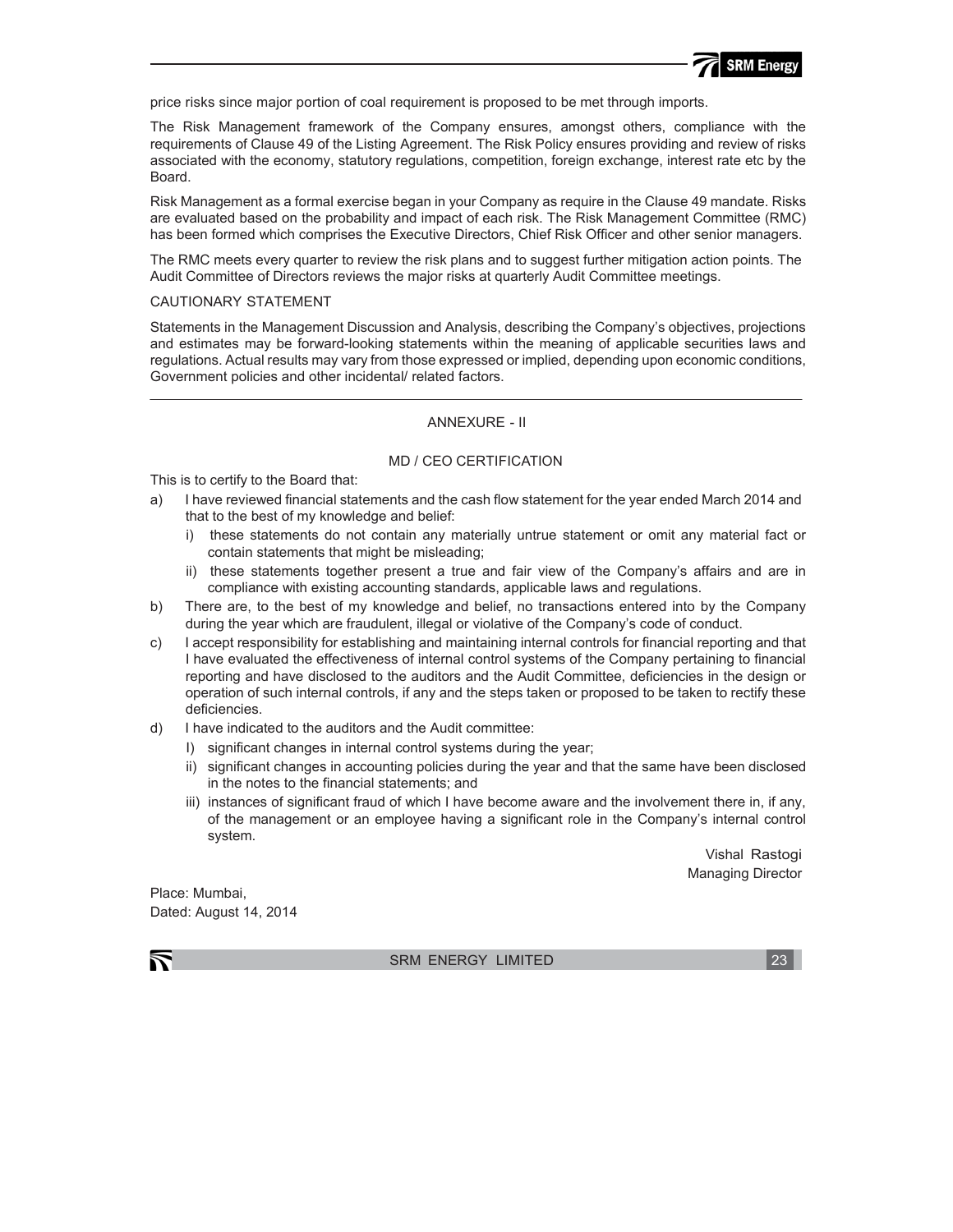

# CORPORATE GOVERNANCE REPORT

# COMPANY'S PHILOSOPHY ON CODE OF GOVERNANCE

Your Company believes that adoption of good corporate governance practices ensures accountability of the person's in-charge of the Company and ensures benefits to all the stakeholders including shareholders, employees, Govt. agencies and authorities, lenders and suppliers. The Company lays strong emphasis on these aspects of the Corporate Governance along with independent supervision to ensure accountability and increase in the stakeholder values.

The Company is in compliance with clause 49 of its listing agreements with the BSE and the Indian corporate governance rules applicable to it.

# 1. BOARD OF DIRECTORS

The Board of Directors consists of 5 directors. Composition and category of Directors is as follows:

| Name               | Position                                                                   |
|--------------------|----------------------------------------------------------------------------|
| Mr. Vishal Rastogi | <b>Managing Director</b><br>(Appointed w.e.f. February 21, 2014)           |
| Mr. Gagan Rastogi  | <b>Promoter Director</b>                                                   |
| Mr. Sameer Raipal  | Non-Executive Independent Director<br>(Appointed w.e.f. February 11, 2014) |
| Mr. Vijay Sharma   | Non-Executive Independent Director<br>(Appointed w.e.f. February 11, 2014) |
| Mr. Pranav Kumar   | Non-Executive Independent Director<br>(Appointed w.e.f. March 11, 2014)    |

#### a. Attendance of each Director at the Board meetings, last Annual General Meeting and Number of other Directorship and Chairmanship / Membership of Committee of each Director in various companies:

| Name of Director                                              | Attendance Particulars |           | No. of other Directorship /<br>Chairmanship(s) Board Committees<br>of other Companies |                                   |
|---------------------------------------------------------------|------------------------|-----------|---------------------------------------------------------------------------------------|-----------------------------------|
|                                                               | Board<br>Meeting       | Last AGM  | Other<br>Directorship (s) #                                                           | Committee<br>Membership(s) $\#$ # |
| Mr. Vishal Rastogi<br>(Appointed w.e.f. February<br>21, 2014) | 02                     | <b>NA</b> | <b>NIL</b>                                                                            | <b>NIL</b>                        |
| Mr. Gagan Rastogi                                             | 05                     | Yes       | Nil                                                                                   | Nil                               |
| Mr. Sameer Rajpal<br>(Appointed w.e.f. February<br>11, 2014)  | 03                     | <b>NA</b> |                                                                                       | 2<br>(as Chairman)                |
| Mr. Vijay Sharma (Appointed<br>w.e.f. February 11, 2014)      | 02                     | NA.       | <b>NIL</b>                                                                            | <b>NIL</b>                        |

**24** SRM ENERGY LIMITED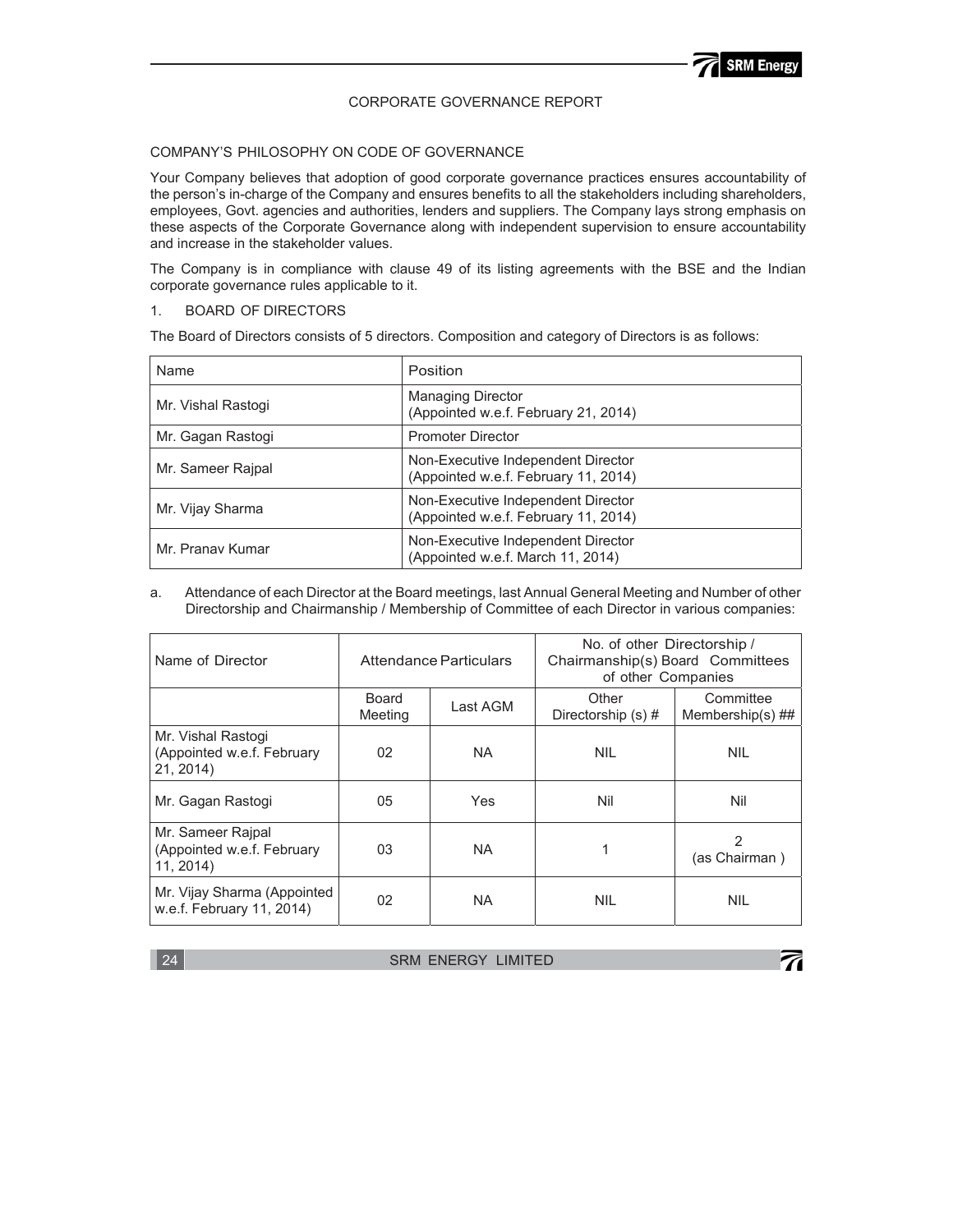| Mr. Pranav Kumar<br>(Appointed w.e.f. March 11,<br>2014)                                         | 01 | <b>NA</b> |      |      |
|--------------------------------------------------------------------------------------------------|----|-----------|------|------|
| Mr. D. Sundararajan<br>(Resigned on February<br>11,2014)                                         | 03 | Yes       | 1    | Nil  |
| Mr. Sudarshan K. Parab<br>(Resigned on January<br>25,2014)                                       | 03 | Yes       |      |      |
| Mr. Srinivasan<br>Parthasarathy (Resigned on<br>August01,2013)                                   | 02 | NA.       | Nil  | Nil  |
| Mr. Jayaram Shetty<br>(Appointed w.e.f. October<br>18, 2013 and Resigned on<br>January 24, 2014) | 01 | Yes       | N.A. | N.A. |

- # The Directorships held by Directors as mentioned above, do not include Alternate Directorship and Directorships of Foreign Companies, Section 25 Companies and Private Limited Companies.
- ## In accordance with the Clause 49, Memberships / Chairmanships of only the Audit Committees and Shareholders'/ Investors' Grievance Committee of all Public Limited Companies (excluding SRM Energy Limited) have been considered.
- b. Number of Board Meetings held and the dates on which held:

Five Board Meetings were held during the year. The dates on which the meetings were held are as follows: August 1, 2013, October 18, 2013, February 11, 2014, February 21, 2014 and March 11, 2014.

2. COMMITTEES OF THE BOARD

Details of the Standing Committees of the Board and other related information are provided here under:

A. Audit Committee:

Composition: The Board of the Company has reconstituted an Audit Committee, which meets with the requirements under Section 292A of the Companies Act, 1956, comprising the following:-

| Mr. Sameer Rajpal | - | Chairman |
|-------------------|---|----------|
| Mr. Gagan Rastogi | - | Member   |
| Mr. Vijay Sharma  |   | Member   |

Mrs. Sanjeevlata Samdani is the Secretary to the Audit Committee.

Objective: The Audit Committee assists the Board in its responsibility for overseeing the quality and integrity of the accounting, auditing and reporting practices of the Company and its compliances with the legal and regulatory requirements. The Committee's purpose is to oversee the accounting and financial reporting process of the Company, the audits of the Company's financial statements, the appointment, independence and performance of the statutory auditors and the Company's risk management policies.

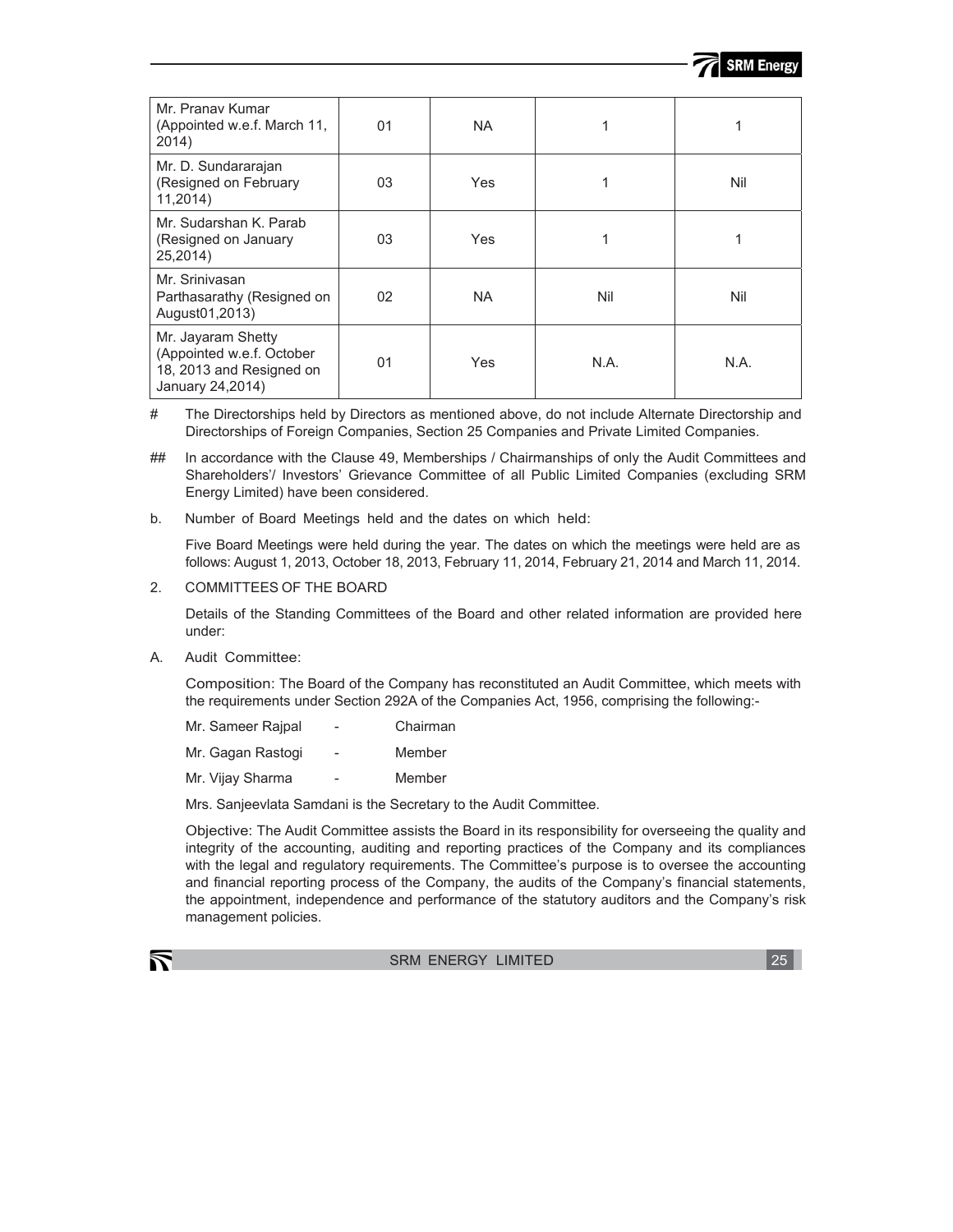

Terms of Reference: The terms of reference / powers of the Audit Committee are as follows:

- a. To oversee financial reporting and disclosure process.
- b. To recommend the appointment and removal of statutory auditors and decide their remuneration.
- c. To review financial results and statements, before submission to the Board, focus primarily on-
	- I. Any change in accounting policies and practices.
	- II. Major accounting entries, based on exercise of judgment by the management.
	- III. Qualifications in the draft audit report.
	- IV. Significant adjustments arising out of the audit.
	- V. Going concern assumption.
	- VI. Compliance with accounting standards.
	- VII. Compliance with Stock Exchange and legal requirements concerning financial statements.
	- VIII. Any related party transactions i.e. transactions of the Company of a material nature, with promoters or the management, their subsidiaries or relatives, etc. that may have potential conflict with larger interests of the Company.
- d. To oversee adequacy of internal control systems.
- e. Reviewing adequacy of internal audit function, coverage and frequency of internal audit report.
- f. Discussion with internal auditors and concurrent auditors on any significant findings in their reports and follow up thereon.
- g. Discussion with external auditors before audit commences, as regards nature and scope of audit, as well as having post audit discussions to ascertain any areas of concern.
- h. Reviewing the Company's financial and risk management policies.

Meetings: During the year, the Committee has met Four times. The dates on which the meetings were held are as follows: May 10, 2013, August 01, 2013, October 18, 2013 and February 21, 2014.

B. Stakeholder's Relationship Committee

Composition: The Board of the Company has reconstituted a Stakeholder's Relationship Committee, comprising the following:-

| Mr. Vishal Rastoqi |  | Chairman |
|--------------------|--|----------|
|--------------------|--|----------|

- Mr. Gagan Rastogi Member
- Mr. Sameer Rajpal Member

Terms of Reference: The Committee, inter-alia, approves issue of duplicate certificates and oversees and reviews all matters connected with the securities transfers. This committee also deals the matters related to share transfer. The Company has resolved all the complaints received from the shareholders during the year.

The Board has designated Mrs. Sanjeevlata Samdani, Company Secretary as the Compliance Officer.

Meetings: During the year, the Committee has met 13 times. The dates on which the meetings were held are as follows: May 28, 2013, July 09, 2013, July 31, 2013, August 07,2013, August

**26 SRM ENERGY LIMITED**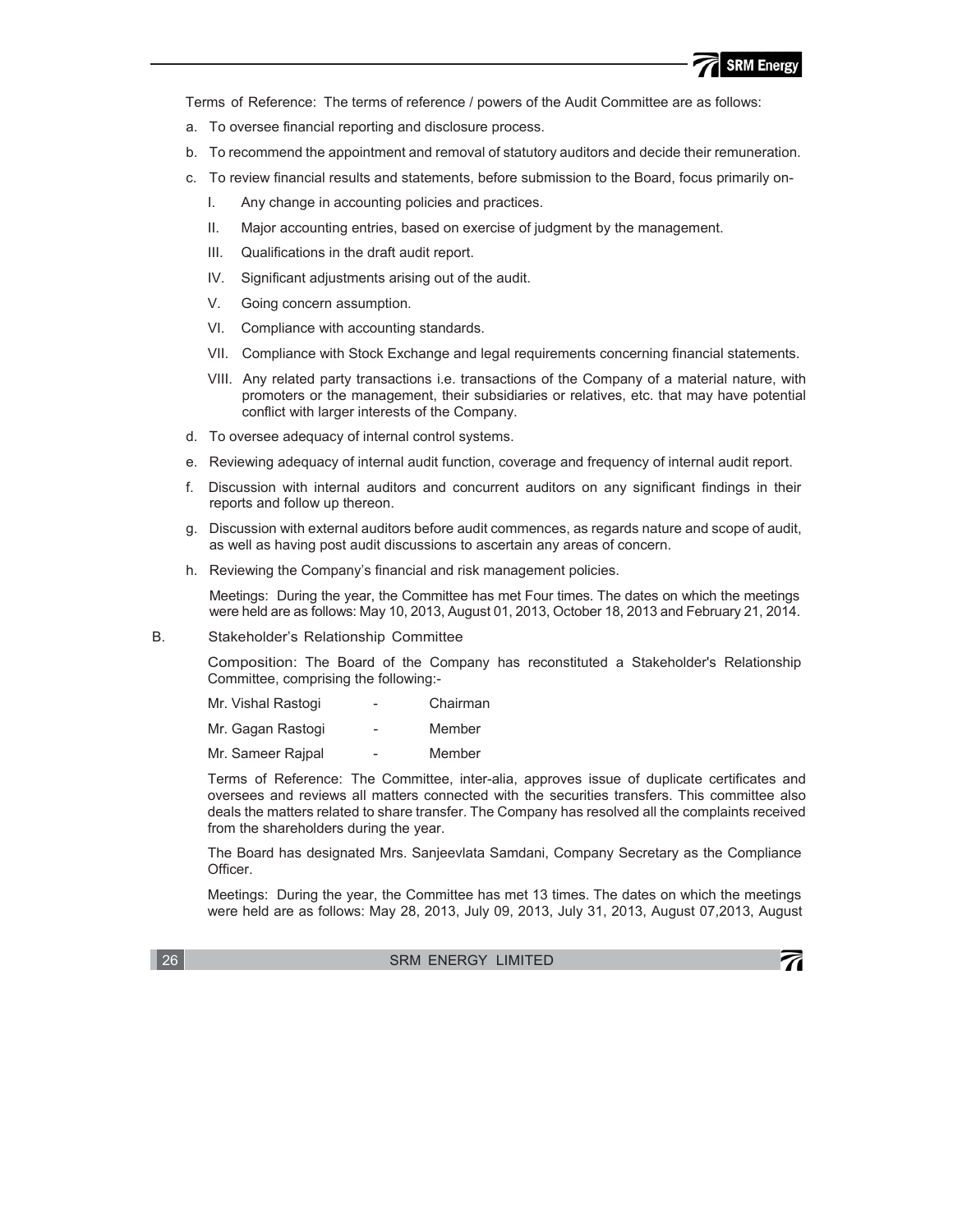

17, 2013, October 24, 2013, November 26,2013, December 06, 2013, December 12, 2013, December 20, 2013, January 04, 2014, January 30,2014 and March 07, 2014.

DETAILS OF INVESTORS COMPLAINTS DURING THE YEAR

Total Complaints received- 2, resolved- 2, Pending- nil

C. Nomination & Remuneration Committee

Composition: The Board has constituted the Nomination & Remuneration Committee comprising the following.

- Mr. Sameer Rajpal Chairman
- Mr. Gagan Rastogi Member
- Mr. Vijay Sharma Member

Terms of Reference: the Nomination & Remuneration Committee has been constituted to recommend / review remuneration of the Managing Director and whole – time Directors, based on their performance and defined assessment criteria.

Meetings: During the year, no Committee meeting was held.

Further, as the Company is in Project implementation stage and not generating any business income, the Managing Director of the Company decided not to draw any remuneration from the Company.

Details of remuneration paid to the Directors for the year:

The aggregate value of salary and perquisite for the year ended March 31, 2014, to Whole Time Directors– Rs. Nil.

Shares held by Directors:-NIL

The non-executives Directors have opted not to take the sitting fees for the Board Meeting.

3. SUBSIDIARY COMPANIES

The Company does not have any material non – listed Indian subsidiary, whose turnover or net worth (paid- up capital and free reserves) exceeds 20% of the consolidated turnover or net worth respectively of the Company.

As on March 31, 2014, the Company has only one wholly owned subsidiary Company viz. "SRM Energy Tamilnadu Private Limited".

The Minutes of the subsidiary company as well as statement of significant transactions and arrangements entered into by the unlisted subsidiary company is placed before the Board Meeting of the Company for their review.

- 4. DISCLOSURES
	- a) Disclosures on materially significant related party transactions

The related party transactions are placed before Audit Committee as well as to the Board of Directors on a quarterly basis. For the Financial Year ended March 31, 2014 there were no transactions of material nature entered into with any of the related parties which were not on the arm 's length basis or that may have conflict with the interest of the Company. The particulars of related party transactions have been disclosed under Note 19 of the Financial Statements.

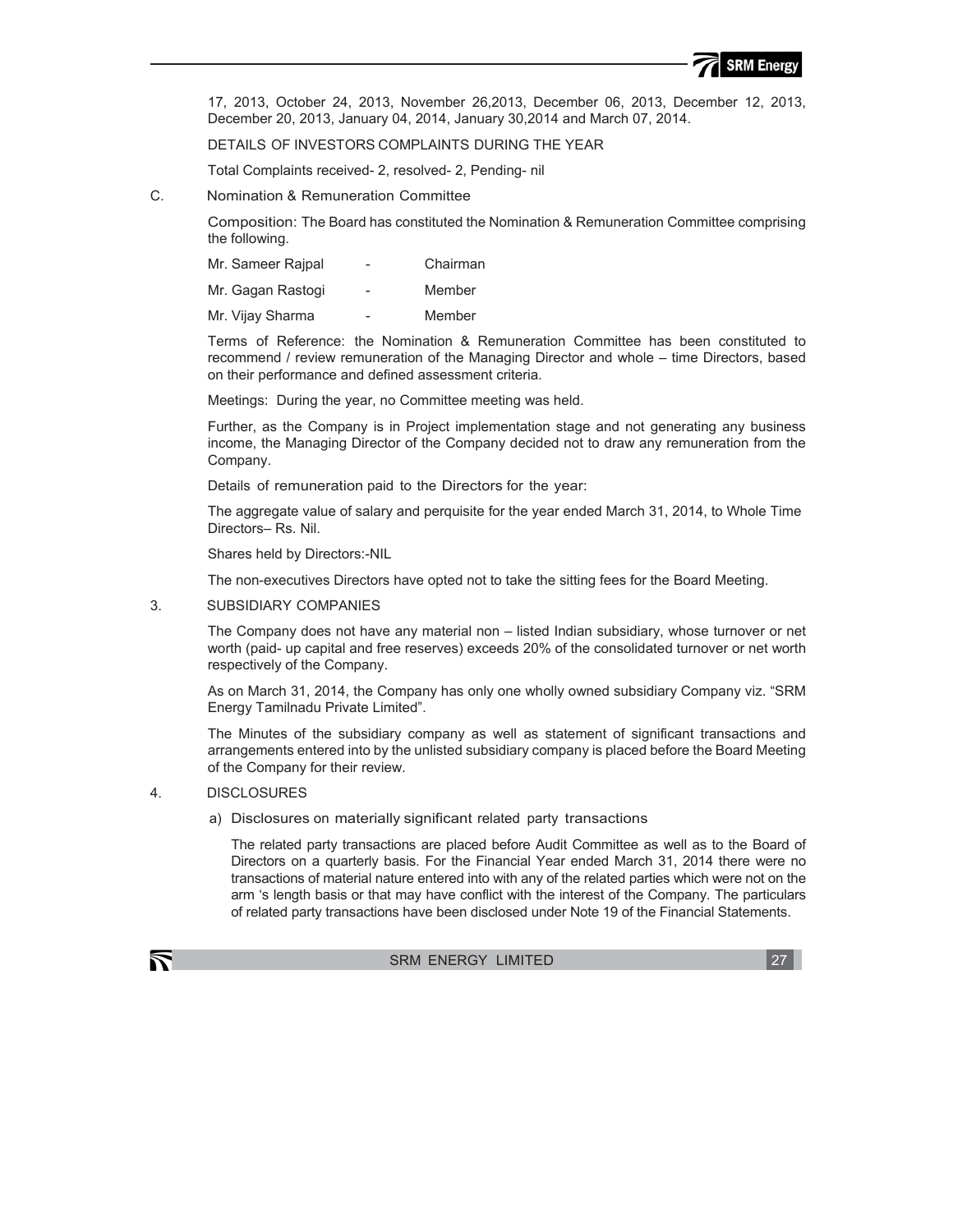

b) Disclosure of Accounting Treatment

The Company has followed all relevant Accounting Standards while preparing the financial statements.

c) Details of non-compliance with regard to the Capital Market

The Company has complied with all the requirements of the Stock Exchange as well as the regulations and guidelines prescribed by the Securities and Exchange Board of India (SEBI). There were no penalties or strictures imposed on the Company by Stock exchanges or SEBI, or any statutory authority on any matter related to capital markets, during the last three years.

d) Disclosure of Risk Management

The Company has a defined Risk Management Policy to mitigate the risks inherent in its activities and provides for compliance with various statutory requirements. The Audit Committee of the Board is regularly informed about the business risks and steps are taken to mitigate the same.

e) Whistle Blower Policy

The Company believes in the conduct of the affairs of its constituents in a fair and transparent manner by adopting highest standards of professionalism, honesty, integrity and ethical behaviour. In line with the same, any actual or potential violation, howsoever insignificant or perceived as such, would be a matter of serious concern for the Company. The role of the employees in pointing out such violations of the same cannot be undermined.

Clause 49, inter alia provides for a non-mandatory requirement for all listed companies to establish a mechanism called 'Whistle Blower Policy' for employees to report to the management instances of unethical behaviour, actual or suspected, fraud or violation of the Company's code of conduct or ethics policy.

Accordingly, the Whistle Blower Policy has been formulated with a view to provide a mechanism for employees of the Company to approach the Chairman of the Audit Committee of the Company.

The Whistle Blower's role is that of a reporting party with reliable information. They are not required or expected to act as investigators or finders of facts, nor would they determine the appropriate corrective or remedial action that may be warranted in a given case.

Whistle Blowers should not act on their own in conducting any investigative activities, nor do they have a right to participate in any investigative activities other than as requested by the Chairman of the Audit Committee or the Investigators. Protected Disclosure will be appropriately dealt with by the Chairman of the Audit Committee, as the case may be.

f) Sexual Harassment Policy

The Company is an equal employment opportunity Company and is committed to creating a healthy working environment that enables employees to work without fear of prejudice, gender bias and sexual harassment. The Company also believes that all employees of the Company, have the right to be treated with dignity. Sexual harassment at the work place or other than work place, if involving employees, is a grave offence and is, therefore, punishable. The Supreme Court has also directed companies to lay down guidelines and a forum for redressal of grievances related to sexual harassment. The Company has a policy on Prevention of Sexual Harassment of Employees which extends to all employees of the Company.

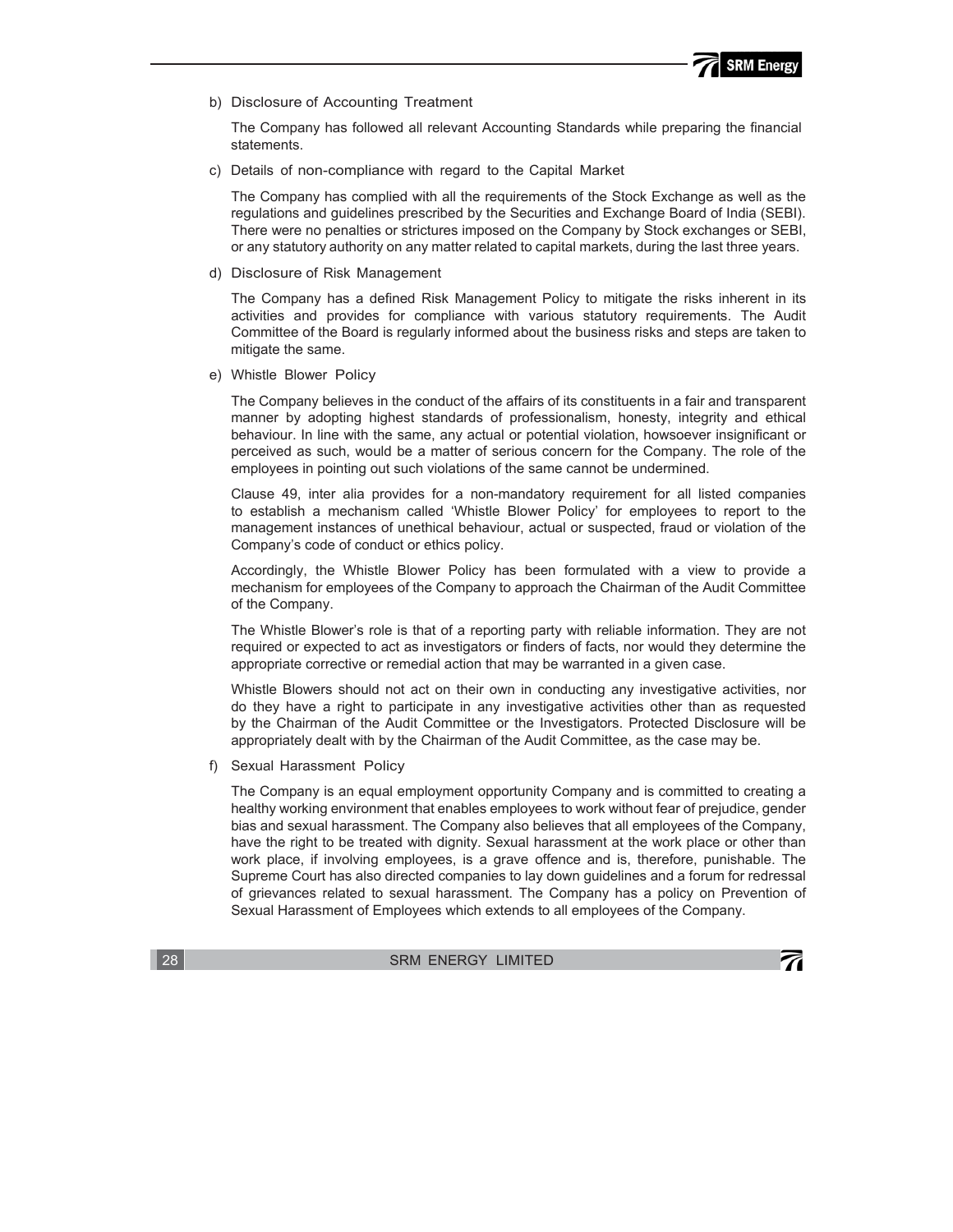The Company has constituted an Internal Complaint Committee under Section 4 of the Sexual Harassment of Women at Workplace (Prevention, Prohibition and Redressal) Act, 2013. No. Complaint has been filed before the said committee till date."

5. MANAGEMENT DISCUSSION AND ANALYSIS

A detailed report on Management Discussion and Analysis forms part of the Directors' Report.

- 6. SHAREHOLDER'S INFORMATION
	- a. Communication to Shareholders

The Company's quarterly financial results, presentation, official news release and other general information about the Company are uploaded on the Company's website (www.srmenergy.in).

The quarterly financial results of the Company are generally published in Free Press Journal and NavShakti, Mumbai.

b. General Body Meetings

Location and time for last 3 years General Meetings were:

| Year    | AGM                       | Location                                                                                                           | Date                 | Time       |
|---------|---------------------------|--------------------------------------------------------------------------------------------------------------------|----------------------|------------|
| 2010-11 | 24th AGM                  | The Banguet Hall, Hotel<br>Atithi, 77A & B, Nehru Road,<br>Near Domestic Airport, Vile<br>Parle (E), Mumbai-400099 | July 11, 2011        | 12.00 noon |
| 2011-12 | 25 <sup>th</sup> AGM      | The Banguet Hall, Hotel<br>Atithi, 77A & B, Nehru Road,<br>Near Domestic Airport, Vile<br>Parle (E), Mumbai-400099 | September<br>28,2012 | 11.00 a.m. |
| 2011-12 | Court convened<br>Meeting | The Banguet Hall, Hotel<br>Atithi, 77A & B, Nehru Road,<br>Near Domestic Airport, Vile<br>Parle (E), Mumbai-400099 | September<br>28.2012 | 11.30 a.m. |
| 2012-13 | 26 <sup>th</sup> AGM      | Killachand Hall, IMC<br>Building, IMC Marg, Church<br>gate, Mumbai -400020                                         | December 09.<br>2013 | 12 noon    |

c. Details of Special Resolution (s ) passed at General Meeting during last three years Annual General Meetings ( AGM)

| Year    | <b>AGM</b>                | Detail of Special Resolution, if any.                                                                                                                                                     |
|---------|---------------------------|-------------------------------------------------------------------------------------------------------------------------------------------------------------------------------------------|
| 2010-11 | 24th AGM                  | N.A.                                                                                                                                                                                      |
| 2011-12 | Court convened<br>Meeting | Pursuant to Sections 391 to 394 of the Companies<br>Act, 1956 (the "Act"), regarding the Scheme of<br>Arrangement between SRM Energy Limited and SRM<br>Energy Tamilnadu Private Limited. |
| 2011-12 | 25th AGM                  | N.A.                                                                                                                                                                                      |
| 2012-13 | 26th AGM                  | N.A.                                                                                                                                                                                      |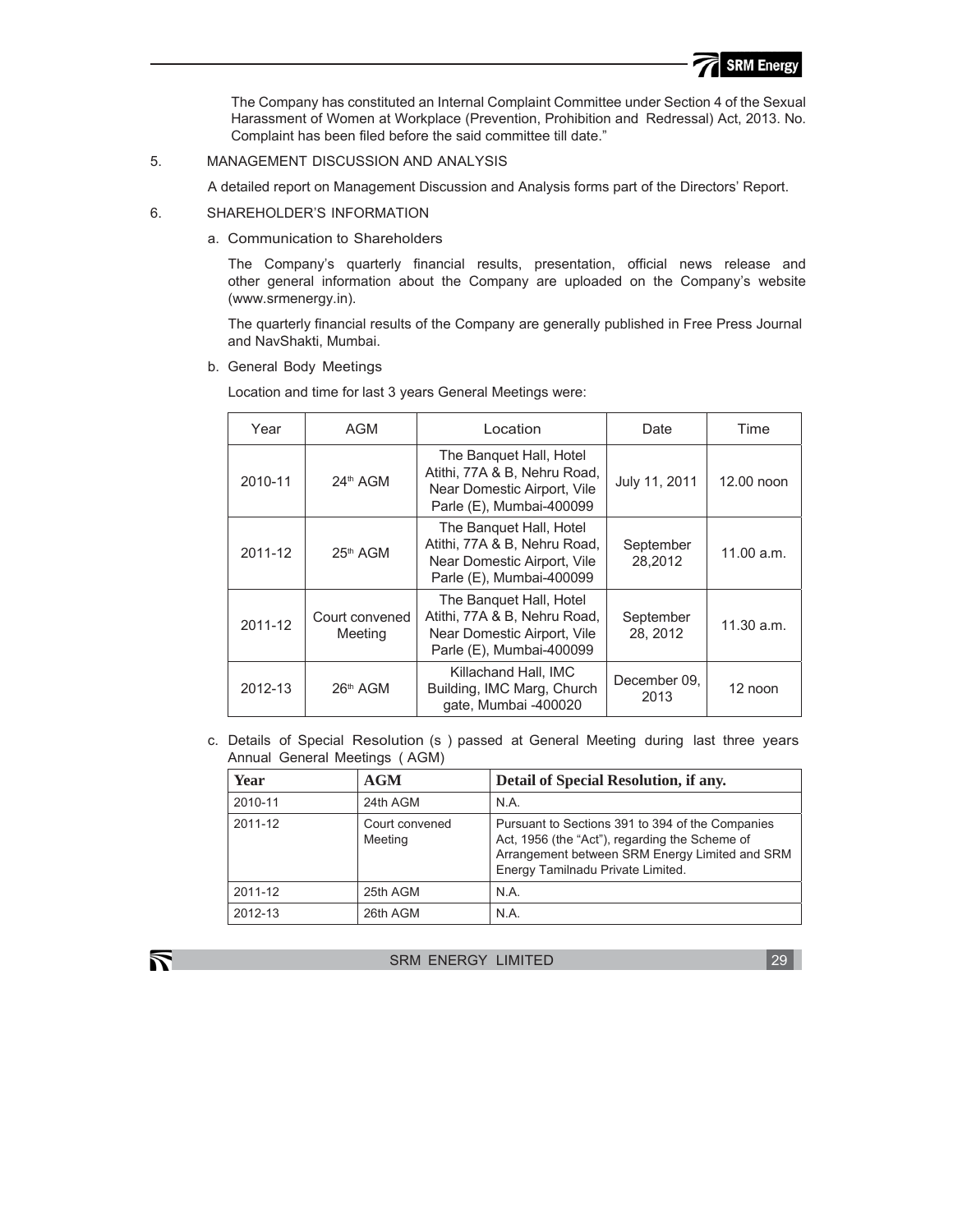

- d. Extraordinary General Meetings (EGM) No EGM was held during the last financial year.
- e. Details of Resolution(s) passed through postal ballot No resolution(s) was passed through postal ballot during the last financial year.
- 7. MD / CEO CERTIFICATION

As required by Clause 49 of the Listing Agreement, the MD / CEO certifications appended as an annexure to this report.

8. REPORT ON CORPORATE GOVERNANCE

This Corporate Governance Report forms part of the Annual Report. The Company is in full compliance with all the provisions of Clause 49 of the Listing Agreement entered into with the Stock Exchange.

9. COMPLIANCE

A Certificate from M/s D.C.Tanna & Associates, Practicing Company Secretary, confirming compliance with the conditions of Corporate Governance, as stipulated in Clause 49 of the Listing Agreement with the Stock Exchange is annexed and forms part of this Annual Report.

# GENERAL SHAREHOLDER INFORMATION

1. Annual General Meeting (For Financial Year 2013- 2014)

| Date and Time | September 30, 2014 at 02.00 PM                                                                                             |
|---------------|----------------------------------------------------------------------------------------------------------------------------|
| Venue         | Vishal Hall, Vishal Shopping Centre, Andheri Kurla Road, Near<br>Andheri Railway Station, Andheri (East), Mumbai – 400 069 |

2. Financial Calendar (Tentative and subject to change)

| Financial Results for the Quarter ending June 30, 2014      | Held on August 14, 2014 |
|-------------------------------------------------------------|-------------------------|
| Financial Results for the Quarter ending September 30, 2014 | on November 15, 2014    |
| Financial Results for the Quarter ending December 31, 2013  | on February 14, 2015    |
| Financial Results for the Quarter ending March 31, 2014     | on May 31, 2015         |
| <b>Annual General Meeting</b>                               | on September 2015       |

3. Books closure date Tuesday, September 23, 2014 to Tuesday,

September 30, 2014 (both days inclusive).

- 4. Listing of Equity Shares **BSE Limited BSE Limited** 5. (a) Stock Code: BSE Code-523222 (b) Demat ISIN Numbers ISIN No. INE 173J01018 In NSDL/CDSL for Equity Shares:
- 6. E-Voting

In compliance with the provisions of Section 108 of the Companies Act, 2013 read with Rule 20 of the Companies (Management and Administration) Rules, 2014, the Members have been

**30 SRM ENERGY LIMITED**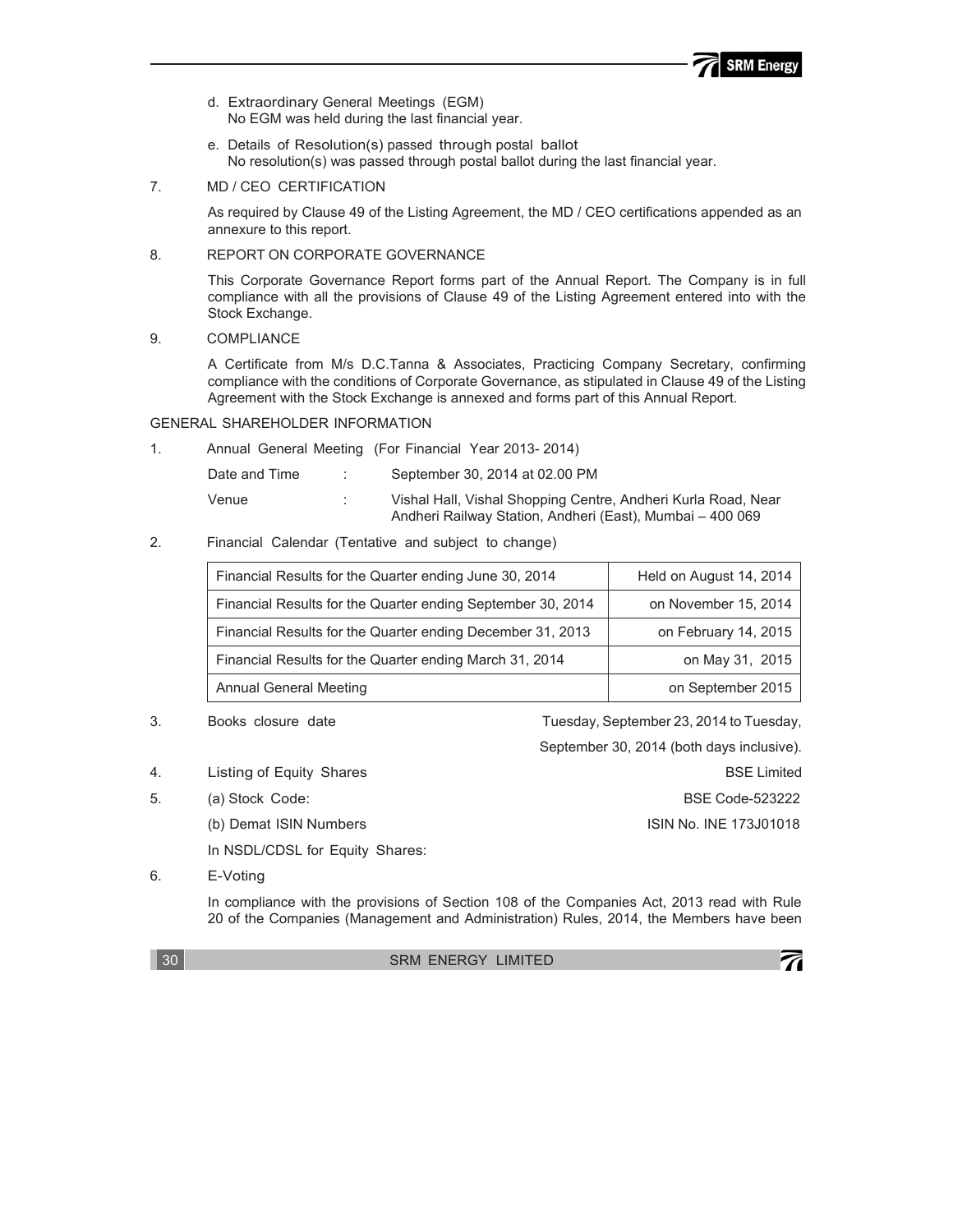provided the facility to cast their vote electronically through the e-voting services provided by Central Depository Services (India) Limited (CDSL).

7. Corporate Identity Number (CIN)

The CIN of the Company allotted by the Ministry of Corporate Affairs, Government of India is L17100MH1985PLC037364

8. Stock Market Data:

|                   | <b>Bombay Stock Exchange (BSE) (In Rs.)</b> | Volume                   |                 |
|-------------------|---------------------------------------------|--------------------------|-----------------|
| <b>Months</b>     | Month's High Price                          | <b>Month's Low Price</b> | (No. of Shares) |
| <b>April 2013</b> | 7.35                                        | 6.69                     | 525             |
| May 2013          | 6.99                                        | 6.99                     | 50              |
| <b>June 2013</b>  | 0                                           |                          | O               |
| <b>July 2013</b>  | 0                                           | 0                        | O               |
| August 2013       | 7                                           | 6.66                     | 151             |
| September 2013    | 6.90                                        | 6.56                     | 85              |
| October 2013      | 6.24                                        | 5.64                     | 160             |
| November 2013     | 5.40                                        | 4.76                     | 5156            |
| December 2013     | 0                                           | O                        |                 |
| January 2014      | 4.90                                        | 4.90                     | 100             |
| February 2014     | 0                                           | O                        |                 |
| March 2014        | 4.90                                        | 4.90                     | 100             |

Source : www.bseindia.com

9. Registrar and Share Transfer Agents: Datamatics Financial Services Ltd.,

Plot No.B-5, Part B Cross Lane, MIDC, Andheri- East, Mumbai- 400093. Phone:022-66712151- 2156 Fax:022-66712161

10. Share Transfer System: Presently, the share transfers which are received in Physical form are processed and the share certificates returned within a period of 15 from the date of lodgement, subject to the documents being valid and complete in all respects. All requests for dematerialization of shares Processed and the confirmation is given to the respective depositories i.e. National Securities Depository Limited (NSDL) and Central Depository Services Limited (CDSL) within 21 days.

ត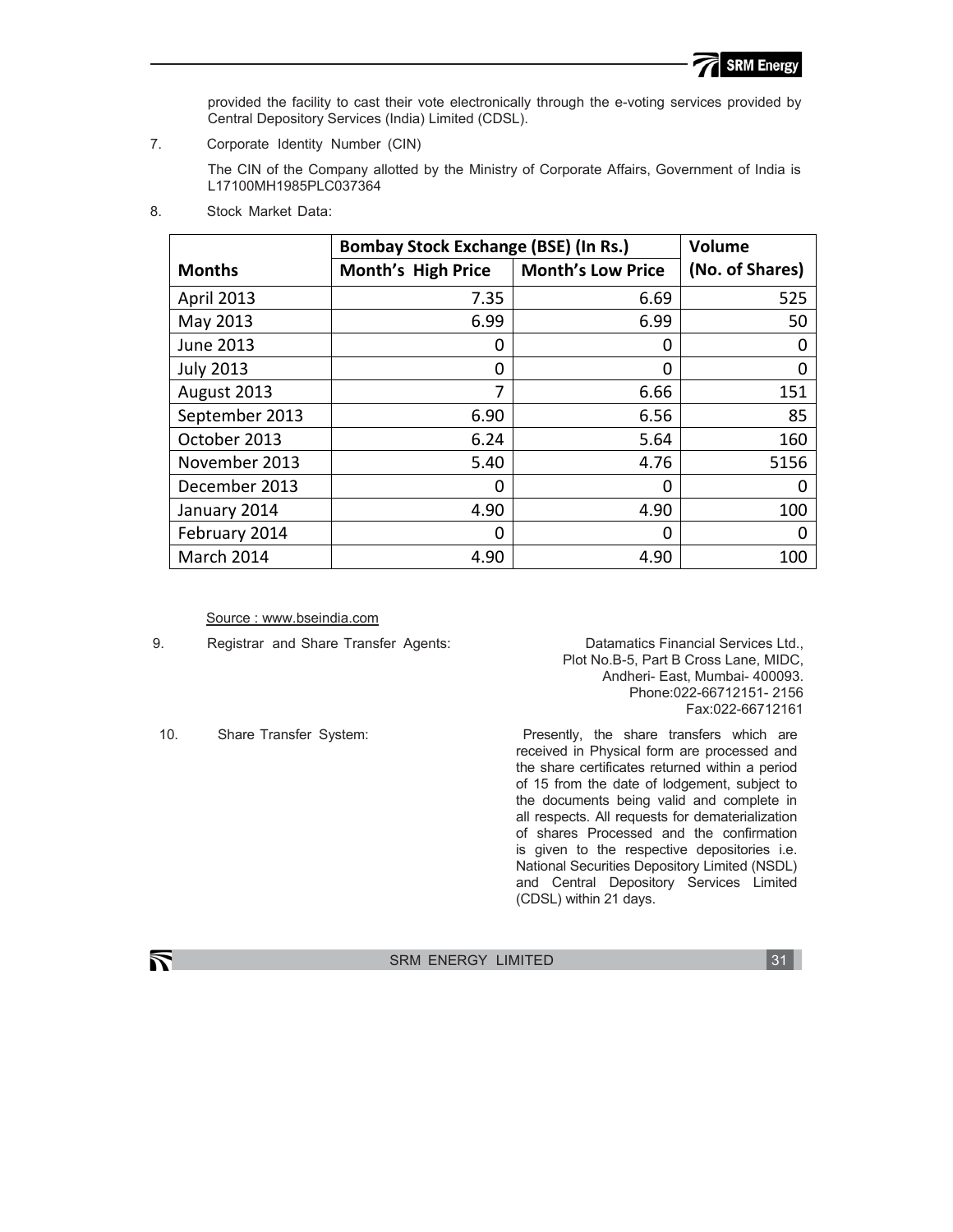

11. Distribution of shareholding as on March 31, 2014

| Categories                    | No. of Shares | $\%$   |
|-------------------------------|---------------|--------|
| Non Resident Indians / OCB    | 9097          | 0.10   |
| <b>Financial Institutions</b> |               | 0.00   |
| Mutual Funds / UTI            | 305700        | 3.37   |
| <b>Bodies Corporate</b>       | 6712278       | 74.09  |
| Resident Individuals          | 2032925       | 22.44  |
| Total                         | 9060000       | 100.00 |

# 12. Detail of shares in demat form

Out of total 90,60,000 equity Shares only 79,80,050 (88.08%) equity shares are held in demat form.

| 13. | Investors'<br>Correspondence |                                                                                                                | For shares held in physical form                                                                                                                               | For shares held in<br>Demat form |
|-----|------------------------------|----------------------------------------------------------------------------------------------------------------|----------------------------------------------------------------------------------------------------------------------------------------------------------------|----------------------------------|
|     | А.                           | For transfer/<br>dematerialization of<br>shares and any other<br>query related to the<br>shares of the Company | Datamatics Financial Services Ltd.<br>Plot No.B-5, Part B Cross Lane,<br>MIDC, Andheri-East,<br>Mumbai- 400093.<br>Phone:022-66712151-2156<br>Fax:022-66712161 | To the depository<br>Participant |
|     | В.                           | Any Query on Annual<br>Report                                                                                  | <b>SRM Energy Limited</b><br>Regd. & Admin Office:<br>54, Bajaj Bhawan, 5 <sup>th</sup> floor, 226, Nariman Point,<br>Mumbai 400 021.                          |                                  |

32 SRM ENERGY LIMITED

 $\overline{\bf z}$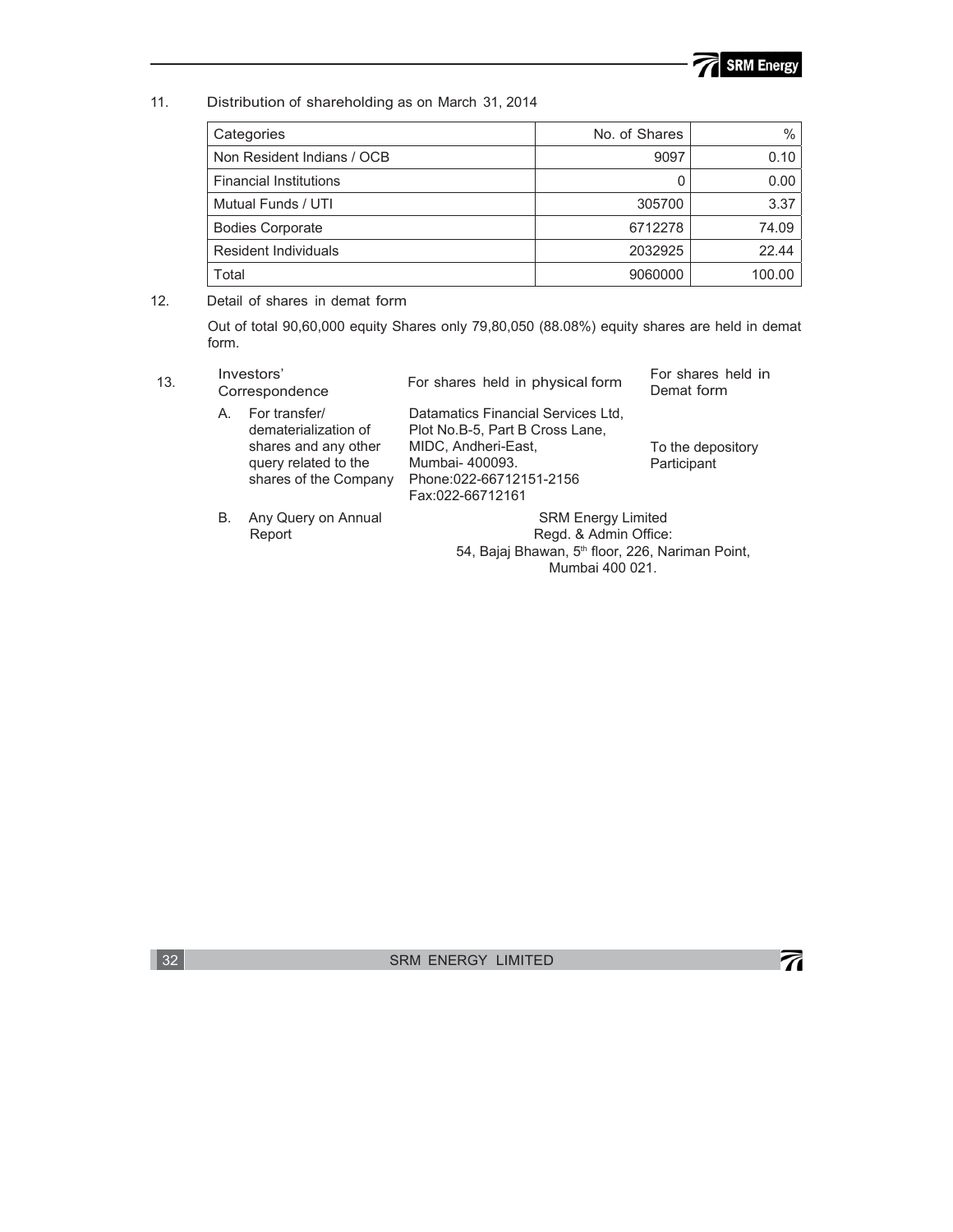

#### INDEPENDENT AUDITORS' REPORT

To the Members of SRM Energy Limited,

#### Report on the Financial Statements

We have audited the accompanying financial statements of SRM Energy Limited ("the Company"), which comprise the Balance Sheet as at March 31, 2014, the Statement of Profit and Loss and the Cash Flow Statement for the year then ended and a summary of significant accounting policies and other explanatory information.

#### Management's Responsibility for the Financial Statements

Management is responsible for the preparation of these financial statements that give a true and fair view of the financial position, financial performance and cash flows of the Company in accordance with the Accounting Standards referred to in sub-section (3C) of Section 211 of the Companies Act, 1956 ("the Act"). This responsibility includes the design, implementation and maintenance of internal control relevant to the preparation and presentation of the financial statements that give a true and fair view and are free from material misstatement, whether due to fraud or error.

#### Auditors' Responsibility

Our responsibility is to express an opinion on these financial statements based on our audit. We conducted our audit in accordance with the Standards on Auditing issued by the Institute of Chartered Accountants of India. Those Standards require that we comply with ethical requirements and plan and perform the audit to obtain reasonable assurance about whether the financial statements are free from material misstatement.

An audit involves performing procedures to obtain audit evidence about the amounts and disclosures in the financial statements. The procedures selected depend on the auditors' judgment, including the assessment of the risks of material misstatement of the financial statements, whether due to fraud or error. In making those risk assessments, the auditor considers internal control relevant to the Company's preparation and fair presentation of the financial statements in order to design audit procedures that are appropriate in the circumstances, but not for the purpose of expressing an opinion on the effectiveness of the Company's internal control. An audit also includes evaluating the appropriateness of accounting policies used and the reasonableness of the accounting estimates made by management, as well as evaluating the overall presentation of the financial statements.

We believe that the audit evidence we have obtained is sufficient and appropriate to provide a basis for our audit opinion.

#### Opinion

In our opinion and to the best of our information and according to the explanations given to us, the financial statements give the information required by the Act in the manner so required and give a true and fair view in conformity with the accounting principles generally accepted in India:

- (a) in the case of the Balance Sheet, of the state of affairs of the Company as at March 31, 2014;
- (b) in the case of the Statement of Profit and Loss, of the loss for the year ended on that date; and
- (c) in the case of the Cash Flow Statement, of the cash flows for the year ended on that date.

#### Emphasis of Matter

We draw attention to Note no. 26 of the financial statements. As stated therein, the Company's net worth has been substantially eroded, However, the accompanying financial statements have been

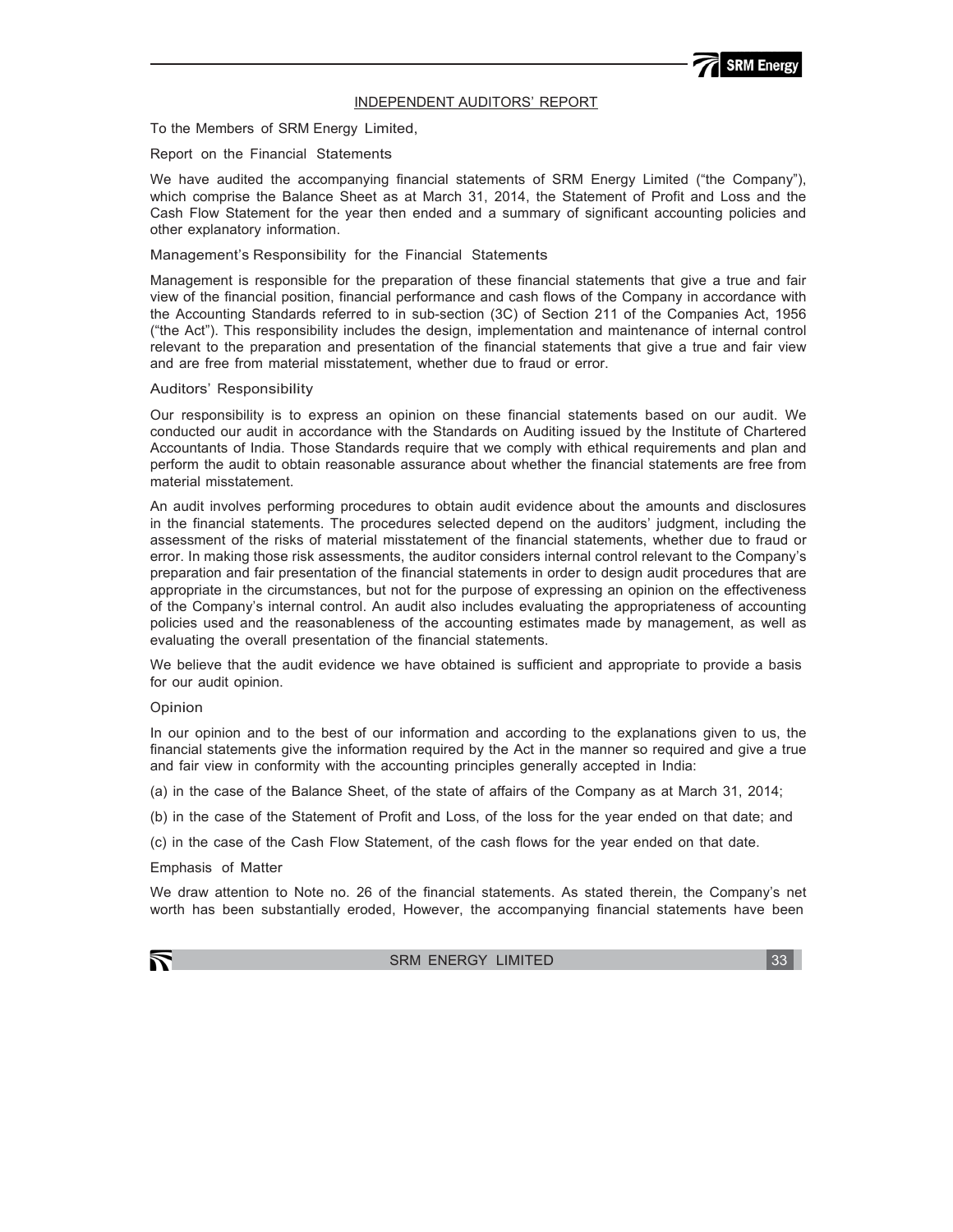

prepared on a going concern basis, after giving due considerations to all matters more fully explained in the aforesaid note.Our opinion is not qualified in respect of this matter.

Report on Other Legal and Regulatory Requirements

- 1. As required by the Companies (Auditors' Report) Order, 2003 ("the Order") issued by the Central Government of India in terms of sub-section (4A) of Section 227 of the Act, we give in the Annexure, a statement on the matters specified in paragraphs 4 and 5 of the Order.
- 2. As required by Section 227(3) of the Act, we report that:
	- a. we have obtained all the information and explanations which to the best of our knowledge and belief were necessary for the purpose of our audit;
	- b. in our opinion, proper books of account as required by law have been kept by the Company so far as appears from our examination of those books;
	- c. the Balance Sheet, Statement of Profit and Loss, and Cash Flow Statement dealt with by this Report are in agreement with the books of account;
	- d. in our opinion, the Balance Sheet, Statement of Profit and Loss, and Cash Flow Statement comply with the Accounting Standards referred to in sub-section (3C) of Section 211 of the Companies Act, 1956;
	- e. on the basis of written representations received from the directors as on March 31, 2014 and taken on record by the Board of Directors, none of the directors is disqualified as on March 31, 2014, from being appointed as a director in terms of clause (g) of sub-section (1) of Section 274 of the Companies Act, 1956.

For Haribhakti & Co. Chartered Accountants Firm Registration No.103523W

Atul Gala Gurgoan, Partner and Controller and Controller and Controller and Controller and Controller and Controller and Controller and Controller and Controller and Controller and Controller and Controller and Controller and Contro Date: May 29, 2014 Membership No. 048650

# ANNEXURE TO AUDITORS' REPORT

[Referred to in paragraph 1 under 'Report on Other Legal and Regulatory Requirements' in the Independent Auditors' Report of even date to the members of SRM Energy Limited on the financial statements for the year ended 31<sup>st</sup> March, 2014]

- (i) (a) Consequent upon demerger of the Company, All fixed assets of the Company (except Capital Work-in- Progress amounting to  $\bar{\tau}$  1.08 Million) have been transferred to wholly owned subsidiary SRM Energy Tamilnadu Private Limited. Hence, clause 4 (ii) (a) and 4 (ii) (b) of the Order are not applicable to the Company.
	- (b) On the basis of our examination of the books and records of the company, and according to the information and explanations given to us, we are of the opinion that the disposal of the fixed assets has not affected the going concern status of the Company.
- (ii) The Company did not hold any inventory during the year. Hence, clause 4 (ii) (a), 4 (ii) (b) and 4 (ii) (c) of the Order are not applicable to the Company.

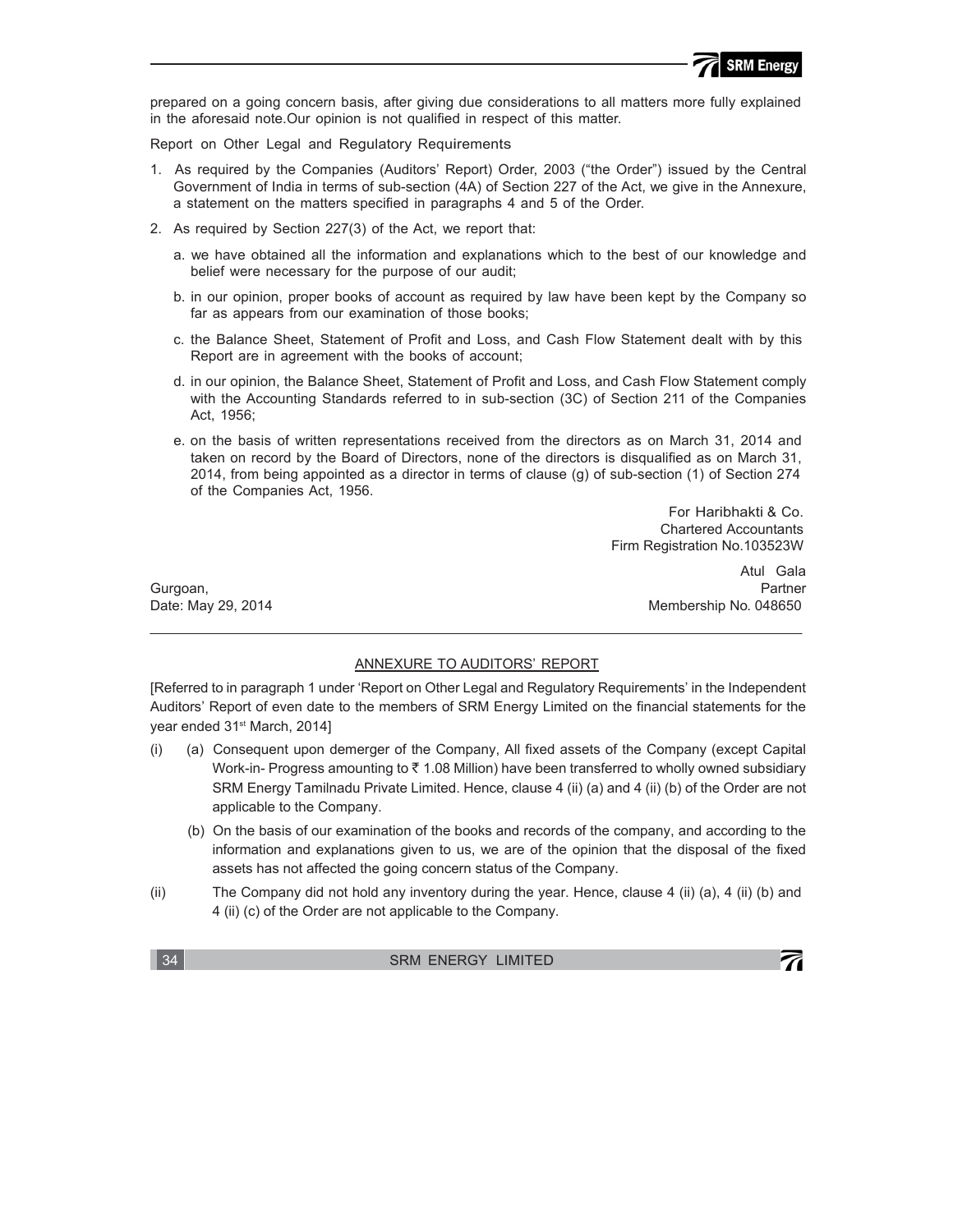- (iii) (a) As informed, the Company has not granted any loans, secured or unsecured to companies, firms or other parties covered in the register maintained under Section 301 of the Companies Act, 1956. Accordingly, the provisions stated in paragraph 4 (iii) (b), (c) and (d) of the Order are not applicable.
	- (e) As informed, the Company had taken unsecured interest free loan from a party covered in the register maintained under Section 301 of the Companies Act, 1956. The maximum amount involved during the year was  $\bar{\tau}$  5.12 million and the year-end aggregate balance of loans taken from such parties was  $\bar{\tau}$  5.12 million.
	- (f) In our opinion and according to the information and explanations given to us, terms and conditions for such interest free loan are not, prima facie, prejudicial to the interest of the Company.
	- (g) The said loan is repayable on demand.
- (iv) In our opinion and according to the information and explanations given to us, there exists an adequate internal control system commensurate with the size of the Company and the nature of its business with regard to purchase of fixed assets. During the course of our audit, we have not observed any continuing failure to correct any major weaknesses in aforesaid internal control system of the Company.
- (v) According to the information and explanations given to us, there have been no contracts or arrangements referred to in Section 301 of the Act during the year which are required to be entered in the register maintained under that Section. Accordingly, clause v (b) of the order is not applicable.
- (vi) In our opinion and according to the information and explanations given to us, the Company has not accepted any deposits from the public within the meaning of Sections 58A and 58AA of the Act and the rules framed there under.
- (vii) In our opinion, the Company has an internal audit system commensurate with the size and nature of its business.
- (viii) The Central Government of India has prescribed the maintenance of cost records under clause (d) of sub-section (1) of Section 209 of the Act in respect of the class of the Company (i.e. Electricity Industry). However, since the Company is in the pre-operative stage, maintenance of cost records is considered as applicable only upon commencement of commercial operations.
- (ix) (a) According to the information and explanations given to us, the Company is generally regular in depositing with appropriate authorities undisputed statutory dues of income-tax and other material statutory dues as applicable, with the appropriate authorities.
- (b) According to the information and explanations given to us, no undisputed amounts payable in respect of income-tax, cess and other undisputed statutory dues were outstanding, at the year end, for a period of more than six months from the date they became payable.
- (c) According to the records of the Company, the dues outstanding of income-tax, sales-tax, wealthtax, service tax, customs duty, excise duty and cess on account of dispute, are as follows:

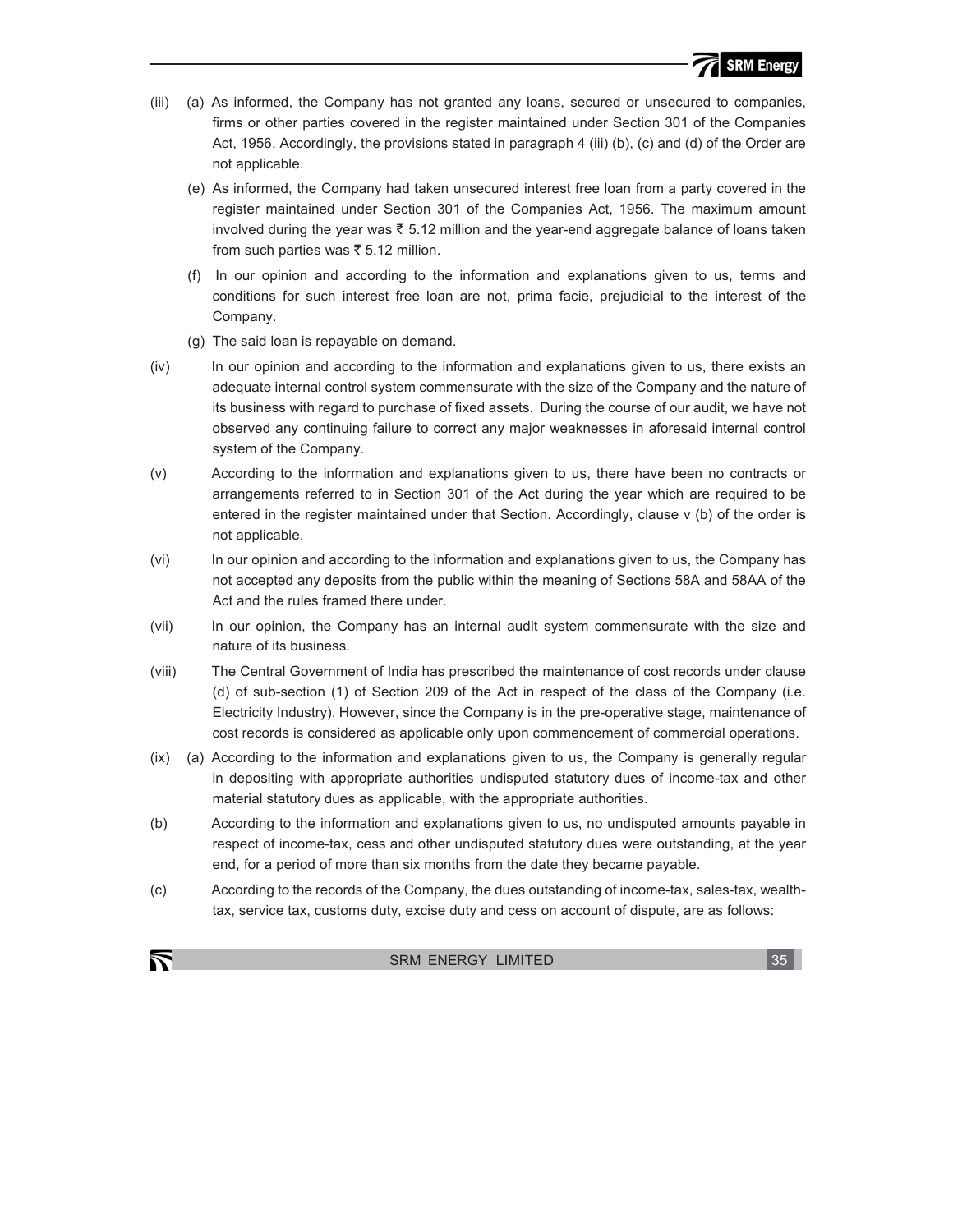

| Name of the<br>statute  | Nature of<br>dues | Amount<br>₹ in million | Period to which<br>the amount<br>relates | Forum where dispute<br>is pending |
|-------------------------|-------------------|------------------------|------------------------------------------|-----------------------------------|
| Income Tax Act.<br>1961 | TDS               | 0.73                   | A.Y 2003-04 to<br>2006-07                | CIT(Appeals)                      |

(x) In our opinion, the accumulated losses of the Company at the end of the financial year are more than fifty percent of its net worth. Further, the Company has incurred cash losses during the financial year covered by our audit and in the immediately preceding financial year.

(xi) The Company has not borrowed any amount from banks, financial institution or debenture holders. Hence the provisions of clause 4(xi) of the Order are not applicable to the Company.

- (xii) According to the information and explanations given to us and based on the documents and records produced to us, the Company has not granted loans & advances on the basis of security by way of pledge of shares, debentures and other securities.
- (xiii) In our opinion, the Company is not a chit fund or a nidhi / mutual benefit fund / society. Therefore, the provisions of clause (xiii) of the Order are not applicable to the Company.
- (xiv) In our opinion, the Company is not dealing in or trading in shares, securities, debentures and other investments. Accordingly, the provisions of clause (xiv) of the Order are not applicable to the Company.
- (xv) In our opinion and according to the information and explanations given to us, the Company has not given any guarantee for loans taken by others from banks or financial institutions during the year.
- (xvi) The Company has not obtained any term loan.
- (xvii) According to the information and explanations given to us and on an overall examination of the balance sheet of the Company, we report that the Company has used short term funds amounting to  $\bar{\tau}$  3.54 millions for long term purpose, to meet its operational expenditure/loss.
- (xviii) According to the information and explanation given to us, the Company has not made any preferential allotment of shares to parties and companies covered in the register maintained under Section 301 of the Companies Act, 1956.
- (xix) The Company did not have any outstanding debentures during the year.
- (xx) The Company has not raised any money by way of public issue during the year.
- (xxi) During the course of our examination of the books and records of the Company, carried out in accordance with the generally accepted auditing practices in India, and according to the information and explanations given to us, we have neither come across any instance of fraud on or by the Company, noticed or reported during the year, nor have we been informed of such case by the management.

For Haribhakti & Co. Chartered Accountants Firm Registration No.103523W

Atul Gala Gurgoan, Partner and Controller and Controller and Controller and Controller and Controller and Controller and Controller and Controller and Controller and Controller and Controller and Controller and Controller and Contro Date: May 29, 2014 Membership No. 048650

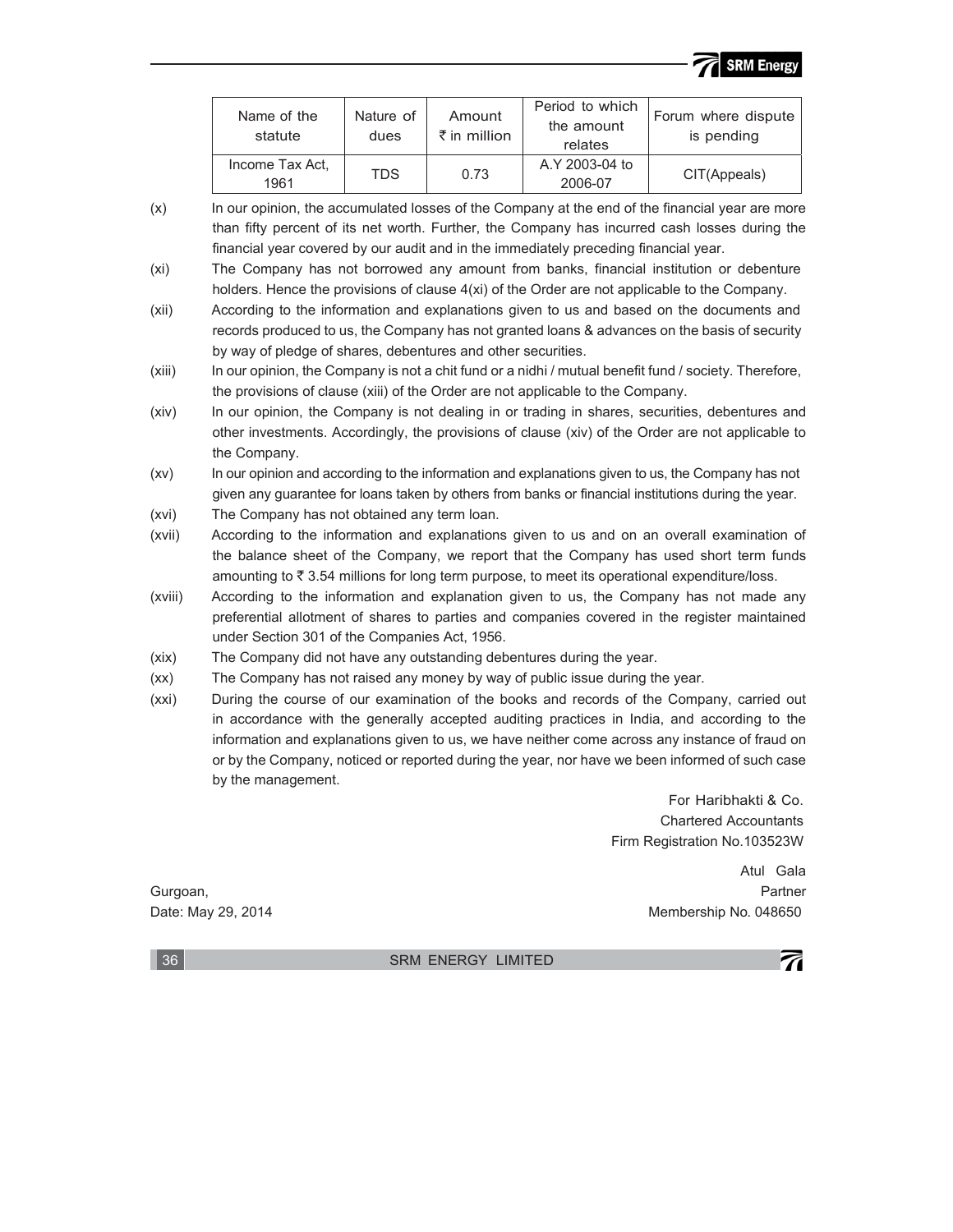# BALANCE SHEET AS AT 31ST MARCH, 2014

|                                               | <b>Note</b><br>No. |         | As at<br>31.03.2014<br>₹ million |         | As at<br>31.03.2013<br>₹ million |
|-----------------------------------------------|--------------------|---------|----------------------------------|---------|----------------------------------|
| Equity and Liabilities<br>Shareholder's Funds |                    |         |                                  |         |                                  |
| Share Capital                                 | $\overline{4}$     | 90.60   |                                  | 90.60   |                                  |
| Reserves and Surplus                          | 5                  | (82.69) | 7.91                             | (78.67) | 11.93                            |
| Non-current Liabilities                       |                    |         |                                  |         |                                  |
| Long-term Provisions                          | $6\phantom{1}$     | 0.49    | 0.49                             |         |                                  |
| <b>Current Liabilities</b>                    |                    |         |                                  |         |                                  |
| Short-term Borrowings                         | $\overline{7}$     | 5.12    |                                  | 2.42    |                                  |
| <b>Other Current Liabilities</b>              | 8                  | 0.97    |                                  | 0.36    |                                  |
| Short-term Provisions                         | 6                  | 0.04    | 6.13                             |         | 2.78                             |
|                                               | <b>TOTAL</b>       |         | 14.53                            |         | 14.71                            |
| Assets                                        |                    |         |                                  |         |                                  |
| Non-current Assets                            |                    |         |                                  |         |                                  |
| <b>Fixed Assets</b>                           |                    |         |                                  |         |                                  |
| (c) Capital Work-in-Progress                  | 9                  | 1.08    | 1.08                             | 1.08    | 1.08                             |
| Non-current Investments                       | 10                 |         | 13.20                            |         | 0.10                             |
| Non-current Investments<br>Suspense account   | 11                 |         |                                  |         | 13.10                            |
|                                               |                    |         | 14.28                            |         | 14.28                            |
| <b>Current Assets</b>                         |                    |         |                                  |         |                                  |
| Cash and Cash Equivalents                     | 13                 |         | 0.15                             |         | 0.40                             |
| Short-term Loans & Advances                   | 12                 |         | 0.10                             |         | 0.03                             |
|                                               |                    |         | 0.25                             |         | 0.43                             |
|                                               | <b>TOTAL</b>       |         | 14.53                            |         | 14.71                            |
| Significant accounting policies               | 2                  |         |                                  |         |                                  |

The accompanying notes are an integral part of the financial statements

As per our attached report of even date

For Haribhakti & Co. Chartered Accountants Firm Registration No. 103523W

Atul Gala **Partner** Membership No. 048650

Vishal Rastogi Managing Director Gagan Rastogi Director

For and on behalf of the Board of Directors

Sanjeevlata Samdani Company Secretary

Place : Gurgoan, Date : May 29, 2014

**下**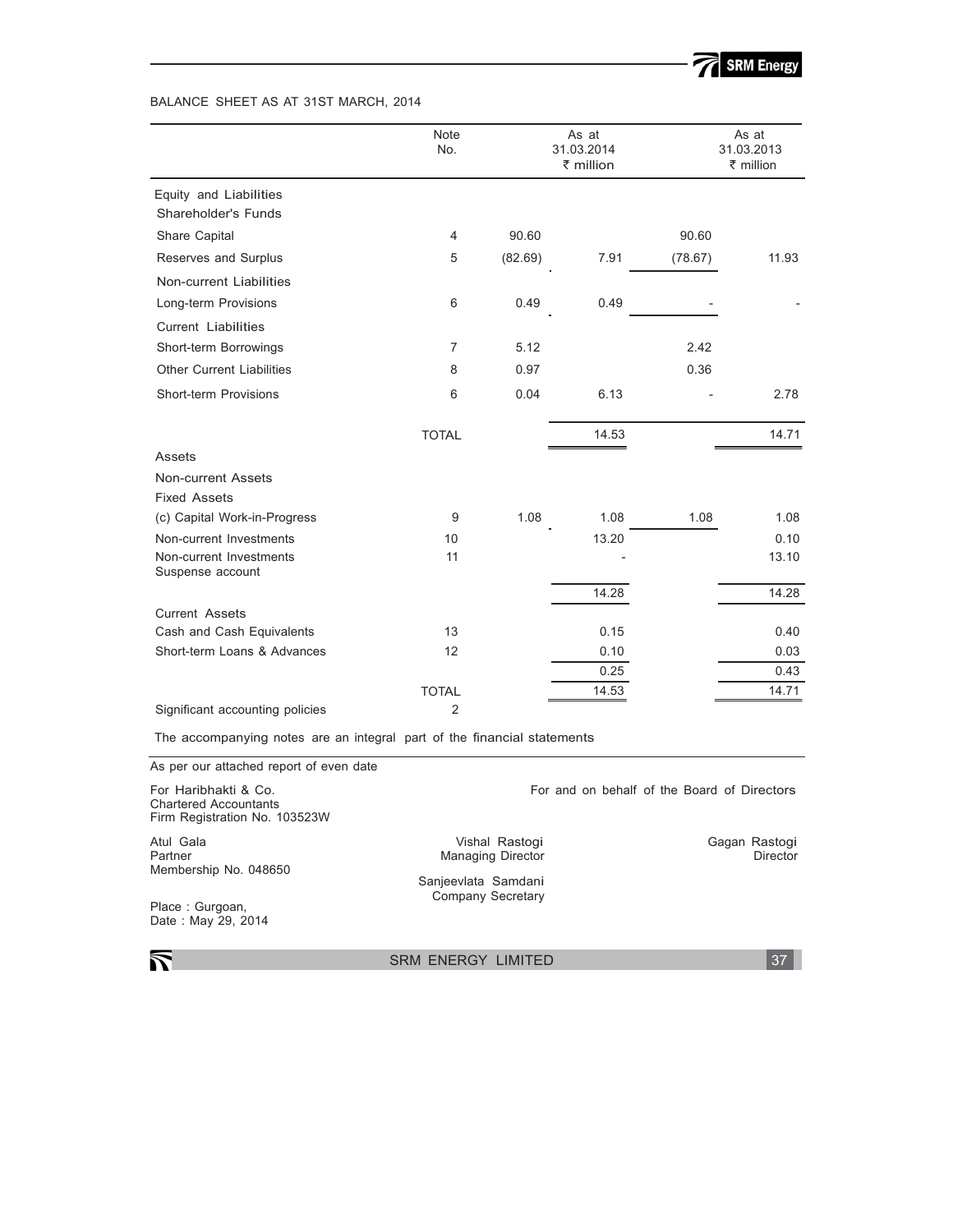

|                                                                                       | Note No.              | For The Year Ended<br>31.03.2014<br>₹ million | For The Year Ended<br>31.03.2013<br>₹ million |
|---------------------------------------------------------------------------------------|-----------------------|-----------------------------------------------|-----------------------------------------------|
| <b>REVENUE</b><br>Revenue From Operations                                             |                       |                                               |                                               |
| Other Income                                                                          |                       |                                               |                                               |
|                                                                                       | <b>Total Revenue</b>  |                                               |                                               |
| <b>EXPENSES</b>                                                                       |                       |                                               |                                               |
| Employee Benefit expenses                                                             | 14                    | 1.71                                          |                                               |
| <b>Other Expenses</b>                                                                 | 15                    | 2.31                                          | 3.28                                          |
| Loss before exceptional and                                                           | <b>Total Expenses</b> | 4.02                                          | 3.28                                          |
| extraordinary items and tax                                                           |                       | (4.02)                                        | (3.28)                                        |
| <b>Exceptional Items</b>                                                              |                       |                                               |                                               |
| Loss before extraordinary                                                             |                       | (4.02)                                        | (3.28)                                        |
| items and tax                                                                         |                       |                                               |                                               |
| Extra-ordinary Items                                                                  |                       |                                               |                                               |
| Loss before Tax                                                                       |                       | (4.02)                                        | (3.28)                                        |
| <b>Tax Expense</b>                                                                    |                       |                                               |                                               |
| 1) Current                                                                            |                       |                                               |                                               |
| 2) Deferred                                                                           |                       |                                               |                                               |
|                                                                                       |                       |                                               |                                               |
| Loss for the year                                                                     |                       | (4.02)                                        | (3.28)                                        |
| Earnings Per Equity Share $(\bar{\tau})$                                              | 23                    |                                               |                                               |
| <b>Basic</b>                                                                          |                       | (0.44)                                        | (0.36)                                        |
| <b>Diluted</b>                                                                        |                       | (0.44)                                        | (0.36)                                        |
| Significant accounting policies                                                       | $\overline{2}$        |                                               |                                               |
| The accompanying notes are an integral part of the financial statements               |                       |                                               |                                               |
| As per our attached report of even date                                               |                       |                                               |                                               |
| For Haribhakti & Co.<br><b>Chartered Accountants</b><br>Firm Registration No. 103523W |                       |                                               | For and on behalf of the Board of Directors   |
| Atul Gala                                                                             |                       | Vishal Rastogi                                | Gagan Rastogi                                 |
| Partner                                                                               |                       | <b>Managing Director</b>                      | Director                                      |
| Membership No. 048650                                                                 |                       | Sanjeevlata Samdani                           |                                               |
| Place: Gurgoan,<br>Date: May 29, 2014                                                 |                       | Company Secretary                             |                                               |
|                                                                                       |                       |                                               |                                               |

# STATEMENT OF PROFIT AND LOSS FOR THE YEAR ENDED 31ST MARCH, 2014

**38** SRM ENERGY LIMITED

 $\overline{7}$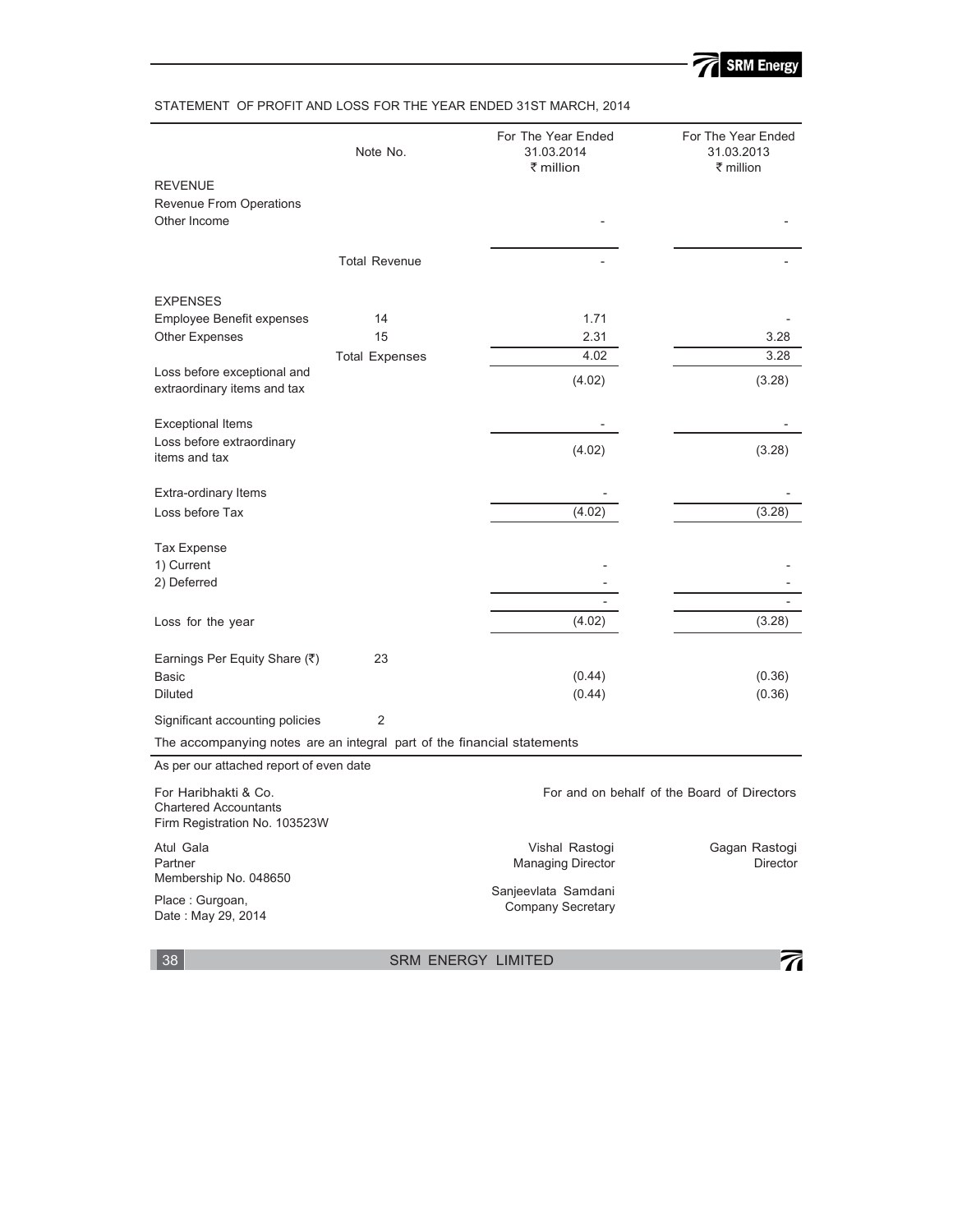

# CASH FLOW STATEMENT FOR THE YEAR ENDED 31ST MARCH, 2014

|            |                                                                                             |                                            | For The Year<br>Ended<br>31.03.2014<br>₹ million | For The Year Ended<br>31.03.2013<br>₹ million |
|------------|---------------------------------------------------------------------------------------------|--------------------------------------------|--------------------------------------------------|-----------------------------------------------|
|            | (A) CASH FLOW FROM OPERATING ACTIVITIES                                                     |                                            |                                                  |                                               |
|            | NET PROFIT/(LOSS) BEFORE TAX                                                                |                                            | (4.02)                                           | (3.28)                                        |
|            | <b>ADJUSTMENTS FOR</b>                                                                      |                                            |                                                  |                                               |
|            | Interest and Finance Expenses                                                               |                                            |                                                  |                                               |
|            | Interest Income                                                                             |                                            |                                                  |                                               |
|            | CWIP Written off                                                                            |                                            |                                                  | 0.99                                          |
|            | Sundry Balances Written off                                                                 |                                            |                                                  | 0.02                                          |
|            | OPERATING (LOSS) / PROFIT BEFORE WORKING                                                    |                                            | (4.02)                                           | (2.27)                                        |
|            | CAPITAL CHANGES                                                                             |                                            |                                                  |                                               |
|            | <b>ADJUSTMENT FOR</b>                                                                       |                                            |                                                  |                                               |
|            | Increase/(Decrease) in Other Current Liabilities                                            |                                            | 0.61                                             | (0.21)                                        |
|            | Increase/(Decrease) in Short-term Provisions                                                |                                            | 0.04                                             |                                               |
|            | Increase/(Decrease) in Long-term Provisions                                                 |                                            | 0.49                                             |                                               |
|            | Decrease/(Increase) in Short-term Loans and Advances                                        |                                            | (0.07)                                           | (0.01)                                        |
|            | Decrease/(Increase) in Long-term Loans and Advances                                         |                                            |                                                  |                                               |
|            | CASH (OUTFLOW) / GENERATED FROM OPERATIONS                                                  |                                            | (2.94)                                           | (2.49)                                        |
|            | Income Tax Refund/(Paid)                                                                    |                                            |                                                  |                                               |
|            | NET CASH (OUTFLOW) / GENERATED FROM OPERATING<br>ACTIVITIES (A)                             |                                            | (2.94)                                           | (2.49)                                        |
| (B)        | CASH FLOW FROM INVESTMENT ACTIVITIES                                                        |                                            |                                                  |                                               |
|            | Purchase of Fixed Assets including CWIP and Capital Advances                                |                                            |                                                  |                                               |
|            | Proceeds from Sale of Fixed Assets                                                          |                                            |                                                  |                                               |
|            | Purchase of Non-current Investments in Subsidiary Company                                   |                                            |                                                  |                                               |
|            | Purchase of Current Investments                                                             |                                            |                                                  |                                               |
|            | NET CASH USED IN INVESTMENT ACTIVITIES (B)                                                  |                                            | $\overline{\phantom{a}}$                         |                                               |
| (C)        | CASH FLOW FROM FINANCE ACTIVITIES                                                           |                                            |                                                  |                                               |
|            | Proceeds from Long-term Borrowings                                                          |                                            |                                                  |                                               |
|            | Proceeds from Short-term Borrowings (net)                                                   |                                            | 3.40                                             | 2.42                                          |
|            | Repayment of Short-term Borrowings                                                          |                                            | (0.70)                                           |                                               |
|            | Interest and Finance Charges Paid                                                           |                                            |                                                  |                                               |
|            | NET CASH FROM FINANCIAL ACTIVITIES (C)                                                      |                                            | 2.70                                             | 2.42                                          |
| (D)<br>(E) | NET CHANGES IN CASH & CASH EQUIVALENTS (A+B+C)<br>CASH & CASH EQUIVALENTS - OPENING BALANCE |                                            | (0.25)<br>0.40                                   | (0.07)<br>0.47                                |
|            | Less: Transferred to SETPL as per Scheme of Arrangement                                     |                                            |                                                  |                                               |
|            | (Refer note no. 29)                                                                         |                                            |                                                  |                                               |
| (F)        | CASH & CASH EQUIVALENTS - CLOSING BALANCE                                                   |                                            | 0.15                                             | 0.40                                          |
|            | As per our attached report of even date                                                     |                                            |                                                  |                                               |
|            | For Haribhakti & Co.                                                                        |                                            |                                                  | For and on behalf of the Board of Directors   |
|            | <b>Chartered Accountants</b><br>Firm Registration No. 103523W                               |                                            |                                                  |                                               |
|            | Atul Gala                                                                                   |                                            |                                                  |                                               |
| Partner    | Membership No. 048650                                                                       | Vishal Rastogi<br><b>Managing Director</b> |                                                  | Gagan Rastogi<br>Director                     |
|            | Place: Gurgoan,                                                                             | Sanjeevlata Samdani                        |                                                  |                                               |
|            | Date : May 29, 2014                                                                         | Company Secretary                          |                                                  |                                               |
| R          |                                                                                             | <b>SRM ENERGY LIMITED</b>                  |                                                  | 39                                            |

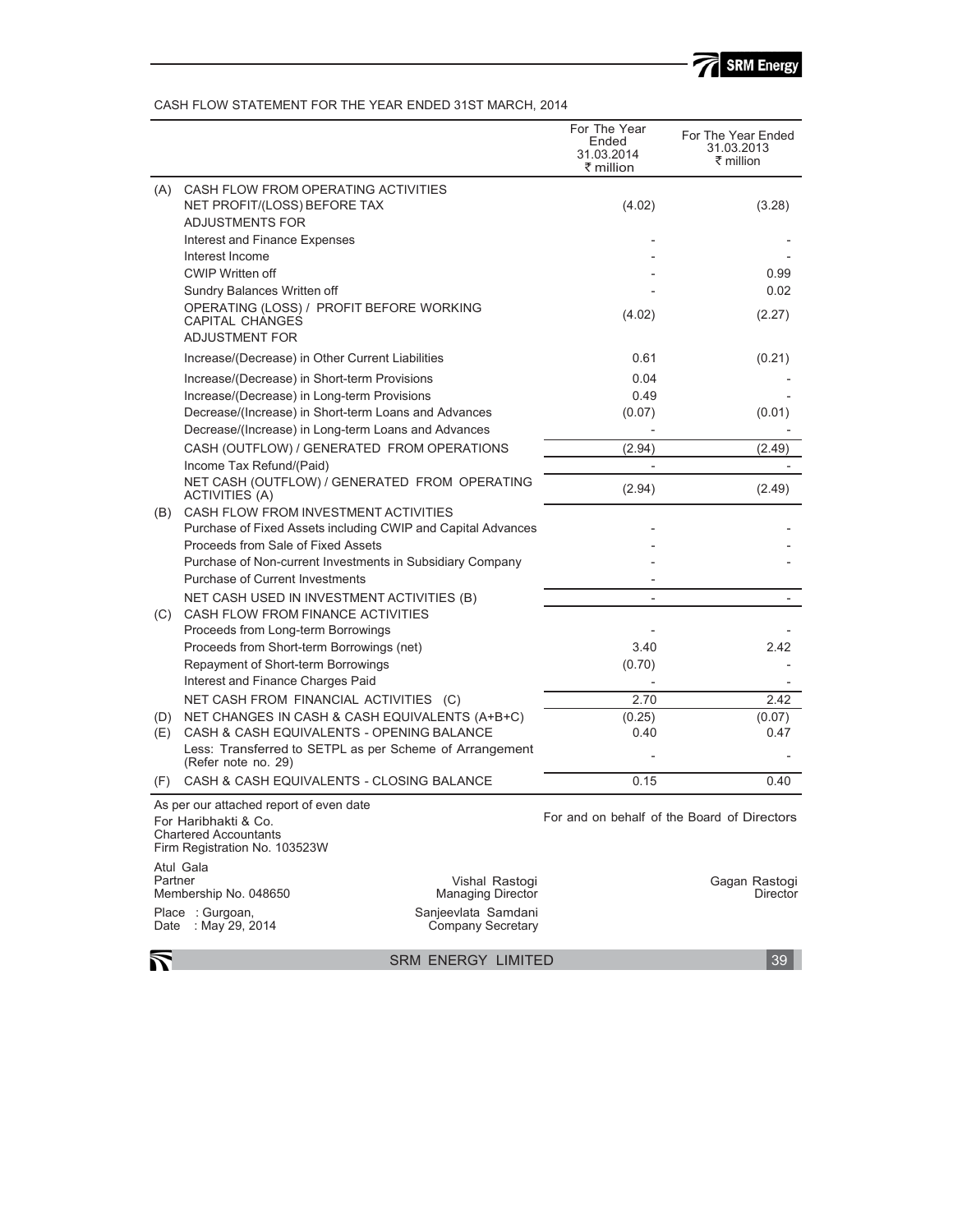

#### NOTES TO THE FINANCIAL STATEMENTS FOR THE HALF YEAR ENDED MARCH 31, 2014

# 1 CORPORATE INFORMATION

SRM Energy Limited (the Company) is a public company domiciled in India and incorporated under the provisions of the Companies Act, 1956. Its shares are listed on Bombay Stock Exchange. The company is in the process of setting up the Thermal Power Project in variious parts of India particularly in Maharashtra, Eastern India.

# 2 SIGNIFICANT ACCOUNTING POLICIES :

i Basis of Preparation

The Financial statements have been prepared to comply in all material respects with the mandatory Accounting Standards notified by Companies (Accounting Standards) Rules, 2006 (as amended) & the relevant provisions of the Companies Act 1956. The financial statements have been prepared under the historical cost convention on an accrual basis, except in case of assets for which provision for impairment is made and revaluation is carried out. The accounting policies have been consistently applied by the Company & are consistent with those used in the previous year.

ii Use of Estimates

The preparation of Financial Statements in conformity with the generally accepted accounting principles requires management to make estimates and assumptions that affect the reported amount of assets & liabilities & disclosures of contingent liabilities at the date of financial statements & the results of operations during the reporting period. Although these estimates are based upon management's best knowledge of current events & actions, actual results could differ from these estimates.

iii Fixed Assets

Fixed Assets are stated at cost less accumulated depreciation & impairment losses (if any). Cost comprises the purchase price & any attributable cost of bringing the asset to its working condition for its intended use. Borrowing cost relating to the acquisition of the fixed asset which takes substantial period of time to get ready for its intended use are also included to the extent they relate to the period till such assets are ready to be put to use.

In respect of accounting periods commencing on or after 7th December, 2006, exchange difference arising on reporting of the long-term foreign currency monetary items at rates different from those at which they were initially recorded during the period, or reported in the previous financial statements are added to or deducted from the cost of the asset and are depreciated over the balance life of the asset, if these monetary items pertain to the acquisition of a depreciable fixed asset.

iv Expenditure During Construction Period

Expenditure incurred during construction period which is directly or indirectly related to the projects is included under Pre-operative Expenses and the same will be allocated to the respective Fixed Assets upon completion of construction.

Depreciation & Amortization

Depreciation on Fixed Assets is provided on Straight Line Method as per the useful lives of the assets estimated by the management or at the rates specified in Schedule XIV to the Companies Act, 1956, whichever is higher except for goodwill which will be amortised over a period of five years after the commencement of commercial production of the projects. Depreciation on additions is charged proportionately from the date of acquisition. Assets individually costing less than or equal to rupees Five thousand have been fully depreciated in the year of purchase.

The depreciation in respect of following assets has been provided based on management estimate of useful life, which is as under:

40 SRM ENERGY LIMITED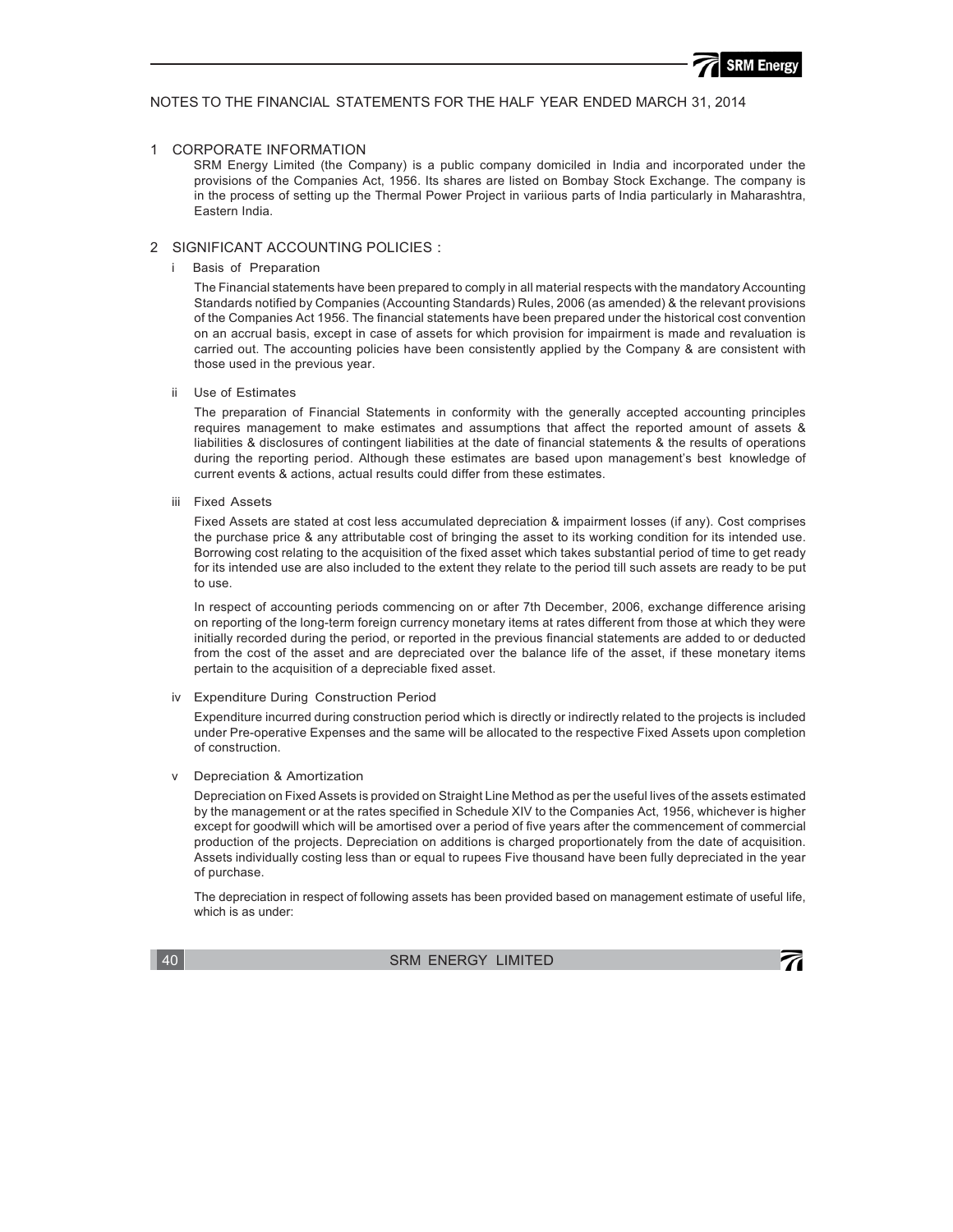| Particulars      | Useful Life    |
|------------------|----------------|
| Office Equipment | $3 - 10$ years |
| Furniture        | 10 years       |
| Computers        | 5 years        |

#### vi Impairment of Assets

The carrying amounts of assets are reviewed at each balance sheet date to ascertain if there is any indication of impairment based on internal/ external factors. An impairment loss is recognized wherever the carrying amount of an asset exceeds its recoverable amount. The recoverable amount is the greater of the assets net selling price & value in use. In assessing value in use, the estimated future cash flows are discounted to their present value at the weighted average cost of capital.

After impairment, depreciation is provided on the revised carrying amount of the asset over its remaining useful life.

A previously recognized impairment loss is increased or reversed depending upon changes in circumstances. However the carrying value after reversal is not increased beyond the carrying value that would have prevailed by charging usual depreciation if there was no impairment.

#### vii Investments

Investments that are readily realizable & intended to be held for not more than a year are classified as current investments. All other investments are classified as long term investments. Current investments are carried at lower of cost & fair value determined on an individual investment basis. Long term investments are carried at cost. However, provision for diminution in value is made to recognize the decline other than temporary in the value of investments.

viii Foreign Currency Transactions

Foreign Currency transactions are recorded at the exchange rate prevailing on the date of transaction. Foreign currency denominated asset and liabilities (monetary items) are translated into reporting currency at the exchange rates prevailing on the Balance Sheet date. Exchange difference arising on settlement of foreign currency transactions or restatement of foreign currency denominated assets and liabilities (monetary items) are capitalized if related to the project, else recognized in the Statement of Profit and Loss.

ix Employee benefits

Employee benefits such as salaries, allowances, non-monetary benefits which fall due for payment within a period of twelve months after rendering service, are capitalised if related to project else reconganised in the Satement of Profit and Loss in the period in which the service is rendered.

Employee benefits under defined benefit plans, such as gratuity, which fall due for payment after completion of employment, are measured by the projected unit credit method, on the basis of actuarial valuation carried out by the third party actuaries at each balance sheet date. The Company's obligations recognized in the Balance sheet represents the present value of obligations as reduced by the fair value of plan assets, where applicable.

Leave Encashment are provided based on actuarial valuation made using projected unit method at the end of the financial year

Actuarial gains and losses are recognized immediately in the Statement of Profit and Loss.

x Borrowing Cost

Borrowing cost which are directly attributable to the acquisition, construction or production of an asset that necessarily takes a substantial period of time to get ready for its intended use or sale are capitalized as part of the respective asset. All other borrowing cost are expensed in the period they occur. Borrowing cost consists of interest & other cost that an entity incurs in connection with the borrowing of funds. In determining the amount of borrowing cost eligible for capitalization during a period, any income earned on the temporary investments of those borrowings is deducted from the borrowing costs incurred.

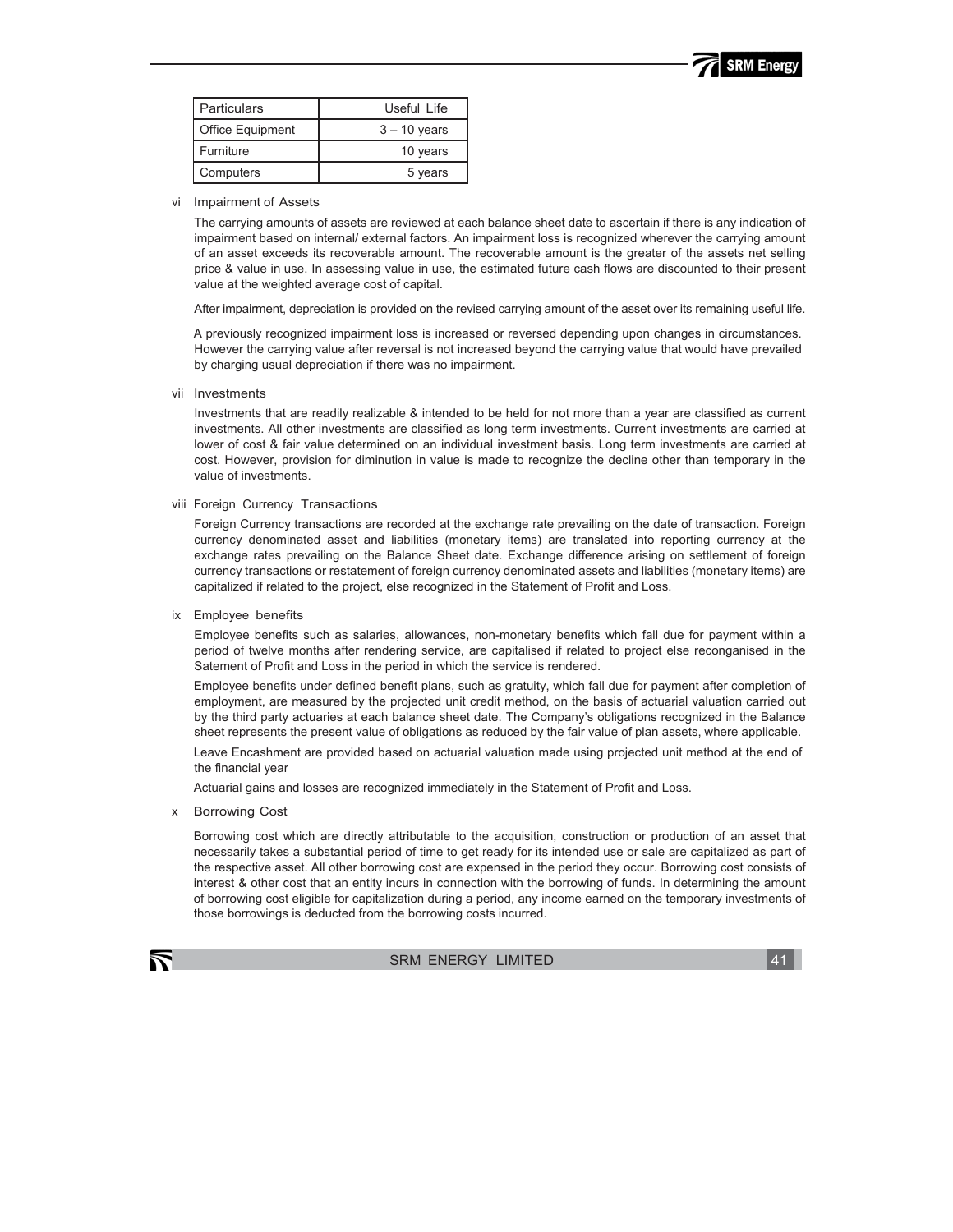

#### xi Leases

Leases where the lessor effectively retains substantially all the risks and benefits of ownership of the leased item are classified as operating lease. Operating lease payments are recognized as an expense in the Statement of Profit and Loss on a straight-line basis over the lease term.

xii Earning Per share

Basic earnings per share are calculated by dividing the net profit or loss for the period attributable to equity shareholders (after deducting preference dividends and attributable taxes) by the weighted average number of equity shares outstanding during the period. The weighted average number of equity shares outstanding during the period are adjusted for events of bonus issue; bonus element in a rights issue to existing shareholders; share split; and reverse share split (consolidation of shares). Diluted EPS is computed by dividing the net profit or loss for the year by the weighted average number of equity shares outstanding during the year as adjusted for the effects of all dilutive potential equity shares, except where the results are anti-dilutive.

#### xiii Taxation

Provision for Current Tax is made after taking into consideration benefits admissible under the provisions of The Income Tax Act, 1961

Deferred tax resulting from "timing differences" between book and taxable profit is measured using the tax rates and laws that have been enacted or substantively enacted as on the balance sheet date. Deferred tax assets and deferred tax liabilities are offset, if a legally enforceable right exists to set off current tax assets against current tax liabilities and the deferred tax assets and deferred tax liabilities relate to the taxes on income levied by same governing taxation laws. Deferred tax assets are recognised only to the extent that there is reasonable certainty that sufficient future taxable income will be available against which such deferred tax assets can be realised. In situations where the company has unabsorbed depreciation or carry forward tax losses, all deferred tax assets are recognised only if there is virtual certainty supported by convincing evidence that they can be realised against future taxable profits.

At each balance sheet date, the Company re-assesses unrecognised deferred tax assets. It recognizes, unrecognised deferred tax assets to the extent that it has become reasonably certain or virtually certain, as the case may be, that sufficient future taxable income will be available against which such deferred tax assets can be realised. The carrying amount of deferred tax assets are reviewed at each balance sheet date. The company writes-down the carrying amount of a deferred tax asset to the extent that it is no longer reasonably certain or virtually certain, as the case may be, that sufficient future taxable income will be available, against which deferred tax asset can be realised. Any such write-down is reversed to the extent that it becomes reasonably certain or virtually certain, as the case may be, that sufficient future taxable income will be available.

xiv Provisions

A provision is recognized when the Company has a present obligation as a result of past event. It is probable that an outflow of resources will be required to settle the obligation, in respect of which a reliable estimate can be made. Provisions are not discounted to its present value and are determined based on best estimate required to settle the obligation at the balance sheet date. These are reviewed at each balance sheet date and adjusted to reflect the current best estimates.

xv Contingent Liabilities

Contingent Liabilities, if any, are disclosed in the Notes on Accounts. Provision is made in the accounts in respect of those contingencies which are likely to materialize into liabilities after the year end till the approval of the accounts by the Board of Directors and which have material effect on the position stated in the Balance Sheet.

xvi Cash Flow Statement

The Cash Flow Statement is prepared by 'Indirect Method' set out in Accounting Standard 3 on "Cash Flow Statement" and presents the Cash Flow Statement by Operating, Investing and Financing activities of the Company. Cash and Cash equivalents presented in the Cash Flow Statement consists of Cash on hand and balance in current accounts.

42 SRM ENERGY LIMITED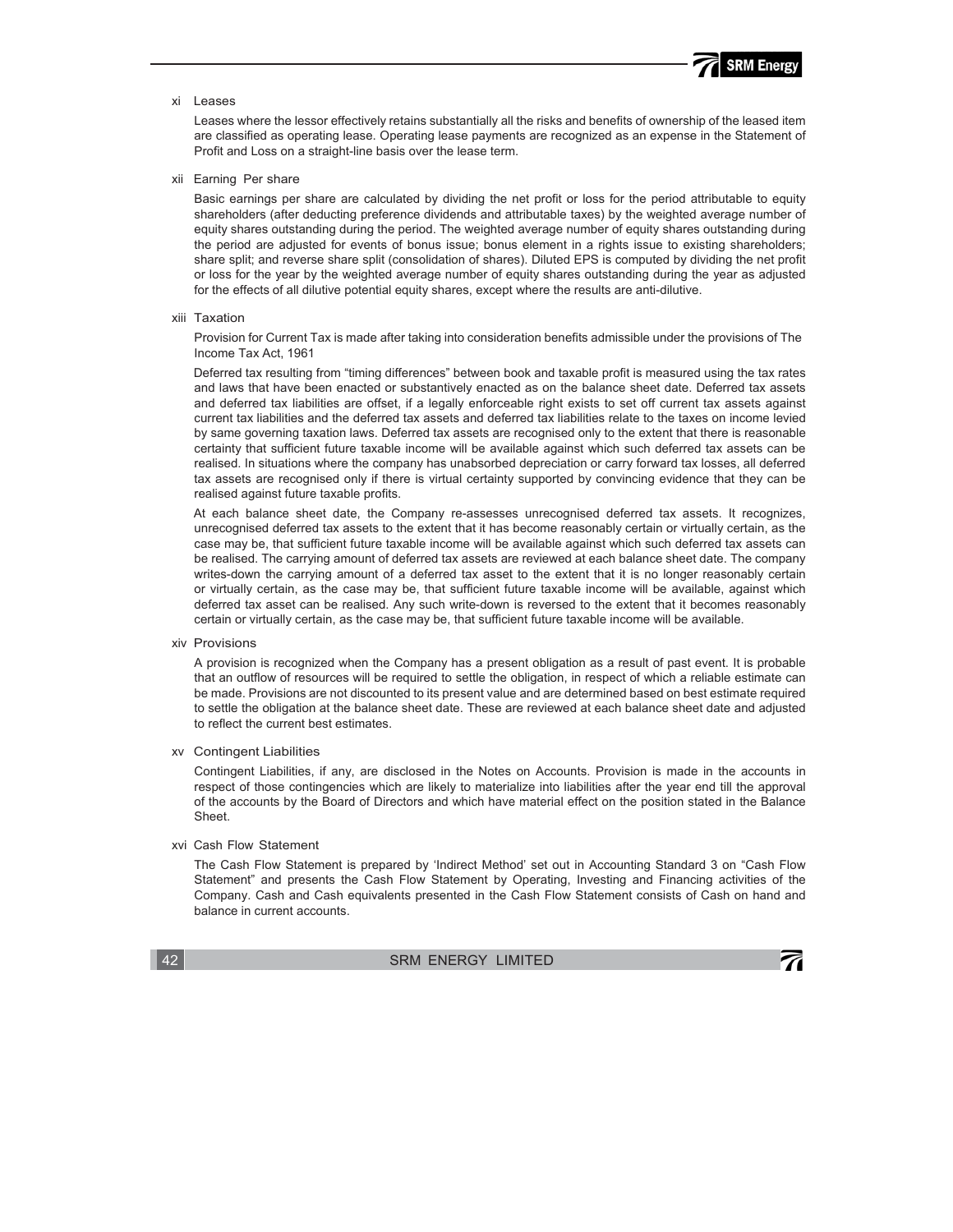

#### 3 SCHEME OF ARRANGEMENT :

The Board of Directors in their meeting held on October 18, 2013 has approved the effect of the orders of the Hon'ble Bombay High Court dated 3rd September 2013, (which was filed with the Registrar of Companies on 11th October 2013 - the Effective date) approving the Scheme of Arrangement under Section 391 to 394 of the Companies Act, 1956 for hive off of the Cuddalore Power Division of the Company to the SRM Energy Tamilnadu Private Limited,with effect from 1st April 2012 (the "Appointed Date"), Accordingly all the assets and liabilities of the Cuddalore Power Division of the Company at book value as on 01.04.2012 along with increase or decrease thereafter were transferred to the SRM Energy Tamilnadu Private Limited. However, the formalities of transfer of properties, assets, consents, approvals, sanctions, licenses, contracts etc pertaining to the Cuddalore Power Division in the name of the SRM Energy Tamilnadu Private Limited are in progress.

# 4 SHARE CAPITAL

|                             | 31.03.2014  |                      | 31.03.2013  |           |
|-----------------------------|-------------|----------------------|-------------|-----------|
| <b>Authorised Shares</b>    | No. million | $\bar{\tau}$ million | No. million | ₹ million |
| Equity Shares of ₹10/- each | 11.30       | 113.00               | 11.30       | 113.00    |
|                             | 11.30       | 113.00               | 11.30       | 113.00    |

The shareholders of the Company have given their approval for increase of Authorised Capital to  $\bar{\tau}$  15 million pursuant a resolution passed on August 13, 2010 through postal ballot. The process with Registrar of Companies is underway to increase the same.

| Issued, subscribed and paid up                         |      |       |      |       |  |
|--------------------------------------------------------|------|-------|------|-------|--|
| Equity Shares of $\overline{5}10/-$ each fully paid up | 9.06 | 90.60 | 9.06 | 90.60 |  |
|                                                        | 9.06 | 90.60 | 9.06 | 90.60 |  |

a Reconciliation of the shares outstanding at the beginning and at the end of the reporting period

Equity Shares

| At the beginning of the year       | 9.06                     | 90.60                    | 9.06 | 90.60                    |
|------------------------------------|--------------------------|--------------------------|------|--------------------------|
| Issued during the year             | $\overline{\phantom{0}}$ | $\overline{\phantom{a}}$ | ۰    | $\overline{\phantom{0}}$ |
| Outstanding at the end of the year | 9.06                     | 90.60                    | 9.06 | 90.60                    |

b 6.45 million (Previous year 6.45 million) Equity Shares are held by the Holding Company - Spice Energy Pvt. Ltd.

c Details of Equity Shares issued for consideration other than cash during the period of last five years:

| Particulars | Year Ended | No. million              | ₹ million                |
|-------------|------------|--------------------------|--------------------------|
|             | 31.03.2014 |                          |                          |
|             | 31.03.2013 | $\overline{\phantom{0}}$ | $\overline{\phantom{a}}$ |
|             | 31.03.2012 | $\overline{\phantom{0}}$ | $\overline{\phantom{a}}$ |
|             | 31.03.2011 | $\overline{\phantom{0}}$ | $\overline{\phantom{0}}$ |
|             | 31.03.2010 | $\overline{\phantom{0}}$ | $\overline{\phantom{a}}$ |
|             |            |                          |                          |

ត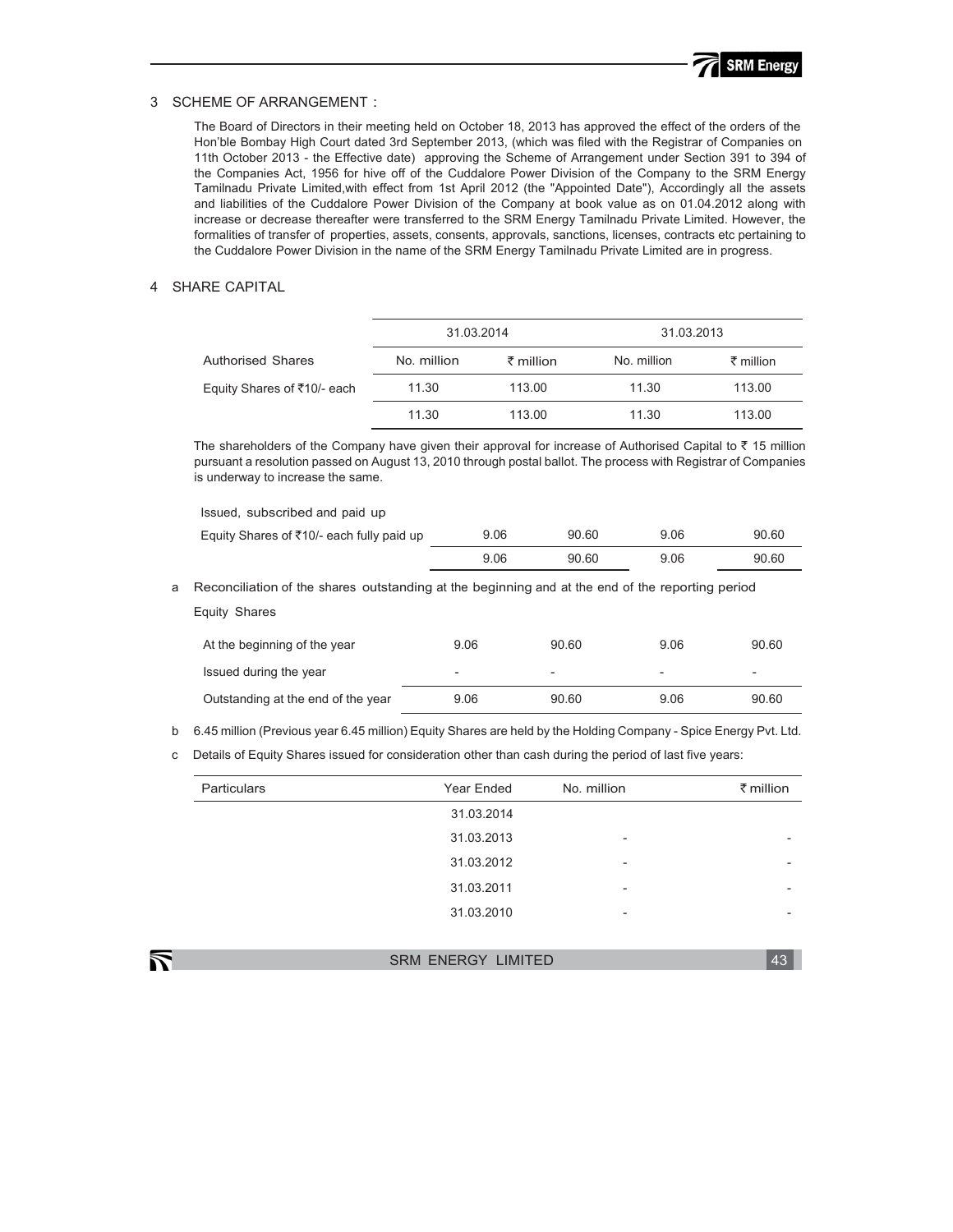

d Details of shareholders holding more than 5% shares in the Company

|                                             | 31.03.2014  |           |             | 31.03.2013 |
|---------------------------------------------|-------------|-----------|-------------|------------|
|                                             | No. million | % holding | No. million | % holding  |
| Equity Shares of ₹10 each fully paid up     |             |           |             |            |
| Spice Energy Pvt. Ltd., the holding company | 6.45        | 71.19%    | 6.45        | 71.19%     |
|                                             | 6.45        | 71 19%    | 6.45        | 71.19%     |

e Terms / rights attached to equity shares

The Company has only one class of Equity Shares having a par value of ₹10 per share. Each holder of Equity Shares is entitled to one vote per share. The company declares and pays dividend in Indian rupees. The dividend, if any proposed by the Board of Directors is subject to the approval of the shareholders in the ensuing Annual General Meeting. In the event of liquidation of the Company, the holders of Equity Shares will be entitled to receive the remaining assets of the Company, after distribution of all preferential amounts. The distribution will be in proportion to the number of Equity Shares held by the Shareholders.

|   |                                                         |                      | 31.03.2014 |                      | 31.03.2013 |
|---|---------------------------------------------------------|----------------------|------------|----------------------|------------|
| 5 | Reserves and Surplus                                    |                      | ₹ million  |                      | ₹ million  |
|   | Surplus / (Deficit) in the statement of Profit and Loss |                      |            |                      |            |
|   | Balance as per last financial statements                |                      | (78.67)    |                      | (75.39)    |
|   | Loss for the Current year                               |                      | (4.02)     |                      | (3.28)     |
|   | Balance at the end of the year                          |                      | (82.69)    |                      | (78.67)    |
| 6 | Provisions                                              |                      | Long-term  |                      | Short-term |
|   |                                                         | 31.03.2014           | 31.03.2013 | 31.03.2014           | 31.03.2013 |
|   |                                                         | $\bar{\tau}$ million | ₹ million  | $\bar{\tau}$ million | ₹ million  |
|   | Provision for employee benefit                          |                      |            |                      |            |
|   | Provision for Gratuity (Unfunded)                       | 0.23                 |            | 0.01                 |            |

Provision for Leave Encashment (Unfunded) 0.26 - 0.03

|    | 0.49                                                          |            | 0.04 |            |
|----|---------------------------------------------------------------|------------|------|------------|
|    |                                                               | 31.03.2014 |      | 31.03.2013 |
|    |                                                               | ₹ million  |      | ₹ million  |
| 7  | Short-term Borrowings                                         |            |      |            |
|    | Spice Energy Private Limited (Unsecured & repayble on demand) | 5.12       |      | 2.42       |
|    |                                                               | 5.12       |      | 2.42       |
|    |                                                               |            |      |            |
| 8  | <b>Other Current Liabilities</b>                              | 0.43       |      | 0.28       |
|    | <b>Sundry Creditors for Expenses</b>                          | 0.45       |      | 0.07       |
|    | Provision for Expenses                                        | 0.09       |      | 0.01       |
|    | <b>Other Liabilities</b>                                      | 0.97       |      | 0.36       |
|    |                                                               |            |      |            |
| 44 | <b>SRM ENERGY LIMITED</b>                                     |            |      |            |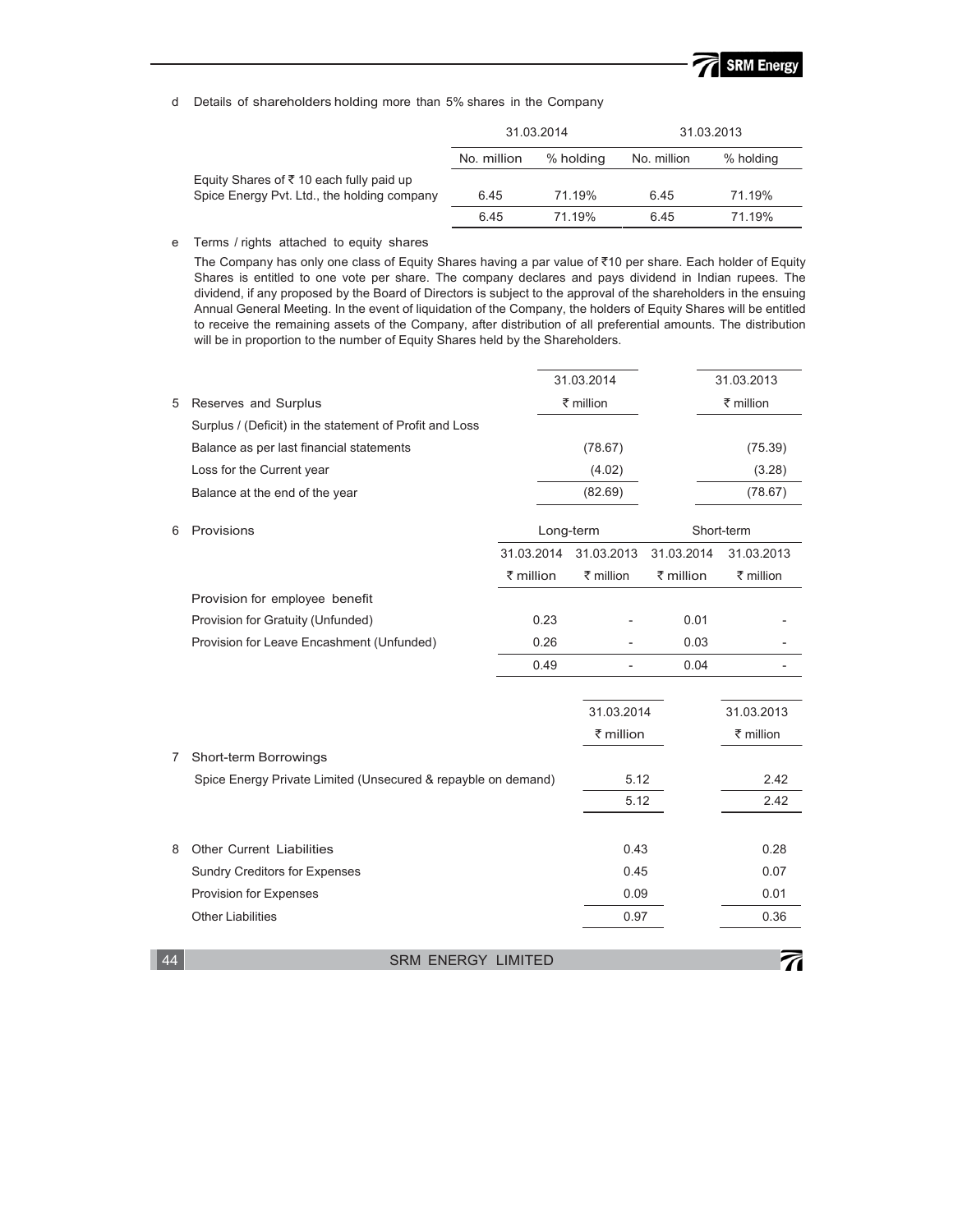# 9 Capital work in Progress

The Company is in the process of setting up the Thermal Power Projects in various parts of the Country, particularly in Maharashtra and Eastern India. During the year, company has not incurred any expenses related to project.

|                                                               | <b>Particulars</b>                                                                                                                                                                         | As at<br>31.03.2014 |                         | As at<br>31.03.2013     |
|---------------------------------------------------------------|--------------------------------------------------------------------------------------------------------------------------------------------------------------------------------------------|---------------------|-------------------------|-------------------------|
|                                                               |                                                                                                                                                                                            | (₹ million)         |                         | (₹ million)             |
| <b>Opening Balance</b><br>i)                                  |                                                                                                                                                                                            | 1.08                |                         | 234.13                  |
|                                                               | Less: Transferred as per Scheme of Arrangement                                                                                                                                             |                     |                         | 232.06                  |
| Less: Written off during the year                             |                                                                                                                                                                                            |                     |                         | 0.99                    |
|                                                               | Add: Expenditure incurred during the current year                                                                                                                                          |                     |                         |                         |
| Closing Balance (i - ii + iii)                                |                                                                                                                                                                                            | 1.08                |                         | 1.08                    |
|                                                               |                                                                                                                                                                                            |                     | 31.03.2014<br>₹ million | 31.03.2013<br>₹ million |
| 10 Non-current Investments                                    |                                                                                                                                                                                            |                     |                         |                         |
|                                                               | Non - trade Investments (valued at cost unless stated otherwise)                                                                                                                           |                     |                         |                         |
|                                                               | Investment in equity instruments (Unquoted)                                                                                                                                                |                     |                         |                         |
|                                                               | -Investment in Equity Instruments of Wholly Owned Subsidiary Company                                                                                                                       |                     |                         |                         |
|                                                               | 1.32 million (Previous year 0.01 million) Equity Shares in SRM Energy<br>Tamilnadu Pvt. Ltd. of ₹.10 each fully paid up                                                                    |                     | 13.20                   | 0.10                    |
|                                                               |                                                                                                                                                                                            |                     | 13.20                   | 0.10                    |
|                                                               | 11 Non-current Investment Suspense Account<br>1.31 million (Previous year nil) Equity Shares to be issued by SRM Energy<br>Tamilnadu Pvt. Ltd. of ₹.10 each fully paid up as per Scheme of |                     |                         | 13.10                   |
| Arrangement                                                   |                                                                                                                                                                                            |                     |                         |                         |
|                                                               |                                                                                                                                                                                            |                     |                         | 13.10                   |
|                                                               |                                                                                                                                                                                            |                     | 31.03.2014<br>₹ million | 31.03.2013<br>₹ million |
| 12 Short Term Loans and Advances<br>Unsecured Considered good |                                                                                                                                                                                            |                     |                         |                         |
|                                                               | Amount recoverable from Subsidiary - SRM Energy Tamilnadu Pvt. Ltd. as                                                                                                                     |                     |                         |                         |
| per Scheme of Arrangement                                     |                                                                                                                                                                                            |                     |                         | 0.03                    |
| Advances recoverable in cash or in kind                       |                                                                                                                                                                                            |                     | 0.10                    |                         |
|                                                               |                                                                                                                                                                                            |                     | 0.10                    | 0.03                    |
|                                                               |                                                                                                                                                                                            |                     | 31.03.2014<br>₹ million | 31.03.2013<br>₹ million |
| 13 Cash and Cash Equivalents                                  |                                                                                                                                                                                            |                     |                         |                         |
| Cash on Hand                                                  | Balances with Banks in Current Account                                                                                                                                                     |                     | 0.13<br>0.02            | 0.38<br>0.02            |
|                                                               |                                                                                                                                                                                            |                     |                         | 0.40                    |
|                                                               |                                                                                                                                                                                            |                     |                         |                         |
|                                                               |                                                                                                                                                                                            |                     | 0.15                    |                         |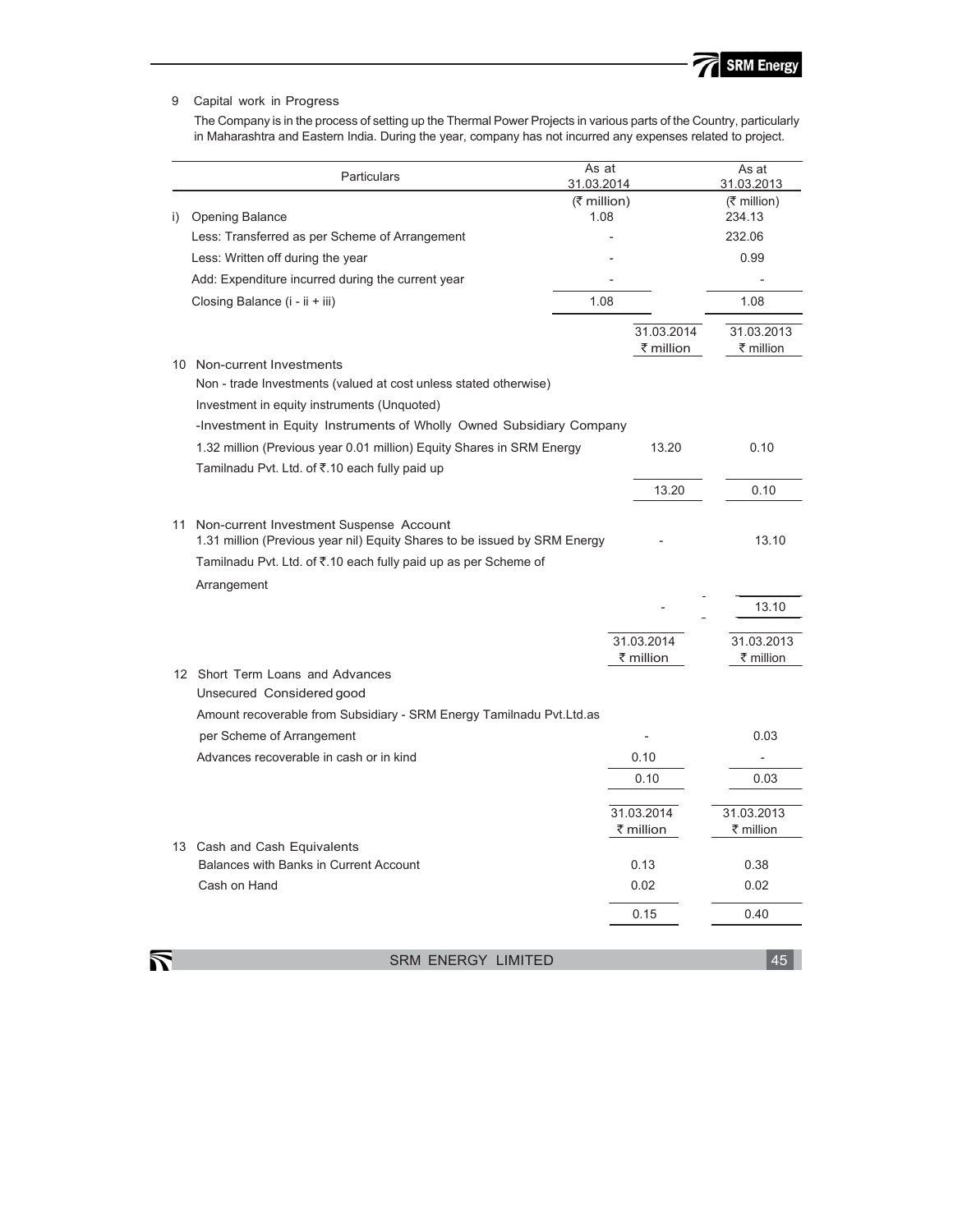| <b>Salaries</b><br>1.18<br>Gratuity (refer note no. 20)*<br>0.24<br>Leave Enchasement<br>0.29<br>1.71<br>$\overline{a}$<br>Other Expenses<br>15<br><b>Advertisement Expenses</b><br>0.18<br>0.10<br>Auditors' Remuneration (Refer Note no. 18 below)<br>0.47<br>0.13<br>0.20<br><b>Business Promotion Expenses</b><br>0.05<br>Postage, Telephone & Telex<br>0.06<br><b>Printing and Stationery</b><br>0.05<br>0.16<br>Legal and Professional Charges<br>0.23<br>1.20<br><b>Litigation Settlement</b><br>0.65<br>Interest on TDS ( $@ = \overline{5}$ 2701)<br>$^{\textregistered}$<br><b>Right Issue Expenses</b><br>0.04<br>0.24<br>0.23<br>Secretarial Service Charges<br>0.02<br>Sundry Balances Written Off<br><b>CWIP Written off</b><br>0.99<br><b>Bank Charges</b><br>0.01<br>0.16<br>Miscellaneous Expenses<br>0.29<br>0.13<br>Travelling & Conveyance Expenses | 14 Employee Benefit expenses |      |      |
|-------------------------------------------------------------------------------------------------------------------------------------------------------------------------------------------------------------------------------------------------------------------------------------------------------------------------------------------------------------------------------------------------------------------------------------------------------------------------------------------------------------------------------------------------------------------------------------------------------------------------------------------------------------------------------------------------------------------------------------------------------------------------------------------------------------------------------------------------------------------------|------------------------------|------|------|
|                                                                                                                                                                                                                                                                                                                                                                                                                                                                                                                                                                                                                                                                                                                                                                                                                                                                         |                              |      |      |
|                                                                                                                                                                                                                                                                                                                                                                                                                                                                                                                                                                                                                                                                                                                                                                                                                                                                         |                              |      |      |
|                                                                                                                                                                                                                                                                                                                                                                                                                                                                                                                                                                                                                                                                                                                                                                                                                                                                         |                              |      |      |
|                                                                                                                                                                                                                                                                                                                                                                                                                                                                                                                                                                                                                                                                                                                                                                                                                                                                         |                              |      |      |
|                                                                                                                                                                                                                                                                                                                                                                                                                                                                                                                                                                                                                                                                                                                                                                                                                                                                         |                              |      |      |
|                                                                                                                                                                                                                                                                                                                                                                                                                                                                                                                                                                                                                                                                                                                                                                                                                                                                         |                              |      |      |
|                                                                                                                                                                                                                                                                                                                                                                                                                                                                                                                                                                                                                                                                                                                                                                                                                                                                         |                              |      |      |
|                                                                                                                                                                                                                                                                                                                                                                                                                                                                                                                                                                                                                                                                                                                                                                                                                                                                         |                              |      |      |
|                                                                                                                                                                                                                                                                                                                                                                                                                                                                                                                                                                                                                                                                                                                                                                                                                                                                         |                              |      |      |
|                                                                                                                                                                                                                                                                                                                                                                                                                                                                                                                                                                                                                                                                                                                                                                                                                                                                         |                              |      |      |
|                                                                                                                                                                                                                                                                                                                                                                                                                                                                                                                                                                                                                                                                                                                                                                                                                                                                         |                              |      |      |
|                                                                                                                                                                                                                                                                                                                                                                                                                                                                                                                                                                                                                                                                                                                                                                                                                                                                         |                              |      |      |
|                                                                                                                                                                                                                                                                                                                                                                                                                                                                                                                                                                                                                                                                                                                                                                                                                                                                         |                              |      |      |
|                                                                                                                                                                                                                                                                                                                                                                                                                                                                                                                                                                                                                                                                                                                                                                                                                                                                         |                              |      |      |
|                                                                                                                                                                                                                                                                                                                                                                                                                                                                                                                                                                                                                                                                                                                                                                                                                                                                         |                              |      |      |
|                                                                                                                                                                                                                                                                                                                                                                                                                                                                                                                                                                                                                                                                                                                                                                                                                                                                         |                              |      |      |
|                                                                                                                                                                                                                                                                                                                                                                                                                                                                                                                                                                                                                                                                                                                                                                                                                                                                         |                              |      |      |
|                                                                                                                                                                                                                                                                                                                                                                                                                                                                                                                                                                                                                                                                                                                                                                                                                                                                         |                              |      |      |
|                                                                                                                                                                                                                                                                                                                                                                                                                                                                                                                                                                                                                                                                                                                                                                                                                                                                         |                              |      |      |
|                                                                                                                                                                                                                                                                                                                                                                                                                                                                                                                                                                                                                                                                                                                                                                                                                                                                         |                              |      |      |
|                                                                                                                                                                                                                                                                                                                                                                                                                                                                                                                                                                                                                                                                                                                                                                                                                                                                         |                              | 2.31 | 3.28 |

16 Capital and other commitments

i) Estimated amount of contract remaining to be executed on capital account net of advances paid as at 31/03/2014 : Nil (Previous year: Nil)

17 Contingent Liabilities:

17.1 Disputed dues of Income tax due to non/late deposit of TDS for the assessment years 2003-04 to 2006-07: ₹ 0.73 million/- (Previous year - ₹0.73 million)

17.2 There has been an instance of non-compliance of Section 295 of Companies Act in 2007-08 for which compounding apllication has been filed with Company Law Board.

|    |                                                                      | 31.03.2014<br>$\bar{\tau}$ million | 31.03.2013<br>₹ million |
|----|----------------------------------------------------------------------|------------------------------------|-------------------------|
|    | 18 Auditors Remuneration (Refer note no 15 above)                    |                                    |                         |
|    | Audit Fees (including limited review)                                | 0.46                               | 0.12                    |
|    | Out of Pocket Expenses                                               | 0.01                               | 0.01                    |
|    | Total                                                                | 0.47                               | 0.13                    |
| 19 | <b>EXPENDITURE IN FOREIGN CURRENCY</b><br><b>Travelling Expenses</b> |                                    | 0.04                    |
| 46 | <b>SRM ENERGY LIMITED</b>                                            |                                    |                         |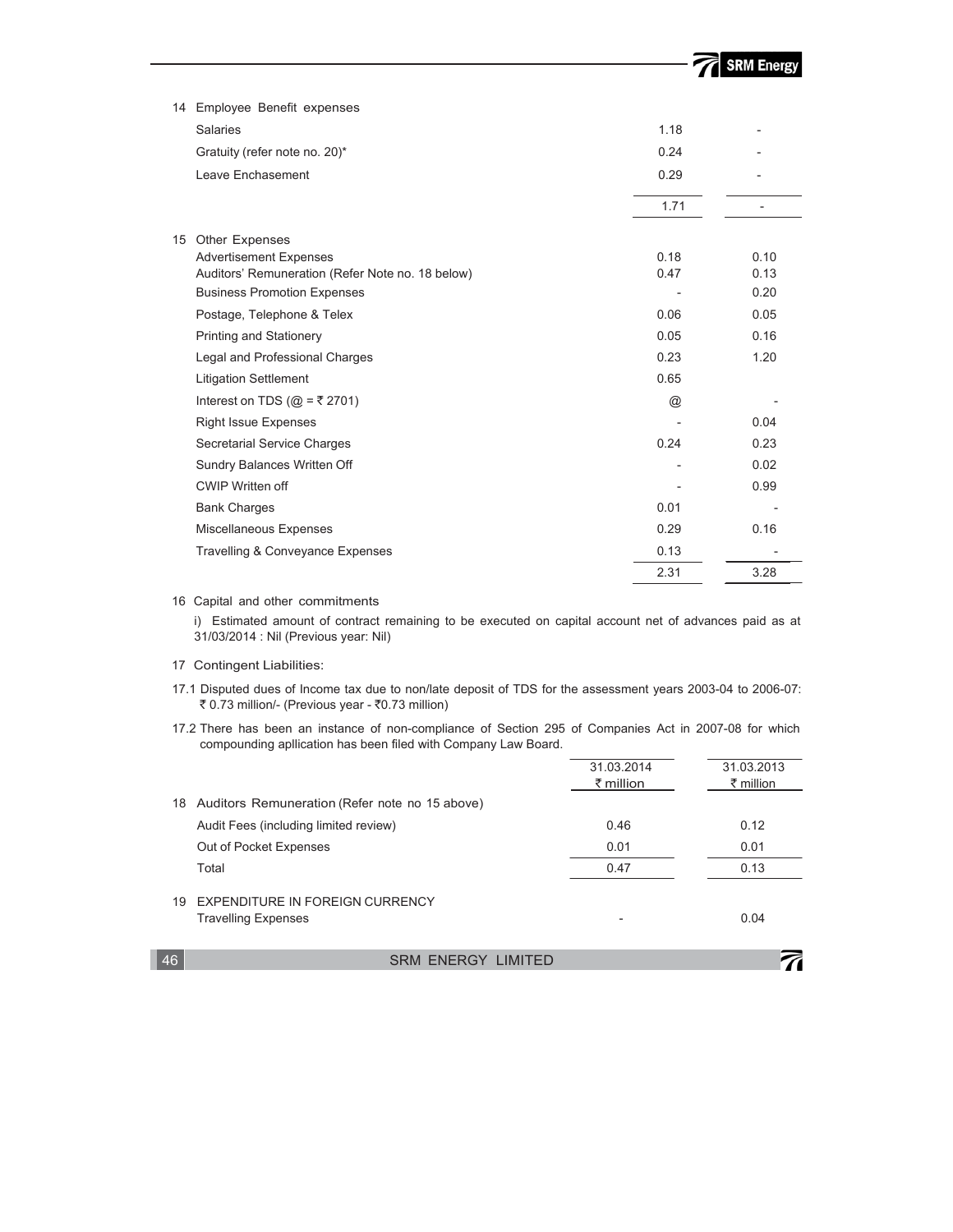

20 DISCLOSURE OF "EMPLOYEE BENEFITS" as per Accounting Standard 15 are as follows: Defined Benefits Plans

|              | Gratuity                                                                                                     |                      |                                 |
|--------------|--------------------------------------------------------------------------------------------------------------|----------------------|---------------------------------|
|              | <b>Actuarial Assumptions</b>                                                                                 | 2013-14              | 2012-13                         |
|              | Discount Rate (Per Annum)                                                                                    | 9.36%                | 8.00%                           |
|              | Rate of increase in compensation levels (Per Annum)                                                          | 5%                   | 5%                              |
|              | Expected average remaining lives of the employees (in no of years)                                           | $12 \overline{ }$    | 11                              |
|              | <b>Attrition Rate</b>                                                                                        | 2%                   | 2%                              |
|              |                                                                                                              |                      |                                 |
|              | Particulars                                                                                                  | ₹ million<br>2013-14 | $\bar{\tau}$ million<br>2012-13 |
| L            | Change in Present Value of Obligation                                                                        |                      |                                 |
|              | Present value of defined benefits obligation as at the beginning of the year                                 |                      | 0.99                            |
|              | Transferred to SRM Energy Tamilnadu Pvt. Ltd. as per the Scheme of<br>Arrangement (refer note no.3)          |                      | $-0.99$                         |
|              | <b>Interest Cost</b>                                                                                         | 0.15                 |                                 |
|              | <b>Current Service Cost</b>                                                                                  | 0.34                 |                                 |
|              | <b>Benefits Paid</b>                                                                                         |                      |                                 |
|              | Actuarial (Gain) / loss on obligation                                                                        | (0.25)               |                                 |
|              | Present value of defined benefits obligation as at the end of the year                                       | 0.24                 |                                 |
|              |                                                                                                              |                      |                                 |
| $\mathbf{H}$ | Amount recognised in the Balance Sheet                                                                       |                      |                                 |
|              | Liability at the end of the year<br>Fair Value of Plan Assets at the end of the year                         | 0.24                 |                                 |
|              | <b>Difference</b>                                                                                            | 0.24                 |                                 |
|              | Unrecognised Past Service Cost                                                                               |                      |                                 |
|              | Unrecognised Transitional Liability                                                                          |                      |                                 |
|              | Amount recognised in the Balance Sheet                                                                       | 0.24                 |                                 |
|              |                                                                                                              |                      |                                 |
|              | III Expenses recognised in the Statement of Profit & Loss                                                    |                      |                                 |
|              | <b>Current Service Cost</b>                                                                                  | 0.34                 |                                 |
|              | Past Service Cost<br><b>Interest Cost</b>                                                                    | 0.15                 |                                 |
|              | Expected Return on Plan Assets                                                                               |                      |                                 |
|              | Recognition of Transitional Liability                                                                        |                      |                                 |
|              | Net Actuarial (Gain)/Loss Recognised in the year                                                             | (0.25)               |                                 |
|              | Total expenses recognised in the Statement of Profit & Loss                                                  | 0.24                 |                                 |
|              |                                                                                                              |                      |                                 |
|              | IV Balance Sheet Reconciliation                                                                              |                      |                                 |
|              | Liability at the beginning of the year<br>Transferred to SRM Energy Tamilnadu Pvt. Ltd. as per the Scheme of |                      | 0.99                            |
|              | Arrangement                                                                                                  |                      | -0.99                           |
|              | Expenses as above                                                                                            | 0.24                 | 0                               |
|              | Employers' Contribution                                                                                      |                      | 0                               |
|              | Amount recognised in the Balance Sheet                                                                       | 0.24                 | 0                               |
|              |                                                                                                              |                      |                                 |

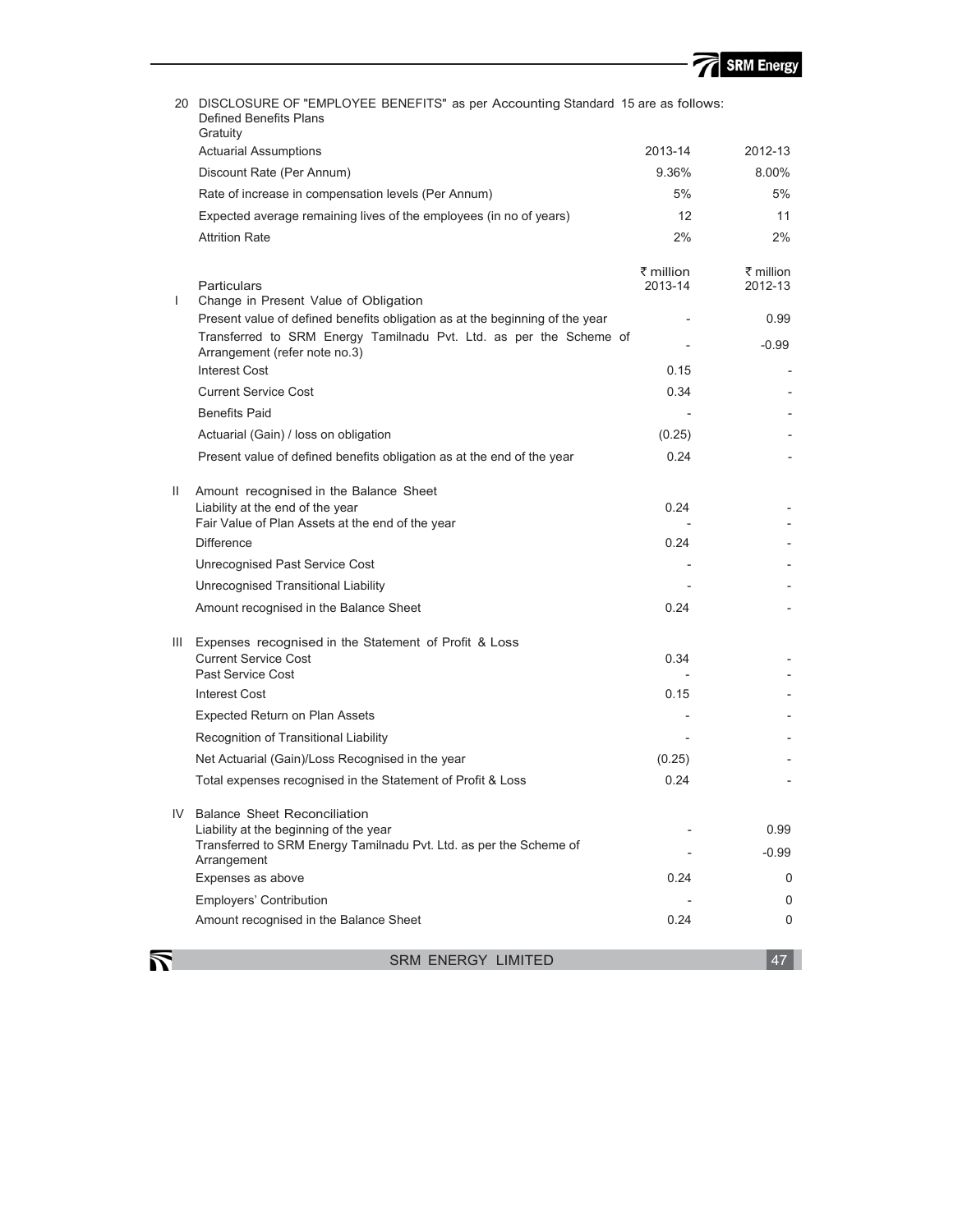V Disclosures as required under Para 120(n):

| <b>Particulars</b>                               | 2013-2014                |                          | 2012-2013 2011-2012 2010-2011 2009-2010 |                          |        |
|--------------------------------------------------|--------------------------|--------------------------|-----------------------------------------|--------------------------|--------|
| Present value of defined benefit obligation      | 0.24                     | $\overline{\phantom{0}}$ | 0.99                                    | 0.46                     | 0.23   |
| Fair Value of Plan Assets                        | $\overline{\phantom{0}}$ | $\overline{\phantom{0}}$ | $\overline{\phantom{0}}$                | $\overline{\phantom{a}}$ |        |
| Surplus / (Deficit) in the Plan                  | (0.24)                   | $\overline{\phantom{0}}$ | (0.99)                                  | (0.46)                   | (0.23) |
| Experience adjustment on liability {loss/(gain)} | (0.21)                   | $\overline{\phantom{0}}$ | 0.24                                    | 0.02                     | (0.22) |

In assessing the Companies Post retirement liabilities, the Company monitors mortality assumptions and uses up to date mortality tables, the base being the LIC 1994-96 ultimate tables.

The estimates of future salary increase considered in actuarial valuation take account of inflation, seniority, promotion, and other relevant factors, such as supply and demand in the employment market.

21 Segment Reporting :

The Company is in the process of setting up Thermal Power Project, which in the context of AS-17 on 'Segment Reporting', constitutes single operating segment.

- 22 Related Party Transactions as per Accounting Standard 18:
- A. List of Related Parties
	- 1) Holding Company:

Spice Energy Pvt. Ltd

2) Subsidiaries:

SRM Energy Tamilnadu Pvt. Ltd. (Wholly owned subsidiary)

3) Key Management Personnel :

Vishal Rastogi Managing Director w.e.f February 21, 2014

Gagan Rastogi Director

D. Sundararajan Managing Director & CEO up to February 11, 2014

4) Enterprises over which key management personnel and relatives of such personnel exercise significant influence

Sovinchem Industries Pvt. Ltd.

B. Transactions with Related Parties

₹ million Particulars | Holding Company | Subsidiary Enterprises where key management personnel and their relatives exercise significant influence 31.03.2014 31.03.2013 31.03.2014 31.03.2013 31.03.2014 31.03.2013 Investment in Wholly owned subsidiary as per Scheme of Arrangement - | - | 13.10 | 0.10 | - | -Share Application Money transferred to Unsecured Loan  $-$  498.20 - -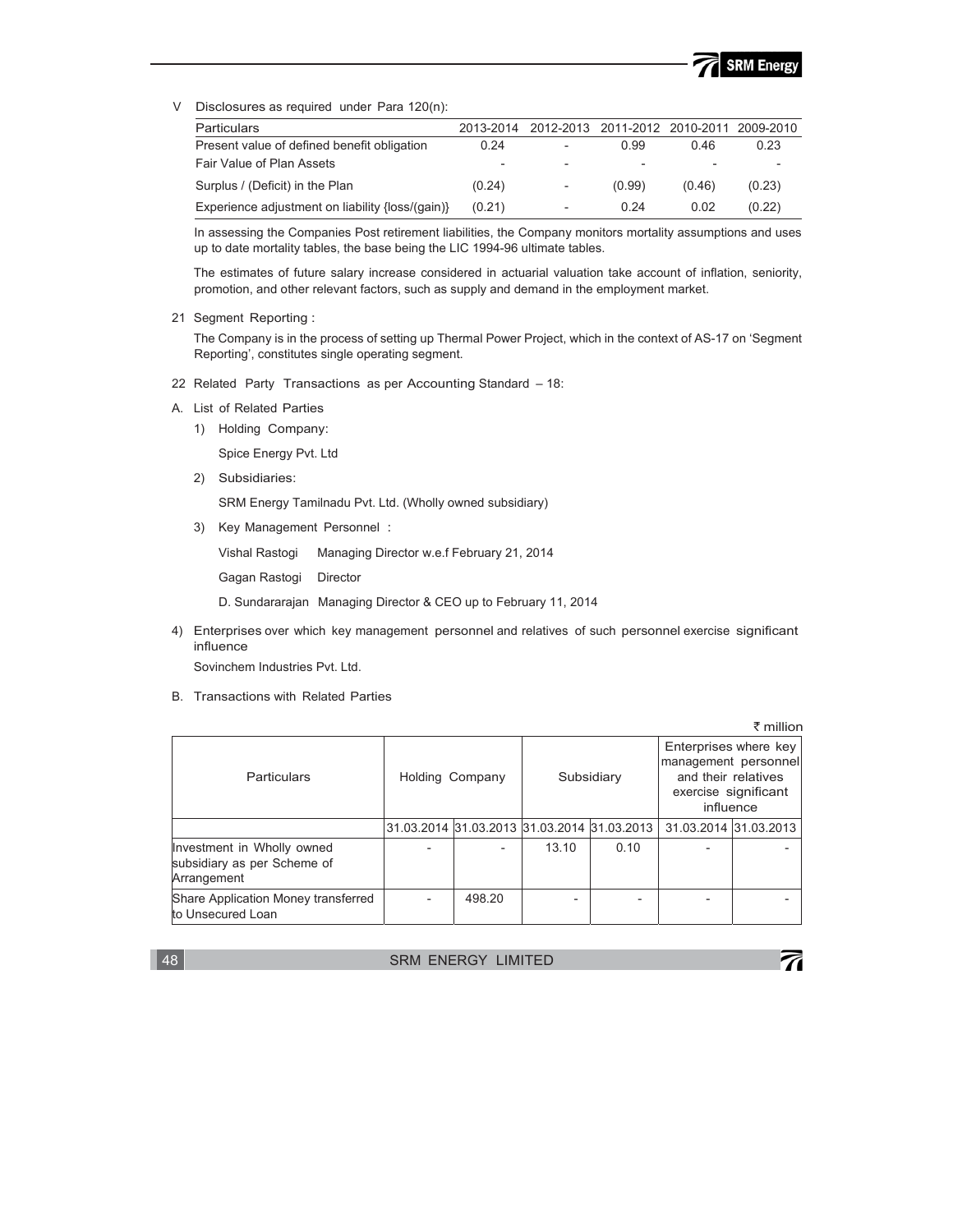| Loan transferred to SRM Energy<br>Tamilnadu Pvt. Ltd. as per the<br>Scheme of Arrangement |      | 498.20 |       |                          |                          | 3.30 |
|-------------------------------------------------------------------------------------------|------|--------|-------|--------------------------|--------------------------|------|
| Loan Received*                                                                            | 3.40 | 2.42   |       |                          |                          |      |
| Loans repaid*                                                                             | 0.70 |        |       |                          |                          |      |
| Expenses incurred on our behalf                                                           | 0.20 |        | 0.02  |                          |                          |      |
| Closing Balance:                                                                          |      |        |       |                          |                          |      |
| Investment in Wholly owned<br>subsidiary                                                  |      |        | 13.20 |                          |                          |      |
| Creditors for expenses                                                                    |      |        | 0.02  | $\overline{\phantom{0}}$ | $\overline{\phantom{0}}$ |      |
| Loan Payable                                                                              | 5.12 | 2.42   |       | $\overline{\phantom{0}}$ |                          |      |

\* exclude amount received and repaid on behalf of Wholly Owned Subsidiary as per Scheme of Arrangement (refer note 3)

#### 23 Earnings Per Share (EPS):

| <b>Particulars</b>                                                                              | 31.03.2014           | 31.03.2013 |
|-------------------------------------------------------------------------------------------------|----------------------|------------|
|                                                                                                 | $\bar{\tau}$ million | ₹ million  |
| Net Loss as per Profit and Loss Account (in $\bar{z}$ )                                         | (4.02)               | (3.28)     |
| Weighted average number of equity shares (par value of $\bar{\tau}$ 10/- each)                  | 9.06                 | 9.06       |
| Earnings per share (Face value of $\bar{\tau}$ 10/- each)- Basic and Diluted (in $\bar{\tau}$ ) | (0.44)               | (0.36)     |

24 Deferred Tax:

Deferred tax asset has not been recognized considering the principle of virtual certainity as per Accounting Standard -22 'Accounting for Taxes on Income'.

- 25 In the opinion of the management, the realizable value of Current Assets, loans and Advances in the ordinary course of business would not be less than the amount at which they are stated in the Balance Sheet and provision for all known and determined liabilities are adequately made.
- 26 Going Concern

Though the Company's net worth has been substantially eroded and the Company has been incurring Cash Losses, the management is of strong view that that the Company would turnaround with power project of the Wholly Owned Subsidiary getting operational. The Company also intends to restart the projects in Maharashtra and Eastern India. The Company's present assets are adequate to meet the liabilities. The Promoters are also committed to provide necessary funding to meet the liabilities and have provided  $\bar{\tau}$  5.12 million as unsecured loan till March 31, 2014. Accordingly, the accounts have been drawn under the going concern assumption. However, there is a material uncertainty based in the above facts that may cast significant doubt on the Company's ability to continue as a Going Concern and therefore it may be unable to realise its assets and discharge its liabilities in the normal course of business.

- 27 Previous year figures have been regrouped and rearranged wherever necessary.
- 28 Figures are rounded off to the million.

For and on behalf of the Board of Directors

Vishal Rastogi Managing Director Gagan Rastogi Director

Sanjeevlata Samdani Company Secretary

Place : Gurgoan, Date : May 29, 2014

 $\triangledown$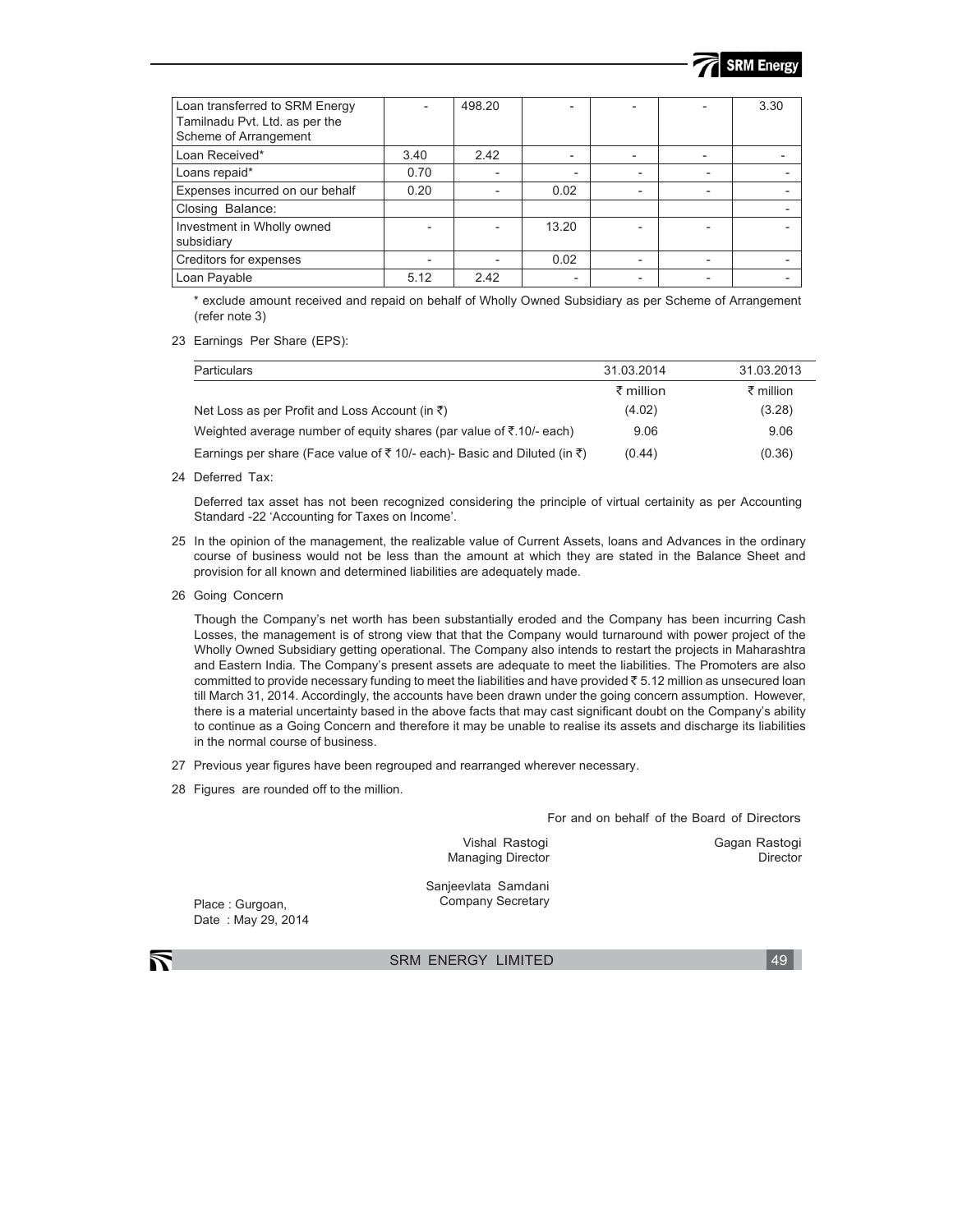STATEMENT PURSUANT TO SECTION 212 (3) OF THE COMPANIES ACT, 1956 RELATING TO SUBSIDIARY COMPANIES

|   | Name of the Subsidiary Company                                                                                                                            | <b>SRM Energy</b><br>Tamilnadu<br>Private Limited         |
|---|-----------------------------------------------------------------------------------------------------------------------------------------------------------|-----------------------------------------------------------|
| 1 | Financial year of the Subsidiary Company ended on                                                                                                         | March 31, 2014                                            |
| 2 | Extent of the Holding Company's interest in the Subsidiary                                                                                                | 1.32 million<br>Equity Shares of<br>$\overline{5}10$ each |
|   | % Holding (Equity)                                                                                                                                        | 100%                                                      |
| 3 | Net Aggregate amount of Profits / (Losses) of the subsidiary<br>not dealt with in the accounts of SRM Energy Limited for<br>the year ended March 31, 2014 | Amount ( $\bar{\tau}$ in million)                         |
|   | a) For the above Financial Year of the subsidiary so far as<br>they concern members of the Company.                                                       | (0.27)                                                    |
|   | b) For previous years of the subsidiary since it became<br>a subisidiary so far as they concern the members of<br>the Company                             | (0.69)                                                    |

For and on behalf of the Board of Directors

Vishal Rastogi Gagan Rastogi Managing Director **Director** Director

Sanjeevlata Samdani Company Secretary

Place : Gurgoan, Date : May 29, 2014

50 SRM ENERGY LIMITED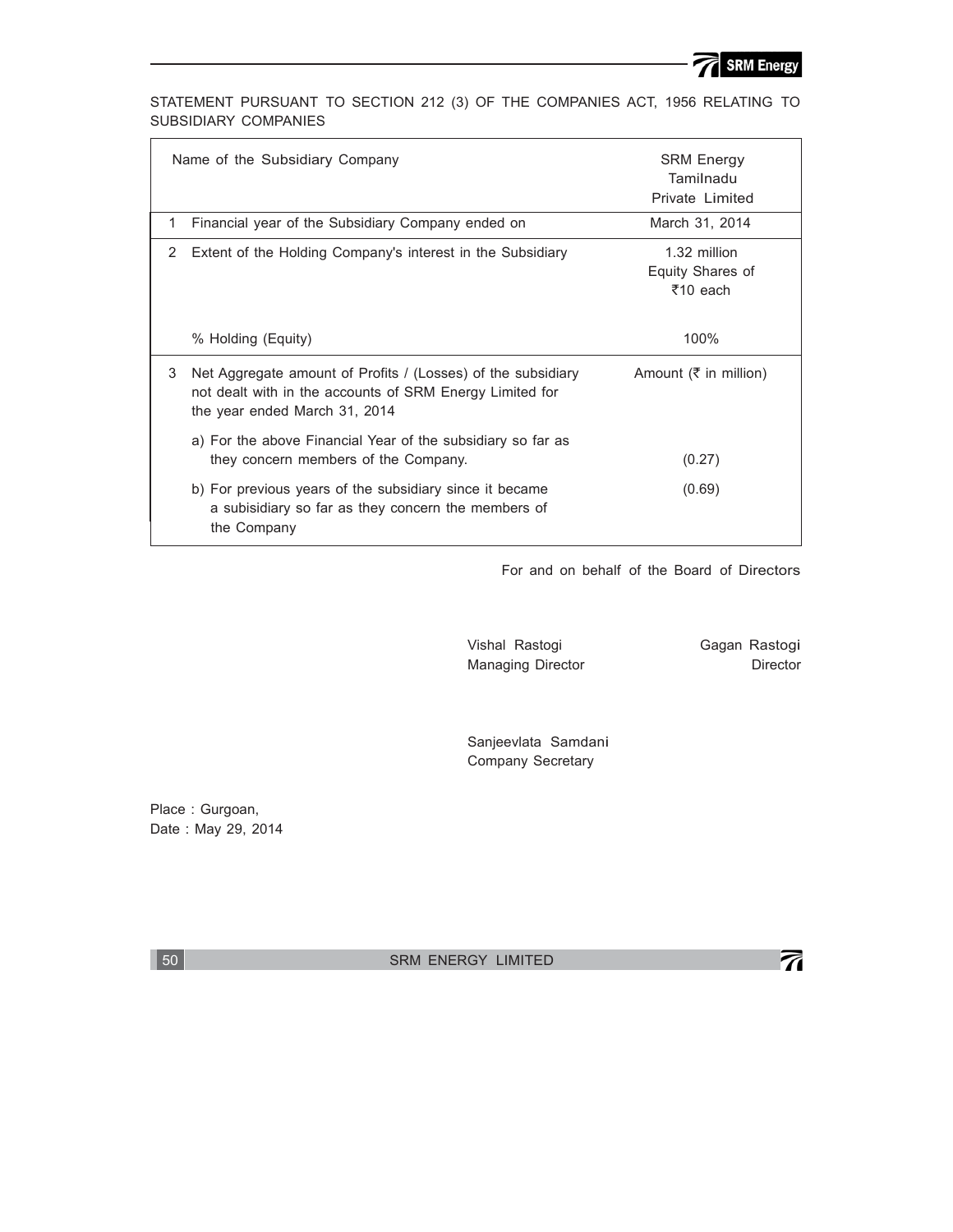

# INDEPENDENT AUDITORS' REPORT

# ON THE CONSOLIDATED FINANCIAL STATEMENTS OF SRM ENERGY LIMITED

# To the Board of Directors of SRM Energy Limited

We have audited the accompanying consolidated financial statements of SRM Energy Limited (the "Company") and its subsidiary (the Company and its subsidiary jointly constitute "the Group") which comprise the consolidated balance sheet as at March 31, 2014, the consolidated Statement of Profit and Loss and consolidated Cash Flow Statement for the year then ended and a summary of significant accounting policies and other explanatory information.

# Management's Responsibility for the Consolidated Financial Statements

Management is responsible for the preparation of these consolidated financial statements on the basis of separate financial statements and other financial information regarding components that give a true and fair view of the consolidated financial position, consolidated financial performance and consolidated cash flows of the Group in accordance with accounting principles generally accepted in India; this includes the design, implementation and maintenance of internal control relevant to the preparation and presentation of the consolidated financial statements that give a true and fair view and are free from material misstatement, whether due to fraud or error.

# Auditors' Responsibility

Our responsibility is to express an opinion on these consolidated financial statements based on our audit. We conducted our audit in accordance with the Standards on Auditing issued by the Institute of Chartered Accountants of India. Those standards require that we comply with ethical requirements and plan and perform the audit to obtain reasonable assurance about whether the consolidated financial statements are free from material misstatement.

An audit involves performing procedures to obtain audit evidence about the amounts and disclosures in the consolidated financial statements. The procedures selected depend on the auditors' judgment, including the assessment of the risks of material misstatement of the consolidated financial statements, whether due to fraud or error. In making those risk assessments, the auditor considers internal control relevant to the Company's preparation and presentation of the consolidated financial statements that give a true and fair view in order to design audit procedures that are appropriate in the circumstances. An audit also includes evaluating the appropriateness of accounting policies used and the reasonableness of the accounting estimates made by management, as well as evaluating the overall presentation of the consolidated financial statements.

We believe that the audit evidence we have obtained is sufficient and appropriate to provide a basis for our audit opinion.

# Opinion

We report that the consolidated financial statements have been prepared by the Company's Management in accordance with the requirements of Accounting Standard (AS) 21, "Consolidated financial statements" as notified pursuant to the Companies (Accounting Standards) Rules, 2006 and on the basis of the separate financial statements of SRM Energy Limited and its subsidiary.

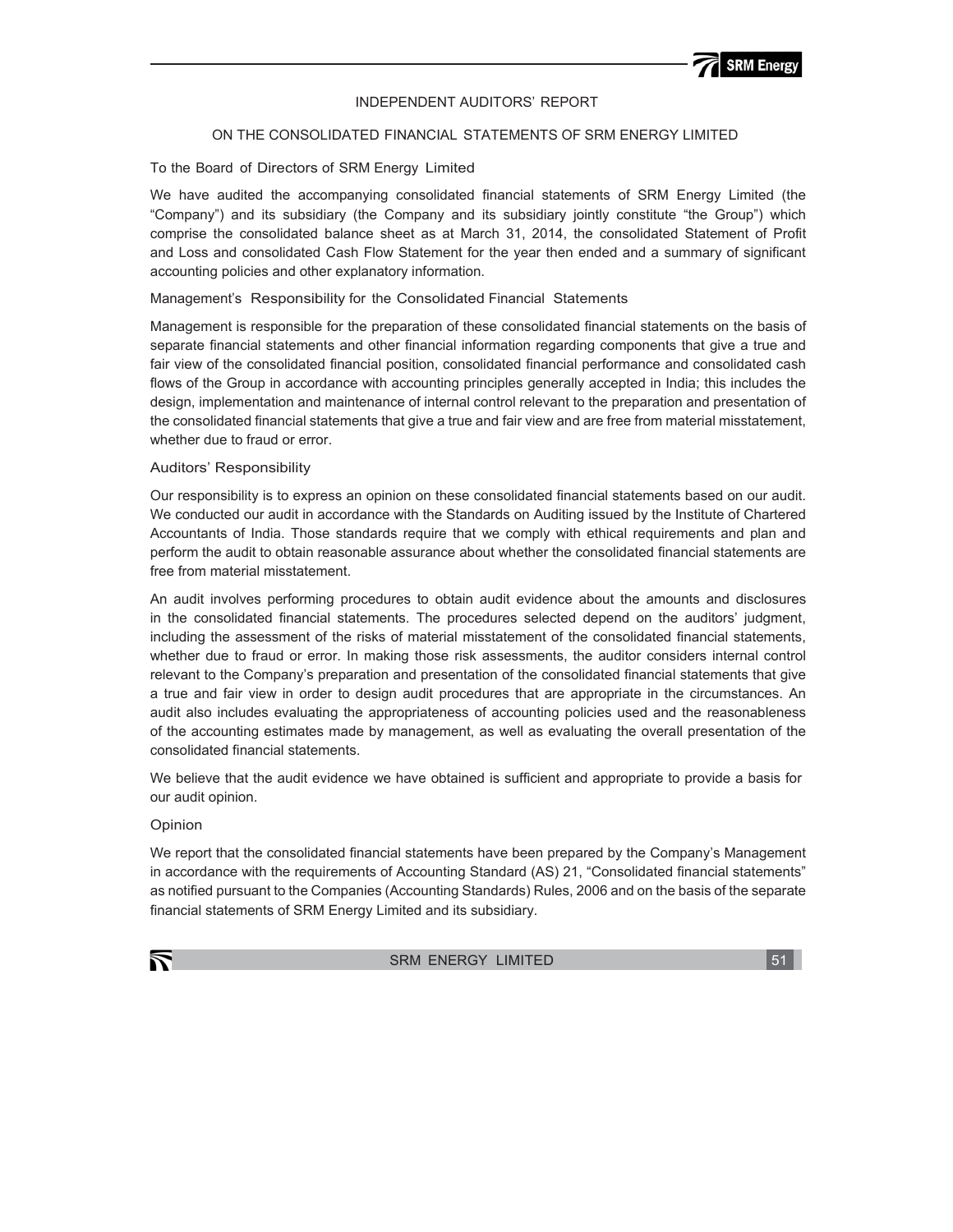In our opinion and to the best of our information and according to the explanations given to us and based on the consideration of the reports of the other auditors on the financial statements of the subsidiary, as mentioned in the 'Other Matter' paragraph below, the consolidated financial statements give a true and fair view in conformity with the accounting principles generally accepted in India:

- (a) in the case of the consolidated Balance Sheet, of the state of affairs of the Group as at March 31, 2014;
- (b) in the case of the consolidated Statement of Profit and Loss, of the loss for the year ended on that date; and
- (c) in the case of the consolidated Cash Flow Statement, of the cash flows for the year ended on that date.

Emphasis of Matter

We draw attention to Note no. 24 of the financial statements. As stated therein, the Company's networth has been substantially eroded, However, the accompanying financial statements have been prepared on a going concern basis, after giving due considerations to all matters more fully explained in the aforesaid note. Our opinion is not qualified in respect of this matter.

# Other Matter

We did not audit the financial statements of the subsidiary, whose financial statements reflect total assets of ₹ 578.22 million as at March 31, 2014, total expenditure of ₹ 0.27 million and net cash outflows amounting to  $\bar{\tau}$  0.12 million for the year then ended. These financial statements have been audited by other auditors whose reports have been furnished to us by the Management, and our opinion in so far as it relates to the amounts included in respect of the subsidiary is based solely on the reports of the other auditors. Our opinion is not qualified in respect of this matter.

> **For Haribhakti & Co.** Chartered Accountants Firm Registration No.103523W

Date: May 29, 2014

**Atul Gala** Partner Place : Gurgoan, Membership No. 048650

**52** SRM ENERGY LIMITED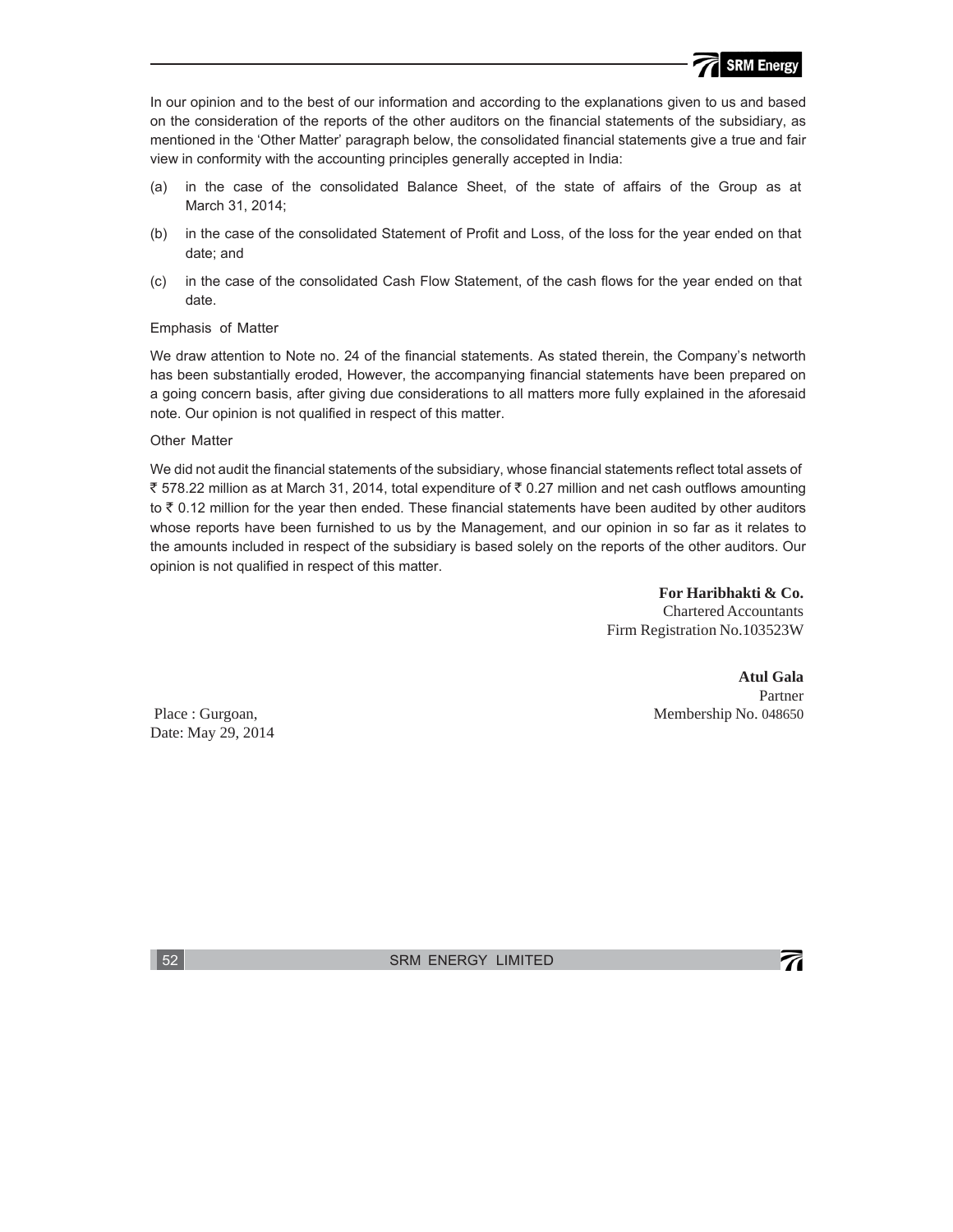# CONSOLIDATED BALANCE SHEET AS AT 31ST MARCH, 2014

|                                                                                       | Note No.     |         | As at 31.03.2014<br>₹ million |         | As at 31.03.2013<br>₹ million               |
|---------------------------------------------------------------------------------------|--------------|---------|-------------------------------|---------|---------------------------------------------|
| Equity and Liabilities                                                                |              |         |                               |         |                                             |
| Shareholders' Funds                                                                   |              |         |                               |         |                                             |
| Share Capital                                                                         | 2            | 90.60   |                               | 90.60   |                                             |
| Reserves and Surplus                                                                  | 3            | (83.71) | 6.89                          | (79.41) | 11.19                                       |
| <b>Non-current Liabilities</b>                                                        |              |         |                               |         |                                             |
| Long-term Provisions                                                                  | 4            | 1.26    | 1.26                          | 3.17    | 3.17                                        |
| <b>Current Liabilities</b>                                                            |              |         |                               |         |                                             |
| Short-term Borrowings                                                                 | 5            | 567.45  |                               | 543.60  |                                             |
| <b>Other Current Liabilities</b>                                                      | 6            | 3.83    |                               | 2.59    |                                             |
| <b>Short-term Provisions</b>                                                          | 4            | 0.08    | 571.36                        | 0.21    | 546.40                                      |
|                                                                                       | <b>TOTAL</b> |         | 579.51                        |         | 560.76                                      |
|                                                                                       |              |         |                               |         |                                             |
| Assets<br><b>Non-current Assets</b>                                                   |              |         |                               |         |                                             |
| <b>Fixed Assets</b>                                                                   |              |         |                               |         |                                             |
| (a) Tangible Assets                                                                   | 7            | 114.38  |                               | 114.54  |                                             |
| (b) Intangible Assets                                                                 | 8            | 30.00   |                               | 30.00   |                                             |
| (c) Capital Work-in-Progress                                                          | 9            | 288.53  | 432.91                        | 269.06  | 413.60                                      |
| Long-term Loans and Advances                                                          | 10           |         | 145.14                        |         | 145.26                                      |
|                                                                                       |              |         | 578.05                        |         | 558.86                                      |
|                                                                                       |              |         |                               |         |                                             |
| <b>Current Assets</b>                                                                 |              |         |                               |         |                                             |
| Cash and Cash Equivalents                                                             | 11           |         | 0.31                          |         | 0.44                                        |
| <b>Current Investments</b>                                                            | 12           |         |                               |         | 0.41                                        |
| Short-term Loans & Advances                                                           | 10           |         | 1.15                          |         | 1.05                                        |
|                                                                                       |              |         | 1.46                          |         | 1.90                                        |
|                                                                                       | <b>TOTAL</b> |         | 579.51                        |         | 560.76                                      |
| Significant accounting policies                                                       | 1            |         |                               |         |                                             |
| The accompanying notes are an integral part of the financial statements               |              |         |                               |         |                                             |
| As per our attached report of even date                                               |              |         |                               |         |                                             |
| For Haribhakti & Co.<br><b>Chartered Accountants</b><br>Firm Registration No. 103523W |              |         |                               |         | For and on behalf of the Board of Directors |
| Atul Gala                                                                             |              |         |                               |         |                                             |
| Partner                                                                               |              |         | Vishal Rastogi                |         | Gagan Rastogi                               |
| Membership No. 048650                                                                 |              |         | <b>Managing Director</b>      |         | Director                                    |
| Place : Gurgoan,                                                                      |              |         | Sanjeevlata Samdani           |         |                                             |
| Date : May 29, 2014                                                                   |              |         | Company Secretary             |         |                                             |

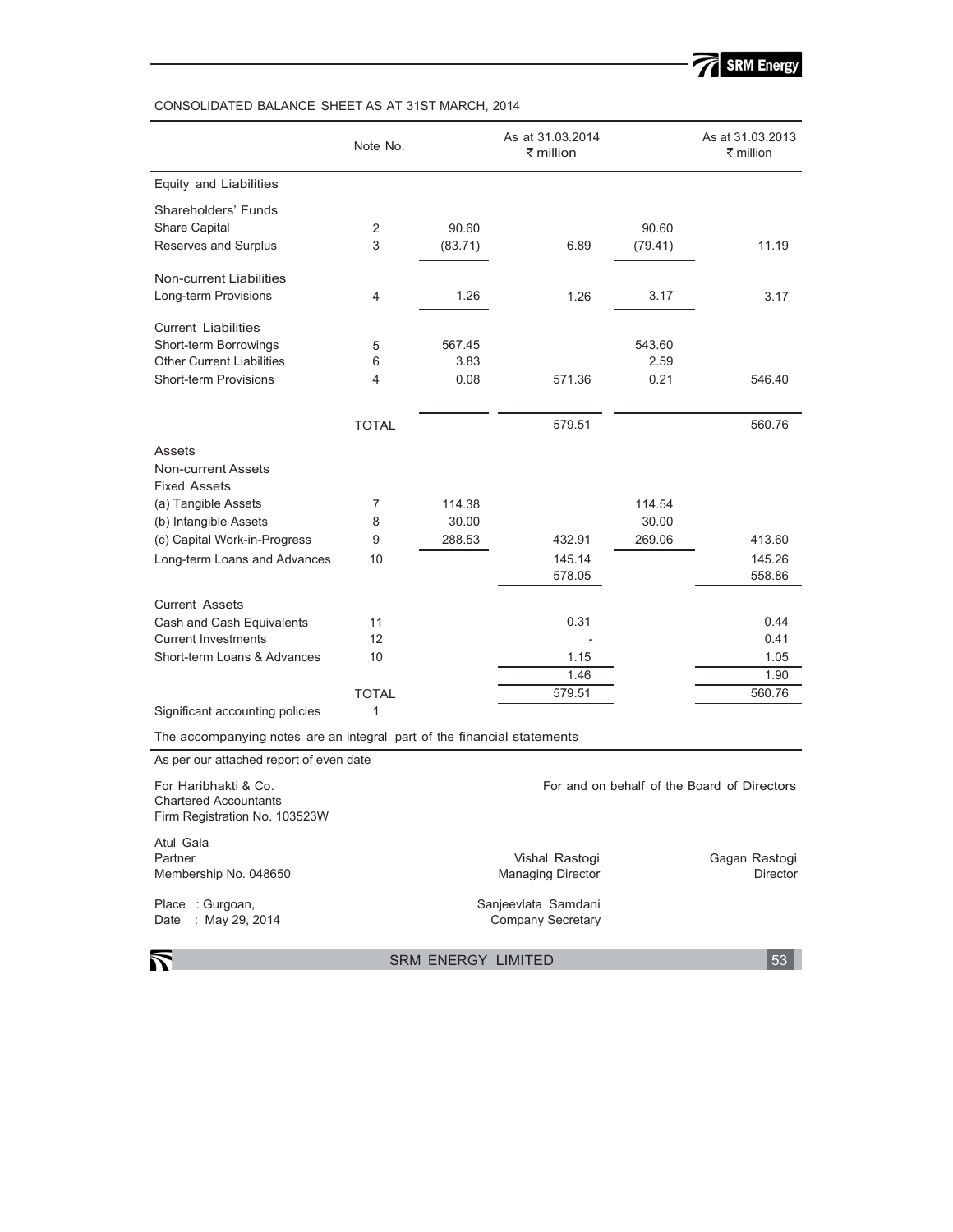

|                                                                                       | Note No.              | For The Year Ended<br>31.03.2014<br>₹ million | For The Year Ended<br>31.03.2013<br>₹ million |
|---------------------------------------------------------------------------------------|-----------------------|-----------------------------------------------|-----------------------------------------------|
| <b>REVENUE</b>                                                                        |                       |                                               |                                               |
| <b>Revenue From Operations</b>                                                        |                       |                                               |                                               |
| Other Income                                                                          |                       |                                               |                                               |
|                                                                                       | <b>Total Revenue</b>  |                                               |                                               |
| <b>EXPENSES</b>                                                                       |                       |                                               |                                               |
| Employee Benefit expenses                                                             |                       | 1.71                                          |                                               |
| Other Expenses                                                                        | 14                    | 2.59                                          | 3.98                                          |
|                                                                                       | <b>Total Expenses</b> | 4.30                                          | 3.98                                          |
| Loss before exceptional and extraordinary<br>items and tax                            |                       | (4.30)                                        | (3.98)                                        |
| <b>Exceptional Items</b>                                                              |                       |                                               |                                               |
| Loss before extraordinary items and tax                                               |                       | (4.30)                                        | (3.98)                                        |
| Extra-ordinary Items                                                                  |                       |                                               |                                               |
| Loss before Tax                                                                       |                       | (4.30)                                        | (3.98)                                        |
| <b>Tax Expense</b>                                                                    |                       |                                               |                                               |
| 1) Current                                                                            |                       |                                               |                                               |
| 2) Deferred                                                                           |                       |                                               |                                               |
|                                                                                       |                       |                                               |                                               |
| Loss for the year                                                                     |                       | (4.30)                                        | (3.98)                                        |
| Earning Per Equity Share $(\bar{\tau})$                                               | 21                    |                                               |                                               |
| <b>Basic</b>                                                                          |                       | (0.47)                                        | (0.44)                                        |
| <b>Diluted</b>                                                                        |                       | (0.47)                                        | (0.44)                                        |
| Significant accounting policies                                                       | 1                     |                                               |                                               |
| The accompanying notes are an integral part of the financial statements               |                       |                                               |                                               |
| As per our attached report of even date                                               |                       |                                               |                                               |
| For Haribhakti & Co.<br><b>Chartered Accountants</b><br>Firm Registration No. 103523W |                       |                                               | For and on behalf of the Board of Directors   |
| Atul Gala                                                                             |                       |                                               |                                               |
| Partner<br>Membership No. 048650                                                      |                       | Vishal Rastogi<br><b>Managing Director</b>    | Gagan Rastogi<br>Director                     |
| Place : Gurgoan,<br>Date : May 29, 2014                                               |                       | Sanjeevlata Samdani<br>Company Secretary      |                                               |

CONSOLIDATED STATEMENT OF PROFIT AND LOSS FOR THE YEAR ENDED 31ST MARCH, 2014

**54** SRM ENERGY LIMITED

 $\overline{7}$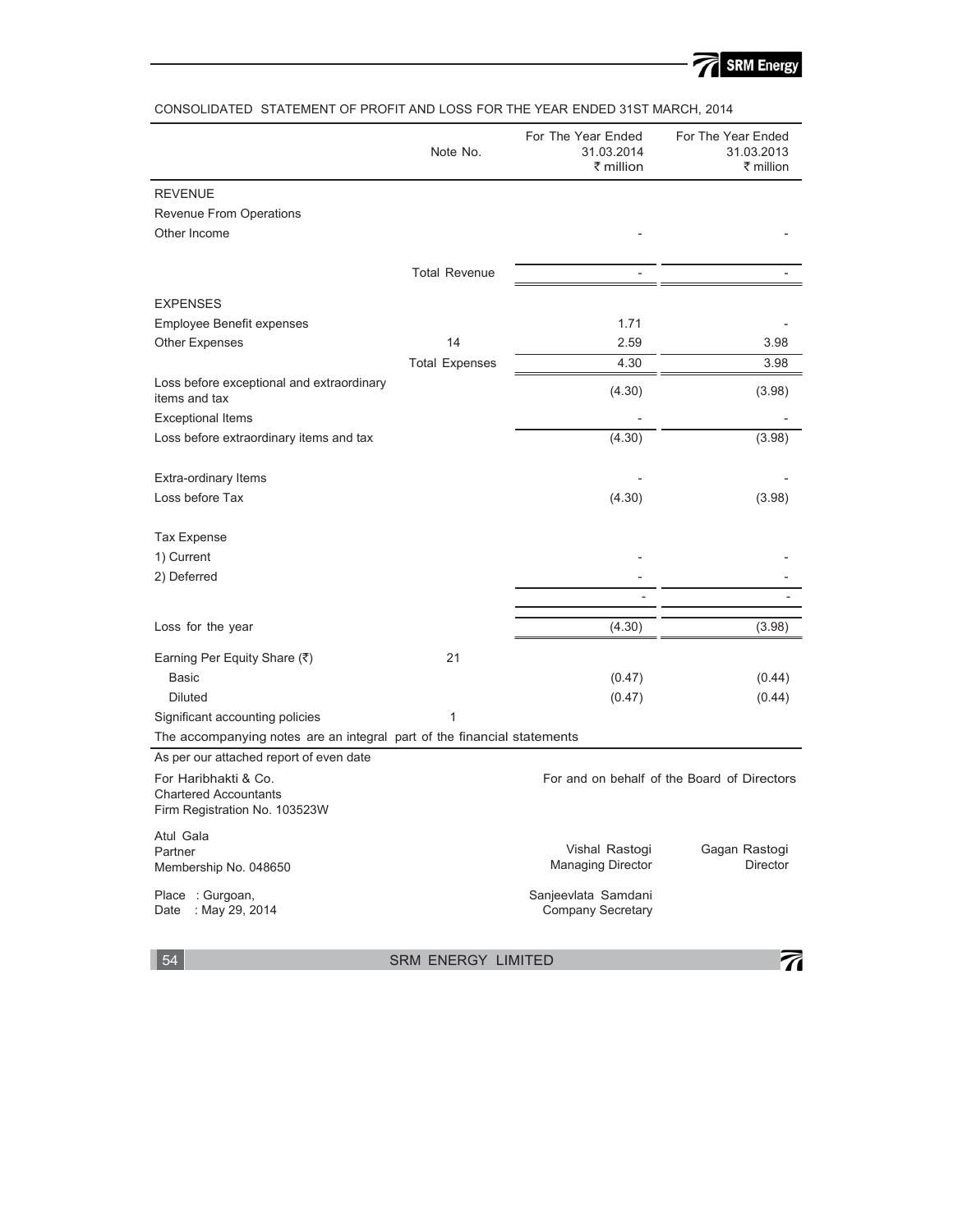

|  | CONSOLIDATED CASH FLOW STATEMENT FOR THE YEAR ENDED 31ST MARCH, 2014 |  |  |  |  |  |  |  |  |
|--|----------------------------------------------------------------------|--|--|--|--|--|--|--|--|
|--|----------------------------------------------------------------------|--|--|--|--|--|--|--|--|

|         |                                                                                       | For The Year Ended<br>31.03.2014<br>₹ million | For The Year Ended<br>31.03.2013<br>₹ million |
|---------|---------------------------------------------------------------------------------------|-----------------------------------------------|-----------------------------------------------|
| (A)     | CASH FLOW FROM OPERATING ACTIVITIES                                                   |                                               |                                               |
|         | NET PROFIT/(LOSS) BEFORE TAX                                                          | (4.30)                                        | (3.98)                                        |
|         | <b>ADJUSTMENTS FOR</b>                                                                |                                               |                                               |
|         | Interest Income                                                                       |                                               |                                               |
|         | <b>CWIP Written off</b>                                                               |                                               | 0.99                                          |
|         | Sundry Balances Written off                                                           |                                               | 0.02                                          |
|         | OPERATING (LOSS) / PROFIT BEFORE WORKING<br><b>CAPITAL CHANGES</b>                    | (4.30)                                        | (2.97)                                        |
|         | ADJUSTMENT FOR                                                                        |                                               |                                               |
|         | Increase/(Decrease) in Other Current Liabilities                                      | 1.21                                          | (3.61)                                        |
|         | Increase/(Decrease) in Short-term Provisions                                          | (0.12)                                        |                                               |
|         | Increase/(Decrease) in Long-term Provisions                                           | (1.91)                                        | 0.92                                          |
|         | Decrease/(Increase) in Short-term Loans and Advances                                  | (0.07)                                        | 0.71                                          |
|         | Decrease/(Increase) in Long-term Loans and Advances                                   | (0.31)                                        | (0.80)                                        |
|         | CASH (OUTFLOW) / GENERATED FROM<br><b>OPERATIONS</b>                                  | (5.50)                                        | (5.75)                                        |
|         | Income Tax Refund/(Paid)                                                              |                                               |                                               |
|         | NET CASH (OUTFLOW) / GENERATED FROM<br>OPERATING ACTIVITIES (A)                       | (5.50)                                        | (5.75)                                        |
| (B)     | CASH FLOW FROM INVESTMENT ACTIVITIES                                                  |                                               |                                               |
|         | Purchase of Fixed Assets including CWIP and Capital<br>Advances                       | (18.88)                                       | (36.00)                                       |
|         | Proceeds from Sale of Fixed Assets                                                    | 0.01                                          |                                               |
|         | <b>Purchase of Current Investments</b>                                                | 0.41                                          | (0.41)                                        |
|         | NET CASH USED IN INVESTMENT ACTIVITIES (B)                                            | (18.46)                                       | (36.41)                                       |
| (C)     | CASH FLOW FROM FINANCE ACTIVITIES                                                     |                                               |                                               |
|         | Proceeds from Short-term Borrowings                                                   | 94.89                                         | 269.02                                        |
|         | Repayment of Short-term Borrowings                                                    | (71.04)                                       | (226.92)                                      |
|         | Interest and Finance Charges Paid                                                     | (0.02)                                        | (0.03)                                        |
|         | NET CASH FROM FINANCIAL ACTIVITIES (C)                                                | 23.83                                         | 42.07                                         |
| (D)     | NET CHANGES IN CASH & CASH EQUIVALENTS<br>$(A+B+C)$                                   | (0.13)                                        | (0.10)                                        |
| (E)     | CASH & CASH EQUIVALENTS - OPENING BALANCE                                             | 0.44                                          | 0.54                                          |
| (F)     | CASH & CASH EQUIVALENTS - CLOSING BALANCE                                             | 0.31                                          | 0.44                                          |
|         | As per our attached report of even date                                               |                                               |                                               |
|         | For Haribhakti & Co.<br><b>Chartered Accountants</b><br>Firm Registration No. 103523W |                                               | For and on behalf of the Board of Directors   |
|         | Atul Gala                                                                             |                                               |                                               |
| Partner |                                                                                       | Vishal Rastogi                                | Gagan Rastogi                                 |
|         | Membership No. 048650                                                                 | <b>Managing Director</b>                      | <b>Director</b>                               |
| Date    | Place: Gurgoan,<br>: May 29, 2014                                                     | Sanjeevlata Samdani<br>Company Secretary      |                                               |
|         |                                                                                       |                                               |                                               |

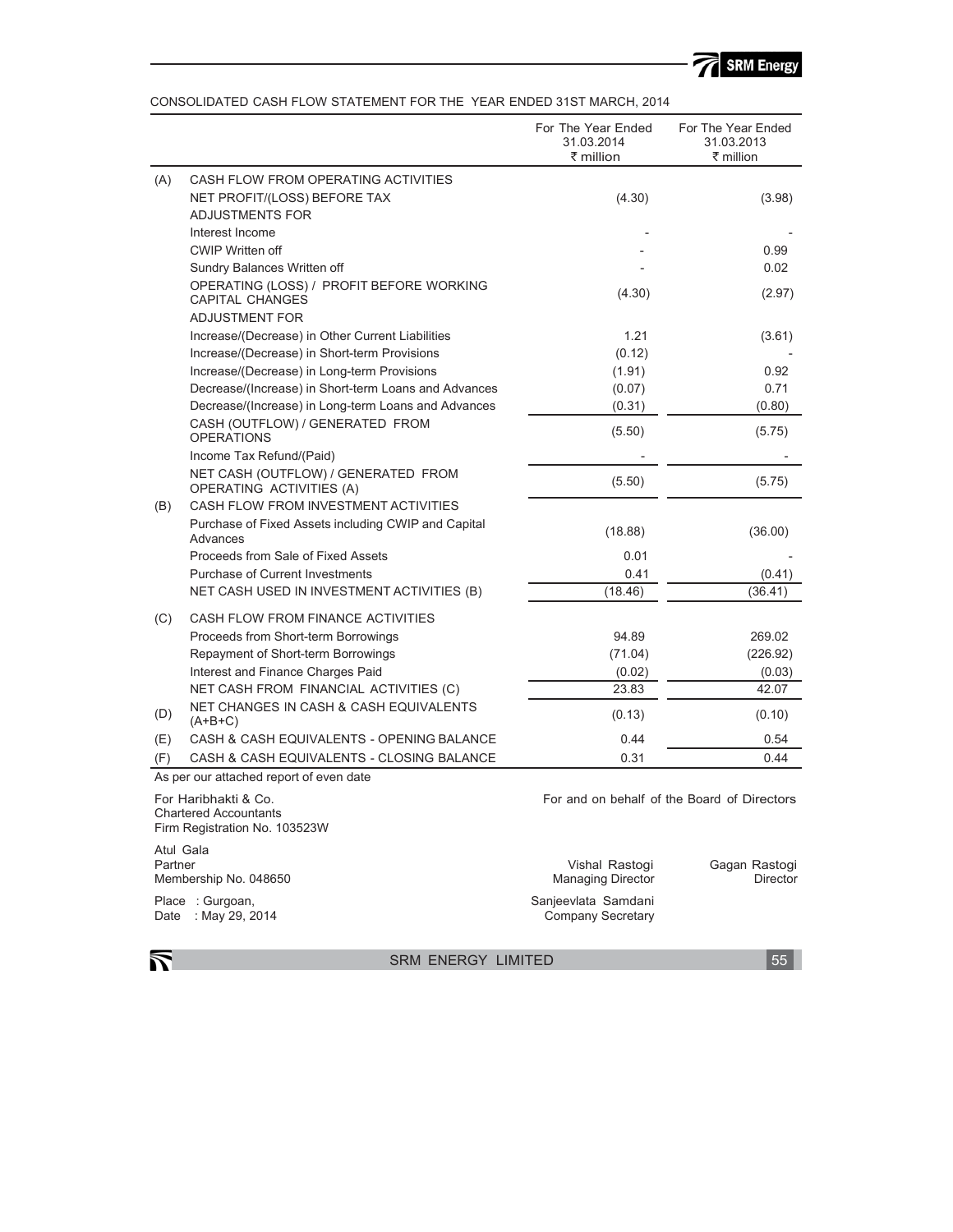SIGNIFICANT ACCOUNTING POLICIES AND NOTES TO ACCOUNTS FORMING PART OF THE CONSOLIDATED FINANCIAL STATEMENTS FOR THE YEAR ENDED MARCH 31, 2014

- 1 SIGNIFICANT ACCOUNTING POLICIES AND NOTES ON ACCOUNTS :
- i Basis of preparation

SRM Energy Limited (the "Company") has prepared the Consolidated Financial Statements by consolidating its accounts with its subsidiary in accordance with Accounting Standard (AS)-21 on 'Consolidated Financial Statements' issued by the Institute of Chartered Accountants of India.

The Financial statements have been prepared to comply in all material respects with the mandatory Accounting Standards notified by Companies (Accounting Standards) Rules, 2006 (as amended) & the relevant provisions of the Companies Act 1956. The financial statements have been prepared under the historical cost convention on an accrual basis, except in case of assets for which provision for impairment is made and revaluation is carried out. The accounting policies have been consistently applied by the Company & are consistent with those used in the previous year.

- ii Principles of consolidation
	- a) The Financial statements of the Holding Company and its subsidiary Company (together the "Group) have been combined on a line by line basis by adding together the book values of like items of assets, liabilities, income and expenses, after fully eliminating intra-group balances and unrealised profits or losses on intragroup transactions.
	- b) The consolidated financial statements have been prepared using uniform accounting policies for like transactions and other events in similar circumstances and are presented, to the extent possible, in the same manner as the Holding Company's separate financial statements.

#### iii Companies included in Consolidation

| Country of<br>Name of the consolidated entity<br>Incorporation |       | Nature of<br>Interest | % of Interest |
|----------------------------------------------------------------|-------|-----------------------|---------------|
| SRM Energy Tamilnadu Pvt. Ltd.                                 | India | Subsidiary            | 100           |

iv Use of estimates

The preparation of financial statements in conformity with generally accepted accounting principles requires management to make estimates and assumptions that affect the reported amounts of assets and liabilities and disclosure of contingent liabilities at the date of the financial statements and the results of operations during the reporting period. Although these estimates are based upon management's best knowledge of current events and actions, actual results could differ from these estimates.

**Fixed Assets** 

Fixed Assets are stated at cost less accumulated depreciation & impairment losses (if any). Cost comprises the purchase price & any attributable cost of bringing the asset to its working condition for its intended use. Borrowing cost relating to the acquisition of the fixed asset which takes substantial period of time to get ready for its intended use are also included to the extent they relate to the period till such assets are ready to be put to use.

In respect of accounting periods commencing on or after December 07, 2006 exchange difference arising on reporting of the long-term foreign currency monetary items at rates different from those at which they were initially recorded during the period, or reported in the previous financial statements are added to or deducted

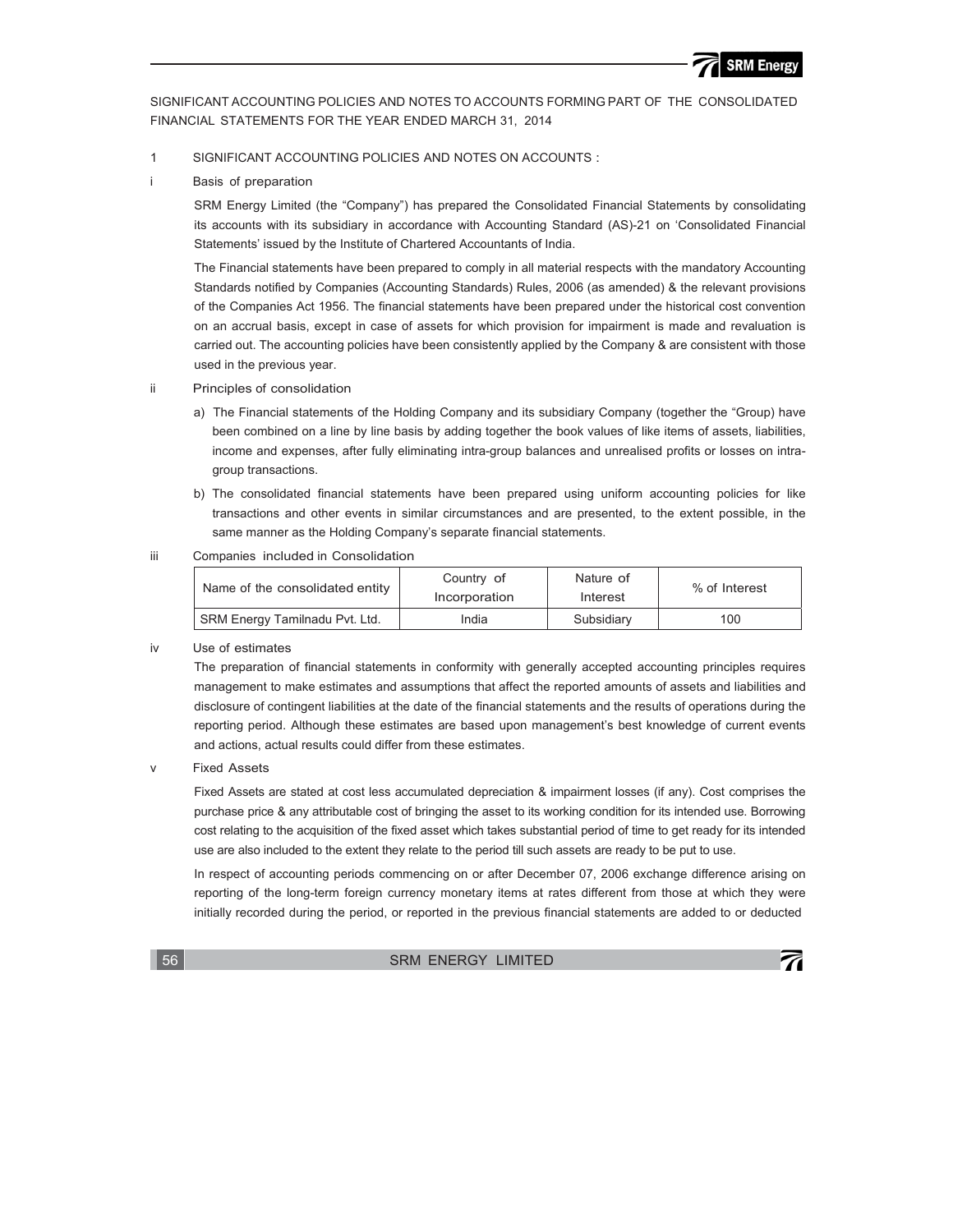

from the cost of the asset and are depreciated over the balance life of the asset, if these monetary items pertain to the acquisition of a depreciable fixed asset.

vi Expenditure During Construction Period

Expenditure incurred during construction period which is directly or indirectly related to the power project is included under Pre-operative Expenses and the same will be allocated to the respective Fixed Assets upon completion of construction.

vii Depreciation and Amortization

Depreciation on Fixed Assets is provided on Straight Line Method as per the useful lives of the assets estimated by the management or at the rates specified in Schedule XIV to the Companies Act, 1956, whichever is higher except for goodwill which will be amortised over a period of five years after the commencement of commercial production of the power project. Goodwill arose during 2007-08 on amalgamation of SRM Energy Pvt. Ltd., a special purpose vehicle for implementing power project, into the Company as per the scheme of amalgamation approved by the Hon'ble High Courts at Mumbai & Delhi. Depreciation on additions is charged proportionately from the date of acquisition. Assets individually costing less than or equal to rupees Five thousand have been fully depreciated in the year of purchase.

The depreciation in respect of following assets has been provided based on management estimate of useful life, which is as under:

| Particulars      | Useful Life    |
|------------------|----------------|
| Office Equipment | $3 - 10$ years |
| Furniture        | 10 years       |
| Computers        | 5 years        |

viii Impairment of Assets

The carrying amounts of assets are reviewed at each balance sheet date if there is any indication of impairment based on internal / external factors. An impairment loss is recognized wherever the carrying amount of an asset exceeds its recoverable amount. The recoverable amount is the greater of the assets net selling price & value in use. In assessing value in use, the estimated future cash flows are discounted to their present value at the weighted average cost of capital.

After impairment, depreciation is provided on the revised carrying amount of the asset over its remaining useful life.

A previously recognized impairment loss is increased or reversed depending upon changes in circumstances. However the carrying value after reversal is not increased beyond the carrying value that would have prevailed by charging usual depreciation if there was no impairment.

ix Investments

Investments that are readily realizable & intended to be held for not more than a year are classified as current investment. All other investments are classified as long term investments. Current investments are carried at lower of cost & fair value determined on an individual investment basis. Long term investments are carried at cost. However, provision for diminution in value is made to recognize the decline other than temporary in the value of investments.

x Foreign Currency transactions

Foreign Currency transactions are recorded at the exchange rate prevailing on the date of transaction. Foreign

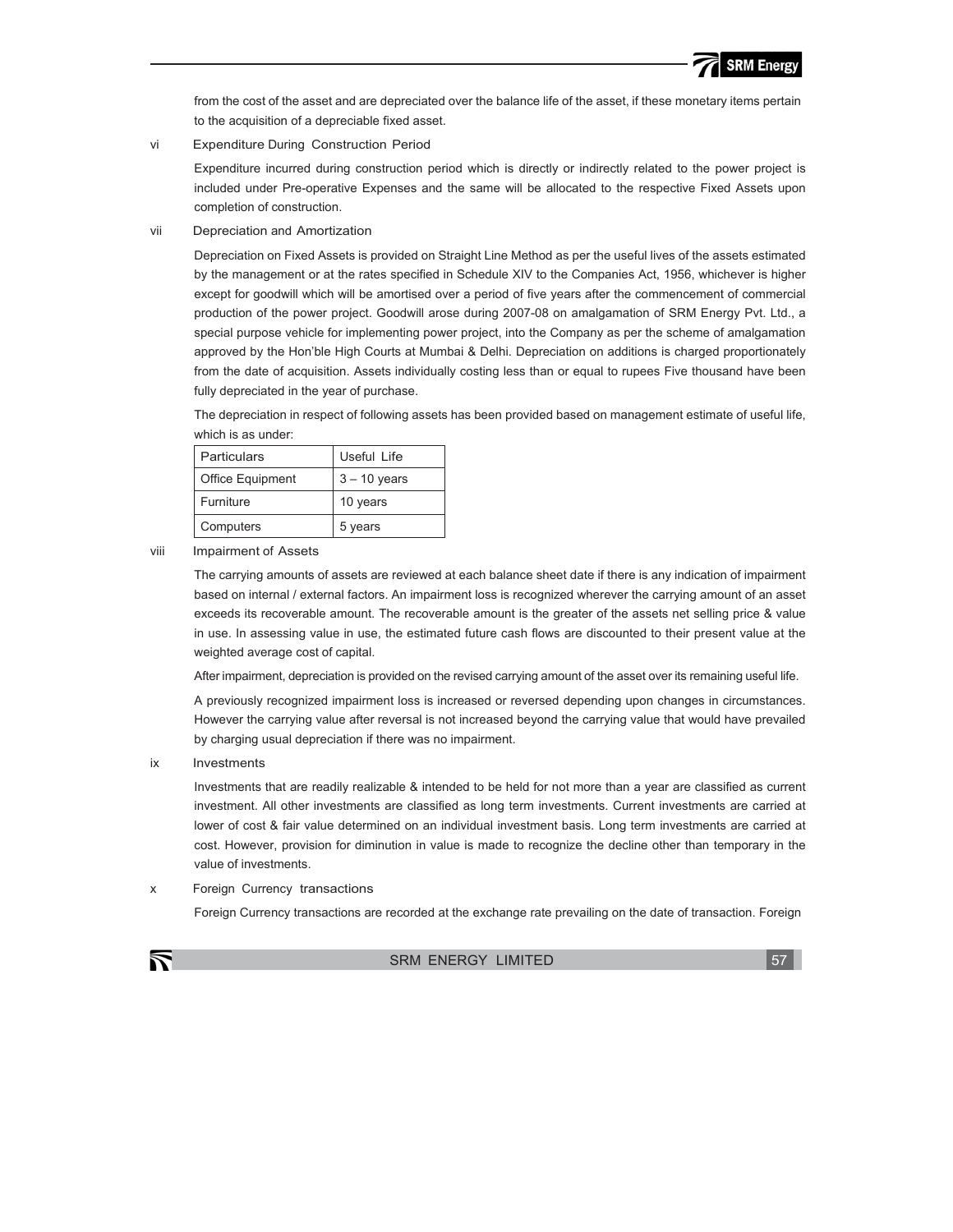currency denominated asset and liabilities (monetary items) are translated into reporting currency at the exchange rates prevailing on the Balance Sheet date. Exchange difference arising on settlement of foreign currency transactions or restatement of foreign currency denominated assets and liabilities (monetary items) are capitalized if related to the project or recognized in the Statement of Profit and Loss.

xi Employee benefits

Employee benefits such as salaries, allowances, non-monetary benefits which fall due for payment within a period of twelve months after rendering service, are capitalised if related to project else reconganised in the Statement of Profit & Loss in the period in which the service is rendered.

Employee benefits under defined benefit plans, such as gratuity which fall due for payment after completion of employment, are measured by the projected unit credit method, on the basis of actuarial valuation carried out by the third party actuaries at each balance sheet date. The Company's obligations recognized in the Balance sheet represents the present value of obligations as reduced by the fair value of plan assets, where applicable.

Leave Encashment are provided based on actuarial valuation made using projected unit method at the end of the financial year. Actuarial gains and losses are recognized immediately in the Statement of Profit & Loss.

xii Borrowing Cost

Borrowing cost which are directly attributable to the acquisition, construction or production of an asset that necessarily takes a substantial period of time to get ready for its intended use or sale are capitalized as part of the respective asset. All other borrowing cost are expensed in the period they occur. Borrowing cost consists of interest & other cost that an entity incurs in connection with the borrowing of funds. In determining the amount of borrowing cost eligible for capitalization during a period, any income earned on the temporary investments of those borrowings is deducted from the borrowing costs incurred.

xiii Leases

Leases where the lessor effectively retains substantially all the risks and benefits of ownership of the leased item are classified as operating lease. Operating lease payments are recognized as an expense in the Statement of Profit and Loss on a straight-line basis over the lease term.

xiv Earnings per share

Basic earnings per share are calculated by dividing the net profit or loss for the period attributable to equity shareholders (after deducting preference dividends and attributable taxes) by the weighted average number of equity shares outstanding during the period. The weighted average number of equity shares outstanding during the period are adjusted for events of bonus issue; bonus element in a rights issue to existing shareholders; share split; and reverse share split (consolidation of shares). Diluted EPS is computed by dividing the net profit or loss for the year by the weighted average number of equity shares outstanding during the year as adjusted for the effects of all dilutive potential equity shares, except where the results are anti-dilutive.

#### xv Taxation

- (i) Provision for Current Tax is made after taking into consideration benefits admissible under the provisions of The Income Tax Act, 1961.
- (ii) Deferred tax resulting from "timing differences" between book and taxable profit is measured using the tax rates and laws that have been enacted or substantively enacted as on the balance sheet date. Deferred

tax assets and deferred tax liabilities are offset, if a legally enforceable right exists to set off current tax

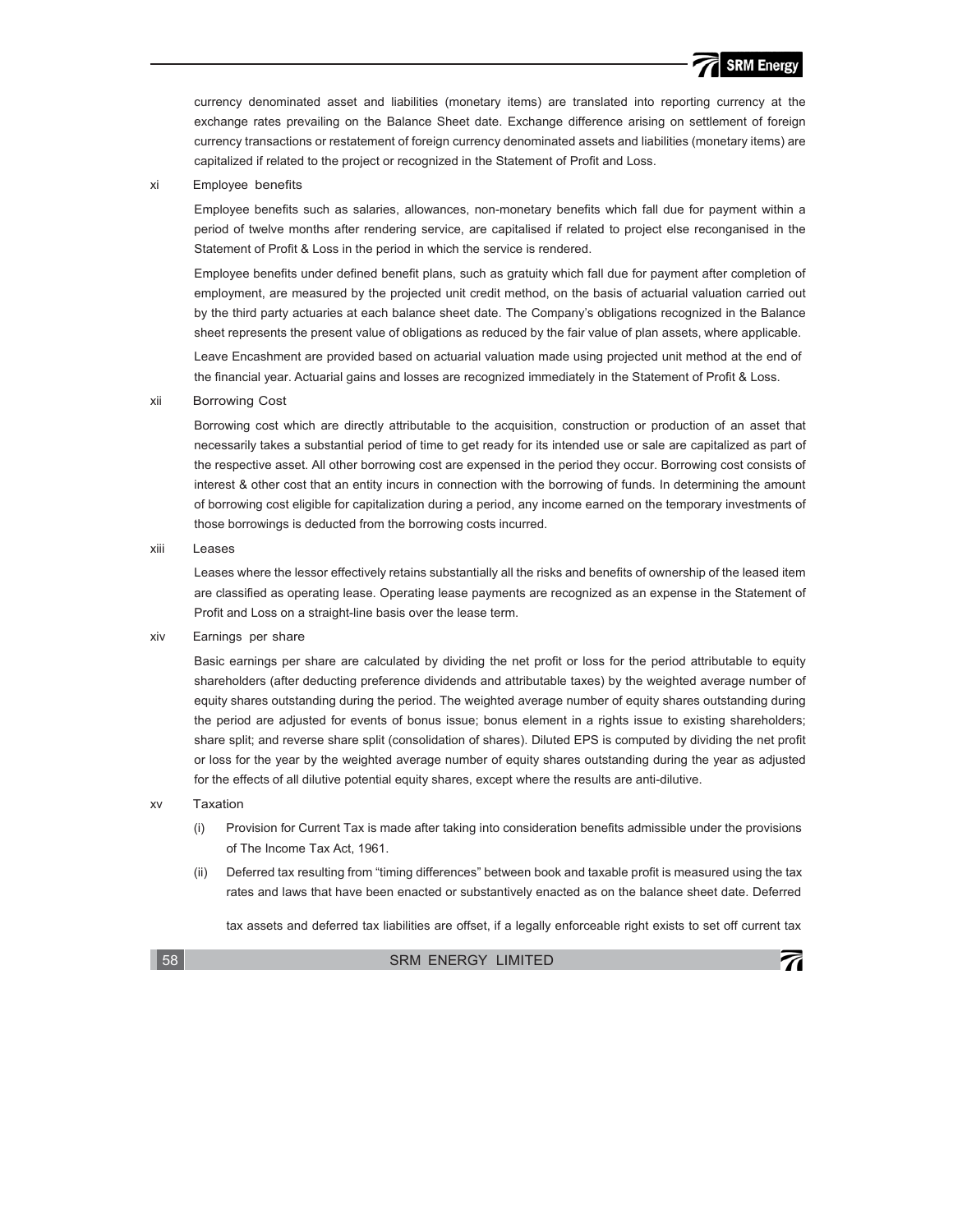assets against current tax liabilities and the deferred tax assets and deferred tax liabilities relate to the taxes on income levied by same governing taxation laws. Deferred tax assets are recognised only to the extent that there is reasonable certainty that sufficient future taxable income will be available against which such deferred tax assets can be realised. In situations where the company has unabsorbed depreciation or carry forward tax losses, all deferred tax assets are recognised only if there is virtual certainty supported by convincing evidence that they can be realised against future taxable profits.

(iii) At each balance sheet date the Company re-assesses unrecognised deferred tax assets. It recognizes, unrecognised deferred tax assets to the extent that it has become reasonably certain or virtually certain, as the case may be that sufficient future taxable income will be available against which such deferred tax assets can be realised. The carrying amount of deferred tax assets are reviewed at each balance sheet date. The company writes-down the carrying amount of a deferred tax asset to the extent that it is no longer reasonably certain or virtually certain, as the case may be, that sufficient future taxable income will be available against which deferred tax asset can be realised. Any such write-down is reversed to the extent that it becomes reasonably certain or virtually certain, as the case may be, that sufficient future taxable income will be available.

#### xvi Provisions

A provision is recognized when the Company has a present obligation as a result of past event; it is probable that an outflow of resources will be required to settle the obligation, in respect of which a reliable estimate can be made. Provisions are not discounted to its present value and are determined based on best estimate required to settle the obligation at the balance sheet date. These are reviewed at each balance sheet date and adjusted to reflect the current best estimates.

xvii Contingent Liabilities

Contingent Liabilities, if any, are disclosed in the Notes on Accounts. Provision is made in the accounts in respect of those contingencies which are likely to materialize into liabilities after the year end till the approval of the accounts by the Board of Directors and which have material effect on the position stated in the Balance Sheet.

#### xviii Cash Flow Statement

The cash flow statement is prepared by 'indirect method' set out in Accounting Standard 3 on "Cash Flow Statement" and presents the cash flow statement by operating, investing and financing activities of the Company. Cash and cash equivalents presented in the cash flow statement consists of cash on hand and balance in current accounts.

| Share Capital               | 31.03.2014  |           | 31.03.2013  |           |  |
|-----------------------------|-------------|-----------|-------------|-----------|--|
|                             | No. million | ₹ million | No. million | ₹ million |  |
| <b>Authorised Shares</b>    | 11.30       | 113.00    | 11.30       | 113.00    |  |
| Equity Shares of ₹10/- each | 11.30       | 113 00    | 11.30       | 113.00    |  |

The shareholders of the Company have given their approval for increase of authorised capital to  $\bar{z}$ 15 million pursuant a resolution passed on August 13, 2010 through postal ballot. The process with Registrar of Companies is underway to increase the same.

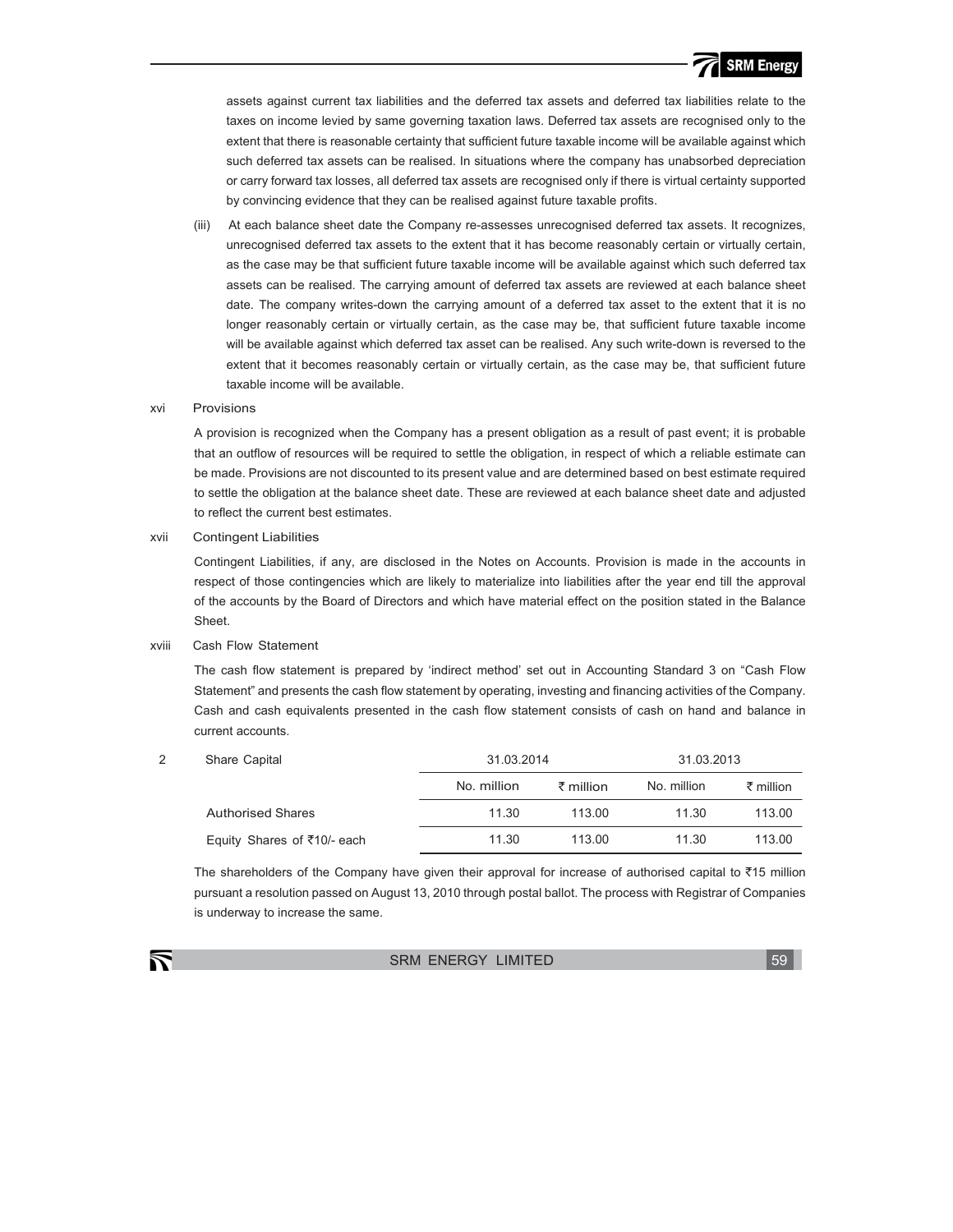7

| Issued, subscribed and paid up            |      |       |      |       |
|-------------------------------------------|------|-------|------|-------|
| Equity Shares of ₹10/- each fully paid up | 9.06 | 90.60 | 9.06 | 90.60 |
|                                           | 9.06 | 90.60 | 9.06 | 90.60 |

a. Reconciliation of the shares outstanding at the beginning and at the end of the reporting period

| Equity Shares                      |                          |                          |                          |       |
|------------------------------------|--------------------------|--------------------------|--------------------------|-------|
| At the beginning of the year       | 9.06                     | 90.60                    | 9.06                     | 90.60 |
| Issued during the year             | $\overline{\phantom{a}}$ | $\overline{\phantom{0}}$ | $\overline{\phantom{0}}$ |       |
| Outstanding at the end of the year | 9.06                     | 90.60                    | 9.06                     | 90.60 |

b 6.45 million (Previous year 6.45 million) Equity Shares are held by the Holding Company - Spice Energy Pvt. Ltd.

c Details of Equity Shares issued for consideration other than cash during the period of last five years:

| <b>Particulars</b> | Year Ended No. million |                          | ₹ million                |
|--------------------|------------------------|--------------------------|--------------------------|
|                    | 31.03.2014             | $\overline{\phantom{a}}$ | $\overline{\phantom{0}}$ |
|                    | 31.03.2013             | $\overline{\phantom{0}}$ | $\overline{\phantom{0}}$ |
|                    | 31.03.2012             | $\overline{\phantom{0}}$ | $\overline{\phantom{0}}$ |
|                    | 31.03.2011             | $\overline{\phantom{0}}$ | $\overline{\phantom{0}}$ |
|                    | 31.03.2010             | $\overline{\phantom{0}}$ | $\overline{\phantom{0}}$ |

d Details of share holders holding more than 5% shares in the Company

|                                             | 31.03.2014  |           | 31.03.2013  |           |
|---------------------------------------------|-------------|-----------|-------------|-----------|
| Equity Shares of ₹10 each fully paid up     | No. million | % holdina | No. million | % holding |
| Spice Energy Pyt. Ltd., the holding company | 6.45        | 71.19%    | 645         | 71.19%    |
|                                             | 6.45        | 71 19%    | 6.45        | 71.19%    |

# e Terms/ Rights attached to equity share

The company has only one class of equity shares having a par value of  $\bar{\tau}$ 10 per share. Each holder of equity shares is entitled to one vote per share. The company declares and pays dividend in Indian rupees. The dividend, if any proposed by the Board of Directors is subject to the approval of the shareholders in the ensuing Annual General Meeting. In the event of liquidation of the Company, the holders of Equity Shares will be entitled to receive the remaining assets of the Company, after distribution of all preferential amounts. The distribution will be in proportion to the number of Equity Shares held by the Shareholders.

|   |                                                       | 31.03.2014 | 31.03.2013 |
|---|-------------------------------------------------------|------------|------------|
|   |                                                       | ₹ million  | ₹ million  |
| 3 | Reserves and Surplus                                  |            |            |
|   | Surplus/(Deficit) in the statement of Profit and Loss |            |            |
|   | Balance as per last financial statements              | (79.41)    | (75.44)    |
|   | (Loss) for the Current Year                           | (4.30)     | (3.98)     |
|   | Balance at the end of the year                        | (83.71)    | (79.41)    |
|   |                                                       |            |            |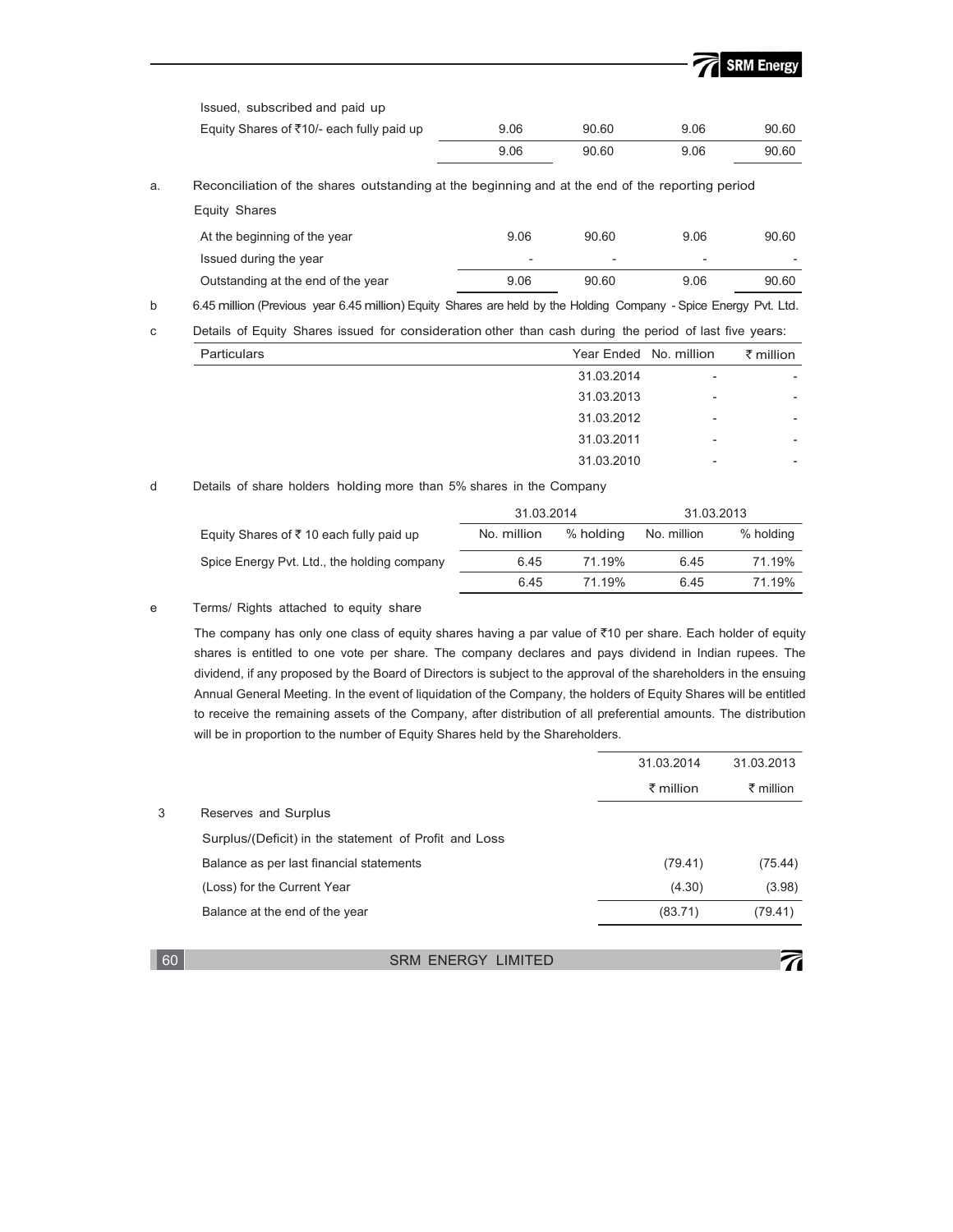

| 4 | Provisions                                                    | Long-term  |                      |            | Short-term           |  |
|---|---------------------------------------------------------------|------------|----------------------|------------|----------------------|--|
|   |                                                               | 31.03.2014 | 31.03.2013           | 31.03.2014 | 31.03.2013           |  |
|   | Provision for employee benefit                                | ₹ million  | $\bar{\tau}$ million | ₹ million  | $\bar{\tau}$ million |  |
|   | Provision for Gratuity (Refer Note no.16)                     | 0.59       | 1.44                 | 0.01       | 0.04                 |  |
|   | Provision for Leave Encashment                                | 0.67       | 1.73                 | 0.07       | 0.17                 |  |
|   |                                                               | 1.26       | 3.17                 | 0.08       | 0.21                 |  |
|   |                                                               |            |                      |            |                      |  |
|   |                                                               |            |                      | 31.03.2014 | 31.03.2013           |  |
|   |                                                               |            |                      | ₹ million  | ₹ million            |  |
| 5 | Short-term Borrowings                                         |            |                      |            |                      |  |
|   | Inter Corporate Deposit from related party (Unsecured)        |            |                      | 1.50       |                      |  |
|   | Loan From Directors (Unsecured & repayble on demand)          |            |                      | 356.60     | 266.60               |  |
|   | Spice Energy Private Limited (Unsecured & repayble on demand) |            |                      | 209.35     | 277.00               |  |
|   |                                                               |            |                      | 567.45     | 543.60               |  |
| 6 | <b>Other Current Liabilities</b>                              |            |                      |            |                      |  |
|   | Share Aplication Money pending Allotment                      |            |                      |            |                      |  |
|   | (Received from holding company, Spice Energy Pvt. Ltd.)       |            |                      |            |                      |  |
|   | Sundry Creditors for Expenses                                 |            |                      | 2.86       | 1.76                 |  |
|   | Provisions for Expenses                                       |            |                      | 0.55       | 0.43                 |  |
|   | <b>Other Liabilities</b>                                      |            |                      | 0.42       | 0.40                 |  |
|   |                                                               |            |                      | 3.83       | 2.59                 |  |

# 7 Tangible Fixed Assets **₹** million

| <b>Particulars</b>                | Land   | Furniture  | Office     | Computer | Total  | Previous |
|-----------------------------------|--------|------------|------------|----------|--------|----------|
|                                   |        | & Fixtures | Equipments |          |        | year     |
| Gross Block                       |        |            |            |          |        |          |
| As at 01.04.2013                  | 113.98 | 0.23       | 0.60       | 0.82     | 115.62 | 110.01   |
| Additions during the year         |        |            | 0.01       |          | 0.01   | 5.65     |
| Sales/(discarded) during the year |        |            | 0.03       | 0.19     | 0.21   | 0.03     |
| As at 31.03.2014                  | 113.98 | 0.23       | 0.58       | 0.63     | 115.42 | 115.62   |
| Depreciation                      |        |            |            |          |        |          |
| As at 01.04.2013                  |        | 0.10       | 0.39       | 0.60     | 1.09   |          |
| Provided during the year          |        | 0.02       | 0.04       | 0.08     | 0.14   | 0.89     |
| On Sale/adjustment                |        |            | 0.01       | 0.18     | 0.19   | 0.23     |
| As at 31.03.2014                  |        | 0.12       | 0.42       | 0.50     | 1.04   | 0.03     |
| <b>Impairment Loss</b>            |        |            |            |          |        |          |
| As at 01.04.2013                  |        |            |            |          |        |          |
| Charge for the year               |        |            |            |          |        |          |
| As at 31.03.2014                  |        |            |            |          |        |          |
| Net Block                         |        |            |            |          |        |          |
| As at 01.04.2013                  | 113.98 | 0.13       | 0.21       | 0.22     | 114.54 |          |
| As at 31.03.2014                  | 113.98 | 0.11       | 0.16       | 0.13     | 114.38 |          |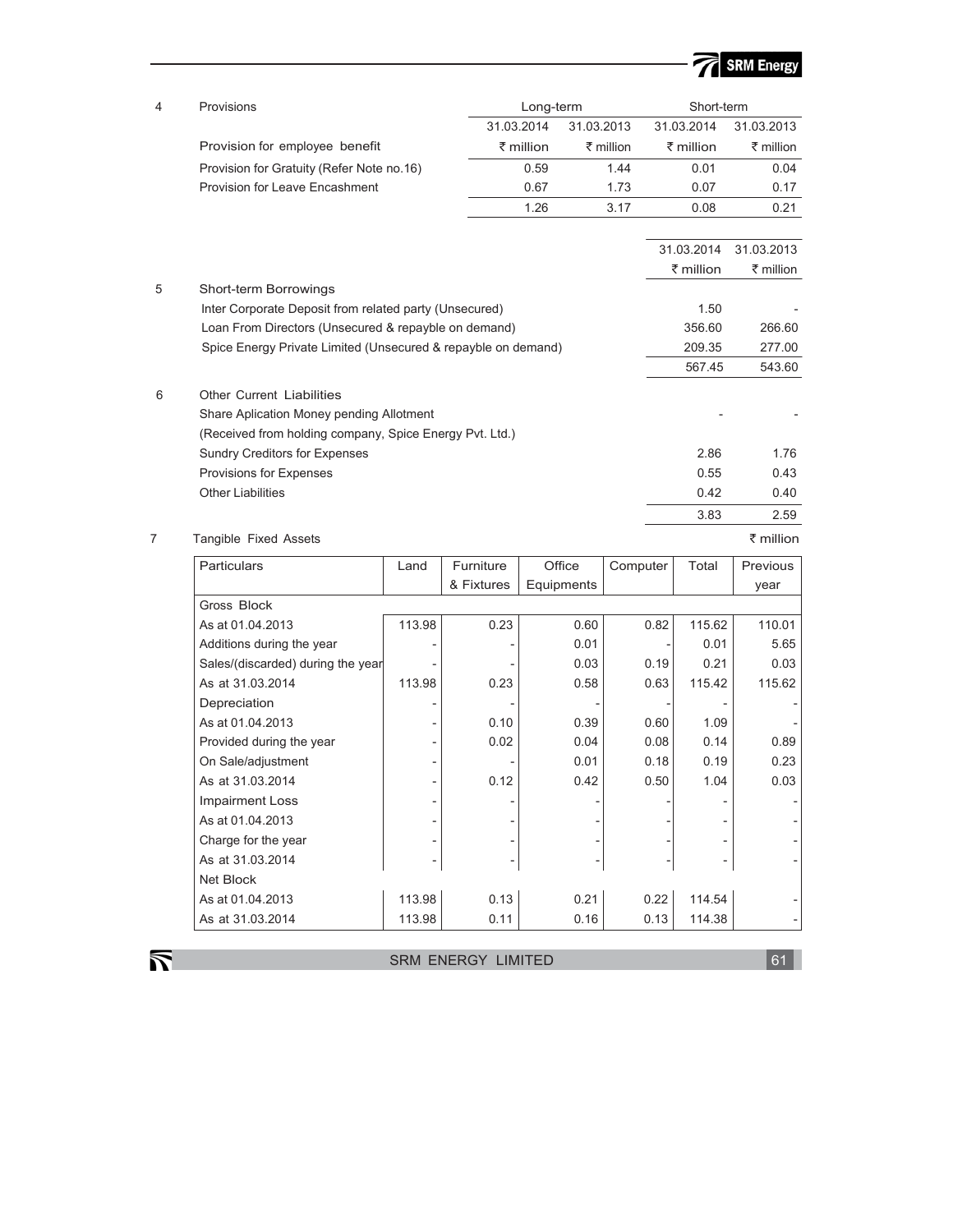| SRM I.<br>Energ<br>ν |
|----------------------|
|                      |

| Depreciation and Amortisation for the year                    | 0.14                     | 0.23                     |
|---------------------------------------------------------------|--------------------------|--------------------------|
| Less: Transferred to Preoperative expenses pending allocation | (0.14)                   | (0.23)                   |
| Depreciation & Amortisation as per Profit and Loss Account    | $\overline{\phantom{0}}$ | $\overline{\phantom{0}}$ |

8 Intangible Fixed Assets

|                           | Current year         | Previous year |
|---------------------------|----------------------|---------------|
| Goodwill                  | $\bar{\tau}$ million | ₹ million     |
| Gross Block               |                      |               |
| As at 01.04.2013          | 30.00                | 30.00         |
| Additions during the year | $\overline{a}$       |               |
| As at 31.03.2014          | 30.00                | 30.00         |
| Amortisation              |                      |               |
| As at 01.04.2013          | $\overline{a}$       |               |
| Charge for the year       | $\overline{a}$       |               |
| As at 31.03.2014          |                      |               |
| Net Block                 |                      |               |
| As at 01.04.2013          | 30.00                | 30.00         |
| As at 01.04.2014          | 30.00                | 30.00         |
|                           |                      |               |

9 Capital work in Progress

The Company is in the process of setting up Thermal Power Projects in the State of Tamilnadu and Maharashtra. As such the related expenses incurred during the current year as per details below are considered as pre operative expenses pending capitalization (included under Capital Work in Progress) and will be apportioned to the assets on completion of the project:

| <b>Particulars</b>                                | As on 31.03.2014 | As on 31.03.2013 |
|---------------------------------------------------|------------------|------------------|
|                                                   | (₹ million)      | (₹ million)      |
| Opening Balance                                   | 269.06           | 234.13           |
| Add: Expenditure incurred during the current year |                  |                  |
| Salaries and Perquisites                          | 11.02            | 18.06            |
| <b>Staff Welfare Expenses</b>                     | 0.03             | 0.07             |
| Legal & Professional Fees                         | 3.89             | 11.02            |
| Travelling & Conveyance Expenses                  | 0.52             | 1.55             |
| Telephone / Internet Expenses                     | 0.33             | 0.47             |
| Auditors' Remuneration                            | 0.11             | 0.23             |
| Advertisement                                     |                  | 0.03             |
| Rent and Compensation                             | 2.56             | 3.29             |
| <b>Vehicle Running Expenses</b>                   | 0.31             | 0.49             |
| Repairs and Maintenance                           | 0.05             | 0.02             |
| <b>Electricity Expenses</b>                       | 0.18             | 0.22             |
| Printing & Stationery                             | 0.14             | 0.59             |
|                                                   |                  |                  |

**62** SRM ENERGY LIMITED

 $\overline{\bf z}$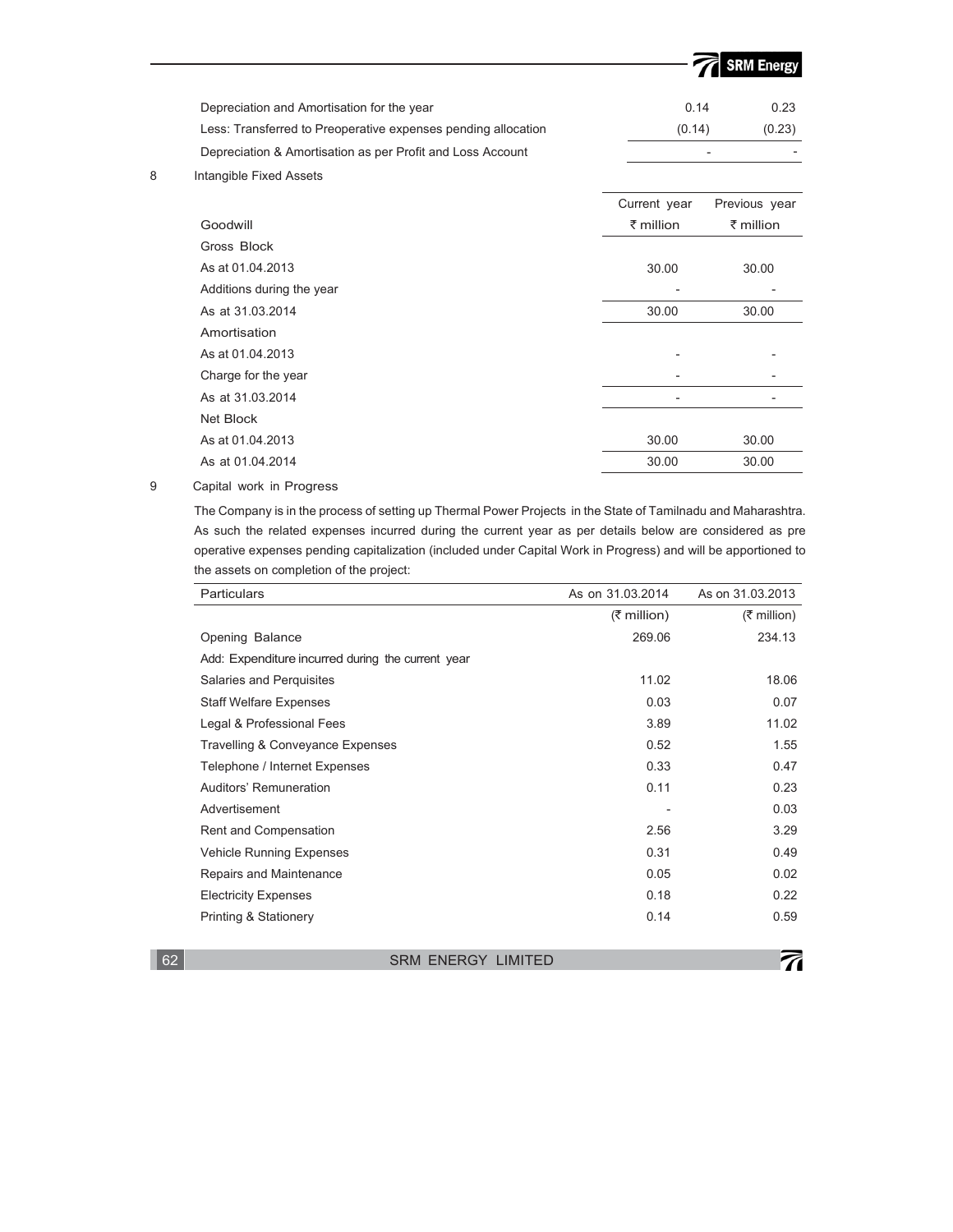# **TA** SRM Energy

| Courier/Postage                                 |                  | 0.03   |        |
|-------------------------------------------------|------------------|--------|--------|
| Miscellaneous Expenses                          |                  | 0.70   | 0.70   |
| Loss/Discard in Sale of Assets                  |                  | 0.01   |        |
| Finance Cost                                    |                  | 0.02   | 0.12   |
| Depreciation & Amortisation                     |                  | 0.14   | 0.23   |
| Total                                           |                  | 20.04  | 37.09  |
| Less : Dividend from Investment in Mutual Funds |                  |        | 0.02   |
| Less: Exchange Rate Difference Gain (net)       |                  | 0.57   | 0.34   |
| Less: Liabilities Written back                  |                  |        | 0.81   |
| Less: Pre-Operative Expenses W/Off              |                  |        | 0.99   |
| Net Expenses for the year                       |                  | 19.47  | 34.93  |
| Closing Balance                                 | $(i - ii + iii)$ | 288.53 | 269.06 |
|                                                 |                  |        |        |

<sup>10</sup> Loans and Advances

|             |                                         | Long Term                |            | <b>Short Term</b> |            |
|-------------|-----------------------------------------|--------------------------|------------|-------------------|------------|
|             |                                         | 31.03.2014               | 31.03.2013 | 31.03.2014        | 31.03.2013 |
|             |                                         | ₹ million                | ₹ million  | ₹ million         | ₹ million  |
| a           | Capital Advances                        |                          |            |                   |            |
|             | Secured Considered good                 |                          |            |                   |            |
|             | Unsecured Considered good               | 144.03                   | 144.46     |                   |            |
|             |                                         | 144.03                   | 144.46     |                   |            |
| b           | Security Deposit                        |                          |            |                   |            |
|             | Secured Considered good                 |                          |            |                   |            |
|             | Unsecured Considered good               | 1.11                     | 0.80       | 0.11              | 0.99       |
|             |                                         | 1.11                     | 0.80       | 0.11              | 0.99       |
| $\mathbf C$ | Other Loans & Advances                  |                          |            |                   |            |
|             | Unsecured Considered goods              |                          |            |                   |            |
|             | Prepaid Expenses                        |                          |            |                   | 0.02       |
|             | Loans and advances to Employees         |                          |            |                   | 0.01       |
|             | Advances recoverable in cash or in kind |                          |            | 1.04              | 0.04       |
|             |                                         | $\overline{\phantom{a}}$ |            | 1.04              | 0.06       |
|             | Total $(a+b+c)$                         | 145.14                   | 145.26     | 1.15              | 1.05       |
|             |                                         |                          | 31.03.2014 |                   | 31.03.2013 |
|             |                                         |                          | ₹ million  |                   | ₹ million  |
| 11          | Cash and Cash Equivalents               |                          |            |                   |            |
|             | Balances with Banks in Current Account  |                          | 0.29       |                   | 0.41       |
|             | Cash on Hand                            |                          | 0.02       |                   | 0.03       |
|             |                                         |                          | 0.31       |                   | 0.44       |
|             |                                         |                          |            |                   |            |

# Ñ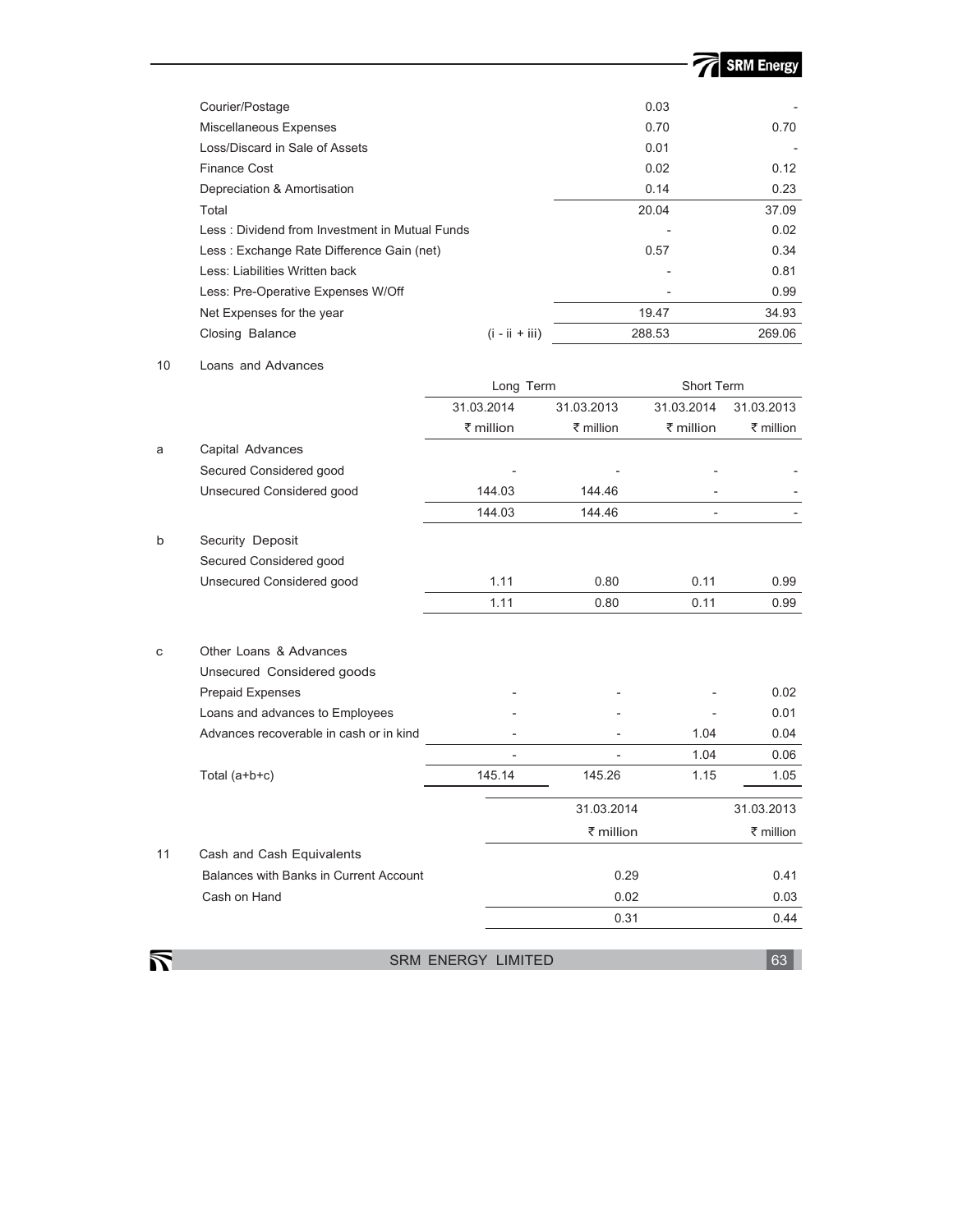| 12 | Current Investment                              |                          |            |
|----|-------------------------------------------------|--------------------------|------------|
|    | Balance in Liquid Funds                         | $\overline{\phantom{a}}$ | 0.41       |
|    |                                                 |                          | 0.41       |
|    |                                                 | 31.03.2014               | 31.03.2013 |
|    |                                                 | ₹ million                | ₹ million  |
| 13 | Employee Benefit expenses                       |                          |            |
|    | Salaries                                        | 1.18                     |            |
|    | Gratuity (refer note no. 17) *                  | 0.24                     |            |
|    | Leave Enchasement                               | 0.29                     |            |
|    |                                                 | 1.71                     |            |
|    |                                                 |                          |            |
|    |                                                 | 31.03.2014               | 31.03.2013 |
|    |                                                 | ₹ million                | ₹ million  |
| 14 | Other Expenses                                  |                          |            |
|    | <b>Advertisement Expenses</b>                   | 0.21                     | 0.10       |
|    | Auditors' Remuneration                          | 0.47                     | 0.13       |
|    | <b>Business Promotion Expenses</b>              |                          | 0.20       |
|    | Postage, Telephone and Telex                    | 0.06                     | 0.05       |
|    | Printing and Stationery                         | 0.05                     | 0.16       |
|    | Legal and Professional Charges                  | 0.27                     | 2.21       |
|    | <b>Litigation Settlement</b>                    | 0.65                     |            |
|    | <b>Right Issue Expenses</b>                     |                          | 0.04       |
|    | Secretarial Service Charges                     | 0.24                     | 0.23       |
|    | Demerger Expenses                               |                          | 0.67       |
|    | Sundry Balances Written off                     |                          | 0.02       |
|    | Stamp Duty/ Filing Fees/Franking/Notary Charges | 0.21                     |            |
|    | Miscellaneous Expenses                          | 0.30                     | 0.17       |
|    | Travelling & Conveyance Expenses                | 0.13                     |            |
|    |                                                 | 2.59                     | 3.98       |

15 Capital and other commitments

i) Estimated amount of contract remaining to be executed on capital account net of advances paid as at 31/03/2014 : Nil and as at 31/03/2013 : Nil

ii) For commitment relating to lease arrangments, please Refer Note 20 below.

# **64** SRM ENERGY LIMITED

<sup>16</sup> Contingent Liabilities:

<sup>16.1</sup> Disputed dues of Income tax due to non / late deposit of TDS for the assessment years 2003-04 to 2006-07: ₹ 0.73 million/- (Previous year - ₹ 0.73 million)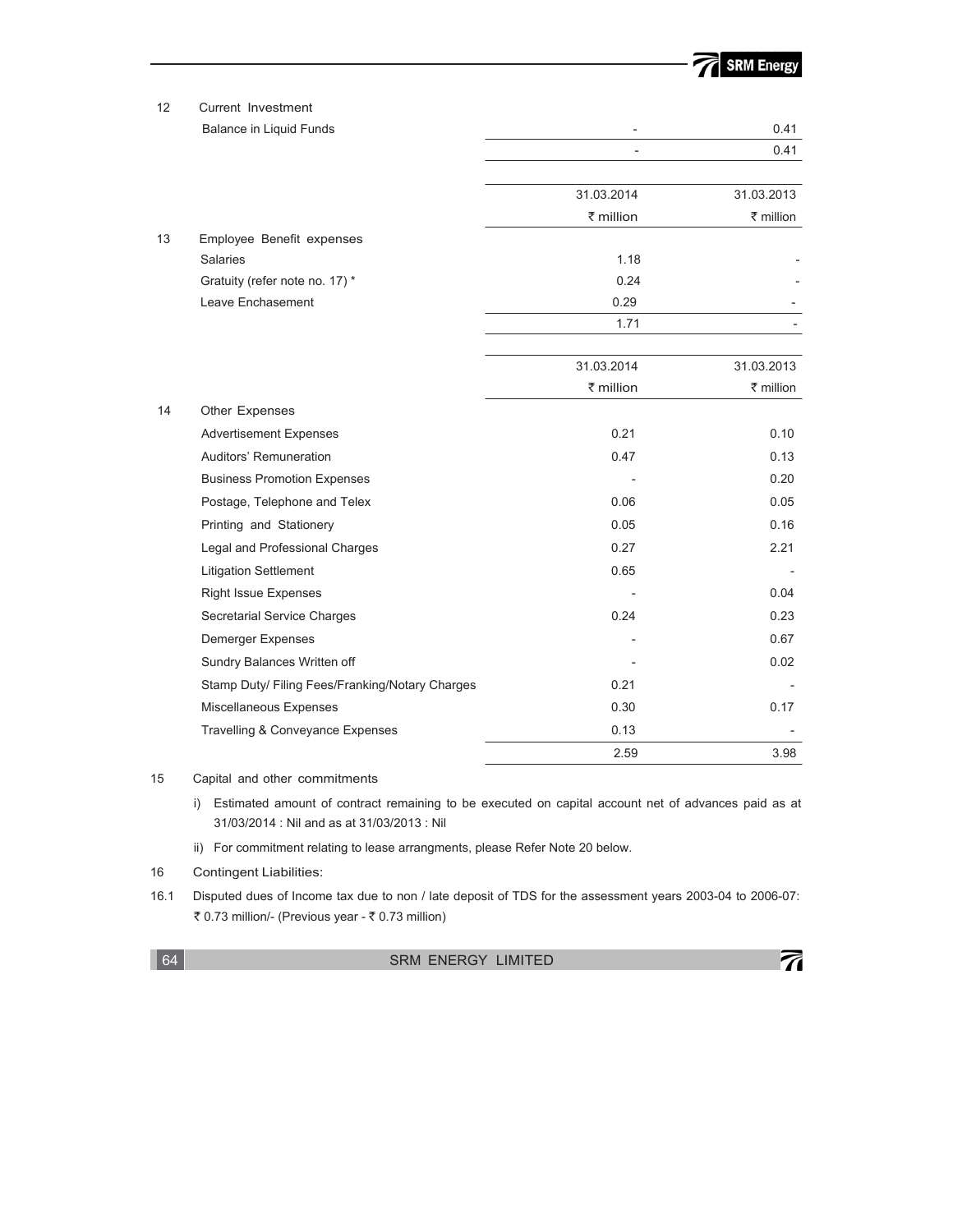16.2 There has been an instance of non-compliance of Section 295 of Companies Act in 2007-08 for which compounding apllication has been filed with Company Law Board.

17 Disclosure of "Employee Benefits" as per Accounting Standard 15 are as follows:

Defined Benefits Plans

|              | Gratuity                                                                            |                      |                      |
|--------------|-------------------------------------------------------------------------------------|----------------------|----------------------|
|              | <b>Actuarial Assumptions</b>                                                        | 2013-14              | 2012-13              |
|              | Discount Rate (Per Annum)                                                           | 9.36%                | 8.25%                |
|              | Rate of increase in compensation levels                                             | 5%                   | 5%                   |
|              | Expected average remaining lives of the employees (in no of years)                  | 11                   | 13                   |
|              | Attrition                                                                           | 2%                   | 2%                   |
|              |                                                                                     | $\bar{\tau}$ million | $\bar{\tau}$ million |
|              | <b>Particulars</b>                                                                  | 2013-14              | 2012-13              |
|              | Change in Present Value of Obligation                                               |                      |                      |
| I            | Present value of defined benefits obligation as at the beginning of the year        | 1.48                 | 0.99                 |
|              | <b>Interest Cost</b>                                                                | 0.15                 | 0.11                 |
|              | <b>Current Service Cost</b>                                                         | 0.34                 | 0.30                 |
|              | <b>Benefits Paid</b>                                                                | (1.22)               |                      |
|              | Actuarial (Gain) / loss on obligation                                               | (0.13)               | 0.08                 |
|              | Present value of defined benefits obligation as at the end of the year              | 0.60                 | 1.48                 |
| $\mathbf{H}$ | Amount recognised in the Balance Sheet                                              |                      |                      |
|              | Liability at the end of the year                                                    | 0.60                 | 1.48                 |
|              | Fair Value of Plan Assets at the end of the year                                    |                      |                      |
|              | <b>Difference</b>                                                                   | 0.60                 | 1.48                 |
|              | Unrecognised Past Service Cost                                                      |                      |                      |
|              | Unrecognised Transitional Liability                                                 |                      |                      |
|              | Amount recognised in the Balance Sheet                                              | 0.60                 | 1.48                 |
| Ш            | Expenses recognised in the Pre-operative Expenses / Statement of Profit & Loss      |                      |                      |
|              | <b>Current Service Cost</b>                                                         | 0.34                 | 0.30                 |
|              | Past Service Cost                                                                   |                      |                      |
|              | <b>Interest Cost</b>                                                                | 0.15                 | 0.11                 |
|              | <b>Expected Return on Plan Assets</b>                                               |                      |                      |
|              | Recognition of Transitional Liability                                               |                      |                      |
|              | Net Actuarial (Gain)/Loss Recognised in the year                                    | (0.13)               | 0.08                 |
|              | Total expenses recognised in the Preoperative Expenses / Statement of Profit & Loss | 0.35                 | 0.49                 |
| IV           | <b>Balance Sheet Reconciliation</b>                                                 |                      |                      |
|              | Liability at the beginning of the year                                              | 1.48                 | 0.99                 |
|              | Expenses as above                                                                   | 0.35                 | 0.49                 |
|              | Employers' Contribution                                                             | (1.22)               |                      |
|              | Amount recognised in the Balance Sheet                                              | 0.60                 | 1.48                 |
|              | <b>SRM ENERGY LIMITED</b>                                                           |                      | 65                   |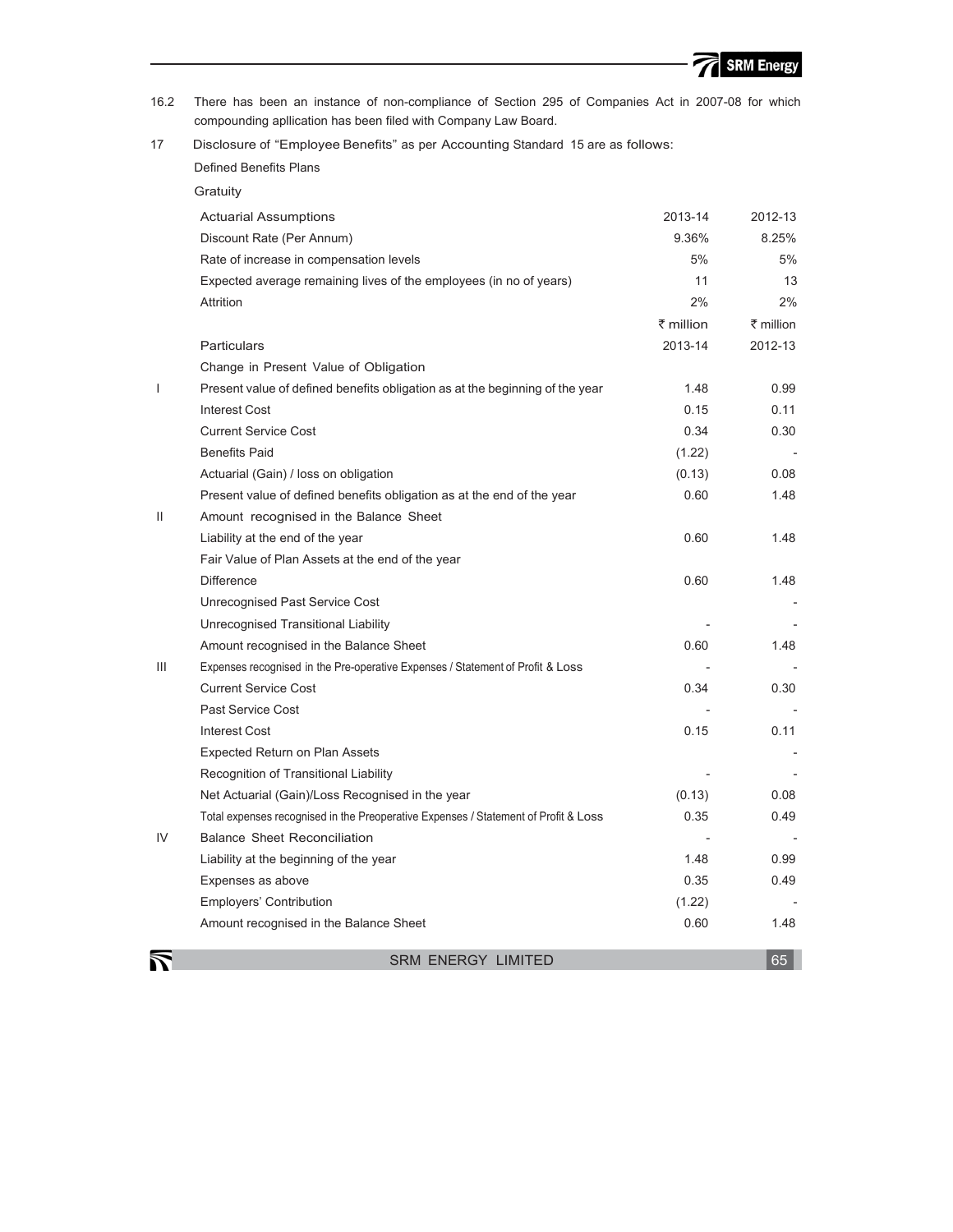

V Disclosures required under Para 120(n)

| Particulars                                 | 2013-14 | 2012-13 | 2011-12                  | 2010-11                  | 2009-10 |
|---------------------------------------------|---------|---------|--------------------------|--------------------------|---------|
| Present Value of defined benefit obligation | 0.60    | 1.48    | 0.99                     | 0.46                     | 0.23    |
| Fair Value of plan Asset                    |         |         | $\overline{\phantom{0}}$ | $\overline{\phantom{a}}$ |         |
| Surplus / (Deficit) in the Plan             | (0.61)  | (1.48)  | (0.99)                   | (0.46)                   | (0.23)  |
| Experience adjustment on liability          | (0.10)  | 0.05    | 0.24                     | 0.02                     | $-0.22$ |

In assessing the Companies Post retirement liabilities, the Company monitors mortality assumptions and uses up to date mortality tables the base being the LIC 1994-96 ultimate tables.

The estimates of future salary increase, considered in actuarial valuation take account of inflation, seniority, promotion, and other relevant factors, such as supply and demand in the employment market.

18 Segment Reporting :

The Group is in the process of setting up Power Project, which in the context of AS-17 on ' Segment Reporting', constitutes single operating segment.

- 19 Related Party Transactions as per Accounting Standard 18:
- A List of Related Parties
	- 1) Holding Company:

Spice Energy Pvt. Ltd.

2) Enterprises over which key management personnel and relatives of such personnel exercise significant influence

(Parties with whom the Company has entered into transactions during the year) Sovinchem Industries Pvt. Ltd.

3) Key Management Personnel :

Vishal Rastogi Managing Director w.e.f February 21, 2014

Gagan Rastogi Director

D. Sundararajan Managing Director & CEO up to February 11, 2014

B. Transactions with Related Parties

₹ million

| Particulars                      | Key Management<br>Holding Company |         |           |                     |         | Enterprise in which key |
|----------------------------------|-----------------------------------|---------|-----------|---------------------|---------|-------------------------|
|                                  |                                   |         | Personnel |                     |         | management personnel    |
|                                  |                                   |         |           | and their relatives |         |                         |
|                                  |                                   |         |           |                     |         | exercise significant    |
|                                  |                                   |         |           |                     |         | influence               |
|                                  | 2013-14                           | 2012-13 | 2013-14   | 2012-13             | 2013-14 | 2012-13                 |
| Share Application Money Received |                                   | 9.80    |           |                     |         |                         |
| <b>Share Application Money</b>   |                                   | 508.00  |           |                     |         |                         |
| transferred to unsecured loan    |                                   |         |           |                     |         |                         |
| Temp. Loans Repaid               | 88.27                             | 245.20  |           |                     |         | 3.30                    |

**66 SRM ENERGY LIMITED**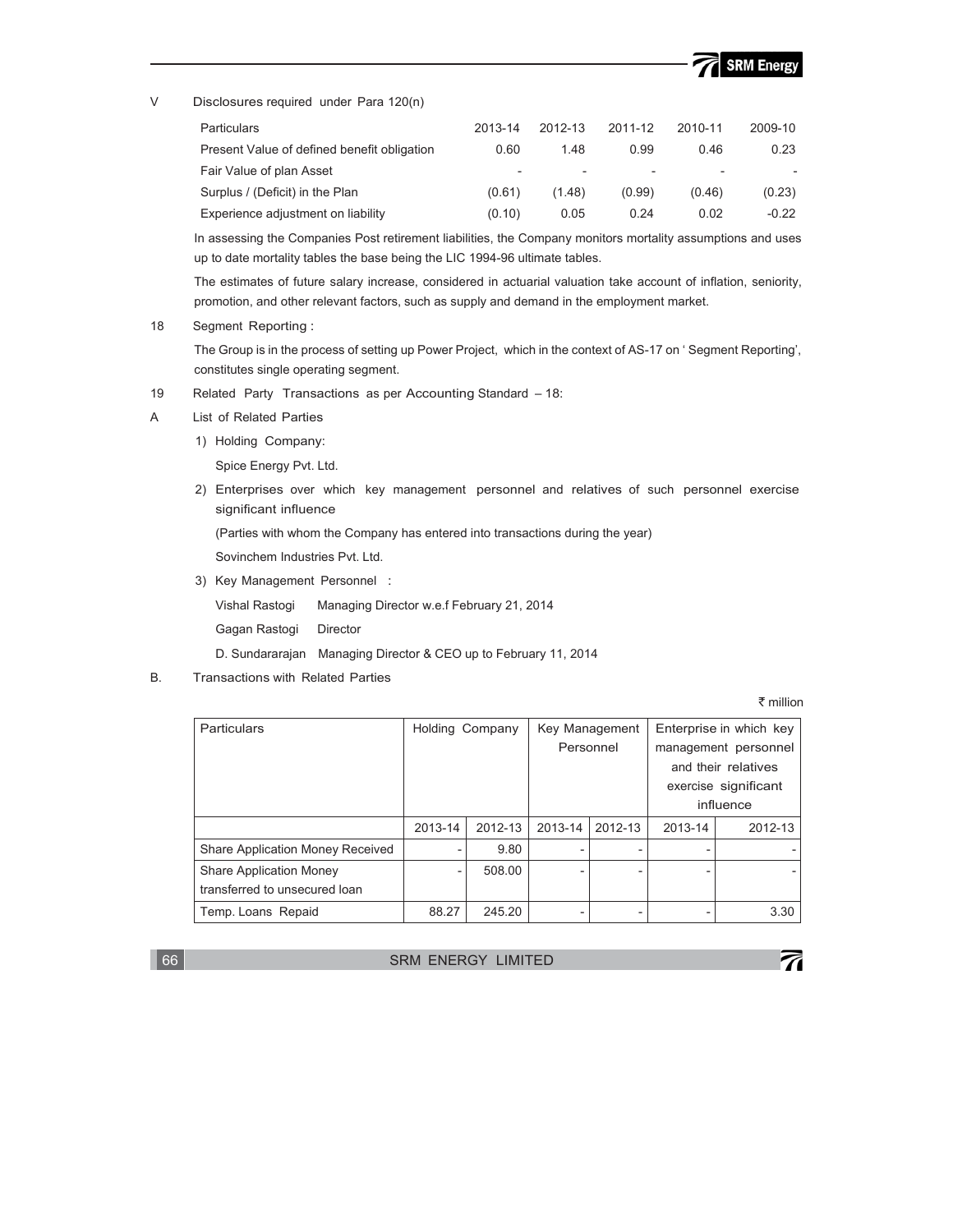

| Temp. Loans Taken               | 20.62  | 14.20  | 90.00  | 266.60 | 1.50 |      |
|---------------------------------|--------|--------|--------|--------|------|------|
| <b>Interest Paid</b>            |        |        |        |        |      | 0.10 |
| Closing Balance:                |        |        |        |        |      |      |
| Share Application Money Pending |        |        |        |        |      |      |
| Allotment                       |        |        |        |        |      |      |
| Loan Payable                    | 209.35 | 277.00 | 356.60 | 266.60 | 1.50 |      |

20 Disclosure as required by Accounting Standard -19 are as follows:

The company has taken office premises under leave and license agreements against refundable interest free deposit. These are generally cancellable and are renewable by mutual consent on mutually agreed terms. The obligation towards non-cancellable leases are as under:

| Lease Obligation        | 31.03.2014               | 31.03.2013               |
|-------------------------|--------------------------|--------------------------|
|                         | $\bar{\tau}$ million     | ₹ million                |
| Not later than one year | $\overline{\phantom{0}}$ | $\overline{\phantom{0}}$ |

Total lease payments recognised in the pre operative expenses during the period was  $\bar{z}$  2.56 million (Previous Year:  $\overline{\xi}$  3.29 million)

21 Earnings Per Share (EPS):

| <b>Particulars</b>                                                                              | 31.03.2014 | 31.03.2013           |
|-------------------------------------------------------------------------------------------------|------------|----------------------|
|                                                                                                 | ₹ million  | $\bar{\tau}$ million |
| Net Loss as per Profit and Loss Account (in $\bar{z}$ )                                         | (4.30)     | (3.98)               |
| Weighted average number of equity shares (par value of $\bar{\tau}$ 10/- each)                  | 9.06       | 9.06                 |
| Earnings per share (Face value of $\bar{\tau}$ 10/- each)- Basic and Diluted (in $\bar{\tau}$ ) | (0.47)     | (0.44)               |

# 22 Deferred Tax:

Deferred tax Asset has not been recognized considering the principle of virtual certainity as per Accounting Standard -22 'Accounting for Taxes on Income'.

23 In the case of Capital Advances amounting to `53 million, paid to two parties, the Company has initiated Arbitration proceedings and is confident of recovering the advances paid. As such, in the opinion of the management, the realizable value of Current Assets, loans and Advances in the ordinary course of business would not be less than the amount at which they are stated in the Balance Sheet and provision for all known and determined liabilities are adequately made.

#### 24 Going Concern

Though the Company's net worth has been substantially eroded and the Company has been incurring Cash Losses, the management is of strong view that that the Company would turnaround with Cuddalore power project getting operational. The Company also intends to restart the projects in Maharashtra and Eastern India. The Company's present assets are adequate to meet the liabilities. The Promoters are also committed to provide necessary funding to meet the liabilities and have provided  $\bar{\tau}$  567.45 million as unsecured loan till March 31, 2014. Accordingly, the accounts have been drawn under the going concern assumption. However, there is a material uncertainty based in the above facts that may cast significant doubt on the Group's ability to continue as a Going Concern and therefore it may be unable to realise its assets and discharge its liabilities in the normal course of business.

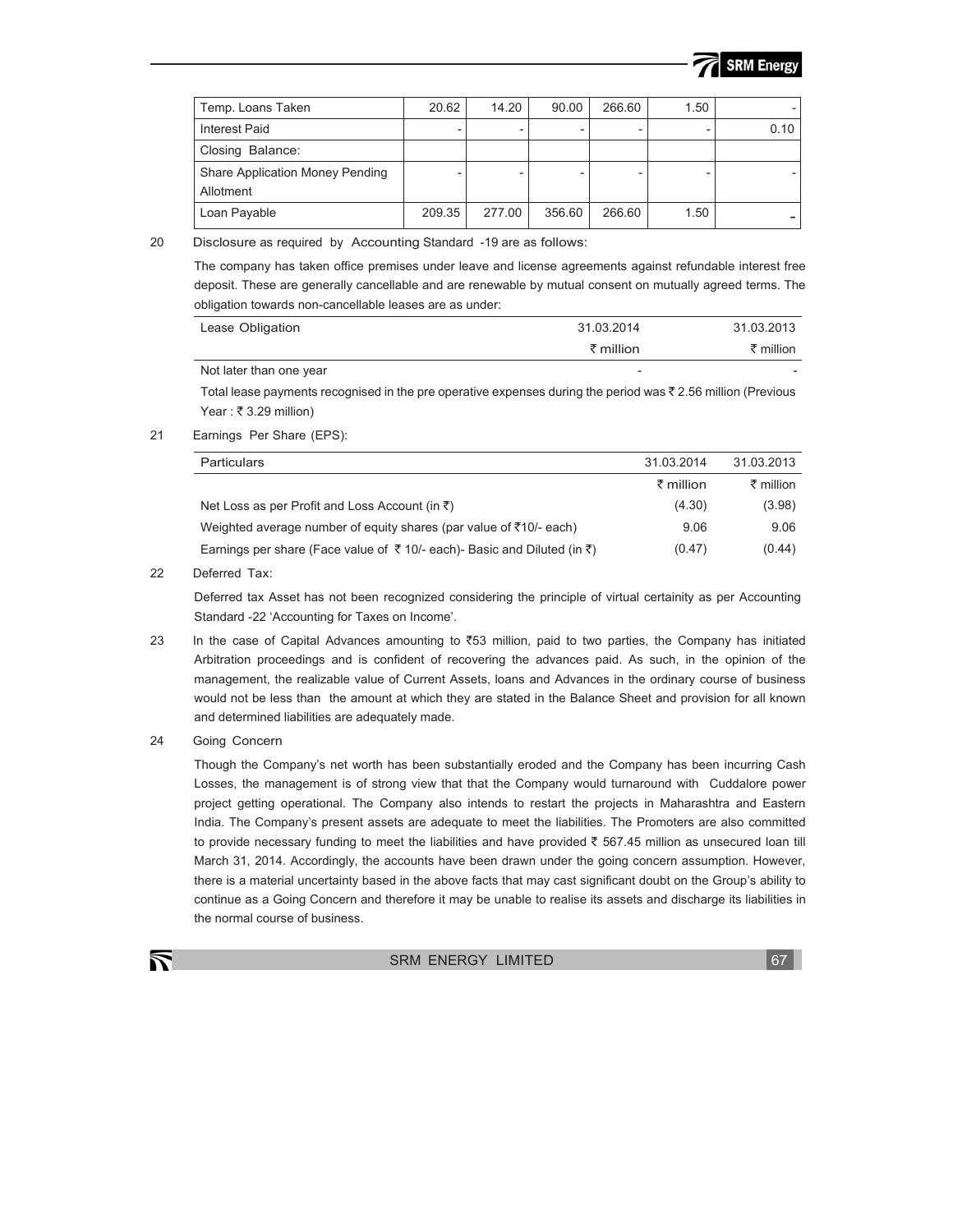

- 25 Particulars of Derivative Instruments as at March 31, 2014 :
	- i) No derivative instruments are acquired for hedging purposes.
	- ii) No derivative instruments are acquired for speculation purposes
	- iii) Foreign currency exposures that are not hedged by derivative instruments or otherwise are :
		- Capital advance of USD 0.10 million (previousyear USD 0.10 million)
- 26 Previous year figures have been regrouped and rearranged wherever necessary.
- 27 Figures are rounded off to the million.

For and on behalf of the Board of Directors

Vishal Rastogi Gagan Rastogi Managing Director Director

Sanjeevlata Samdani Company Secretary

Place : Gurgoan, Date : May 29, 2014

**68** SRM ENERGY LIMITED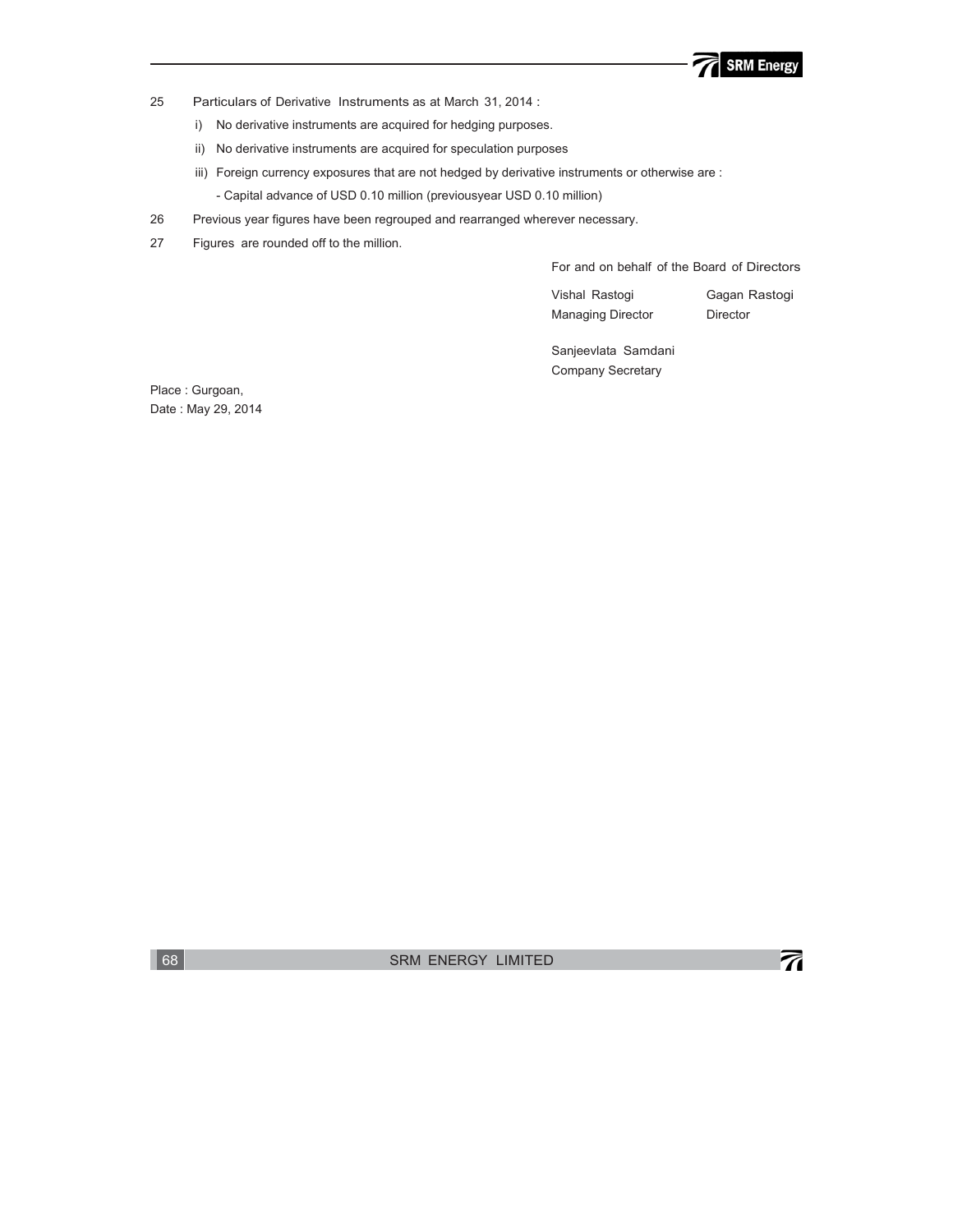|     |      | <b>SRM Energy</b>                                                                                                                                                 |
|-----|------|-------------------------------------------------------------------------------------------------------------------------------------------------------------------|
|     |      | SRM Energy SRM ENERGY LIMITED<br>REGD. & ADMIN OFFICE : 54, 5TH FLOOR, BAJAJ BHAWAN, 226, NARIMAN POINT, MUMBAI 400 021<br>TEL. NO. 66151690/2009 · FAX: 66168900 |
|     |      | <b>PROXY</b>                                                                                                                                                      |
|     |      | [Pursuant to Section 105(6) of the Companies Act, 2013 and rule 19(3) of the Companies<br>(Management and Administration) Rules, 2014]                            |
|     |      | 27TH ANNUAL GENERAL MEETING ON 30TH SEPTEMBER, 2014                                                                                                               |
|     |      |                                                                                                                                                                   |
|     |      |                                                                                                                                                                   |
|     |      |                                                                                                                                                                   |
|     |      |                                                                                                                                                                   |
|     |      |                                                                                                                                                                   |
|     |      |                                                                                                                                                                   |
|     |      | I / We being a member(s) of  Shares of the above named Company hereby appoint:                                                                                    |
| (1) | Name |                                                                                                                                                                   |
|     |      |                                                                                                                                                                   |
|     |      |                                                                                                                                                                   |
| (2) | Name |                                                                                                                                                                   |
|     |      |                                                                                                                                                                   |
|     |      |                                                                                                                                                                   |
| (3) | Name |                                                                                                                                                                   |
|     |      |                                                                                                                                                                   |
|     |      |                                                                                                                                                                   |
|     |      |                                                                                                                                                                   |

as my / our proxy to attend and vote (on a poll) for me / us and on my/our behalf at the 27th Annual General Meeting of the Company to be held on Tuesday, 30th September, 2014 at Vishal Hall, Vishal Shopping Centre, Andheri Kurla Road, Near Andheri Railway Station, Andheri (East), Mumbai – 400 069 at 02.00 pm and at any adjournment thereof in respect of such resolutions as are indicated overleaf:

SRM ENERGY LIMITED 69

# **下**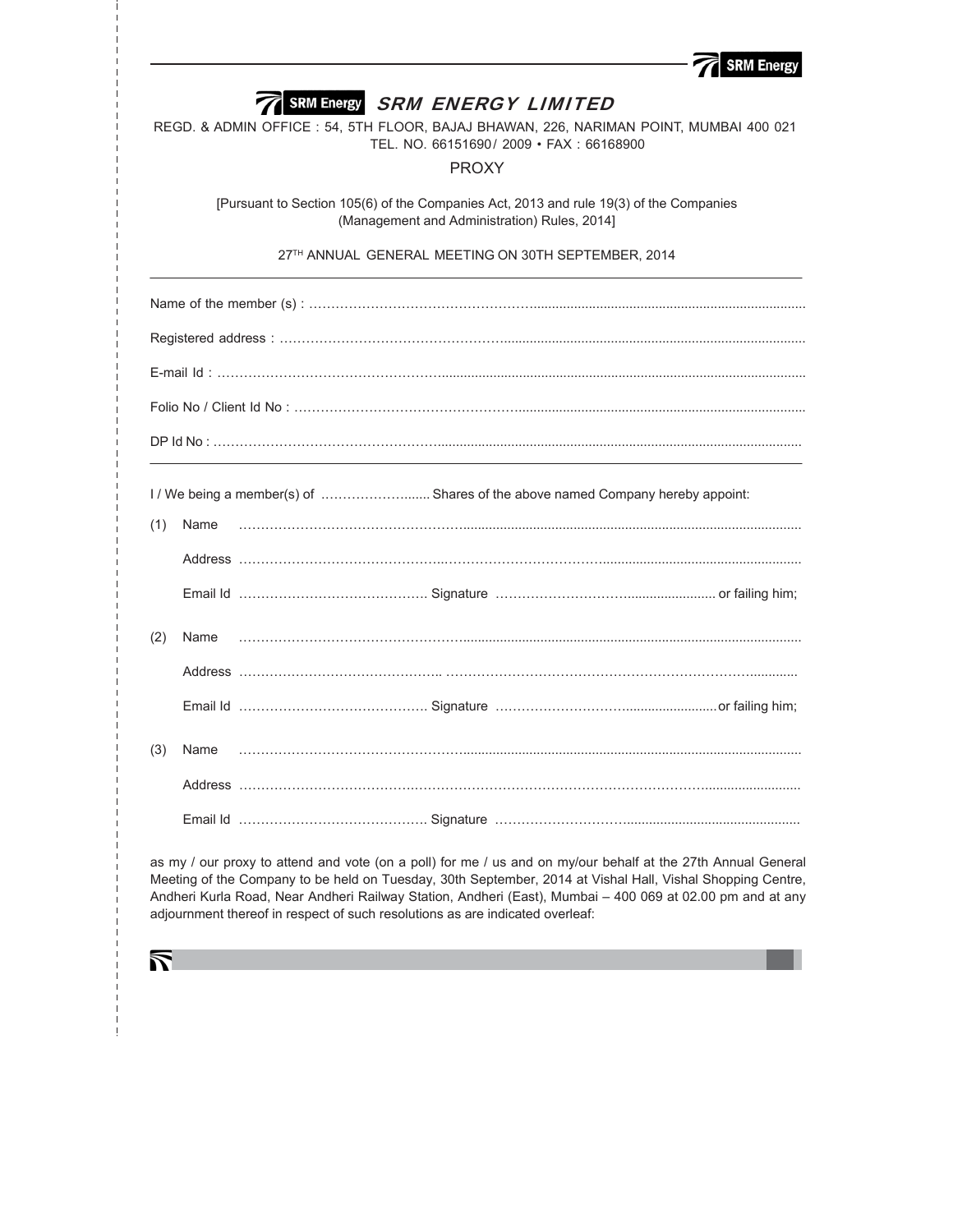

| Resolution<br><b>Number</b> | <b>Resolutions</b>                                                                              | Vote (Optional see Note 2)<br>(Please mention no. of share) |         |         |
|-----------------------------|-------------------------------------------------------------------------------------------------|-------------------------------------------------------------|---------|---------|
|                             | Ordinary Business:                                                                              | For                                                         | Against | Abstain |
| 1                           | Adoption of Financial Statements<br>and Reports thereon for the Year<br>Ended 31st March, 2014. |                                                             |         |         |
| 2                           | Re-appointment of Mr. Gagan<br>Rastogi who retires by rotation                                  |                                                             |         |         |
| 3                           | Appointment of Statutory Auditors<br>of the Company and fix their<br>remuneration.              |                                                             |         |         |
| 4                           | To regularize the appoint of Mr.<br>Vishal Rastogi as Director of the<br>Company.               |                                                             |         |         |
| 5                           | To appoint Mr. Vishal Rastogi as<br>Managing Director of the Company.                           |                                                             |         |         |
| 6                           | Appointment of Mr. Sameer Rajpal<br>as Independent Director.                                    |                                                             |         |         |
| $\overline{7}$              | Appointment of Mr. Vijay Sharma<br>as Independent Director.                                     |                                                             |         |         |
| 8                           | Appointment of Mr. Pranav Kumar<br>as Independent Director.                                     |                                                             |         |         |
| 9                           | Approval of changes in the Articles<br>of Association of the Company.                           |                                                             |         |         |

|--|--|

|  | Affix   |  |
|--|---------|--|
|  |         |  |
|  | Revenue |  |
|  | Stamp   |  |
|  |         |  |
|  |         |  |

# Note:

- 1. This form of proxy in order to be effective should be duly completed and deposited at the Registered office of the Company, SRM Energy Limited, 54, 5th floor, Bajaj Bhawan, 226, Nariman Point, Mumbai 400 021. not less than 48 hours before the commencement of the meeting.
- 2. It is optional to indicate your preference. If you leave the for, against or abstain column blank against any or all resolutions, your proxy will be entitled to vote in the manner as he / she may deemed appropriate.
- 3. A Proxy need not be member of the Company.

70 SRM ENERGY LIMITED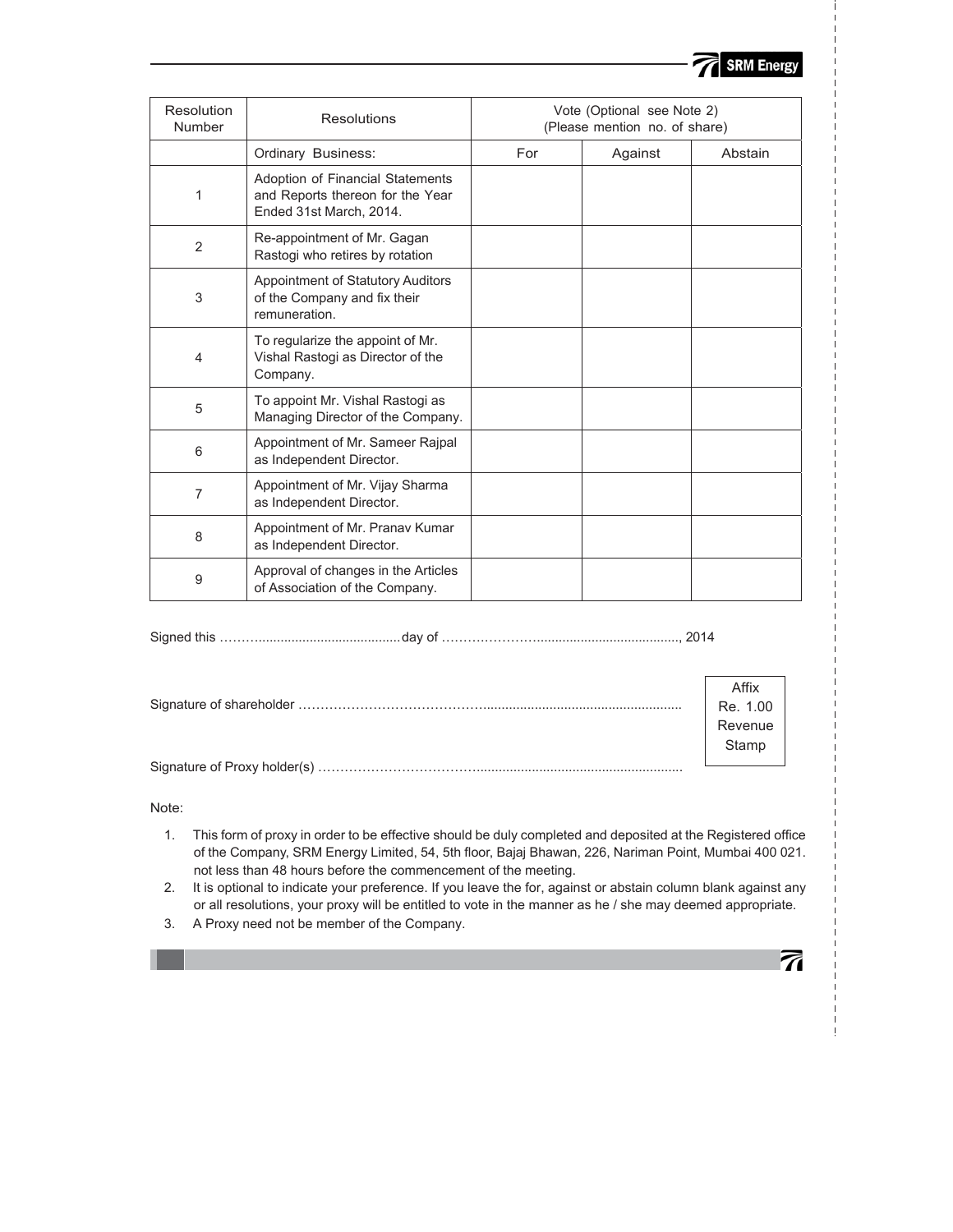| - М⊪<br>æ<br>m÷ |
|-----------------|
|                 |

# **TERM ENERGY LIMITED**

REGD. & ADMIN OFFICE : 54, 5TH FLOOR, BAJAJ BHAWAN, 226, NARIMAN POINT, MUMBAI 400 021 TEL. NO. 66151690 / 2009 • FAX : 66168900

## ATTENDANCE SLIP

|                                               |  | 27TH ANNUAL GENERAL MEETING ON 30TH SEPTEMBER, 2014                  |                                                                                                                                                                                                           |
|-----------------------------------------------|--|----------------------------------------------------------------------|-----------------------------------------------------------------------------------------------------------------------------------------------------------------------------------------------------------|
| Registered Folio/<br>DP ID & Client ID        |  |                                                                      |                                                                                                                                                                                                           |
| Name and address of<br>the shareholder(s)     |  |                                                                      |                                                                                                                                                                                                           |
| Joint Holder 1<br>Joint Holder 2              |  |                                                                      |                                                                                                                                                                                                           |
| on Tuesday, 30th September, 2014 at 02.00 PM. |  |                                                                      | I / we hereby record my / our presence at the Annual General Meeting of the Company held at Vishal<br>Shopping Centre, Andheri Kurla Road, Near Andheri Railway Station, Andheri (East), Mumbai - 400 069 |
| Member's Folio / DP ID / Client ID No.        |  | Member's / Proxy's name<br>(in Block Letters)                        | Member's / Proxy's Signature                                                                                                                                                                              |
| Note:                                         |  |                                                                      |                                                                                                                                                                                                           |
| 1.                                            |  | Attendance Verification Counter at the ENTRANCE OF THE MEETING HALL. | Please fill in the Folio/DP ID-Client ID No., name and sign this Attendance Slip and hand it over at the                                                                                                  |
|                                               |  | module shall be disabled by CDSL for voting thereafter.              | Note: Please read the instructions for e-voting given along with Annul Report. The Voting period starts<br>from, 24th September, 2014 (9:00 am) and ends on 26th September, 2014 (6:00 pm). The voting    |
|                                               |  | Note: PLEASE BRING THE ABOVE ATTENDANCE SLIP TO THE MEETING HALL.    |                                                                                                                                                                                                           |
| N                                             |  |                                                                      |                                                                                                                                                                                                           |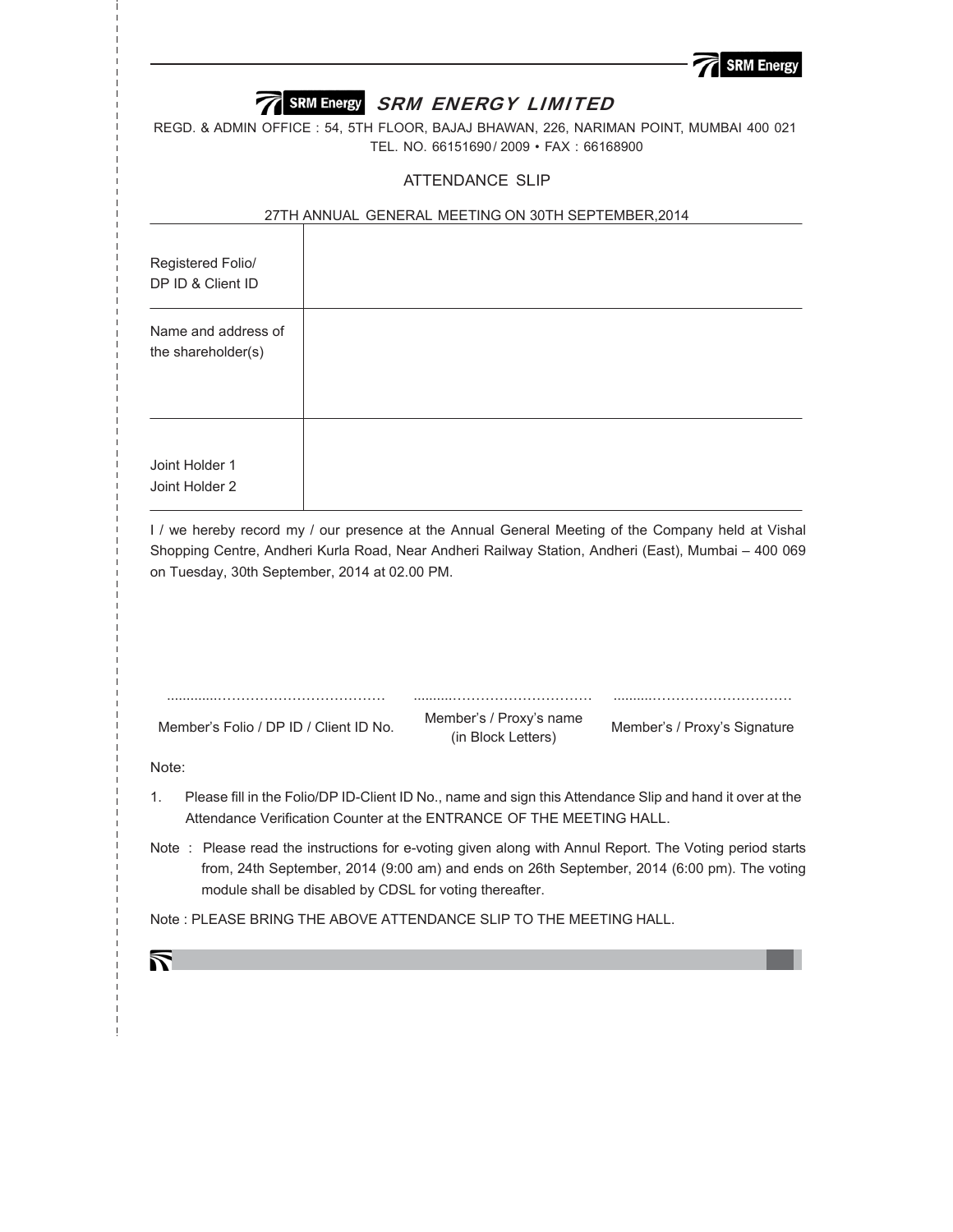

#### SRM Energy SRM ENERGY LIMITED

REGD. & ADMIN OFFICE : 54, 5TH FLOOR, BAJAJ BHAWAN, 226, NARIMAN POINT, MUMBAI 400 021 TEL. NO. 66151690 / 2009 • FAX : 66168900

### ASSENT / DISSENT FORM FOR VOTING ON AGM RESOLUTIONS

- 1. Name & Registered Address of Shareholder (IN BLOCK LETTER)
- 2. Name(s) of Joint holders, if any
- 3. Registered folio No. / DP ID No. / Client ID No.\* (\*Applicable to investors holding shares in dematerialized form)
- 4. Number of share(s) held
- 5. I / We hereby exercise my / our vote in respect of the following resolutions to be passed for the business stated in the Notice of the Annual General Meeting dated August 14, 2014 by conveying my/our assent or dissent to the Resolutions by placing a tick  $(\sqrt{})$  mark at the appropriate box below.

| <b>Item</b><br>No. | Description of the Resolution                                                                   | No. of share(s) | I/We assent to the<br>resolution (FOR) | I/We dissent to<br>the resolution<br>(AGAINST) |
|--------------------|-------------------------------------------------------------------------------------------------|-----------------|----------------------------------------|------------------------------------------------|
| 1 <sub>1</sub>     | Adoption of Financial Statements and<br>Reports thereon for the Year Ended<br>31st March, 2014. |                 |                                        |                                                |
| 2.                 | Re-appointment of Mr. Gagan Rastogi<br>who retires by rotation                                  |                 |                                        |                                                |
| 3.                 | <b>Appointment of Statutory Auditors</b><br>of the Company and fix their<br>remuneration.       |                 |                                        |                                                |
| 4.                 | To regularize the appoint of Mr. Vishal<br>Rastogi as Director of the Company.                  |                 |                                        |                                                |
| 5.                 | To appoint Mr. Vishal Rastogi as<br>Managing Director of the Company.                           |                 |                                        |                                                |
| 6.                 | Appointment of Mr. Sameer Raipal as<br>Independent Director.                                    |                 |                                        |                                                |
| 7 <sub>1</sub>     | Appointment of Mr. Vijay Sharma as<br>Independent Director.                                     |                 |                                        |                                                |
| 8                  | Appointment of Mr. Pranav Kumar as<br>Independent Director.                                     |                 |                                        |                                                |
| 9.                 | Approval of changes in the Articles of<br>Association of the Company.                           |                 |                                        |                                                |

Place :

Date :

(Signature of the shareholder)

Notes : (i) If you opt to cast your vote by e-voting, there is no need to fill up and sign this form.

(ii) Last date for receipt of Assent / Dissent Form: Friday, September 26, 2014 (6.00 p.m. IST.)

(iii) Please read the instructions carefully before exercising your vote.

72 SRM ENERGY LIMITED

7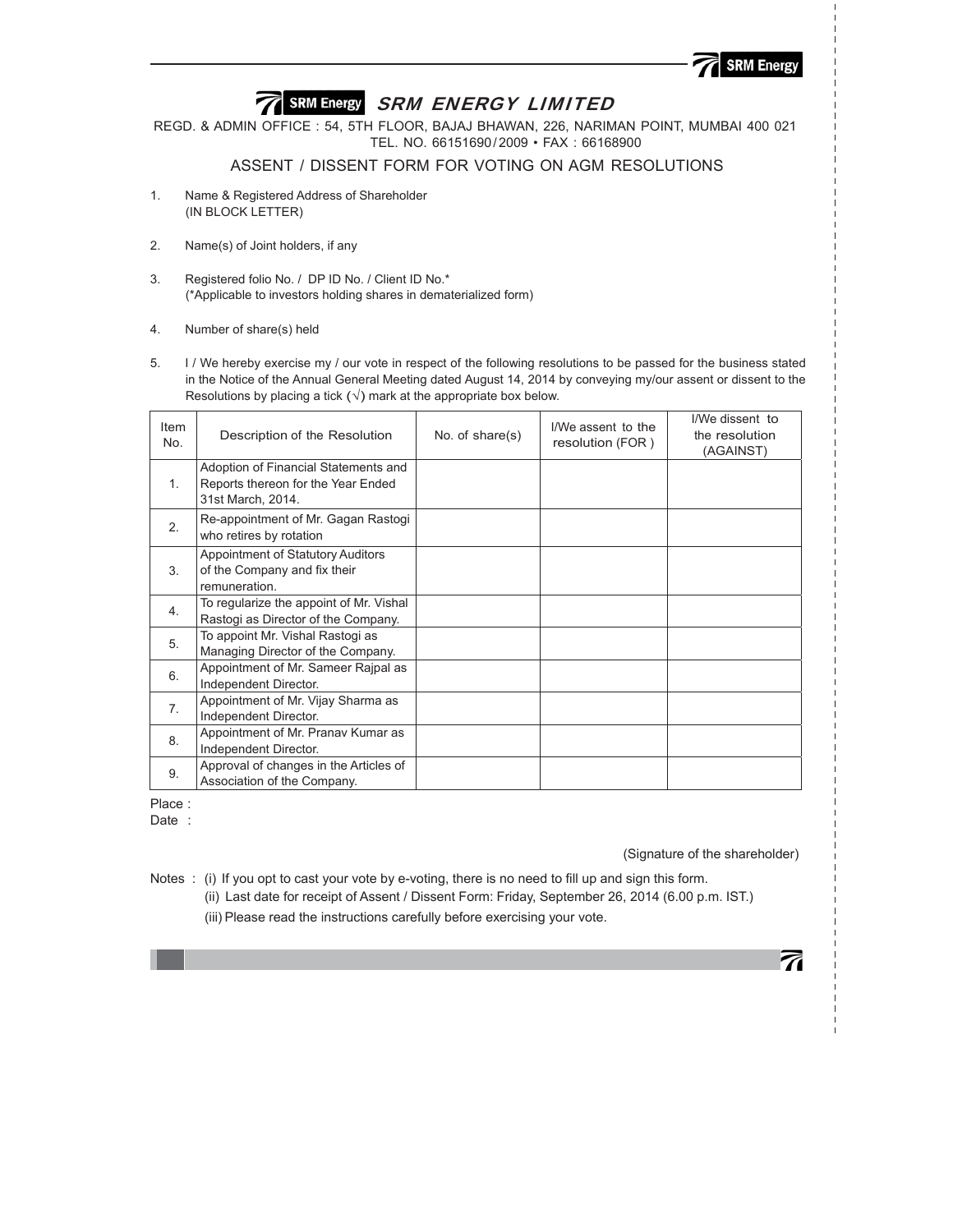#### SRM Energy SRM ENERGY LIMITED

REGD. & ADMIN OFFICE : 54, 5TH FLOOR, BAJAJ BHAWAN, 226, NARIMAN POINT, MUMBAI 400 021 TEL. NO. 66168901/2 · FAX: 66168900

### INSTRUCTIONS

### General Instructions

- 1. Shareholders have option to vote either through e-voting i.e. electronic means or to convey assent/ dissent in physical form. If a shareholder has opted for Physical Assent / Dissent Form, then he / she should not vote by e-voting and vice versa. However, in case Shareholders cast their vote through both physical assent / dissent form and e-voting, then vote casted through e voting shall be prevailed, and vote cast through assent/dissent form shall be treated as invalid.
- 2. The notice of Annual General Meeting is dispatched / e-mailed to the members whose names appear on the Register of Members as on August 29, 2014 and voting rights shall be reckoned on the paid up value of the shares registered in the name of the shareholders as on the said date.
- 3. Voting through physical assent / dissent form cannot be exercised by a proxy.

Instructions for voting physically in Assent / Dissent Form

- 1. A Member desiring to exercise vote by Assent / Dissent should complete this Form (no other form or photocopy thereof is permitted) and send it to the Scrutinizer, Mr. Manish L. Ghia, Partner, M/s Manish Ghia and Associates, Company Secretaries, Mumbai and send the same at their cost to reach the Scrutinizer at the Datamatics Financial Services Ltd., Plot No. B-5,Part B Cross Lane, MIDC, Andheri – East, Mumbai 4000 093 on or before the close of working hours i.e. Friday, September 26, 2014 (6.00 p.m. IST). All Forms received after this date will be strictly treated as if the reply from such Member has not been received.
- 2. This Form should be completed and signed by the Shareholder (as per the specimen signature registered with the Company / Depository Participants). In case of joint holding, this Form should be completed and signed by the first named Shareholder and in his absence, by the next named Shareholder.
- 3. In respect of shares held by corporate and institutional shareholders (companies, trusts, societies, etc.), the completed Assent / Dissent Form should be accompanied by a certified copy of the relevant Board Resolution/appropriate authorization, with the specimen signature(s) of the authorized signatory(ies) duly attested.
- 4. The consent must be accorded by recording the assent in the column 'FOR' or dissent in the column 'AGAINST' by placing a tick mark  $(\sqrt{ } )$  in the appropriate column in the Form. The assent or dissent received in any other form shall not be considered valid.
- 5. Members are requested to fill the Form in indelible ink and avoid filling it by using erasable writing medium(s) like pencil.
- 6. There will be one Assent / Dissent Form for every folio / Client id irrespective of the number of joint holders.
- 7. A Member may request for a duplicate Assent / Dissent Form, if so required, and the same duly completed should reach the Scrutinizer not later than the date specified under instruction No.1 above.
- 8. Members are requested not to send any other paper along with the Assent / Dissent Form. They are also requested not to write anything in the Assent / Dissent form except giving their assent or dissent and putting their signature. If any other paper is sent along with the form the same will be destroyed by the Scrutinizer.
- 9. The Scrutinizer's decision on the validity of the Assent / Dissent Form will be final and binding.
- 10. Incomplete, unsigned or incorrectly ticked Assent / Dissent Forms will be rejected.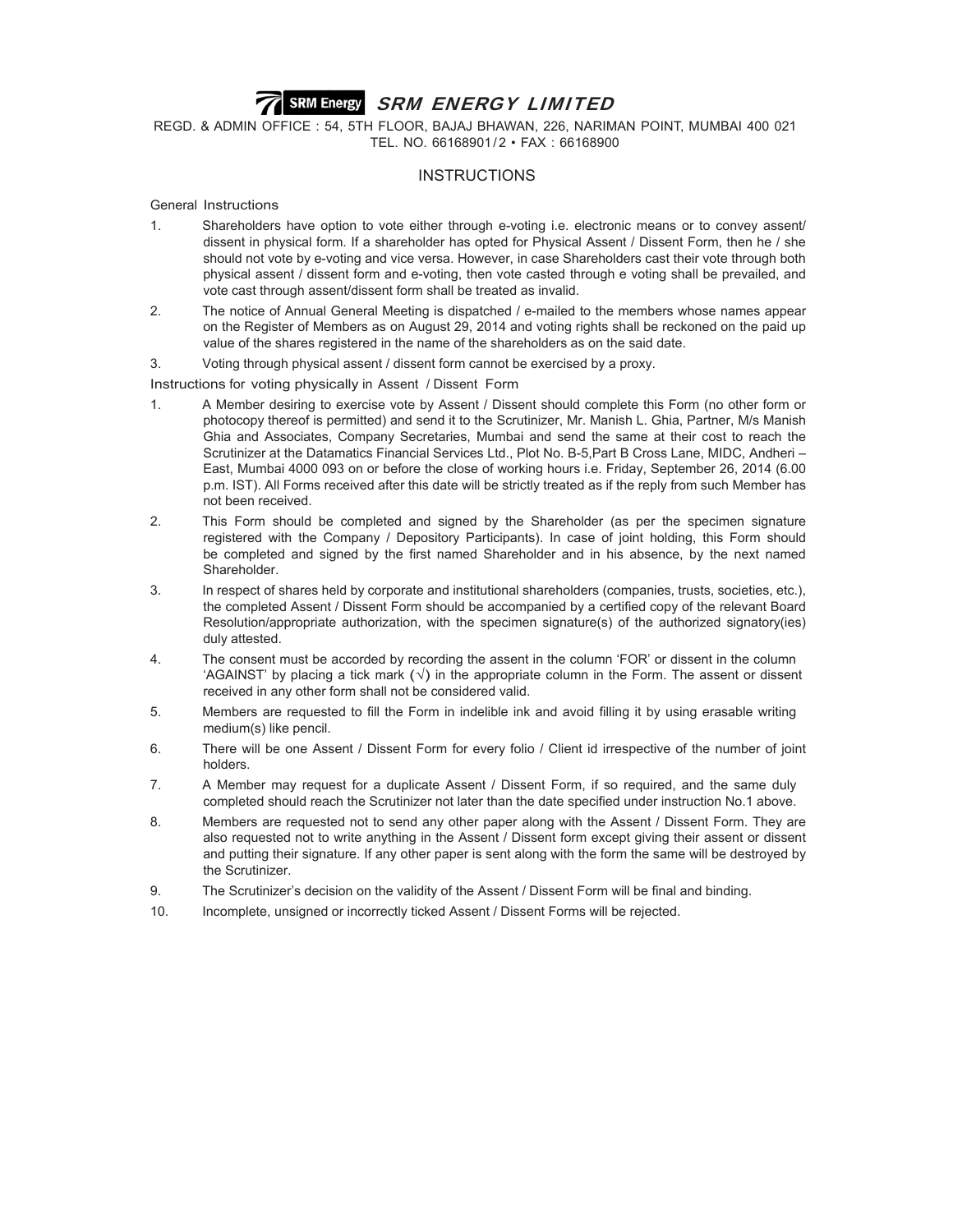## BOOK-POST

If undelivered, please return to :

## DATAMATICS FINANCIAL SERVICES LTD. UNIT:- SRM ENERGY LIMITED

Plot No.B-5, Part B Cross Lane, MIDC, Andheri-East, Mumbai- 400 093. Tel. No.: +91-22-66712151 / 2156 Fax.: +91 22 66712161